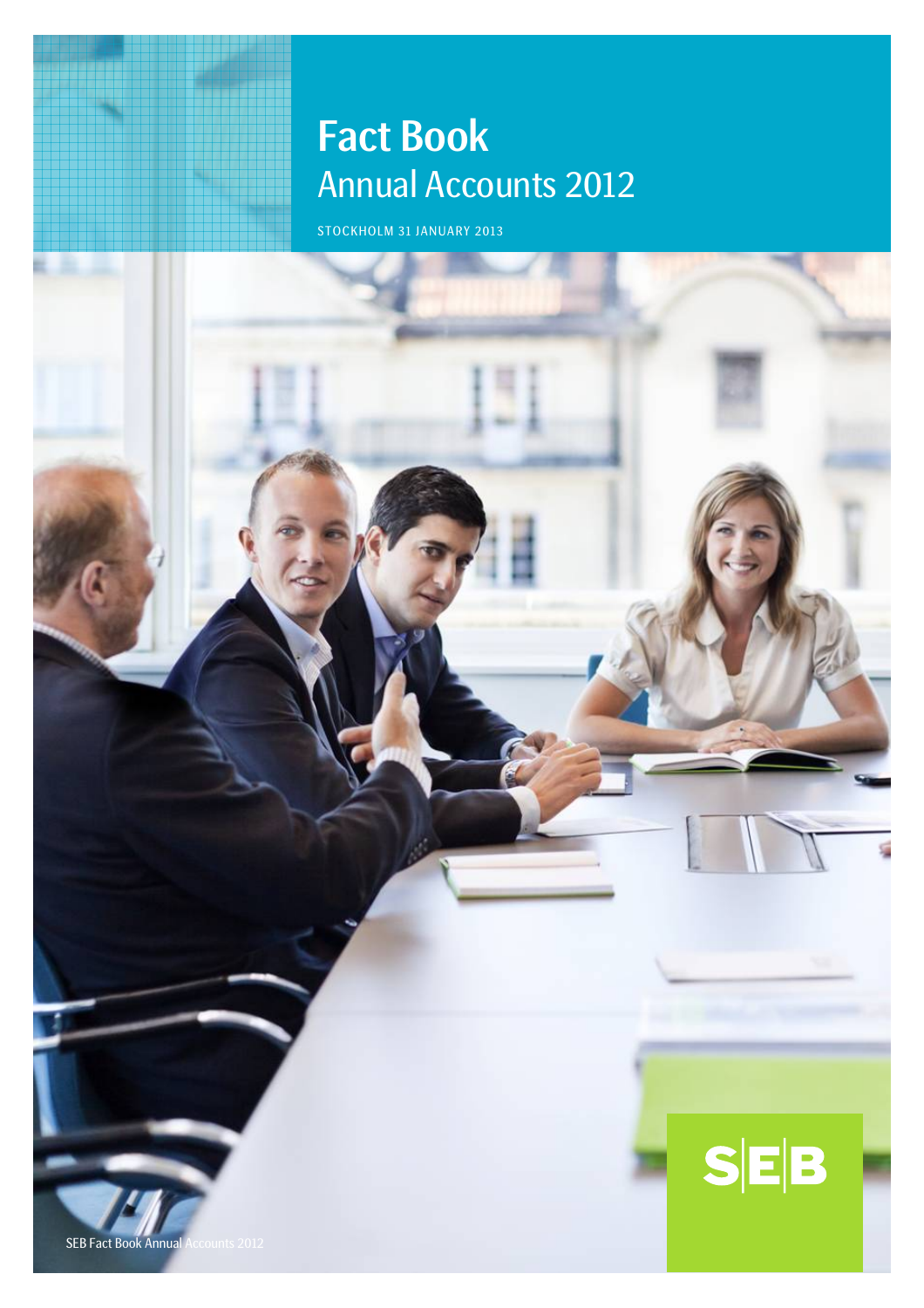# **Table of contents**

| . 19 |
|------|
|      |
|      |
|      |
|      |
|      |
|      |
|      |
|      |
|      |
|      |
|      |
|      |
|      |
|      |
|      |
|      |
|      |
|      |
|      |
|      |
|      |
|      |
|      |
|      |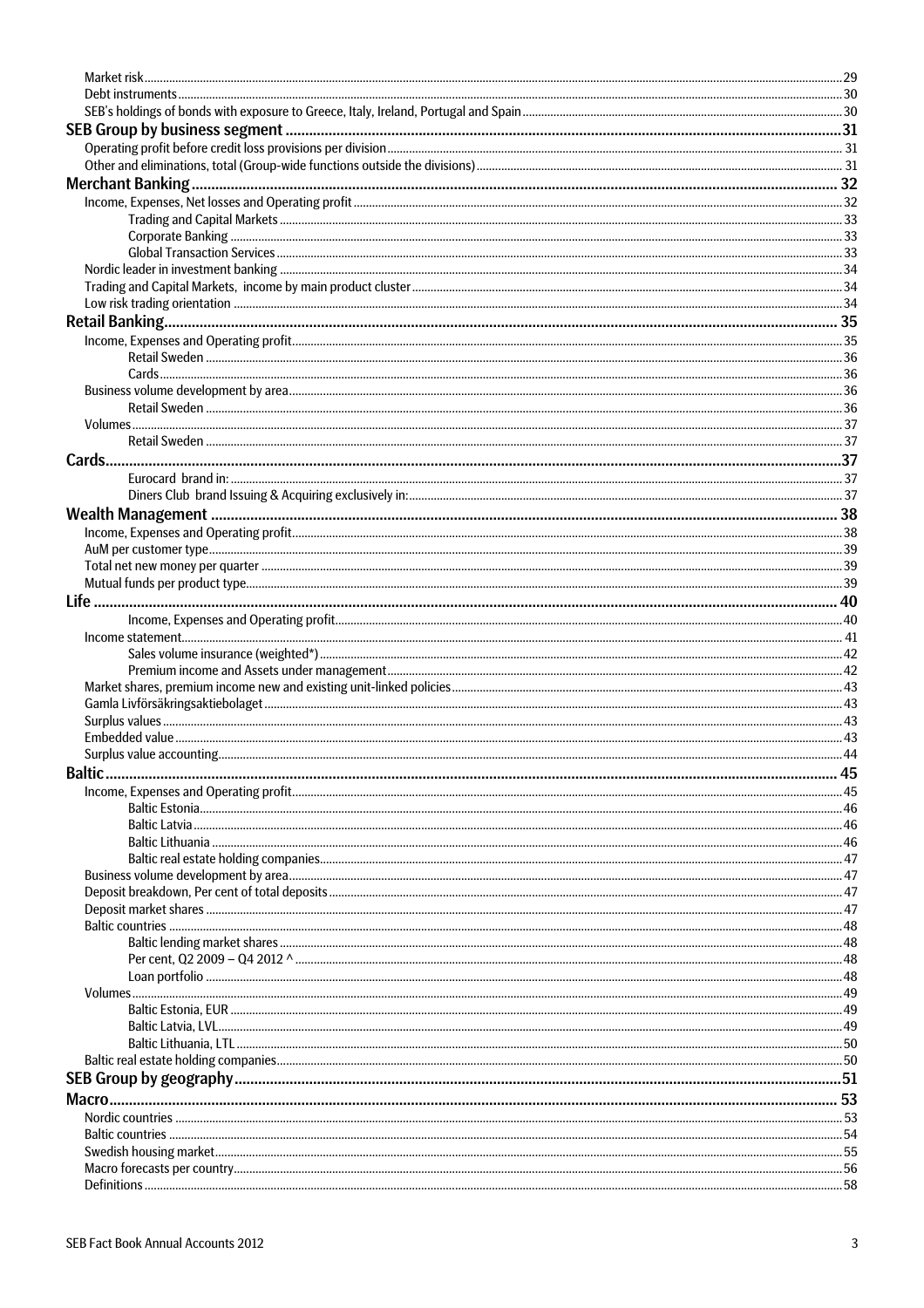# About SEB

| We help people and businesses thrive by providing quality advice and financial resources.                                                                                                          |
|----------------------------------------------------------------------------------------------------------------------------------------------------------------------------------------------------|
| To be the trusted partner for customers with aspirations.                                                                                                                                          |
| 2,800 large corporates and institutions, 400,000 SMEs and 4 million private customers<br>bank with us. They are mainly located in eight markets around the Baltic Sea.                             |
| Rewarding relationships.                                                                                                                                                                           |
| The leading Nordic bank for corporates and institutions                                                                                                                                            |
| Top universal bank in Sweden and the Baltic countries                                                                                                                                              |
| Long-term customer relationships - SEB provides advice with a long-term perspective<br>based on the customer's overall financial situation.                                                        |
| Leading Nordic corporate bank - SEB grows through an increased share of existing customer business<br>and through increased activity versus new corporate customers.                               |
| Resilience and flexibility – SEB proritises to maintain a strong capital and liquidity position in order to<br>ensure the long term capacity to support our customers in all circumstances.        |
| 16,500 highly skilled people serving customers from locations in some 20 countries;<br>covering different time zones, securing reach and local market knowledge.                                   |
| Guided by our Code of Business Conduct and our core values:<br>professionalism, commitment, mutual respect and continuity.                                                                         |
| Over 150 years of business, building trust and sharing knowledge.<br>We have always acted responsibly in society promoting entrepreneurship,<br>international outlook and long-term relationships. |
|                                                                                                                                                                                                    |

# SEB history

- 1856- Stockholms Enskilda Bank was founded
- 1972- Merger with Skandinaviska Banken
- 1990- Swedish bank crises. Several acquisitions: Trygg Hansa (1997), Baltic banks (1998), SEB AG (1999), Ukraine (2004)
- 2011- A Nordic relationship bank. Divestment of German retail and Ukrainian retail

# Financial targets

| <b>Financial targets and outcome</b>            | 2008 | 2009 | 2010 | 2011 | 2012         | Target                       |
|-------------------------------------------------|------|------|------|------|--------------|------------------------------|
| Return on equity (per cent)                     | 13.1 | 1.2  | 6.8  | 11.1 | 11.1         | Competitive with peers       |
| Core Tier 1 ratio (Basel 2.5, per cent)         | 10.1 | 13.9 | 14.2 | 13.7 | 15.1         |                              |
| Common Equity Tier 1 ratio (Basel III per cent) |      |      |      |      | 13.1         | 13%                          |
| Dividend (per cent of earnings per share)       |      | 172  | 49   | 35   | $52^{\circ}$ | Dividend payout 40% or above |
| $1$ SEK 2.75 per share proposed to the AGM      |      |      |      |      |              |                              |

# Rating

|              | Moody's               | <b>Standard &amp; Poor's</b> |            | <b>Fitch</b>          |            |
|--------------|-----------------------|------------------------------|------------|-----------------------|------------|
|              | <b>Outlook Stable</b> | <b>Outlook Negative</b>      |            | <b>Outlook Stable</b> |            |
| <b>Short</b> | Long                  | <b>Short</b>                 | Long       | <b>Short</b>          | Long       |
| $P-1$        | Aaa                   | $A-1+$                       | AAA        | $F1+$                 | AAA        |
| $P-2$        | Aa1                   | $A-1$                        | $AA+$      | F1                    | $AA+$      |
| $P-3$        | Aa2                   | $A-2$                        | AA         | F <sub>2</sub>        | AA         |
|              | Aa3                   | $A-3$                        | AA-        | F <sub>3</sub>        | AA-        |
|              | $\mathbf{M}$          |                              | $A+$       |                       | A+         |
|              | A2                    |                              | Α          |                       | Α          |
|              | A <sub>3</sub>        |                              | А-         |                       | А-         |
|              | Baa1                  |                              | BBB+       |                       | BBB+       |
|              | Baa2                  |                              | <b>BBB</b> |                       | <b>BBB</b> |
|              | Baa3                  |                              | BBB-       |                       | BBB-       |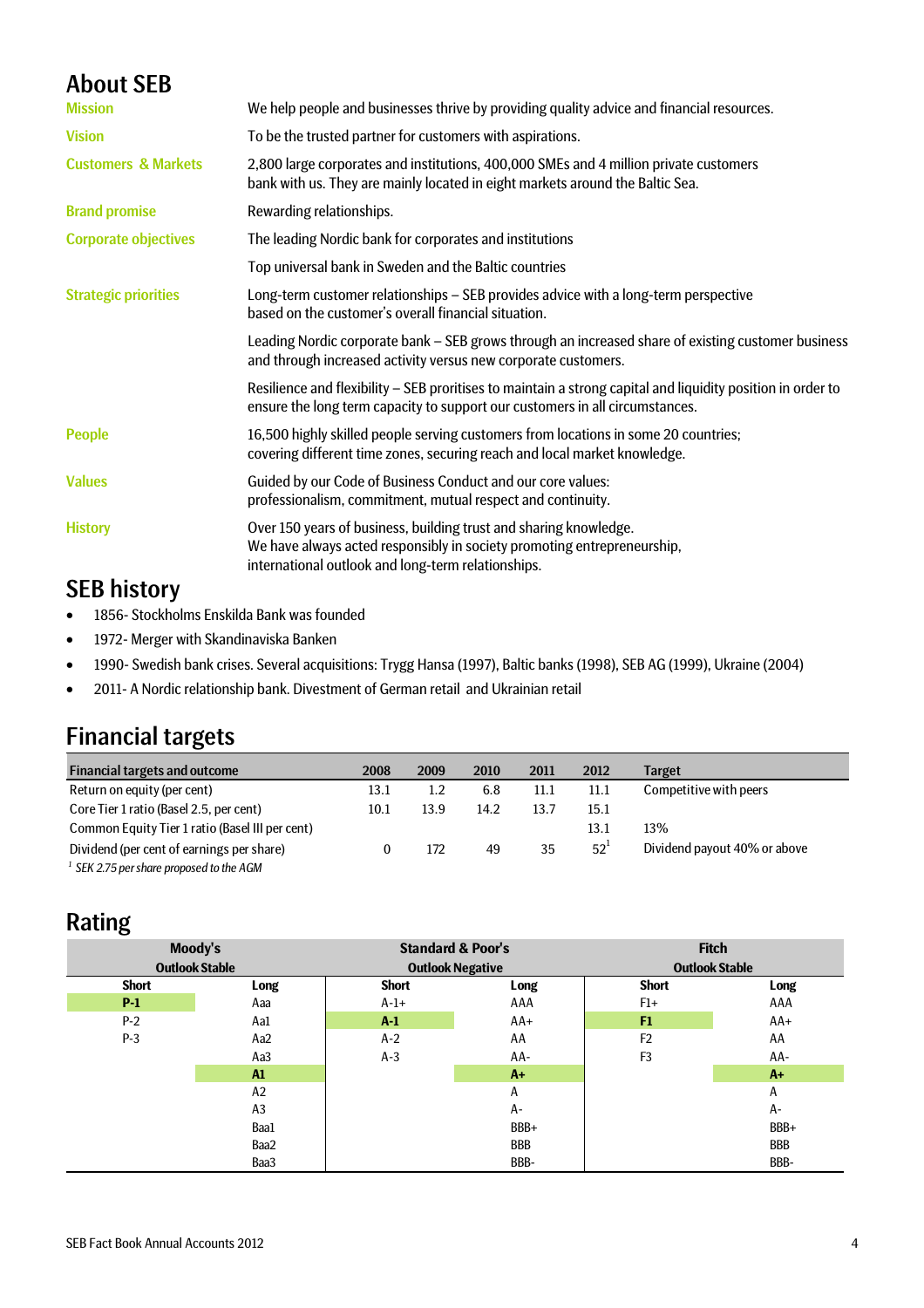# **Organisation**



## Full-time equivalents, end of quarter

|                                     | Q1     | Q <sub>2</sub> | Q <sub>3</sub> | Q <sub>4</sub> | Q1     | Q <sub>2</sub> | Q <sub>3</sub> | Q <sub>4</sub> |
|-------------------------------------|--------|----------------|----------------|----------------|--------|----------------|----------------|----------------|
|                                     | 2011   | 2011           | 2011           | 2011           | 2012   | 2012           | 2012           | 2012           |
| <b>Merchant Banking</b>             | 2,386  | 2,390          | 2,409          | 2,414          | 2,414  | 2,414          | 2,429          | 2,392          |
| <b>Retail Banking</b>               | 3,623  | 3,723          | 3,651          | 3,684          | 3,724  | 3,834          | 3,649          | 3,649          |
| <b>RB</b> Sweden                    | 2,850  | 2,949          | 2,869          | 2,905          | 2,959  | 3,072          | 2,882          | 2,898          |
| <b>RB Cards</b>                     | 773    | 774            | 782            | 779            | 765    | 762            | 767            | 751            |
| <b>Wealth Management</b>            | 976    | 982            | 965            | 957            | 955    | 948            | 913            | 919            |
| Life                                | 1,237  | 1,241          | 1,331          | 1,323          | 1,305  | 1,303          | 1,323          | 1,338          |
| <b>Baltic</b>                       | 3,203  | 3,182          | 3,112          | 3,065          | 3,030  | 2,990          | 2,907          | 2,857          |
| <b>Baltic Estonia</b>               | 981    | 969            | 922            | 891            | 875    | 863            | 839            | 814            |
| <b>Baltic Latvia</b>                | 878    | 888            | 883            | 863            | 881    | 867            | 837            | 821            |
| <b>Baltic Lithuania</b>             | 1,323  | 1,306          | 1,282          | 1,285          | 1,248  | 1,233          | 1,203          | 1,193          |
| <b>Baltic Real Estate Companies</b> | 21     | 19             | 25             | 26             | 26     | 27             | 28             | 29             |
| <b>Business Support</b>             | 3,740  | 3,748          | 3,805          | 3,864          | 3,928  | 3,915          | 3,885          | 3,847          |
| Other total                         | 5,270  | 5,261          | 5,322          | 5,364          | 5,278  | 5,258          | 5,194          | 5,140          |
| <b>SEB Group</b>                    |        |                |                |                |        |                |                |                |
| <b>Continuing operations</b>        | 16,695 | 16,779         | 16,790         | 16,807         | 16,706 | 16,747         | 16,415         | 16,295         |
| Discontinued operations             | 817    | 797            | 830            | 764            | 728    | 66             | 65             | 62             |
| <b>SEB Group</b>                    | 17,512 | 17,576         | 17,620         | 17,571         | 17,434 | 16,813         | 16,480         | 16,357         |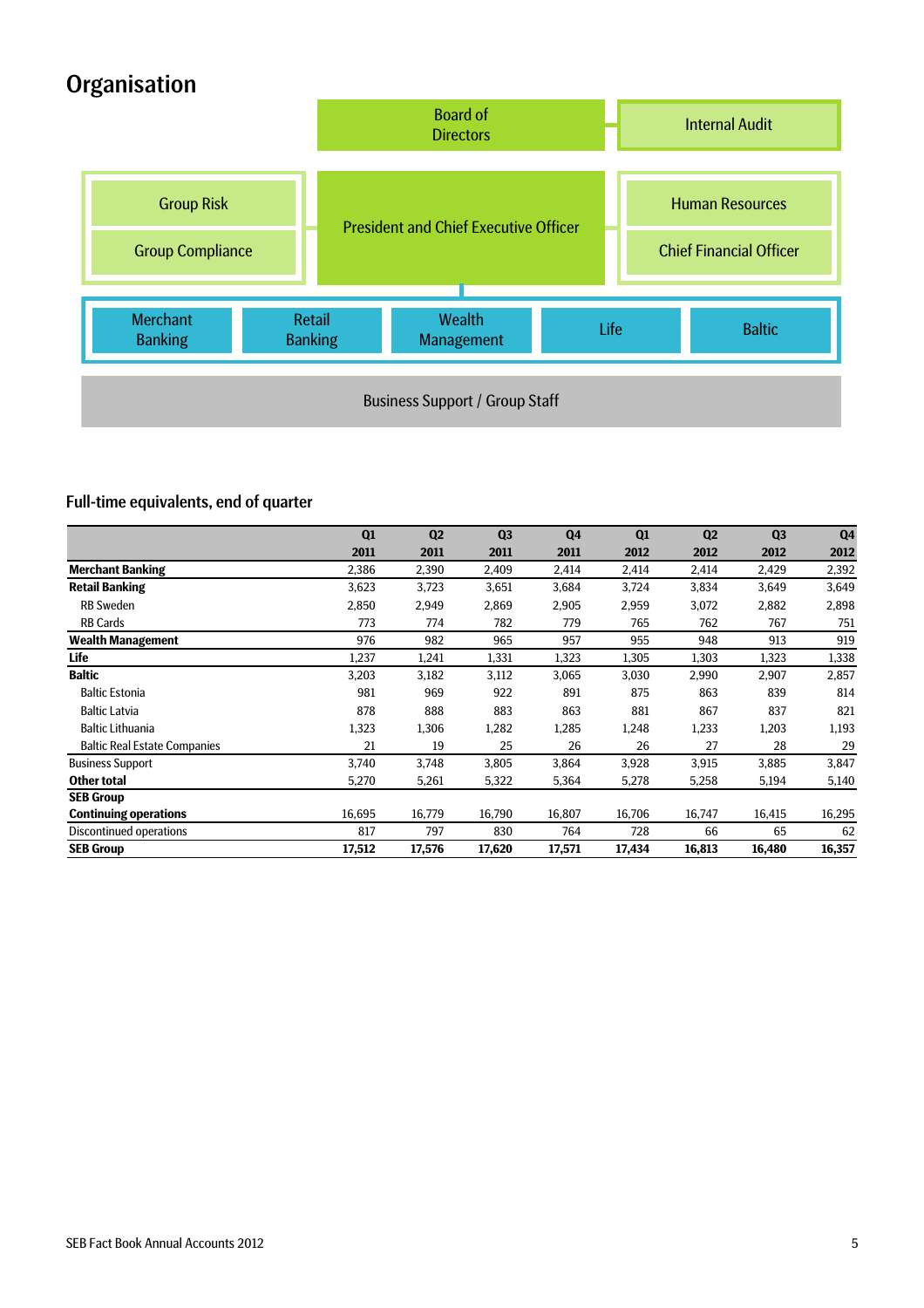# Corporate Governance

SEB follows the Swedish Code of Corporate Governance (Bolagsstyrningskoden). The structure of responsibility distribution and governance comprises:

- Annual General Meeting (AGM)
- Board of Directors
- President and Chief Executive Officer (CEO)
- Divisions, business areas and business units
- Business Support and staff functions
- Internal Audit, Compliance and Group Risk organisation.

#### Board

The Board members are appointed by the shareholders at the AGM for a one-year term of office, extending through the next AGM. The Board of Directors consists of eleven members without any deputies, elected by the AGM, and of two members and two deputies appointed by the employees.

In order for the Board to form a quorum more than half of the

#### Group Executive Committee

The President and CEO has three different committees at her disposal; the Group Executive Committee, the Group Risk and Credit Committee and the Asset and Liability Committee. The GEC deals with, among other things, matters of common concern to several divisions, strategic issues, business plans, financial forecasts and reports.

The Board of Directors and the President and CEO perform their governing and controlling roles through several policies and instructions, the purpose of which is to clearly define the distribution members must be present. The President and CEO, Annika Falkengren, is the only Board member elected by the AGM who is equally an employee of the Bank. All other Board members elected by the AGM are considered to be independent in relation to the Bank and its Management. Two Board members are considered nonindependent in relation to major shareholders.

#### of responsibility.

The Rules of Procedure for the Board of Directors, the Instruction for the President and Chief Executive Officer, the Instruction for the Activities, the Group's Credit Instruction, Instruction for handling of Conflicts of Interest, Ethics Policy, Risk Policy, Instruction for procedures against Money Laundering and Financing of Terrorism, Remuneration Policy, Code of Business Conduct and the Corporate Sustainability Policy are of special importance.



## **Corporate Governance Structure**

SEB's activities are managed, controlled and followed up in accordance with policies and instructions established by the Board and the President and CEO.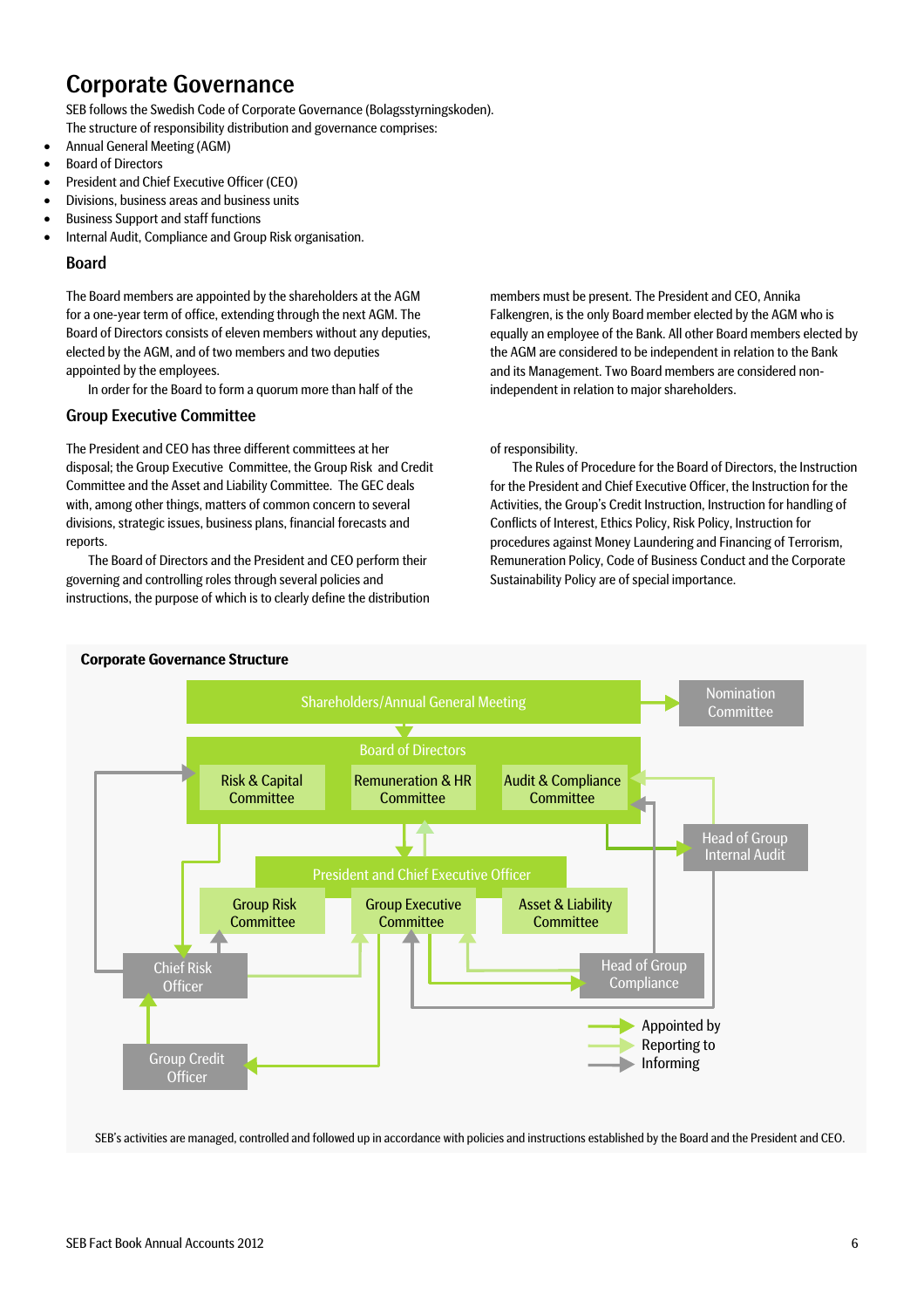#### Share and shareholders

# The SEB share

Index



#### SEB's major shareholders Dividend development

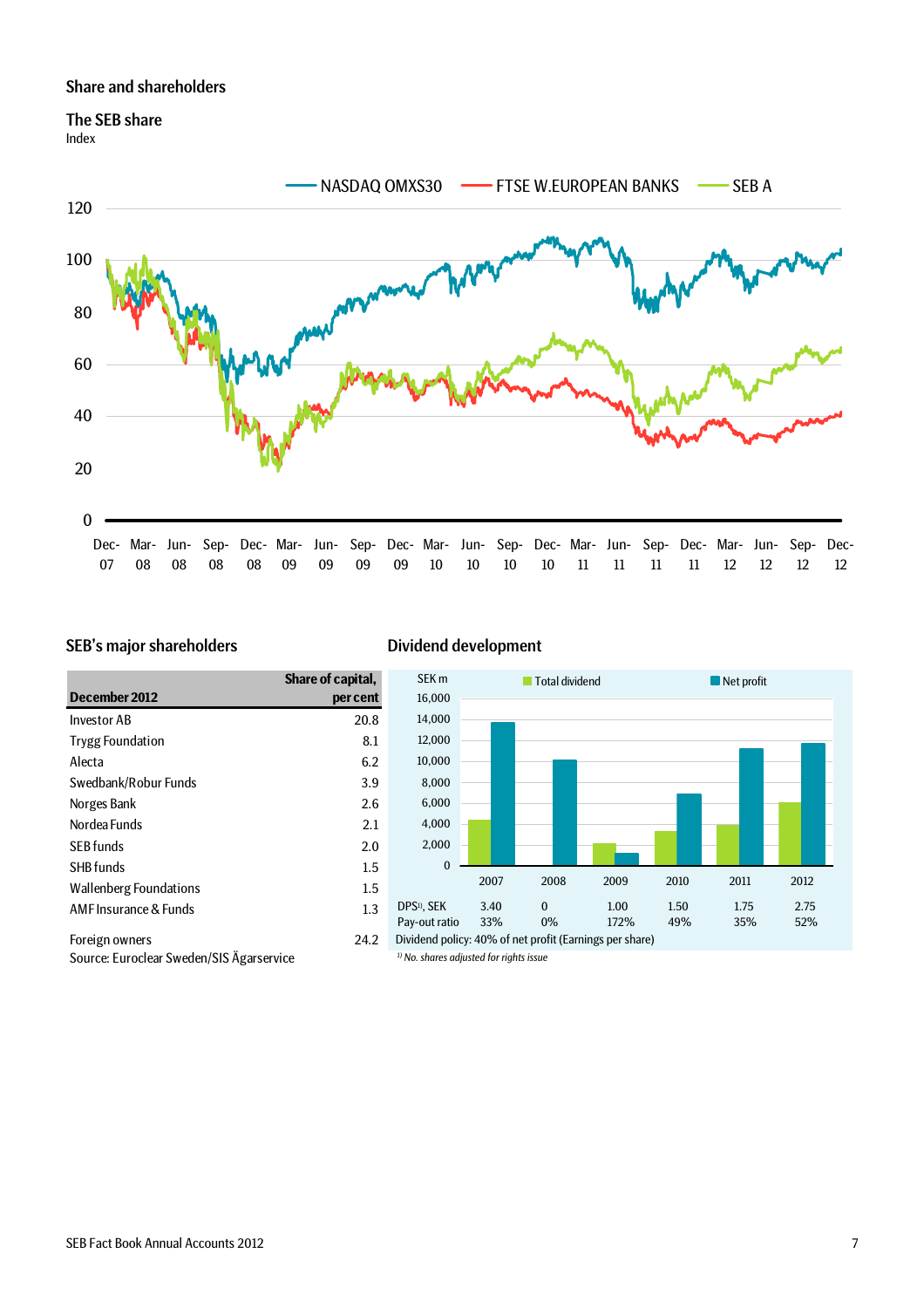# Income statement

## SEB Group

|                                                  | Q4             | Q <sub>3</sub> |                                  | Q <sub>4</sub> |                             |              | Jan - Dec      |                         |
|--------------------------------------------------|----------------|----------------|----------------------------------|----------------|-----------------------------|--------------|----------------|-------------------------|
| SEK <sub>m</sub>                                 | 2012           | 2012           | %                                | 2011           | $\%$                        | 2012         | 2011           | $\%$                    |
| Net interest income                              | 4,458          | 4,466          | $\boldsymbol{0}$                 | 4,318          | $\overline{3}$              | 17,635       | 16,901         | $\overline{4}$          |
| Net fee and commission income                    | 3,715          | 3,192          | 16                               | 3,637          | $\overline{2}$              | 13,620       | 14,175         | $-4$                    |
| Net financial income                             | 982            | 1,091          | $-10$                            | 589            | 67                          | 4,579        | 3,548          | 29                      |
| Net life insurance income                        | 831            | 861            | $-3$                             | 992            | $-16$                       | 3,428        | 3,197          | $\overline{7}$          |
| Net other income                                 | $-349$         | 71             |                                  | $-202$         | 73                          | $-439$       | $-135$         |                         |
| <b>Total operating income</b>                    | 9,637          | 9,681          | $\overline{\boldsymbol{\theta}}$ | 9,334          | $\overline{\boldsymbol{3}}$ | 38,823       | 37,686         | $\overline{\mathbf{3}}$ |
| Staff costs                                      | $-3,672$       | $-3,602$       | $\overline{c}$                   | $-3,527$       | 4                           | $-14,596$    | $-14,325$      | $\overline{2}$          |
| Other expenses                                   | $-1,628$       | $-1,573$       | $\sqrt{3}$                       | $-2,030$       | $-20$                       | $-6,444$     | $-7,424$       | $-13$                   |
| Depreciation, amortisation and impairment of     |                |                |                                  |                |                             |              |                |                         |
| tangible and intangible assets                   | $-1,224$       | $-464$         | 164                              | $-475$         | 158                         | $-2,612$     | $-1,764$       | 48                      |
| <b>Total operating expenses</b>                  | $-6,524$       | $-5,639$       | $\overline{16}$                  | $-6,032$       | $\overline{\boldsymbol{s}}$ | $-23,652$    | $-23,513$      | $\overline{\mathbf{1}}$ |
| <b>Profit before credit losses</b>               | 3,113          | 4,042          | $-23$                            | 3,302          | -6                          | 15,171       | 14,173         | $\overline{z}$          |
| Gains less losses from disposals of tangible and |                |                |                                  |                |                             |              |                |                         |
| intangible assets                                | $\overline{2}$ | $\mathbf{1}$   | 100                              | $-1$           |                             | $\mathbf{1}$ | $\overline{2}$ | $-50$                   |
| Net credit losses                                | $-276$         | $-186$         | 48                               | $-240$         | 15                          | $-937$       | 778            |                         |
| <b>Operating profit</b>                          | 2,839          | 3,857          | $-26$                            | 3,061          | $-7$                        | 14,235       | 14,953         | $-5$                    |
| Income tax expense                               | 401            | $-868$         | $-146$                           | $-504$         |                             | $-2,093$     | $-2,942$       | $-29$                   |
| Net profit from continuing operations            | 3,240          | 2,989          | $\overline{s}$                   | 2,557          | $\overline{27}$             | 12,142       | 12,011         | $\overline{\mathbf{1}}$ |
| <b>Discontinued operations</b>                   | -1             | $-155$         | $-99$                            | $-300$         | $-100$                      | $-488$       | $-1,155$       | $-58$                   |
| Net profit                                       | 3,239          | 2,834          | 14                               | 2,257          | 44                          | 11,654       | 10,856         | $\overline{z}$          |
| Attributable to minority interests               | 7              | 4              | 75                               | 10             | $-30$                       | 22           | 37             | $-41$                   |
| Attributable to shareholders                     | 3,232          | 2,830          | 14                               | 2,247          | 44                          | 11,632       | 10,819         | 8                       |
| <b>Continuing operations</b>                     |                |                |                                  |                |                             |              |                |                         |
| Basic earnings per share, SEK                    | 1.47           | 1.36           |                                  | 1.16           |                             | 5.53         | 5.46           |                         |
| Diluted earnings per share, SEK                  | 1.47           | 1.36           |                                  | 1.16           |                             | 5.51         | 5.43           |                         |
| <b>Total operations</b>                          |                |                |                                  |                |                             |              |                |                         |
| Basic earnings per share, SEK                    | 1.47           | 1.29           |                                  | 1.02           |                             | 5.31         | 4.93           |                         |
| Diluted earnings per share, SEK                  | 1.47           | 1.29           |                                  | 1.02           |                             | 5.29         | 4.91           |                         |

## Income, Expenses and Operating profit

SEK m





**Including:**

*SEK 2,394m goodwill write-down for Baltics and Russia in Q2 2009 and SEK 1,3bn capital gain on repurchased bonds*

*SEK 270m capital gain on repurchased bonds in Q4 2009*

*SEK 755m restructuring costs for German Retail divestment in Q3 2010*

*SEK 402m buy-backs of covered bonds and SEK 753m impairment/loss on IT investment assets in Q4 2012*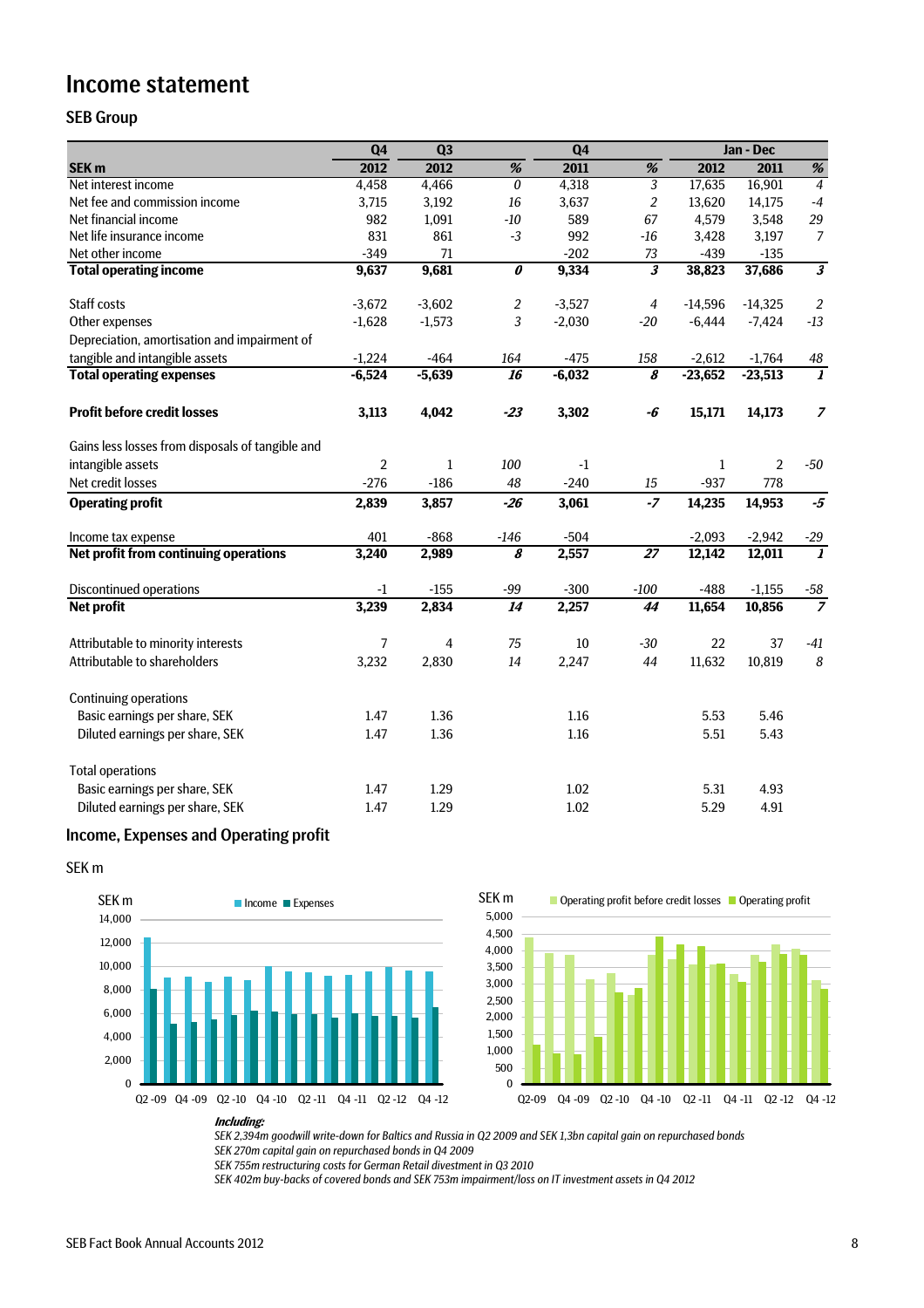### Income statement, quarters SEB Group

|                                              | Q1       | Q <sub>2</sub> | Q3             | Q <sub>4</sub> | Q1             | Q <sub>2</sub> | Q <sub>3</sub> | Q <sub>4</sub> |
|----------------------------------------------|----------|----------------|----------------|----------------|----------------|----------------|----------------|----------------|
| <b>SEK m</b>                                 | 2011     | 2011           | 2011           | 2011           | 2012           | 2012           | 2012           | 2012           |
| Net interest income                          | 4,246    | 4,215          | 4,122          | 4,318          | 4,181          | 4,530          | 4,466          | 4,458          |
| Net fee and commission income                | 3,495    | 3,554          | 3,489          | 3,637          | 3,264          | 3,449          | 3,192          | 3,715          |
| Net financial income                         | 1,231    | 825            | 903            | 589            | 1,379          | 1,127          | 1,091          | 982            |
| Net life insurance income                    | 782      | 764            | 659            | 992            | 915            | 821            | 861            | 831            |
| Net other income                             | $-110$   | 143            | 34             | $-202$         | $-150$         | $-11$          | 71             | $-349$         |
| <b>Total operating income</b>                | 9,644    | 9,501          | 9,207          | 9,334          | 9,589          | 9,916          | 9,681          | 9,637          |
| Staff costs                                  | $-3,689$ | $-3,615$       | $-3,494$       | $-3,527$       | $-3,618$       | $-3,704$       | $-3,602$       | $-3,672$       |
| Other expenses                               | $-1,785$ | $-1,904$       | $-1,705$       | $-2,030$       | $-1,653$       | $-1,590$       | $-1,573$       | $-1,628$       |
| Depreciation, amortisation and impairment of |          |                |                |                |                |                |                |                |
| tangible and intangible assets               | $-429$   | $-425$         | $-435$         | $-475$         | $-464$         | $-460$         | $-464$         | $-1,224$       |
| <b>Restructuring costs</b>                   |          |                |                |                |                |                |                |                |
| <b>Total operating expenses</b>              | $-5,903$ | $-5,944$       | $-5,634$       | $-6,032$       | $-5,735$       | $-5,754$       | $-5,639$       | $-6,524$       |
| <b>Profit before credit losses</b>           | 3,741    | 3,557          | 3,573          | 3,302          | 3,854          | 4,162          | 4,042          | 3,113          |
| Gains less losses from disposals of tangible |          |                |                |                |                |                |                |                |
| and intangible assets                        | 6        | $-5$           | $\overline{2}$ | $-1$           | $\overline{2}$ | $-4$           | 1              | 2              |
| Net credit losses                            | 427      | 558            | 33             | $-240$         | $-206$         | $-269$         | $-186$         | $-276$         |
| <b>Operating profit</b>                      | 4,174    | 4,110          | 3,608          | 3,061          | 3,650          | 3,889          | 3,857          | 2,839          |
| Income tax expense                           | $-839$   | $-765$         | $-834$         | $-504$         | $-793$         | $-833$         | $-868$         | 401            |
| Net profit from continuing operations        | 3,335    | 3,345          | 2,774          | 2,557          | 2,857          | 3,056          | 2,989          | 3,240          |
| <b>Discontinued operations</b>               | $-790$   | -41            | $-24$          | $-300$         | $-246$         | $-86$          | $-155$         | $-1$           |
| Net profit                                   | 2,545    | 3,304          | 2,750          | 2,257          | 2,611          | 2,970          | 2,834          | 3,239          |
| Attributable to minority interests           | 14       | 6              | 7              | 10             | 5              | 6              | 4              | 7              |
| Attributable to shareholders                 | 2,531    | 3,298          | 2,743          | 2,247          | 2,606          | 2,964          | 2,830          | 3,232          |

# Share of profit before credit losses

December 2012



*Geography and Divisions excluding Other and eliminations, see page 31*

*\* Excluding centralised Treasury operations*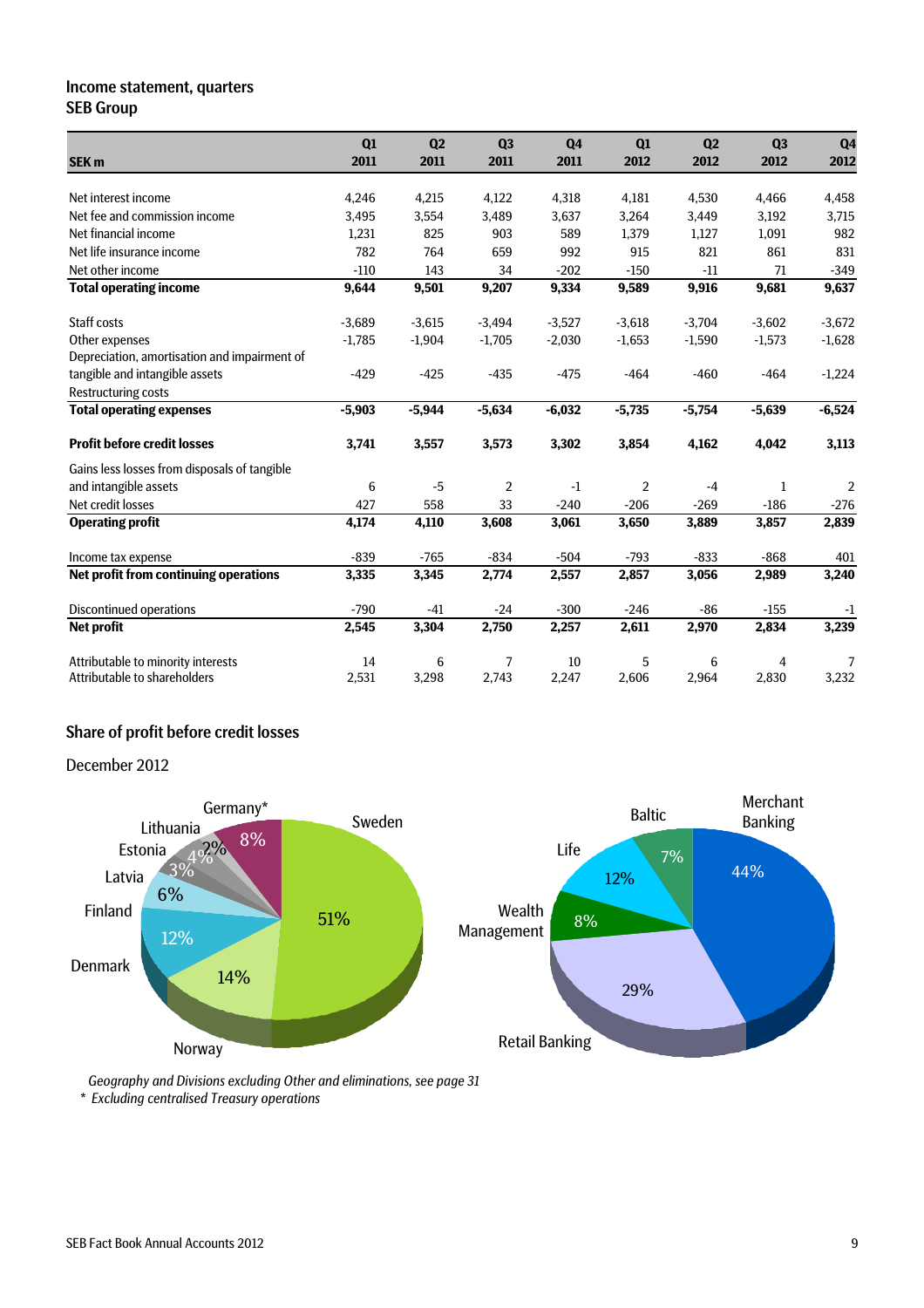### Key figures – SEB Group

|                                                             | Q1      | Q2       | Q <sub>3</sub> | Q <sub>4</sub> | Q1      | Q2      | Q <sub>3</sub> | Q <sub>4</sub> |
|-------------------------------------------------------------|---------|----------|----------------|----------------|---------|---------|----------------|----------------|
|                                                             | 2011    | 2011     | 2011           | 2011           | 2012    | 2012    | 2012           | 2012           |
| <b>Continuing operations</b>                                |         |          |                |                |         |         |                |                |
| Return on equity, continuing operations, %                  | 14.13   | 14.12    | 11.23          | 10.05          | 11.06   | 11.83   | 11.35          | 11.93          |
| Basic earnings per share, continuing operations, SEK        | 1.51    | 1.52     | 1.26           | 1.16           | 1.30    | 1.39    | 1.36           | 1.47           |
| Diluted earnings per share, continuing operations, SEK      | 1.51    | 1.51     | 1.25           | 1.16           | 1.30    | 1.39    | 1.36           | 1.47           |
| Cost/income ratio, continuing operations                    | 0.61    | 0.63     | 0.61           | 0.65           | 0.60    | 0.58    | 0.58           | 0.68           |
| Number of full time equivalents, continuing operations*     | 16,695  | 16,779   | 16,790         | 16,807         | 16,706  | 16,747  | 16,415         | 16,295         |
| <b>Total operations</b>                                     |         |          |                |                |         |         |                |                |
| Return on equity, %                                         | 10.77   | 13.94    | 11.13          | 8.87           | 10.10   | 11.50   | 10.76          | 11.93          |
| Return on total assets, %                                   | 0.48    | 0.61     | 0.49           | 0.38           | 0.44    | 0.50    | 0.47           | 0.53           |
| Return on risk-weighted assets, %                           | 1.30    | 1.67     | 1.36           | 1.09           | 1.25    | 1.39    | 1.31           | 1.49           |
| Basic earnings per share, SEK                               | 1.15    | 1.50     | 1.25           | 1.02           | 1.19    | 1.35    | 1.29           | 1.47           |
| Weighted average number of shares, millions**               | 2,194   | 2,194    | 2,194          | 2,193          | 2,189   | 2,192   | 2,192          | 2,192          |
| Diluted earnings per share, SEK                             | 1.15    | 1.49     | 1.24           | 1.02           | 1.19    | 1.35    | 1.29           | 1.47           |
| Weighted average number of diluted shares, millions***      | 2,206   | 2,206    | 2,205          | 2,203          | 2,196   | 2,196   | 2,198          | 2,202          |
| Net worth per share, SEK                                    | 47.33   | 49.72    | 50.86          | 51.99          | 51.85   | 53.74   | 55.30          | 56.33          |
| Average shareholders' equity, SEK, billion                  | 94.0    | 94.6     | 98.6           | 101.4          | 103.1   | 103.3   | 105.1          | 108.5          |
| Credit loss level, %                                        | $-0.17$ | $-0.20$  | $-0.01$        | 0.08           | 0.06    | 0.08    | 0.11           | 0.08           |
| Total reserve ratio individually assessed impaired loans, % | 69.0    | 64.8     | 68.6           | 71.1           | 71.8    | 71.3    | 74.2           | 74.4           |
| Net level of impaired loans, %                              | 0.54    | 0.56     | 0.43           | 0.39           | 0.36    | 0.34    | 0.30           | 0.28           |
| Gross level of impaired loans, %                            | 1.13    | $1.11\,$ | 0.90           | 0.84           | 0.79    | 0.71    | 0.62           | 0.58           |
| Capital adequacy including transitional floor :****         |         |          |                |                |         |         |                |                |
| Risk-weighted assets, SEK billion                           | 777     | 798      | 827            | 828            | 835     | 867     | 860            | 879            |
| Core Tier 1 capital ratio, %                                | 11.35   | 11.47    | 11.25          | 11.25          | 11.24   | 11.12   | 11.33          | 10.05          |
| Tier 1 capital ratio, %                                     | 13.18   | 13.27    | 13.06          | 13.01          | 12.96   | 12.79   | 12.94          | 11.65          |
| Total capital ratio, %                                      | 12.72   | 12.86    | 12.77          | 12.50          | 12.35   | 12.31   | 12.74          | 11.47          |
| Capital adequacy without transitional floor (Basel II):     |         |          |                |                |         |         |                |                |
| Risk-weighted assets, SEK billion                           | 678     | 678      | 667            | 679            | 675     | 632     | 591            | 586            |
| Core Tier 1 capital ratio, %                                | 13.00   | 13.50    | 13.94          | 13.71          | 13.91   | 15.25   | 16.51          | 15.09          |
| Tier 1 capital ratio, %                                     | 15.09   | 15.62    | 16.18          | 15.87          | 16.03   | 17.54   | 18.85          | 17.48          |
| Total capital ratio, %                                      | 14.57   | 15.12    | 15.83          | 15.24          | 15.29   | 16.88   | 18.56          | 17.22          |
| Number of full time equivalents*                            | 17,512  | 17,576   | 17,620         | 17,571         | 17,434  | 16,813  | 16,480         | 16,357         |
| Assets under custody, SEK billion                           | 4,948   | 4,683    | 4,321          | 4,490          | 4,982   | 4,989   | 4,788          | 5,191          |
| Assets under management, SEK billion                        | 1,372   | 1,356    | 1,241          | 1,261          | 1,317   | 1,261   | 1,271          | 1,328          |
| <b>Discontinued operations</b>                              |         |          |                |                |         |         |                |                |
| Basic earnings per share, discontinued operations, SEK      | $-0.36$ | $-0.02$  | $-0.01$        | $-0.14$        | $-0.11$ | $-0.04$ | $-0.07$        | 0.00           |
| Diluted earnings per share, discontinued operations, SEK    | $-0.36$ | $-0.02$  | $-0.01$        | $-0.14$        | $-0.11$ | $-0.04$ | $-0.07$        | 0.00           |

\* Quarterly numbers are for last month of quarter.

\*\* The number of issued shares was 2,194,171,802. SEB owned 2,344,366 Class A shares for the employee stock option programme at year end 2011.

During 2012 SEB has repurchased 11,987,956 shares and 12,143,588 shares have been sold as employee stock options have been exercised.

Thus, as at 31 December 2012 SEB owned 2,188,734 Class A-shares with a market value of SEK 121m.

\*\*\* Calculated dilution based on the estimated economic value of the long-term incentive programmes.

\*\*\*\* 80 per cent of RWA in Basel I

#### Impact from exchange rate fluctuations

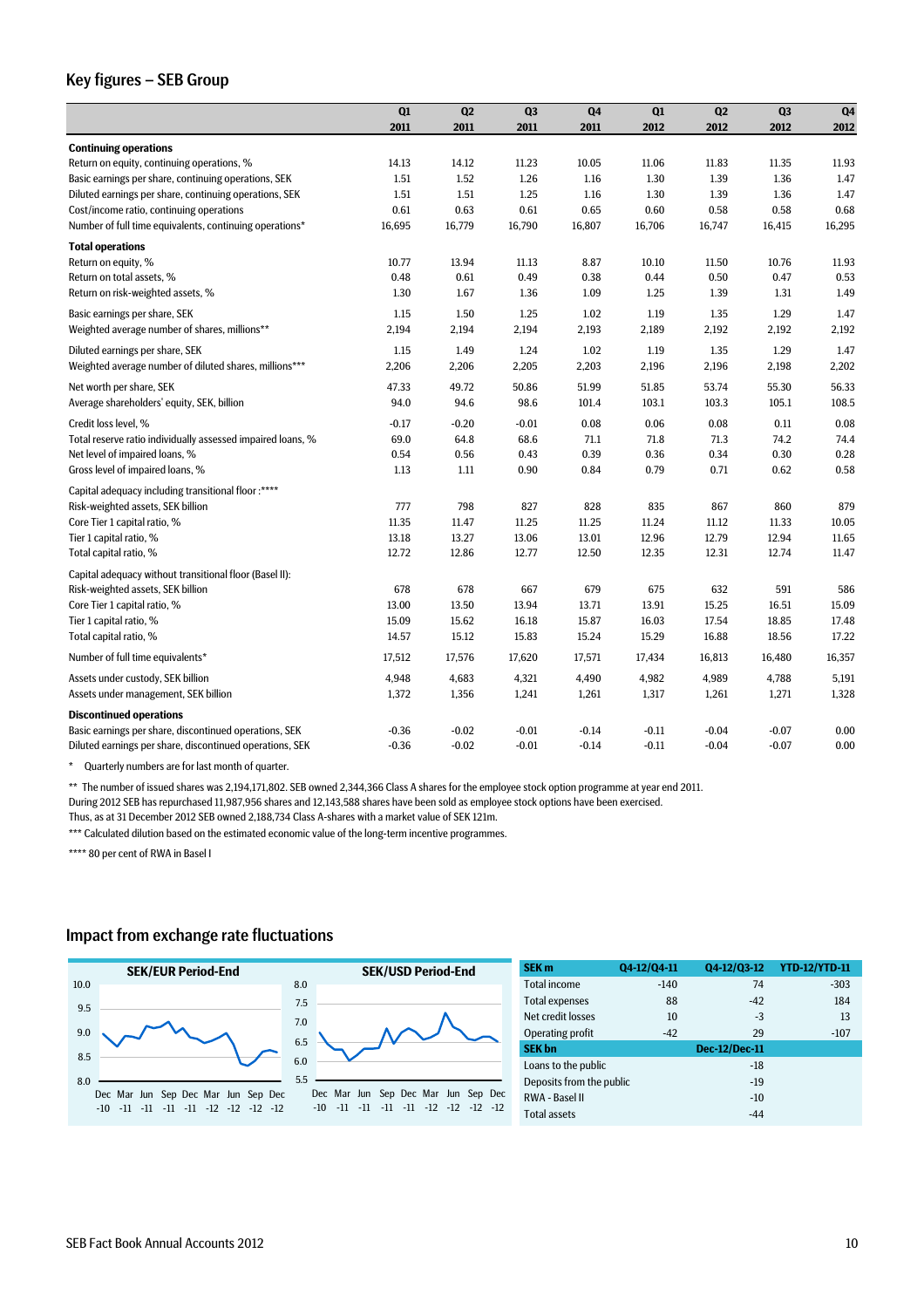# Net interest income analysis

#### SEB Group, SEK m

| . .                         | Q <sub>1</sub> | Q <sub>2</sub> | Q <sub>3</sub> | Q4    | $\mathbf{Q}$ 1 | Q <sub>2</sub> | Q <sub>3</sub> | Q <sub>4</sub> |
|-----------------------------|----------------|----------------|----------------|-------|----------------|----------------|----------------|----------------|
|                             | 2011           | 2011           | 2011           | 2011  | 2012           | 2012           | 2012           | 2012           |
|                             |                |                |                |       |                |                |                |                |
| Lending volumes and margins | 2.770          | 2.930          | 3.028          | 3.209 | 3.010          | 3.110          | 3.237          | 3,436          |
| Deposit volumes and margins | 708            | 774            | 895            | 907   | 892            | 849            | 769            | 624            |
| Funding and Other           | 768            | 511            | 199            | 202   | 279            | 571            | 460            | 398            |
| Net interest income         | 4.246          | 4.215          | 4.122          | 4,318 | 4,181          | 4.530          | 4.466          | 4,458          |

# Net interest margin

# Average balance, quarterly isolated

|           |           |                |                |                |           |                | Q4 2012        |
|-----------|-----------|----------------|----------------|----------------|-----------|----------------|----------------|
| 136.787   | 153,399   | 138,211        | 165,691        | 227,557        | 194,186   | 117,169        | 114,645        |
| 1,102,488 | 1,090,337 | 1,130,430      | 1,162,340      | 1,168,790      | 1,212,949 | 1,204,916      | 1,214,739      |
| 350,683   | 378,565   | 399,914        | 404,961        | 394,042        | 385.363   | 455,022        | 470,964        |
| 1,589,958 | 1,622,302 | 1,668,556      | 1,732,992      | 1,790,389      | 1,792,497 | 1,777,107      | 1,800,348      |
|           |           |                |                |                |           |                |                |
| 538,951   | 569,624   | 567,017        | 592,284        | 584,326        | 615,114   | 613,834        | 628,186        |
| 2,128,910 | 2,191,926 | 2,235,573      | 2,325,276      | 2,374,715      | 2,407,611 | 2,390,941      | 2,428,534      |
| 196.262   | 222.377   | 220.306        | 215.746        | 221,117        | 225.314   | 206.968        | 187.131        |
| 693,934   | 728,453   | 766,300        | 801,657        | 812,535        | 839,674   | 826,534        | 851,754        |
| 608.660   | 645,443   | 653,617        | 686,978        | 711,304        | 697,085   | 709,327        | 732,412        |
| 24.579    | 24,328    | 26.424         | 25,510         | 24,943         | 24.099    | 23.017         | 24,449         |
| 1,523,435 | 1,620,600 | 1,666,647      | 1,729,891      | 1,769,899      | 1,786,172 | 1,765,846      | 1,795,746      |
| 605,475   | 571,326   | 568,926        | 595,385        | 604,817        | 621,438   | 625,095        | 632,788        |
| 2,128,910 | 2,191,926 | 2,235,573      | 2,325,276      | 2,374,715      | 2,407,611 | 2,390,941      | 2,428,534      |
|           | Q1 2011   | <b>Q2 2011</b> | <b>Q3 2011</b> | <b>Q4 2011</b> | Q1 2012   | <b>Q2 2012</b> | <b>Q3 2012</b> |

## Interest, quarterly isolated

| SEK <sub>m</sub>                                   | <b>Q1 2011</b> | <b>Q2 2011</b> | <b>Q3 2011</b> | <b>Q4 2011</b> | 01 2012  | <b>Q2 2012</b> | <b>Q3 2012</b> | <b>Q4 2012</b> |
|----------------------------------------------------|----------------|----------------|----------------|----------------|----------|----------------|----------------|----------------|
| Loans to credit institutions and central banks     | 793            | 897            | 967            | 1.233          | 749      | 718            | 663            | 633            |
| Loans to the public                                | 9,392          | 9,953          | 10,738         | 10,927         | 10,899   | 10,580         | 10,221         | 9,741          |
| Interest-earning securities                        | 1,967          | 2,211          | 2,071          | 2,072          | 1,775    | 1,649          | 1,374          | 1,282          |
| Interest income from interest-earning assets       | 12,152         | 13,061         | 13,775         | 14,233         | 13,424   | 12,947         | 12,258         | 11,656         |
| Other assets                                       | 891            | 904            | 662            | 662            | 604      | 880            | 921            | 1,132          |
| <b>Total interest income</b>                       | 13,044         | 13,965         | 14,437         | 14,894         | 14,028   | 13,826         | 13,179         | 12,788         |
| Deposits from credit institutions                  | $-817$         | $-966$         | $-1.080$       | $-1,161$       | $-717$   | $-727$         | $-619$         | -594           |
| Deposits and borrowing from the public             | $-3.341$       | $-3,800$       | $-4,187$       | $-4,324$       | $-4.095$ | $-3,817$       | $-3,548$       | $-3,233$       |
| Debt securities                                    | $-3,366$       | $-3,663$       | $-3,668$       | $-3,785$       | $-3,830$ | $-3,635$       | $-3,372$       | $-3,313$       |
| Subordinated liabilities                           | $-340$         | $-381$         | $-292$         | $-341$         | $-287$   | $-279$         | $-296$         | $-383$         |
| Interest expense from interest-bearing liabilities | $-7,863$       | $-8,809$       | $-9,228$       | $-9,611$       | $-8,929$ | $-8,458$       | $-7,834$       | $-7,523$       |
| Other liabilities and equity                       | -813           | $-963$         | $-1,064$       | -948           | $-909$   | -835           | -879           | $-807$         |
| <b>Total interest expense</b>                      | $-8,676$       | $-9,772$       | $-10,293$      | $-10,559$      | $-9,839$ | $-9,294$       | $-8,713$       | $-8,330$       |

Interest rate

|                                                        | <b>Q1 2011</b> | <b>Q2 2011</b> | <b>Q3 2011</b> | <b>Q4 2011</b> | <b>Q1 2012</b> | <b>Q2 2012</b> | <b>Q3 2012</b> | Q4 2012  |
|--------------------------------------------------------|----------------|----------------|----------------|----------------|----------------|----------------|----------------|----------|
| Loans to credit institutions and central banks         | 2.32%          | 2.34%          | 2.80%          | 2.98%          | 1.32%          | 1.48%          | 2.26%          | 2.21%    |
| Loans to the public                                    | 3.41%          | 3.65%          | 3.80%          | 3.76%          | 3.73%          | 3.49%          | 3.39%          | 3.21%    |
| Interest-earning securities                            | 2.24%          | 2.34%          | 2.07%          | 2.05%          | 1.80%          | 1.71%          | 1.21%          | 1.09%    |
| Interest rate on interest-earning assets               | 3.06%          | 3.22%          | 3.30%          | 3.29%          | 3.00%          | 2.89%          | 2.76%          | 2.59%    |
| Deposits from credit institutions                      | $-1.67%$       | $-1.74%$       | $-1.96%$       | $-2.15%$       | $-1.30%$       | $-1.29%$       | $-1.20%$       | $-1.27%$ |
| Deposits and borrowing from the public                 | $-1.93%$       | $-2.09\%$      | $-2.19%$       | $-2.16%$       | $-2.02\%$      | $-1.82%$       | $-1.72%$       | $-1.52%$ |
| Debt securities                                        | $-2.21%$       | $-2.27%$       | $-2.25%$       | $-2.20%$       | $-2.15%$       | $-2.09\%$      | $-1.90%$       | $-1.81%$ |
| Subordinated liabilities                               | $-5.53%$       | $-6.27%$       | $-4.42%$       | $-5.35%$       | $-4.60\%$      | $-4.64%$       | $-5.14%$       | $-6.26%$ |
| Interest rate on interest-bearing liabilities          | $-2.06%$       | $-2.17%$       | $-2.21%$       | $-2.22%$       | $-2.02%$       | $-1.89%$       | $-1.77\%$      | $-1.68%$ |
| Net yield on interest-earning assets, total operations | 1.10%          | 1.03%          | 0.99%          | 1.00%          | 0.94%          | 1.01%          | 1.01%          | 0.99%    |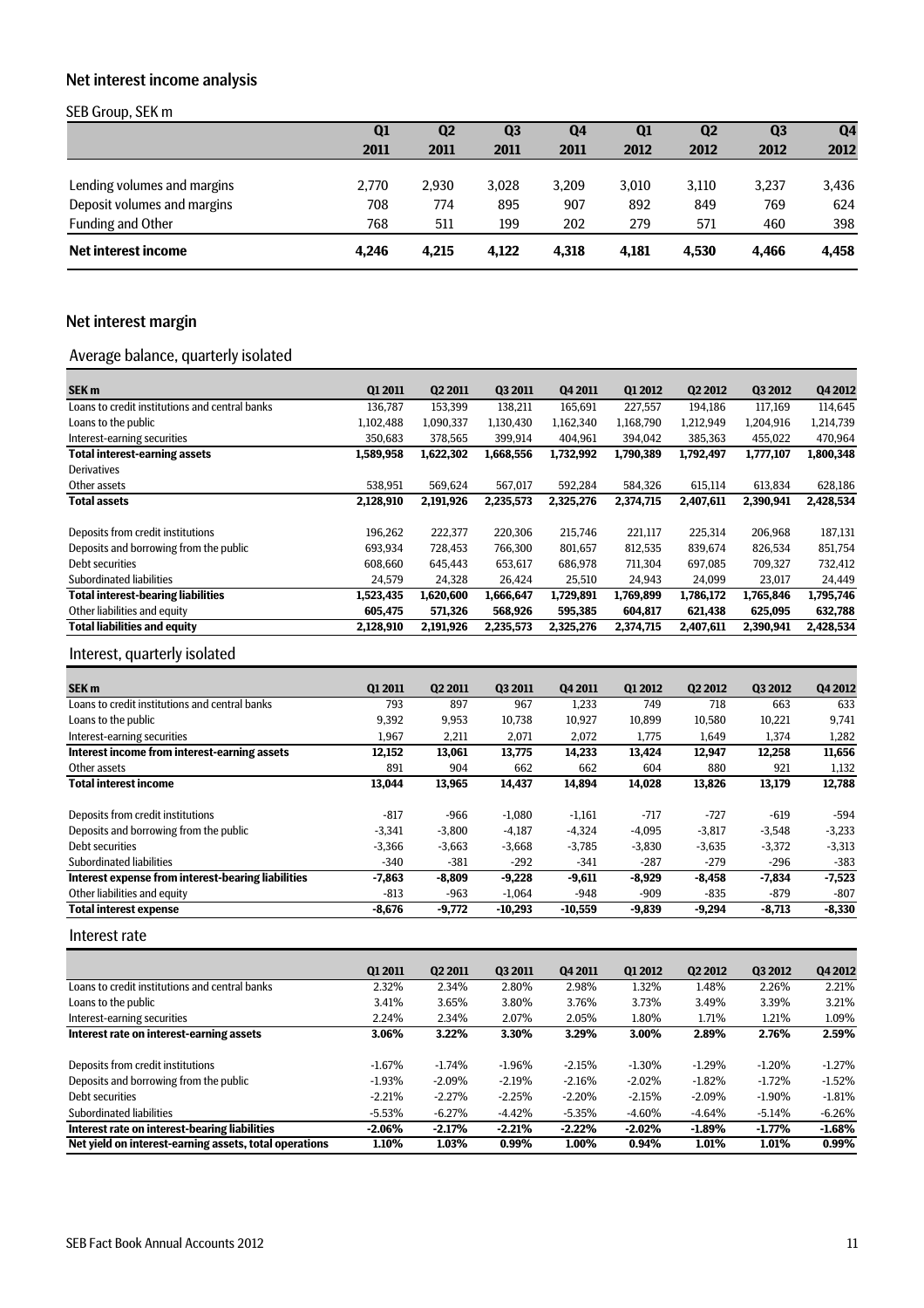## NII customer driven specification

Cumulative changes from Q1 2010, SEK m



#### Net financial income

#### SEB Group

|                                            | Q1    | $\mathbf{Q}$ | Q <sub>3</sub> | Q4     | Q <sub>1</sub> | Q <sub>2</sub> | Q <sub>3</sub> | Q <sub>4</sub> |
|--------------------------------------------|-------|--------------|----------------|--------|----------------|----------------|----------------|----------------|
| <b>SEK m</b>                               | 2011  | 2011         | 2011           | 2011   | 2012           | 2012           | 2012           | 2012           |
|                                            |       |              |                |        |                |                |                |                |
| Equity instruments and related derivatives | 146   | 207          | $-357$         | -17    | 416            | $-175$         | 289            | $-12$          |
| Debt instruments and related derivatives   | 218   | 110          | 793            | $-64$  | 76             | 767            | -8             | 137            |
| Currency related                           | 861   | 659          | 613            | 848    | 881            | 588            | 809            | 885            |
| Other                                      | 6     | $-151$       | $-146$         | $-178$ | b              | -53            |                | $-28$          |
| Net financial income                       | 1.231 | 825          | 903            | 589    | 1.379          | 1.127          | 1.091          | 982            |

The result within Net financial income is presented based on type of underlying financial instrument. Treasury related activities are volatile due to changes in interests and spreads. The net effect from trading operations is fairly stabile over time, although affected by seasonality, but shows volatility between lines.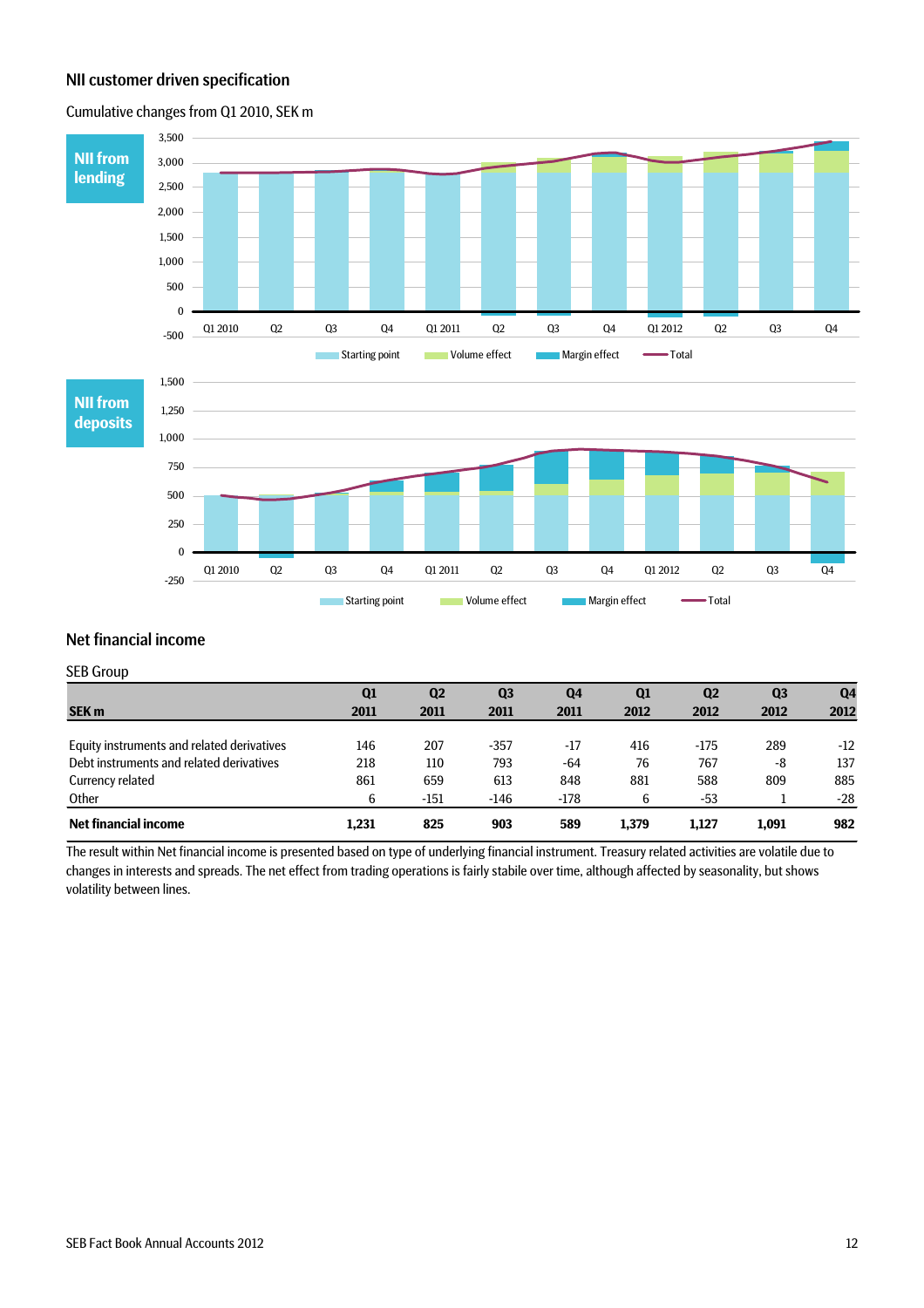# Net fee and commission income

### SEB Group

|                                      | Q1<br>2011 | Q <sub>2</sub><br>2011 | Q <sub>3</sub><br>2011 | Q <sub>4</sub><br>2011 | Q1<br>2012 | Q2       | Q <sub>3</sub> | Q <sub>4</sub> |
|--------------------------------------|------------|------------------------|------------------------|------------------------|------------|----------|----------------|----------------|
| SEK <sub>m</sub>                     |            |                        |                        |                        |            | 2012     | 2012           | 2012           |
| Issue of securities                  | 62         | 70                     | 28                     | 92                     | 57         | 31       | 11             | 45             |
| Secondary market                     | 440        | 371                    | 485                    | 525                    | 366        | 353      | 398            | 370            |
| Custody and mutual funds             | 1,903      | 1,809                  | 1,711                  | 1,795                  | 1,625      | 1,664    | 1,564          | 1,838          |
| <b>Securities commissions</b>        | 2,405      | 2,250                  | 2,224                  | 2,412                  | 2,048      | 2,048    | 1,973          | 2,253          |
| Payments                             | 386        | 400                    | 390                    | 399                    | 395        | 413      | 376            | 396            |
| Card fees                            | 944        | 1,008                  | 1.022                  | 1,060                  | 1,041      | 1,132    | 1,103          | 1,096          |
| <b>Payment commissions</b>           | 1,330      | 1,408                  | 1,412                  | 1,459                  | 1,436      | 1,545    | 1,479          | 1,492          |
| Advisory                             | 66         | 147                    | 122                    | 97                     | 114        | 111      | 81             | 196            |
| Lending                              | 445        | 583                    | 474                    | 461                    | 476        | 521      | 442            | 608            |
| <b>Deposits</b>                      | 26         | 26                     | 27                     | 27                     | 29         | 30       | 33             | 36             |
| Guarantees                           | 95         | 99                     | 98                     | 106                    | 109        | 115      | 114            | 113            |
| Derivatives                          | 151        | 134                    | 222                    | 208                    | 126        | 114      | 103            | 110            |
| Other                                | 125        | 136                    | 120                    | 128                    | 116        | 148      | 65             | 152            |
| <b>Other commissions</b>             | 908        | 1,125                  | 1,063                  | 1,027                  | 970        | 1,039    | 838            | 1,215          |
| <b>Fee and commission income</b>     | 4,643      | 4,783                  | 4,699                  | 4,898                  | 4,454      | 4,632    | 4,290          | 4,960          |
| Securities commissions               | $-352$     | $-359$                 | $-326$                 | $-348$                 | $-327$     | $-307$   | $-281$         | $-371$         |
| Payment commissions                  | $-541$     | $-575$                 | $-593$                 | $-592$                 | $-635$     | $-670$   | $-641$         | $-626$         |
| <b>Other commissions</b>             | $-255$     | $-295$                 | $-291$                 | $-321$                 | $-228$     | $-206$   | $-176$         | $-248$         |
| Fee and commission expense           | $-1,148$   | $-1,229$               | $-1,210$               | $-1,261$               | $-1,190$   | $-1,183$ | $-1,098$       | $-1,245$       |
| Securities commissions               | 2,053      | 1,891                  | 1,898                  | 2,064                  | 1,721      | 1,741    | 1,692          | 1,882          |
| Payment commissions                  | 789        | 833                    | 819                    | 867                    | 801        | 875      | 838            | 866            |
| Other commissions                    | 653        | 830                    | 772                    | 706                    | 742        | 833      | 662            | 967            |
| <b>Net fee and commission income</b> | 3,495      | 3,554                  | 3,489                  | 3,637                  | 3,264      | 3,449    | 3,192          | 3,715          |

# Expenses

#### Staff costs - SEB Group

|                     | Q1       | Q <sub>2</sub> | Q <sub>3</sub> | Q4       | Q1       | Q <sub>2</sub> | Q <sub>3</sub> | Q <sub>4</sub> |
|---------------------|----------|----------------|----------------|----------|----------|----------------|----------------|----------------|
| <b>SEK m</b>        | 2011     | 2011           | 2011           | 2011     | 2012     | 2012           | 2012           | 2012           |
| Salaries etc        | $-3126$  | $-3082$        | $-2949$        | $-2985$  | $-3099$  | $-3152$        | $-2958$        | $-2974$        |
| <b>Redundancies</b> | $-17$    | $-33$          | $-30$          | - 56     | $-31$    | - 31           | $-110$         | $-241$         |
| Pensions            | $-393$   | $-354$         | $-367$         | $-297$   | $-354$   | $-377$         | $-400$         | $-290$         |
| Other staff costs   | $-153$   | $-146$         | $-148$         | $-189$   | $-134$   | $-144$         | $-134$         | $-167$         |
| Staff costs*        | $-3,689$ | $-3,615$       | $-3.494$       | $-3,527$ | $-3,618$ | $-3.704$       | $-3,602$       | $-3,672$       |

\*all items include social charges

## Other expenses - SEB Group

|                          | Q1       | Q <sub>2</sub> | Q <sub>3</sub> | Q <sub>4</sub> | Q1       | Q <sub>2</sub> | Q <sub>3</sub> | Q <sub>4</sub> |
|--------------------------|----------|----------------|----------------|----------------|----------|----------------|----------------|----------------|
| <b>SEK m</b>             | 2011     | 2011           | 2011           | 2011           | 2012     | 2012           | 2012           | 2012           |
| Costs for premises       | $-408$   | $-418$         | $-404$         | $-450$         | $-407$   | $-411$         | $-399$         | $-408$         |
| Data costs               | $-861$   | $-1.004$       | $-877$         | $-1,165$       | $-797$   | -782           | $-621$         | $-710$         |
| Travel and entertainment | $-102$   | $-129$         | $-103$         | $-159$         | $-90$    | $-118$         | $-80$          | $-141$         |
| <b>Consultants</b>       | $-227$   | $-288$         | $-207$         | $-224$         | $-146$   | $-200$         | $-153$         | $-231$         |
| Marketing                | $-102$   | $-142$         | $-100$         | $-167$         | $-97$    | $-119$         | $-89$          | $-125$         |
| Information services     | $-110$   | $-107$         | $-101$         | $-127$         | $-108$   | $-116$         | $-107$         | $-113$         |
| Other operating costs    | 25       | 184            | 87             | 262            | -8       | 156            | $-124$         | 100            |
| <b>Other expenses</b>    | $-1.785$ | $-1.904$       | $-1,705$       | $-2.030$       | $-1,653$ | $-1,590$       | $-1.573$       | $-1,628$       |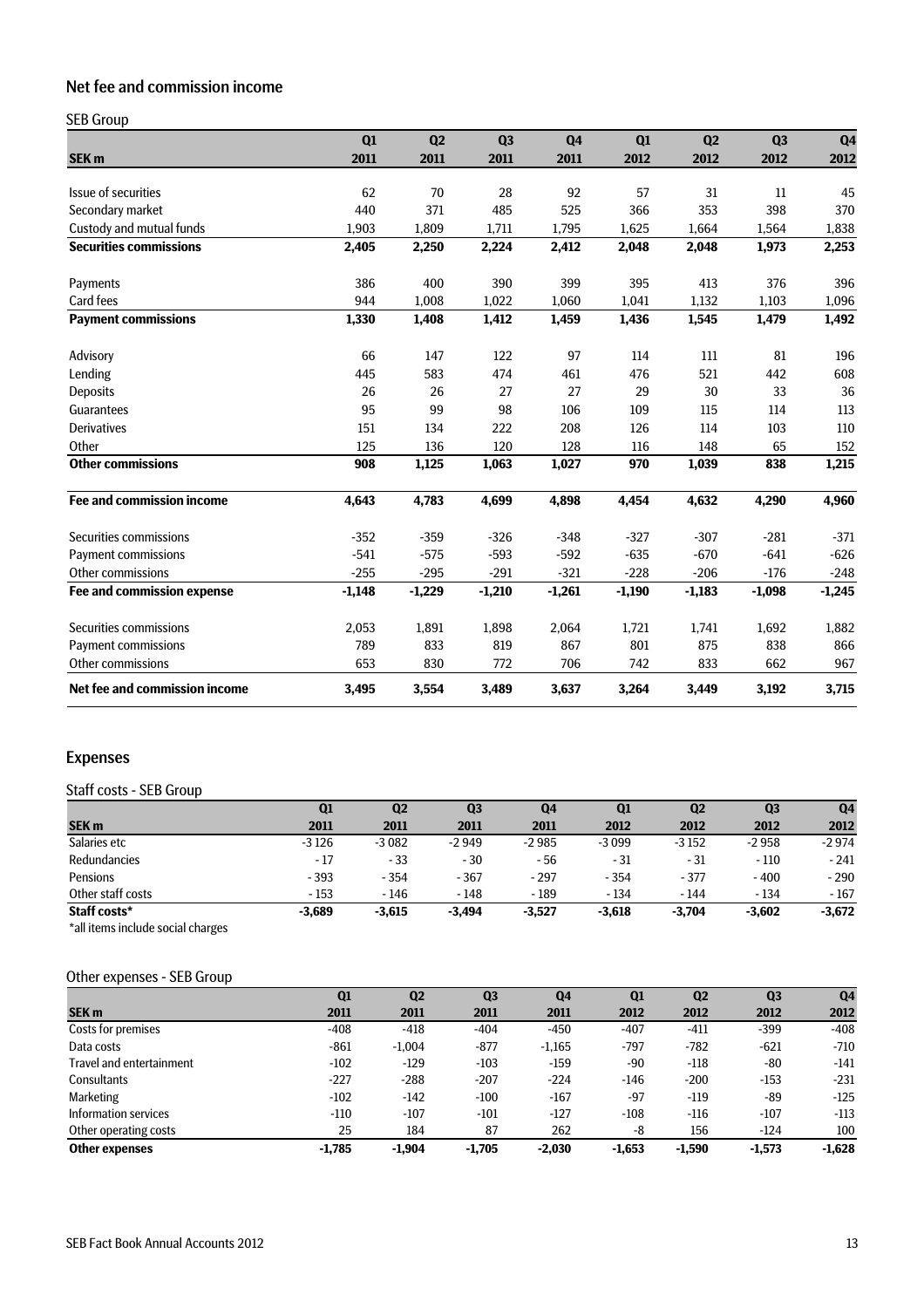# Balance sheet structure & funding

## Balance sheet structure

| <b>Assets</b>                                                   | <b>Mar</b>          | June                | <b>Sep</b>           | <b>Dec</b>           | Mar                  | June                 | <b>Sep</b>           | <b>Dec</b>           |
|-----------------------------------------------------------------|---------------------|---------------------|----------------------|----------------------|----------------------|----------------------|----------------------|----------------------|
| SEK <sub>m</sub><br><b>Cash and balances with central banks</b> | 2011                | 2011                | 2011                 | 2011                 | 2012                 | 2012                 | 2012                 | 2012                 |
|                                                                 | 15,914              | 106,558             | 100,405              | 148,042              | 39,064               | 81,307               | 187,126              | 191,445              |
| Other lending to central banks                                  | 14,567              |                     | 39,143               | 80,548               | 126,816              | 105,693              | 21                   | 17,718               |
| Lending                                                         | 126,400             | 85,069              | 93,512               | 70,756               | 88,914               | 69,965               | 70,508               | 71,841               |
| Repos                                                           | 17,464              | 26,983              | 25,661               | 30,201               | 28,792               | 23,351               | 28,817               | 30,822               |
| Debt instruments                                                | 40,629              | 36,164              | 32,092               | 27,806               | 24,777               | 24,479               | 23,329               | 23,360               |
| <b>Other loans to credit institutions</b>                       | 184,493             | 148,216             | 151,265              | 128,763              | 142,483              | 117,796              | 122,655              | 126,023              |
| Public                                                          | 76,006              | 63,515              | 61,995               | 62,188               | 59,043               | 58,611               | 54,378               | 55,584               |
| Private Individuals                                             | 397,925             | 411,327             | 423,658              | 433,547              | 442,198              | 449,925              | 454,613              | 466,988              |
| Corporate                                                       | 527,155             | 572,732             | 590,524              | 585,723              | 596,240              | 606,178              | 596,725              | 612,557              |
| Repos                                                           | 76,214              | 52,915              | 79,239               | 72,244               | 73,750               | 104,702              | 104,381              | 75,702               |
| Debt instruments                                                | 36,507              | 37,769              | 35,801               | 32,520               | 29,875               | 28,750               | 27,950               | 25,258               |
| Loans to the public                                             | 1,113,807           | 1,138,257           | 1,191,217            | 1,186,223            | 1,201,106            | 1,248,166            | 1,238,048            | 1,236,088            |
| Debt instruments                                                | 177,477             | 187,032             | 191,995              | 176,001              | 186,836              | 179,369              | 176,063              | 191,477              |
| <b>Equity instruments</b>                                       | 78,676              | 89,788              | 83,724               | 55,931               | 71,983               | 71,461               | 92,566               | 85,210               |
| Derivatives                                                     | 124,369             | 112,585             | 179,686              | 167,821              | 143,367              | 160,817              | 176,947              | 170,600              |
| Insurance assets                                                | 263,900             | 266,050             | 270,100              | 269,925              | 276,008              | 267,732              | 271,603              | 278,650              |
| <b>Financial assets at fair value</b>                           | 644,421             | 655,454             | 725,504              | 669,678              | 678,195              | 679,379              | 717,179              | 725,938              |
| Debt instruments                                                | 65,534              | 63,485              | 58,817               | 54,573               | 56,335               | 48,001               | 45,631               | 47,159               |
| Other                                                           | 3,101               | 3,220               | 3,026                | 2,804                | 3,010                | 3,307                | 3,539                | 3,439                |
| <b>Available-for-sale financial assets</b>                      | 68,635              | 66,705              | 61,843               | 57,377               | 59,345               | 51,308               | 49,170               | 50,598               |
| <b>Assets held for sale</b>                                     | $\bf{0}$            |                     |                      | 2,005                | 1,826                |                      |                      |                      |
| <b>Tangible and intangible assets</b>                           | 27,212              | 27,952              | 29,053               | 29,016               | 29,536               | 29,632               | 29,098               | 28,494               |
| <b>Other assets</b>                                             | 46,485              | 55,249              | 58,610               | 57,729               | 49,570               | 56,967               | 55,602               | 77,151               |
| <b>TOTAL ASSETS</b>                                             | 2,115,534           | 2,198,391           | 2,357,040            | 2,359,381            | 2,327,941            | 2,370,247            | 2,398,897            | 2,453,456            |
|                                                                 |                     |                     |                      |                      |                      |                      |                      |                      |
| <b>Liabilities</b>                                              | <b>Mar</b>          | June                | <b>Sep</b>           | <b>Dec</b>           | <b>Mar</b>           | June                 | <b>Sep</b>           | <b>Dec</b>           |
| SEK <sub>m</sub>                                                | 2011                | 2011                | 2011                 | 2011                 | 2012                 | 2012                 | 2012                 | 2012                 |
| Central banks                                                   | 36,326              | 26,803              | 37,487               | 35,957               | 41,551               | 50,851               | 53,578               | 30,073               |
| <b>Credit institutions</b>                                      | 137,811             | 144,526             | 164,647              | 139,000              | 156,453              | 136,474              | 139,482              | 126,210              |
| Repos                                                           | 27,365              | 37,710              | 38,475               | 26,317               | 29,661               | 24,180               | 19,868               | 14,372               |
| <b>Deposits from credit institutions</b>                        | 201,503             | 209,039             | 240,610              | 201,274              | 227,665              | 211,505              | 212,928              | 170,656              |
| Public                                                          | 62,139              | 73,804              | 77,895               | 73,409               | 68,950               | 96,508               | 90,931               | 74,248               |
| Private Individuals                                             | 173,068             | 184,109             | 189,534              | 198,244              | 201,341              | 206,728              | 207,941              | 208,972              |
| Corporate                                                       | 456,319             | 492,296             | 534,520              | 565,522              | 493,482              | 545,954              | 499,638              | 564,577              |
| Repos                                                           | 15,569              | 13,869              | 12,465               | 24,508               | 19,089               | 10,385               | 13,392               | 14,463               |
| Deposits and borrowings from the public                         | 707,095             | 764,078             | 814,415              | 861,682              | 782,861              | 859,575              | 811,901              | 862,260              |
| <b>Liabilities to policyholders</b>                             | 263,075             | 264,834             | 268,030              | 269,683              | 279,874              | 276,597              | 280,231              | 285,973              |
| CP/CD                                                           | 206,449             | 189,346             | 203,922              | 217,778              | 229,999              | 227,290              | 279,110              | 257,794              |
| Long term debt                                                  | 343,400             | 355,905             | 343,374              | 372,095              | 395.599              | 362,401              | 375,733              | 404,057              |
| <b>Debt securities</b>                                          | 549,849             | 545,250             | 547,296              | 589,873              | 625,598              | 589,690              | 654,843              | 661,851              |
| Debt instruments                                                | 31,239              | 44,460              | 59,877               | 44,584               | 40,029               | 42,591               | 33,198               | 43,060               |
| <b>Equity instruments</b>                                       | 41,129              | 60,913              | 60,469               | 35,233               | 35,175               | 38,564               | 34,901               | 34,161               |
| Derivatives                                                     | 122,979             | 107,714             | 159,909              | 152,430              | 131,935              | 147,788              | 164,483              | 159,781              |
| <b>Financial liabilities at fair value</b>                      | 195,347             | 213,087             | 280,255              | 232,246              | 207,139              | 228,944              | 232,581              | 237,001              |
| <b>Liabilities held for sale</b>                                |                     |                     |                      | 1,962                | 1,803                |                      |                      |                      |
| <b>Other liabilities</b>                                        | 82,214              | 80,100              | 77,972               | 74,812               | 76,560               | 76,807               | 75,566               | 101,921              |
| <b>Subordinated liabilities</b>                                 | 23,992              | 24,836              | 27,705               | 25,109               | 24,669               | 22,979               | 24,184               | 24,281               |
| <b>Total liabilities</b>                                        | 2,023,075           | 2,101,225           | 2,256,282            | 2,256,642            | 2,226,169            | 2,266,098            | 2,292,235            | 2,343,943            |
| <b>Total equity</b><br><b>Total liabilities and equity</b>      | 92,459<br>2,115,534 | 97,166<br>2,198,391 | 100,758<br>2,357,040 | 102,739<br>2,359,381 | 101,772<br>2,327,941 | 104,149<br>2,370,247 | 106,662<br>2,398,897 | 109,513<br>2,453,456 |

*The definitions of the specified categories under Loans to credit institutions and Loans to the public above deviates slightly from the definitions of industries in the table on p. 24 Loan portfolio by industry and geography that is also more detailed.*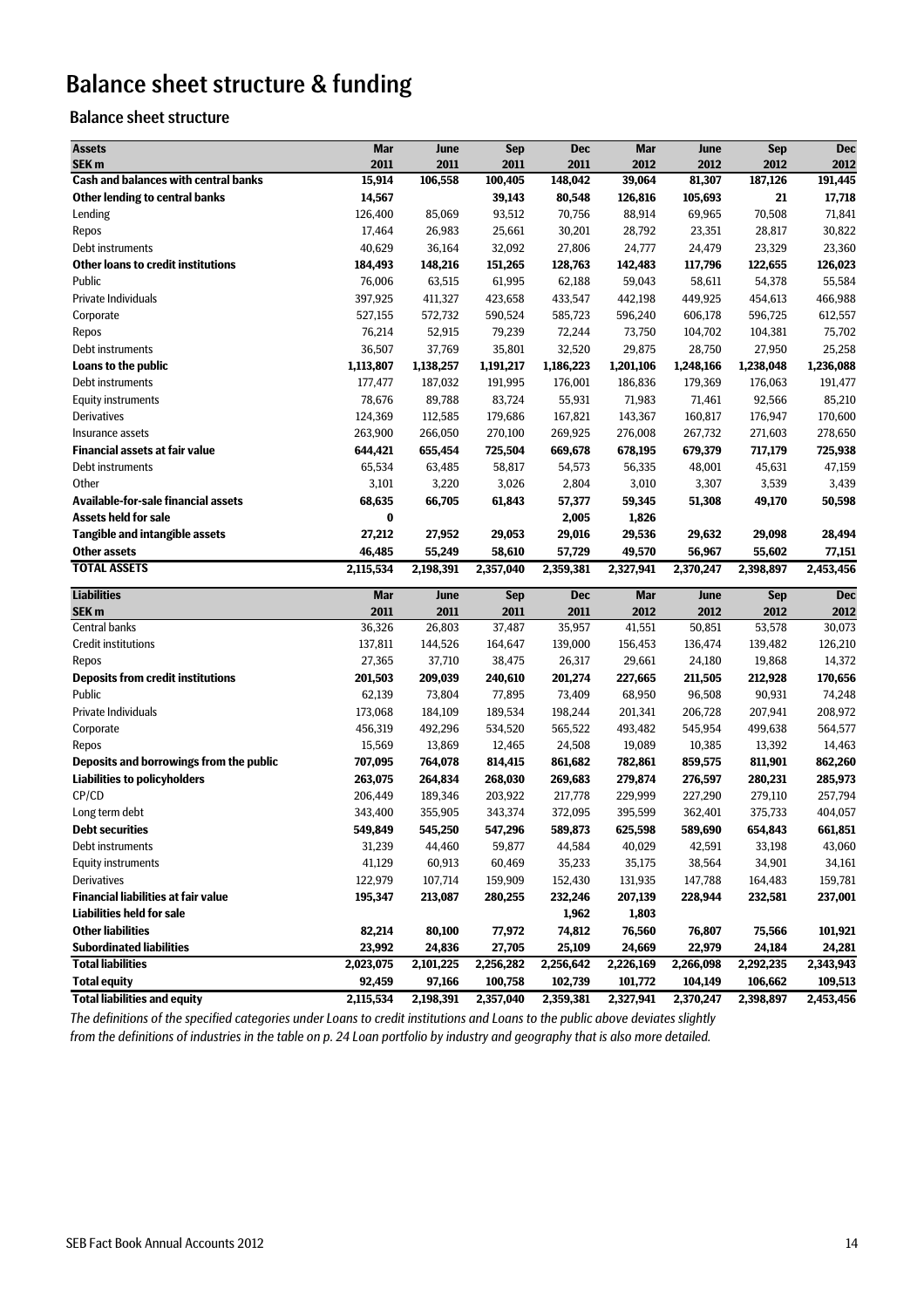## Total loans and deposits

SEK bn

|                                               | Q1    | Q <sub>2</sub> | Q <sub>3</sub> | Q <sub>4</sub> | Q1    | Q <sub>2</sub> | Q <sub>3</sub> | Q <sub>4</sub> |
|-----------------------------------------------|-------|----------------|----------------|----------------|-------|----------------|----------------|----------------|
|                                               | 2011  | 2011           | 2011           | 2011           | 2012  | 2012           | 2012           | 2012           |
| Loans to the public                           | 1,113 | 1,138          | 1,191          | 1,185          | 1,201 | 1,248          | 1,238          | 1,236          |
| Repos                                         | 76    | 53             | 79             | 72             | 74    | 105            | 104            | 76             |
| Debt instruments                              | 37    | 37             | 36             | 33             | 30    | 29             | 28             | 25             |
| Loans adjusted for repos and debt instruments | 1,000 | 1,048          | 1,076          | 1,080          | 1,097 | 1,114          | 1,106          | 1,135          |
| Deposits and borrowing from the public        | 706   | 764            | 813            | 862            | 783   | 860            | 812            | 862            |
| Repos                                         | 15    | 14             | 12             | 25             | 19    | 10             | 13             | 14             |
| <b>Deposits adjusted for repos</b>            | 691   | 750            | 801            | 837            | 764   | 850            | 799            | 848            |
| Loan to deposit ratio excl repos and          |       |                |                |                |       |                |                |                |
| debt instruments                              | 145%  | 140%           | 134%           | 129%           | 144%  | 131%           | 138%           | 134%           |
|                                               |       |                |                |                |       |                |                |                |

Loan to deposit ratio excl repos and debt instruments



## A strong balance sheet structure, Dec 2012 Deposits and wholesale



# funding structure by product SEB Group, SEK 1,661bn\*, Dec 2012



\* Excluding repos and public covered bonds issued by SEB AG which are in a run-off mode

## Intangible assets

|                            | 31 Mar | 30 Jun | 30 Sep | <b>31 Dec</b> | 31 Mar | 30 Jun | 30 Sep | <b>31 Dec</b> |
|----------------------------|--------|--------|--------|---------------|--------|--------|--------|---------------|
| <b>SEK m</b>               | 2011   | 2011   | 2011   | 2011          | 2012   | 2012   | 2012   | 2012          |
| Goodwill                   | 10,434 | 10,511 | 10,549 | 10,487        | 10.495 | 10,498 | 10,417 | 10,460        |
| Other intangibles          | 2,836  | 3.014  | 3,225  | 3.254         | 3.425  | 3.596  | 3,531  | 2,820         |
| Deferred acquisition costs | 3.660  | 3.688  | 4.138  | 4.131         | 4.113  | 4.087  | 3.995  | 4,008         |
| Intangible assets          | 16.930 | 17.213 | 17,912 | 17.872        | 18.033 | 18.180 | 17.943 | 17,287        |

SEB Fact Book Annual Accounts 2012 15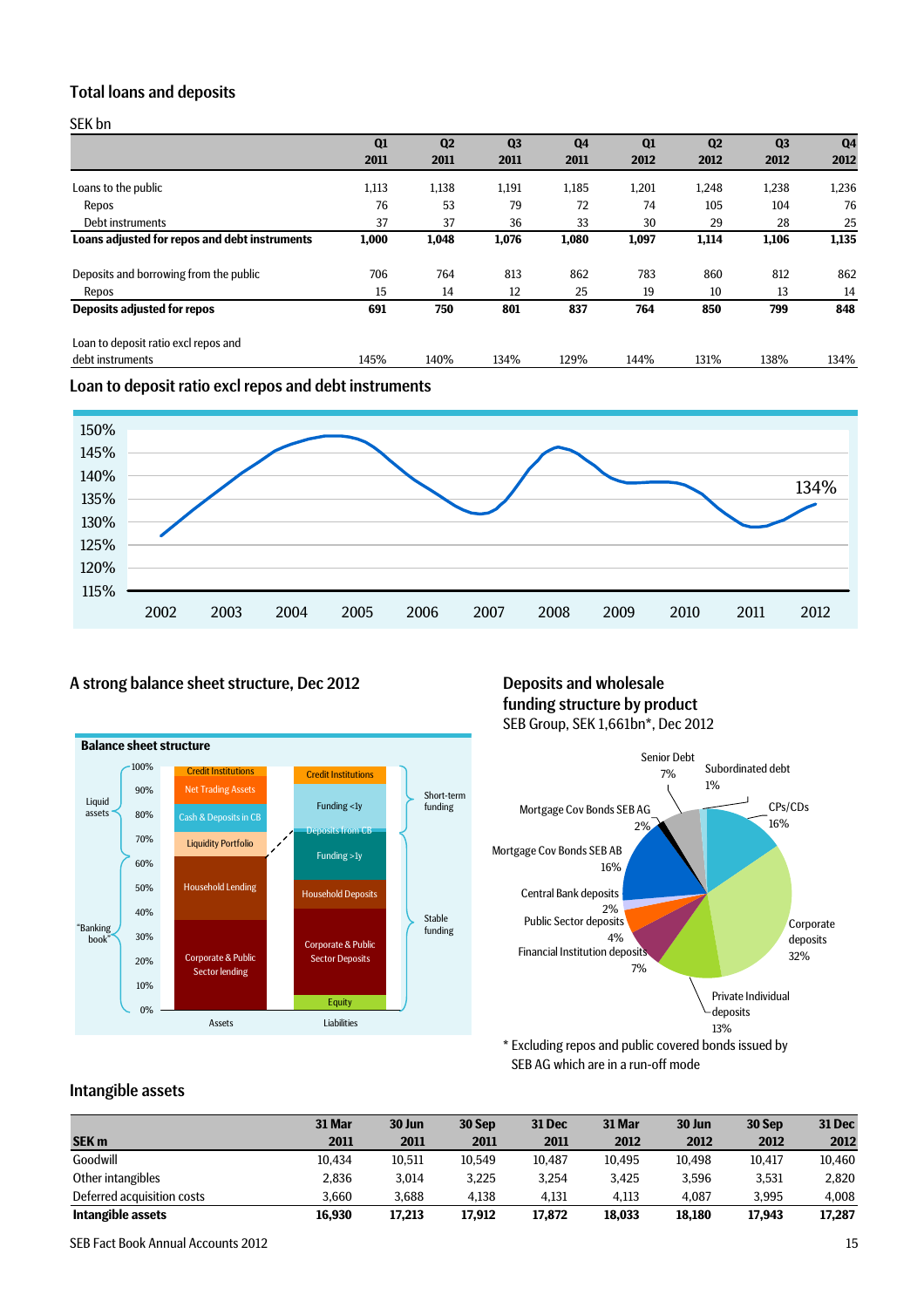### Long-term funding Maturity profile, Dec 2012

By product, SEK bn



| .                                      |          |      |      |          |      |          |         |     |     |
|----------------------------------------|----------|------|------|----------|------|----------|---------|-----|-----|
| <b>Total</b>                           | 61       | 82   | 82   | 73       | 64   | 41       | 19      | 17  | 438 |
| Subordinated debt                      | $_{0.0}$ | 2.6  | 7.9  | $_{0.0}$ | 10.8 | $_{0.0}$ | $0.0\,$ | . . | 22  |
| Senior unsecured                       | 21.4     | 28.6 | 17.9 | 18,3     | 18,4 | 18.6     | 1.8     | 2,9 | 128 |
| Mortgage covered bonds SEB AG          | 3,2      | 1.5  | 1,9  | 3.2      | 1.0  | 9,0      | 1.8     | 4.4 | 26  |
| Mortgage covered bonds SEB AB, non-SEK | 9,8      | 8.6  | 9.4  | 10.8     | 8.6  | 0.2      | 11.5    | 0,2 | 59  |

\* Excluding public covered bonds.

#### By currency, SEK bn

| Currency*    | $\langle$ 1y | $1-2y$   | $2-3y$ | $3-4y$ | $4-5y$ | $5-7y$ | $7-10y$  | >10y | <b>Total</b> |
|--------------|--------------|----------|--------|--------|--------|--------|----------|------|--------------|
| SEK          | 33,7         | 46,7     | 51,1   | 50,5   | 30,0   | 13,3   | 3,7      | 7,9  | 237          |
| <b>EUR</b>   | 23,6         | 23,8     | 25,5   | 22,5   | 32,9   | 27,6   | 14,1     | 6,4  | 176          |
| <b>USD</b>   | 0,2          | 2,6      | 2,8    | 0,0    | 0,7    | 0,0    | 0,0      | 1,1  | 7            |
| GBP          | 0,0          | 7,9      | 0,0    | 0,0    | 0,0    | 0,0    | 0,0      | 0,0  | 8            |
| JPY          | 0,0          | $_{0,0}$ | 0,8    | 0,0    | 0,0    | 0,0    | $_{0,0}$ | 1,1  | $\mathbf{2}$ |
| <b>CHF</b>   | $_{0,0}$     | $_{0,0}$ | 0,0    | 0,0    | 0,0    | 0,0    | 0,7      | 0,0  |              |
| <b>HKD</b>   | 0,0          | 0,0      | 0,0    | 0,0    | 0,0    | 0,0    | 0,2      | 0,0  | $\bf{0}$     |
| <b>NOK</b>   | 1,8          | 0,6      | 1,9    | 0,3    | 0,0    | 0,0    | 0,0      | 0,0  | 5            |
| <b>DKK</b>   | 0,5          | 0,1      | 0,0    | 0,0    | 0,1    | 0,0    | 0,0      | 0,0  |              |
| <b>RUB</b>   | 0,9          | $_{0,0}$ | 0,0    | 0,0    | 0,0    | 0,0    | 0,0      | 0,0  |              |
| <b>Total</b> | 61           | 82       | 82     | 73     | 64     | 41     | 19       | 17   | 438          |

#### Long-term funding raised, SEK bn

|                      |      |      |          | Q <sub>1</sub> | Q <sub>2</sub> | Q <sub>3</sub> | Q4       | <b>Full Year</b> |
|----------------------|------|------|----------|----------------|----------------|----------------|----------|------------------|
| <b>Instrument</b>    | 2009 | 2010 | 2011     | 2012           | 2012           | 2012           | 2012     | 2012             |
| Senior unsecured     | 76   | 20   | 32       | 16             | .5             | 5              | 16       | 42               |
| Covered bonds SEB AB | 26   | 71   | 95       | 23             | 15             | 19             | 24       | 81               |
| Covered bonds SEBAG  | 24   |      | 0        |                | 0              | 0              | 0        |                  |
| Subordinated debt    |      | 0    | $\theta$ | 0              | 0              | 6              | $\bf{0}$ | 6                |
| <b>Total</b>         | 130  | 102  | 126      | 40             | 21             | 30             | 40       | 131              |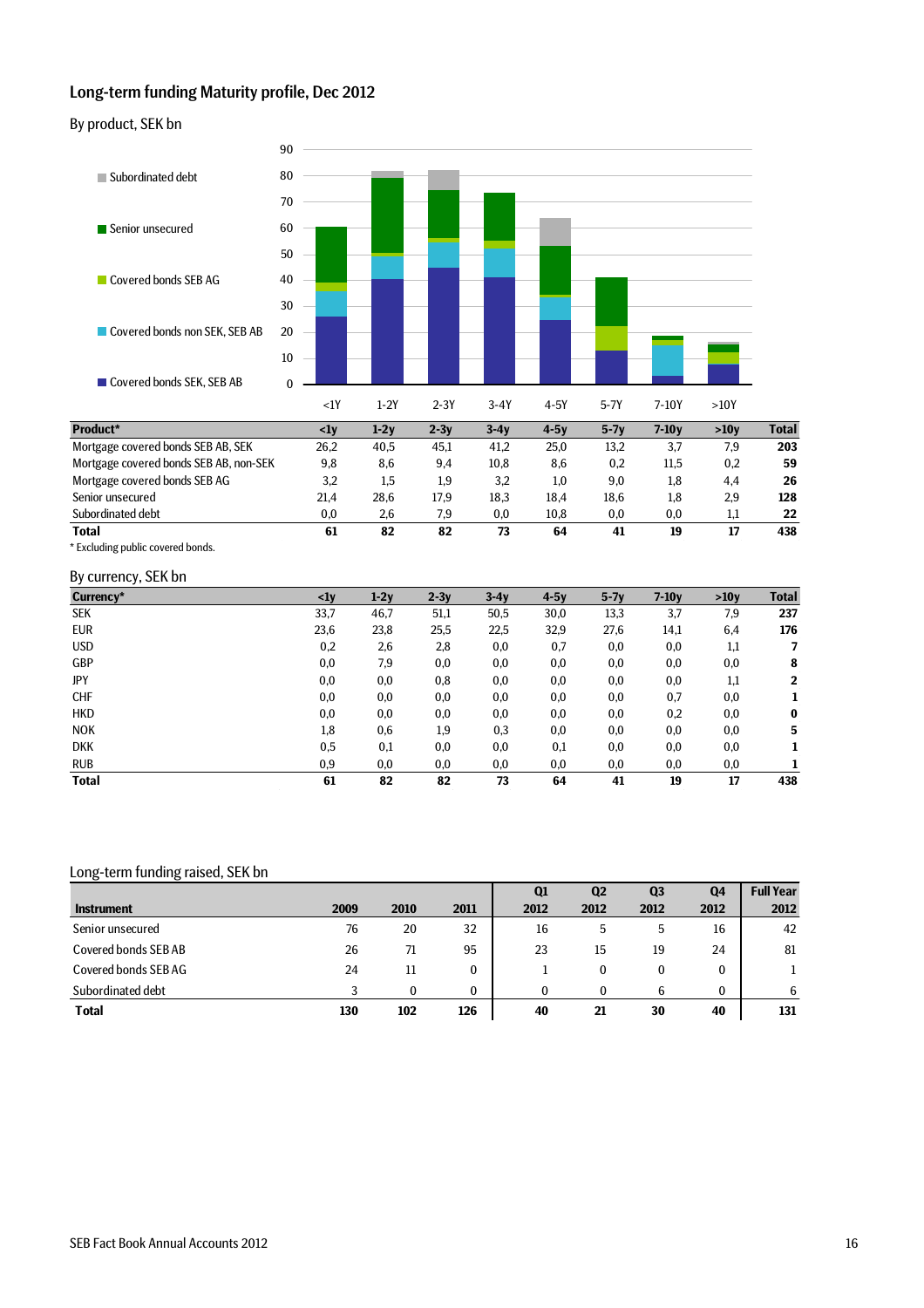## Balance Sheet Maturity Profile SEB Group

#### Remaining Contractual Maturities

#### **SEB Group 31 Dec 2012**

| SEK m                                                       | Payable on demand           | <1m               | $1-3m$               | $3-6m$                   | 6-12m                   | $1-2y$               | $2-5y$               | $5-10y$                 | >10y                  | <b>Not distributed</b>               | <b>Total</b>           |
|-------------------------------------------------------------|-----------------------------|-------------------|----------------------|--------------------------|-------------------------|----------------------|----------------------|-------------------------|-----------------------|--------------------------------------|------------------------|
| Cash and balances with central banks                        | 190,890                     | 555               | 0                    | 0                        | 0                       | 0                    | 0                    | $\bf{0}$                | $\bf{0}$              | 0                                    | 191,445                |
| <b>Other Lending to Central Banks</b>                       | $\bf{0}$                    | 17,718            | $\pmb{0}$            | 0                        | $\pmb{0}$               | $\bf{0}$             | $\bf{0}$             | $\bf{0}$                | 0                     | 0                                    | 17,718                 |
| <b>Loans to credit institutions</b>                         | 41,880                      | 49,962            | 7,725                | 2,374                    | 6,424                   | 4,158                | 7,843                | 2,614                   | 3,043                 | $\pmb{0}$                            | 126,023                |
| of which Repos and Margins of safety                        | 16,402                      | 44,653            | 781                  | $\Omega$                 | $\Omega$                | $\Omega$             | $\Omega$             | $\Omega$                | 875                   | $\Omega$                             | 62,711                 |
| Loans to the public<br>of which Repos and Margins of safety | 75,674                      | 100,733<br>84,635 | 132,085              | 85,756<br>$\overline{a}$ | 170,187<br>2            | 215,335<br>0         | 270,881<br>$\bf{0}$  | 92,583<br>$\bf{0}$      | 90,514<br>$\mathbf 0$ | 2,341                                | 1,236,088              |
| Public                                                      | 54<br>26,860                | 9,828             | 4,277<br>3,469       | 829                      | 4,353                   | 5,093                | 6,525                | 4,080                   | 1,928                 | $\bf{0}$<br>51                       | 88,970<br>63,016       |
| Private individuals                                         | 5,756                       | 7,638             | 67,465               | 36,558                   | 85,795                  | 145,577              | 67,848               | 22,010                  | 27,011                | 1,346                                | 467,004                |
| Corporate                                                   | 43,058                      | 83,267            | 61,151               | 48,369                   | 80,039                  | 64,665               | 196,507              | 66,492                  | 61,575                | 944                                  | 706,069                |
| Financial assets at fair value                              | 86                          | 6,415             | 10,642               | 20,513                   | 13,008                  | 43,660               | 79,270               | 17,883                  | $\bf{0}$              | 534,461                              | 725,938                |
| Debt instruments                                            | 86                          | 6,415             | 10,642               | 20,513                   | 13,008                  | 43,660               | 79,270               | 17,883                  | $\pmb{0}$             | $\pmb{0}$                            | 191,477                |
| <b>Equity instruments</b>                                   | 0                           | $\bf{0}$          | $\bf{0}$             | 0                        | $\mathbf 0$             | $\bf{0}$             | $\bf{0}$             | $\bf{0}$                | $\mathbf 0$           | 85,210                               | 85,210                 |
| Derivatives<br>Insurance assets                             | 0<br>$\Omega$               | 0<br>$\Omega$     | $\bf{0}$<br>$\Omega$ | $\bf{0}$<br>$\Omega$     | 0<br>$\Omega$           | $\bf{0}$<br>$\Omega$ | $\bf{0}$<br>$\Omega$ | $\bf{0}$<br>$\Omega$    | $\bf{0}$<br>$\Omega$  | 170,600<br>278,650                   | 170,600<br>278,650     |
| Other                                                       | 483                         | 3,132             | 1,385                | 569                      | 195                     | 6,173                | 14,434               | 22,037                  | 36,494                | 71,343                               | 156,244                |
| <b>Total assets</b>                                         | 309,013                     | 178,515           | 151,838              | 109,212                  | 189,813                 | 269,326              | 372,428              | 135,117                 | 130,051               | 608,144                              | 2,453,456              |
|                                                             |                             |                   |                      |                          |                         |                      |                      |                         |                       |                                      |                        |
| SEK m                                                       | Payable on demand           | $<$ lm            | $1-3m$               | $3-6m$                   | 6-12m                   | $1-2y$               | $2-5y$               | $5-10y$                 | >10                   | <b>Not distributed</b>               | <b>Total</b>           |
| <b>Deposits by credit institutions</b>                      | 72,315                      | 70,386            | 14,249               | 4,304                    | 1,671                   | 867                  | 1,822                | 1,624                   | 3,418                 | $\bf{0}$                             | 170,656                |
| of which Repos and Margins of safety                        | 4,810                       | 947               | $\Omega$             | 0                        | $\Omega$                | $\bf{0}$             | $\Omega$             | $\Omega$                | 1,126                 | $\Omega$                             | 6,884                  |
| Deposits and borrowings from the public                     | 470,607                     | 201,126           | 80,513               | 18,335                   | 16,161                  | 4,656                | 25,441               | 24,688                  | 20,733                | $\bf{0}$                             | 862,260                |
| of which Repos and Margins of safety                        | 443                         | 30,097            | 0                    | 0                        | $\bf{0}$                | $\bf{0}$             | $\pmb{0}$            | $\pmb{0}$               | $\bf{0}$              | $\bf{0}$                             | 30,540                 |
| of which covered by Deposit Guarantee<br>                   | $\bf{0}$                    | $\bf{0}$          | $\bf{0}$             | $\bf{0}$                 | $\mathbf 0$             | $\bf{0}$             | $\bf{0}$             | $\bf{0}$                | $\Omega$              | 310,332                              | 310,332                |
| Public                                                      | 38,921                      | 7,838             | 16,499               | 8,603                    | 3,597                   | 325                  | 77                   | 33                      | 2,159                 | $\bf{0}$                             | 78,052                 |
| Private individuals<br>Corporate                            | 71,533                      | 91,968            | 36,301               | 2,691                    | 3,446                   | 869                  | 1,380                | 380                     | 404                   | $\bf{0}$<br>$\Omega$                 | 208,972                |
| <b>Liabilities to policyholders</b>                         | 360,154<br>0                | 101,320<br>0      | 27,713<br>0          | 7,041<br>0               | 9,118<br>$\bf{0}$       | 3,461<br>$\bf{0}$    | 23,983<br>$\bf{0}$   | 24,275<br>$\bf{0}$      | 18,170<br>0           | 285,973                              | 575,235<br>285,973     |
| <b>Debt securities</b>                                      | 309                         | 31,773            | 107,384              | 140,878                  | 40,465                  | 81,405               | 195,134              | 45,974                  | 18,142                | 387                                  | 661,851                |
| Certificates                                                | 0                           | 31,773            | 106,304              | 93,974                   | 23,511                  | 2,103                | 130                  | $\bf{0}$                | $\mathbf 0$           | $\pmb{0}$                            | 257,794                |
| Covered bonds                                               | $\pmb{0}$                   | 0                 | 0                    | 44,069                   | 3,044                   | 51,386               | 143,876              | 30,042                  | 13,942                | 387                                  | 286,746                |
| Other bonds                                                 | 309                         | 0                 | 1,080                | 2,834                    | 13,911                  | 27,916               | 51,129               | 15,932                  | 4,200                 | $\bf{0}$                             | 117,311                |
| <b>Financial liabilities at fair value</b>                  | 645                         | 329               | 1,056                | 4,692                    | 4,159                   | 7,217                | 20,560               | 4,986                   | 0                     | 193,358                              | 237,001                |
| Debt instruments                                            | 61                          | 329               | 1,056                | 4,692                    | 4,159                   | 7,217                | 20,560               | 4,986                   | $\bf{0}$              | $\bf{0}$                             | 43,060                 |
| <b>Equity instruments</b>                                   | 584                         | 0                 | $\bf{0}$             | $\bf{0}$                 | $\bf{0}$                | 0                    | 0                    | $\bf{0}$                | $\bf{0}$              | 33,577                               | 34,161                 |
| Derivatives<br>Other                                        | $\bf{0}$<br>196             | 0<br>3,190        | $\bf{0}$<br>20,037   | $\bf{0}$<br>1,197        | $\pmb{0}$<br>21         | $\bf{0}$<br>1,215    | $\bf{0}$<br>6        | $\bf{0}$<br>$\mathbf 0$ | $\Omega$<br>47,410    | 159,781<br>28,649                    | 159,781<br>101,921     |
| <b>Subordinated liabilities</b>                             | 3                           | 0                 | 0                    | $\bf{0}$                 | $\bf{0}$                | 2,649                | 12,179               | 6,529                   | 2,920                 | $\bf{0}$                             | 24,281                 |
| <b>Equity</b>                                               | 0                           | 0                 | 0                    | 0                        | 0                       | 0                    | 0                    | $\bf{0}$                | 0                     | 109,513                              | 109,513                |
| <b>Total Liabilities and Equity</b>                         | 544,076                     | 306,803           | 223.240              | 169,405                  | 62,477                  | 98,008               | 255,142              | 83,802                  | 92,623                | 617,880                              | 2,453,456              |
|                                                             |                             |                   |                      |                          |                         |                      |                      |                         |                       |                                      |                        |
| SEB Group 31 Dec 2012, EUR                                  |                             |                   |                      |                          |                         |                      |                      |                         |                       |                                      |                        |
| SEK <sub>m</sub>                                            | Payable on demand           | < 1m              | $1-3m$               | $3-6m$                   | $6-12m$                 | $1-2y$               | $2-5y$               | $5-10y$                 | >10y                  | <b>Not distributed</b>               | <b>Total</b>           |
| Cash and balances with central banks                        | 43,663                      | $\mathbf 0$       | 0                    | 0                        | 0                       | $\bf{0}$             | $\bf{0}$             | $\bf{0}$                | $\bf{0}$              |                                      | 43,663                 |
| <b>Other Lending to Central Banks</b>                       | $^{\circ}$                  | 17,718            | $\pmb{0}$            | $\bf{0}$                 | $\Omega$                | 0                    | $\bf{0}$             | $\mathbf 0$             | $\pmb{0}$             | $\mathbf 0$                          | 17,718                 |
| Loans to credit institutions                                | 26,379                      | 5,157             | 749                  | 910                      | 4,784                   | 2,909                | 6,750                | 2,491                   | 155                   | $\mathbf 0$                          | 50,283                 |
| Loans to the public                                         | 39,399                      | 15,508            | 17,112               | 13,301                   | 27,332                  | 25,347               | 84,684               | 43,392                  | 36,034                | $\mathbf 0$                          | 302,109                |
| Financial assets at fair value<br>Other                     | $\mathbf 0$<br>459          | 182<br>391        | 3,054<br>452         | 551<br>95                | 188<br>194              | 14,182<br>2,104      | 28,179<br>14.434     | 1,936<br>21,161         | $\mathbf{0}$<br>1,411 | 97,226<br>32,413                     | 145,498<br>73,115      |
| <b>Total</b>                                                | 109,899                     | 38,956            | 21,367               | 14,857                   | 32,498                  | 44,543               | 134,046              | 68,980                  | 37,601                | 129,638                              | 632,386                |
|                                                             |                             |                   |                      |                          |                         |                      |                      |                         |                       |                                      |                        |
| SEK m<br>Deposits by credit institutions                    | Payable on demand<br>12,930 | $1m$<br>12,623    | $1-3m$<br>1,542      | $3-6m$<br>2,759          | $6-12m$<br>1,312        | $1 - 2$<br>219       | $2 - 5$<br>1,727     | $5 - 10$<br>610         | >10y<br>2,512         | <b>Not distributed</b><br>$^{\circ}$ | <b>Total</b><br>36,235 |
| Deposits and borrowings from the public                     | 127,143                     | 19,390            | 22,060               | 12,085                   | 10,947                  | 3,384                | 19,858               | 19,998                  | 8,877                 | $\mathbf 0$                          | 243,742                |
| <b>Debt securities</b>                                      | 309                         | 585               | 5,222                | 21,460                   | 14,015                  | 22,816               | 56,588               | 27,243                  | 7,514                 | $\mathbf 0$                          | 155,751                |
| Financial liabilities at fair value                         | 645                         | 329               | 0                    | $\bf{0}$                 | $\bf{0}$                | 405                  | 1,391                | 1,585                   | $\mathbf 0$           | 46,848                               | 51,203                 |
| Other                                                       | 167                         | 438               | 5,988                | 31                       | 19                      | 75                   | 8,672                | 6,529                   | 1,687                 | 46,193                               | 69,800                 |
| <b>Total</b>                                                | 141,194                     | 33,365            | 34,812               | 36,336                   | 26,293                  | 26,900               | 88,236               | 55,964                  | 20,591                | 93,041                               | 556,731                |
| SEB Group 31 Dec 2012, USD                                  |                             |                   |                      |                          |                         |                      |                      |                         |                       |                                      |                        |
| SEK <sub>m</sub>                                            | Payable on demand           | $\langle$ 1m      | $1-3m$               | $3-6m$                   | $6-12m$                 | $1-2y$               | $2-5y$               | $5-10y$                 | >10y                  | <b>Not distributed</b>               | <b>Total</b>           |
| Cash and balances with central banks                        | 133,562                     | $\mathbf 0$       | $\bf{0}$             | $\bf{0}$                 | $\mathbf 0$             | $\bf{0}$             | $\bf{0}$             | $\bf{0}$                | $\bf{0}$              | $\mathbf 0$                          | 133,562                |
| <b>Other Lending to Central Banks</b>                       | $\bf{0}$                    | $\pmb{0}$         | $\pmb{0}$            | $\pmb{0}$                | $\bf{0}$                | $\pmb{0}$            | $\bf{0}$             | $\pmb{0}$               | $\pmb{0}$             | $\pmb{0}$                            | $\bf{0}$               |
| Loans to credit institutions<br>Loans to the public         | 7,374<br>3,696              | 15,681<br>9,171   | 3,267                | 1,176<br>5,047           | 1,096<br>4,382          | 783                  | 321<br>36,950        | 71<br>19,195            | 2,713<br>4,040        | $^{\circ}$<br>$\pmb{0}$              | 32,484<br>93,063       |
| Financial assets at fair value                              | $\bf{0}$                    | 422               | 4,115<br>338         | 650                      | 164                     | 6,466<br>1,840       | 1,776                | 150                     | $\bf{0}$              | 30,646                               | 35,987                 |
| Other                                                       | 24                          | 28                | 72                   | 87                       | $\bf{0}$                | $\Omega$             | $\Omega$             | $11$                    | 545                   | 3,265                                | 4,032                  |
| Total                                                       | 144,656                     | 25,301            | 7,793                | 6,960                    | 5,643                   | 9,090                | 39,047               | 19,427                  | 7,299                 | 33,911                               | 299,129                |
| SEK m                                                       | Payable on demand           | $1m$              | $1-3m$               | $3-6m$                   | $6-12m$                 | $1-2y$               | $2-5y$               | $5-10y$                 | >10y                  | <b>Not distributed</b>               | <b>Total</b>           |
| Deposits by credit institutions                             | 23,491                      | 18,815            | 4,672                | 1,495                    | 155                     | 203                  | $\bf{0}$             | $\bf{0}$                | $\bf{0}$              | $\bf{0}$                             | 48,833                 |
| Deposits and borrowings from the public                     | 122,739                     | 34,978            | 1,922                | 2,523                    | 1,079                   | 159                  | 108                  | $\overline{1}$          | 34                    | $\bf{0}$                             | 163,542                |
| <b>Debt securities</b>                                      | $\pmb{0}$                   | 26,652            | 90,525               | 85,207                   | 14,518                  | 2,110                | 288                  | $\pmb{0}$               | 290                   | $\pmb{0}$                            | 219,591                |
| Financial liabilities at fair value                         | $\bf{0}$                    | $\bf{0}$          | 0                    | $\bf{0}$                 | $\bf{0}$                | 0                    | $\bf{0}$             | $\bf{0}$                | 0                     | 7,992                                | 7,992                  |
| Other<br><b>Total</b>                                       | $\Omega$<br>146,230         | 40<br>80,485      | 3,698<br>100,817     | $-101$<br>89,124         | $\mathbf 0$<br>15,753   | 2,657<br>5,130       | 2,754<br>3,150       | $\pmb{0}$<br>1          | 638<br>963            | 2,860<br>10,852                      | 12,546<br>452,504      |
|                                                             |                             |                   |                      |                          |                         |                      |                      |                         |                       |                                      |                        |
| SEB Group 31 Dec 2012, SEK                                  |                             |                   |                      |                          |                         |                      |                      |                         |                       |                                      |                        |
| SEK <sub>m</sub><br>Cash and balances with central banks    | Payable on demand           | $\langle$ lm      | $1-3m$               | $3-6m$                   | $6-12m$                 | $1-2y$               | $2-5y$               | $5-10y$                 | >10y                  | <b>Not distributed</b>               | <b>Total</b>           |
| Other Lending to Central Banks                              | 411<br>$\pmb{0}$            | 555<br>$\bf{0}$   | 0<br>0               | 0<br>0                   | $\bf{0}$<br>$\bf{0}$    | 0<br>0               | $\bf{0}$<br>$\bf{0}$ | $\bf{0}$<br>$\bf{0}$    | $\pmb{0}$<br>$\bf{0}$ | $\bf{0}$                             | 967<br>$\bf{0}$        |
| Loans to credit institutions                                | 1,342                       | 24,464            | 2,846                | 180                      | 78                      | 137                  | 393                  | 44                      | 173                   | $\bf{0}$                             | 29,656                 |
| Loans to the public                                         | 22,537                      | 42,109            | 99,080               | 63,367                   | 126,075                 | 171,586              | 122,991              | 20,404                  | 21,739                | $\mathbf 0$                          | 689,888                |
| Financial assets at fair value                              | $\pmb{0}$                   | 3,373             | 4,618                | 7,048                    | 4,876                   | 15,797               | 31,593               | 10,419                  | $\bf{0}$              | 274,044                              | 351,768                |
| Other                                                       | $\bf{0}$                    | 2,418             | 344                  | $\bf{0}$                 | $\bf{0}$                | 3,895                | $\bf{0}$             | $\mathbf 0$             | 5,809                 | 14,963                               | 27,429                 |
| <b>Total</b>                                                | 24,290                      | 72,920            | 106,888              | 70,595                   | 131,029                 | 191,415              | 154,977              | 30,866                  | 27,721                | 289,007                              | 1,099,708              |
| SEK <sub>m</sub>                                            | Payable on demand           | $1m$              | $1-3m$               | $3-6m$                   | $6-12m$                 | $1-2y$               | $2-5y$               | $5-10y$                 | >10y                  | Not distributed                      | <b>Total</b>           |
| Deposits by credit institutions                             | 25,673                      | 10,984            | 1,851                | 23                       | -1                      | 3                    | 6                    | $\mathbf 0$             | $\bf{0}$              | $^{\circ}$                           | 38,540                 |
| Deposits and borrowings from the public                     | 151,542                     | 130,041           | 51,929               | 1,028                    | 958                     | 790                  | 4,999                | 4,267                   | 8,482                 | $\pmb{0}$                            | 354,036                |
| Debt securities<br>Financial liabilities at fair value      | $\pmb{0}$<br>$\pmb{0}$      | 1,955<br>$\bf{0}$ | 3,791<br>726         | 30,718<br>0              | 6,745<br>$\bf{0}$       | 47,828<br>4,980      | 136,157<br>17,796    | 17,906<br>3,368         | 9,748<br>$\bf{0}$     | $\mathbf 0$<br>106,170               | 254,848<br>133,043     |
| Other                                                       | $\Omega$                    | 2,440             | 9,457                | 190                      | $\overline{\mathbf{2}}$ | 765                  | $\bf{0}$             | 0                       | 9,351                 | 271,732                              | 293,938                |
| <b>Total</b>                                                | 177,216                     | 145,420           | 67,754               | 31,960                   | 7,707                   | 54,366               | 158,958              | 25,541                  | 27,581                | 377,902                              | 1,074,405              |

Notes:<br>Maturities above are based on remaining contractual maturities.<br>Other Assets include assets Held for Sale, Tangible and Intangible assets and Other assets<br>Other Liabilities include Liabilities to Policyholders, Liab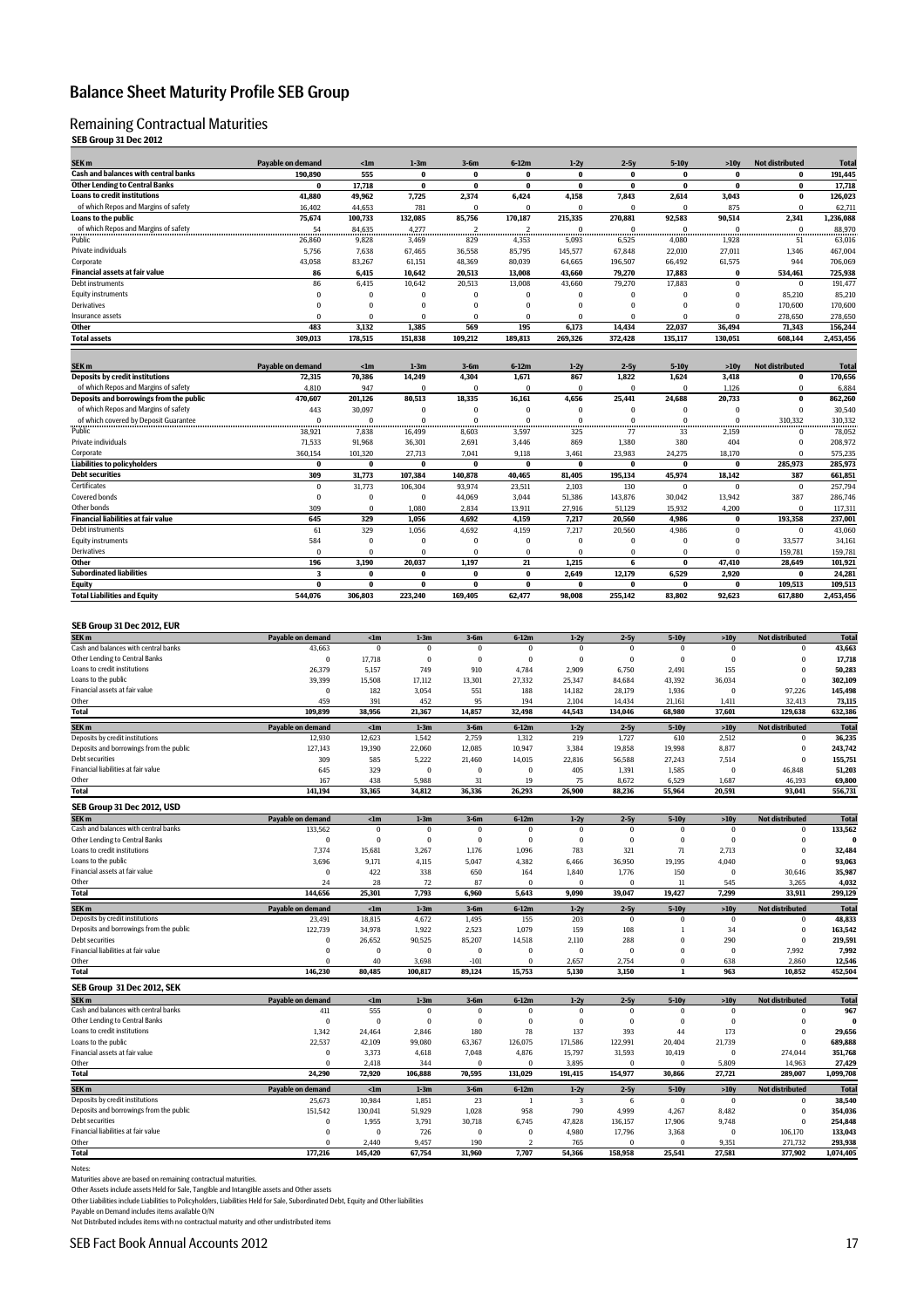#### SEB's Liquidity Reserve

#### 31 Dec 2012

| <b>Liquidity Reserve*, Group</b>                                                                    | 30 Dec 2011  | 31 Mar 2012  |              | 30 Jun 2012 30 Sep 2012 | 31 Dec 2012  | <b>Currency distribution</b> |            |              |              |
|-----------------------------------------------------------------------------------------------------|--------------|--------------|--------------|-------------------------|--------------|------------------------------|------------|--------------|--------------|
|                                                                                                     | <b>TOTAL</b> | <b>TOTAL</b> | <b>TOTAL</b> | <b>TOTAL</b>            | <b>TOTAL</b> | <b>SEK</b>                   | <b>EUR</b> | <b>USD</b>   | <b>Other</b> |
| 1 Cash and holdings in central banks                                                                | 225,187      | 157,882      | 187.000      | 187,147                 | 209,163      | 967                          | 61,381     | 133,562      | 13,253       |
| 2 Deposits in other banks available overnight                                                       | 9.949        | 16,391       | 13.419       | 12,588                  | 12.527       | 1.394                        | 1.366      | 2.014        | 7.753        |
| 3 Securities issued or guaranteed by sovereigns, central<br>banks or multilateral development banks | 32,646       | 32,710       | 26,126       | 33,888                  | 37,722       | 4,092                        | 31,158     | 2,473        | 0            |
| 4 Securities issued or guaranteed by municipalities or other<br>public sector entities              | 32.505       | 32,270       | 39.106       | 40.841                  | 42.564       | 1,213                        | 41.270     | 81           |              |
| 5 Covered bonds issued by other institutions                                                        | 55.544       | 61.529       | 52.893       | 58,112                  | 57.015       | 32.551                       | 23.822     | 642          |              |
| 6 Covered bonds issued by SEB                                                                       | 0            | $\bf{0}$     | $\bf{0}$     |                         | $\Omega$     | $\Omega$                     | $\Omega$   | $\Omega$     |              |
| 7 Securities issued by non-financial corporates                                                     | $\Omega$     | $\Omega$     | $\Omega$     |                         | $\Omega$     | $\Omega$                     | $\Omega$   | $\mathbf{0}$ |              |
| 8 Securities issued by financial corporates (excl. covered bor                                      | 2.668        | 3,392        | 3,651        | 5.475                   | 3.200        | $\bf{0}$                     | 3.200      | $\Omega$     |              |
| 9 Other                                                                                             | 18,087       | 16,858       | 16,870       | 10,277                  | 10,707       | $\bf{0}$                     | 5,367      | 5,102        | 238          |
| Total                                                                                               | 376,585      | 321.032      | 339.065      | 348,328                 | 372,898      | 40.217                       | 167.564    | 143,873      | 21,244       |

\* The liquidity reserve is presented in accordance with the template defined by the Swedish Bankers' Association. Assets included in the liquidity reserve should comply with the following: Assets shall be held by the<br>Treas framework and a lowest rating of Aa2/AA-. Assets are disclosed using market values.

**SEB Extended Liquidity Reserve and SEB Liquid Resources, Group**

31 Dec 2012

| <b>Total Liquid Resources, Group</b>   | 30 Dec 2011  | 31 Mar 2012  | 30 Jun 2012 30 Sep 2012 |              | 31 Dec 2012  |            | <b>Currency distribution</b> |            |         |
|----------------------------------------|--------------|--------------|-------------------------|--------------|--------------|------------|------------------------------|------------|---------|
|                                        | <b>TOTAL</b> | <b>TOTAL</b> | <b>TOTAL</b>            | <b>TOTAL</b> | <b>TOTAL</b> | <b>SEK</b> | <b>EUR</b>                   | <b>USD</b> | Other   |
| <b>Liquidity Reserve</b>               | 376.585      | 321.032      | 339.065                 | 348.328      | 372.898      | 40.217     | 167.564                      | 143.873    | 21.244  |
| Available OC                           | 99.586       | 93.825       | 122.728                 | 106,874      | 105.493      | 105.493    |                              |            |         |
| <b>SEB Extended Liquidity Reserve*</b> | 476.172      | 414.857      | 461.793                 | 455.202      | 478.391      | 145.710    | 167.564                      | 143.873    | 21,244  |
| Other liquid resources                 | 79.510       | 83.970       | 75.548                  | 167,846      | 153.450      | 52.064     | 13.642                       | 1.515      | 86,229  |
| <b>SEB Total Liquid Resources**</b>    | 555.682      | 498.827      | 537.341                 | 623.049      | 631.840      | 197.774    | 181.205                      | 145.388    | 107.473 |

\* SEB Extended Liquidity Reserve includes available overcollateralisation in the Swedish Mortgage cover pool after deducting rating agency haircut.

Amounts have been placed in SEK although issuance can also be made in other currencies.

\*\* Other liquid resources include bond holdings outside the Treasury function as well as repos and bond holdings not eligible for inclusion in the Liquidity Reserve.

#### Asset encumbrance

| <b>Central bank</b> | <b>Intraday settlement</b> | <b>Repos</b> | <b>Derivative</b>        | <b>Mortgage covered</b>  | <b>Public covered</b>    | <b>Total</b> |
|---------------------|----------------------------|--------------|--------------------------|--------------------------|--------------------------|--------------|
| funding             | collateral*                |              | collateral               | bonds**                  | bonds**                  |              |
|                     | -                          | 18.127       | $\overline{\phantom{0}}$ |                          | $\overline{\phantom{a}}$ | 18,127       |
|                     |                            | 48           |                          |                          | -                        | 48           |
|                     | 541                        | 10,218       | ۰                        |                          | -                        | 10,758       |
|                     | -                          | . .          | ۰                        |                          |                          |              |
|                     | -                          |              | ۰                        | $\overline{\phantom{0}}$ | -                        |              |
|                     | 2.667                      |              |                          |                          | -                        | 2,667        |
|                     | -                          |              |                          | 291.852                  | . .                      | 291,852      |
|                     |                            |              |                          |                          | 29,007                   | 29,007       |
|                     | 3,208                      | 28,392       |                          | 291,852                  | 29,007                   | 352,459      |
|                     |                            |              |                          |                          |                          |              |

\*Pledged and encumbered bonds on balance sheet

\*\*Excluding accrued interest

| Additional unencumbered assets by liability type, SEKm   | Securities* | <b>Overcollateralisation</b><br><b>SEB AB</b> | <b>Overcollateralisation</b><br><b>SEBAG</b> | <b>Total</b> |
|----------------------------------------------------------|-------------|-----------------------------------------------|----------------------------------------------|--------------|
| Sovereigns, cental bank & multilateral development banks | 68.099      |                                               | $\overline{\phantom{a}}$                     | 68,099       |
| Public sector entity                                     | 17.825      |                                               |                                              | 17.825       |
| Covered bonds                                            | 93.975      |                                               | $\overline{\phantom{a}}$                     | 93.975       |
| Non-financial corporates                                 | 10.534      |                                               | $\overline{\phantom{a}}$                     | 10.534       |
| <b>Financial corporates</b>                              | 10.327      |                                               | $\overline{\phantom{0}}$                     | 10.327       |
| Other eligible assets                                    | 25.432      |                                               |                                              | 25.432       |
| Mortgage assets                                          | ۰           | 139.489                                       | 9.348                                        | 148.837      |
| Public sector assets                                     | ۰           |                                               | 4.728                                        | 4,728        |
| Cash                                                     |             |                                               |                                              |              |
| <b>Total</b>                                             | 226.193     | 139.489                                       | 14.075                                       | 379.758      |

\*Does not include reversed repos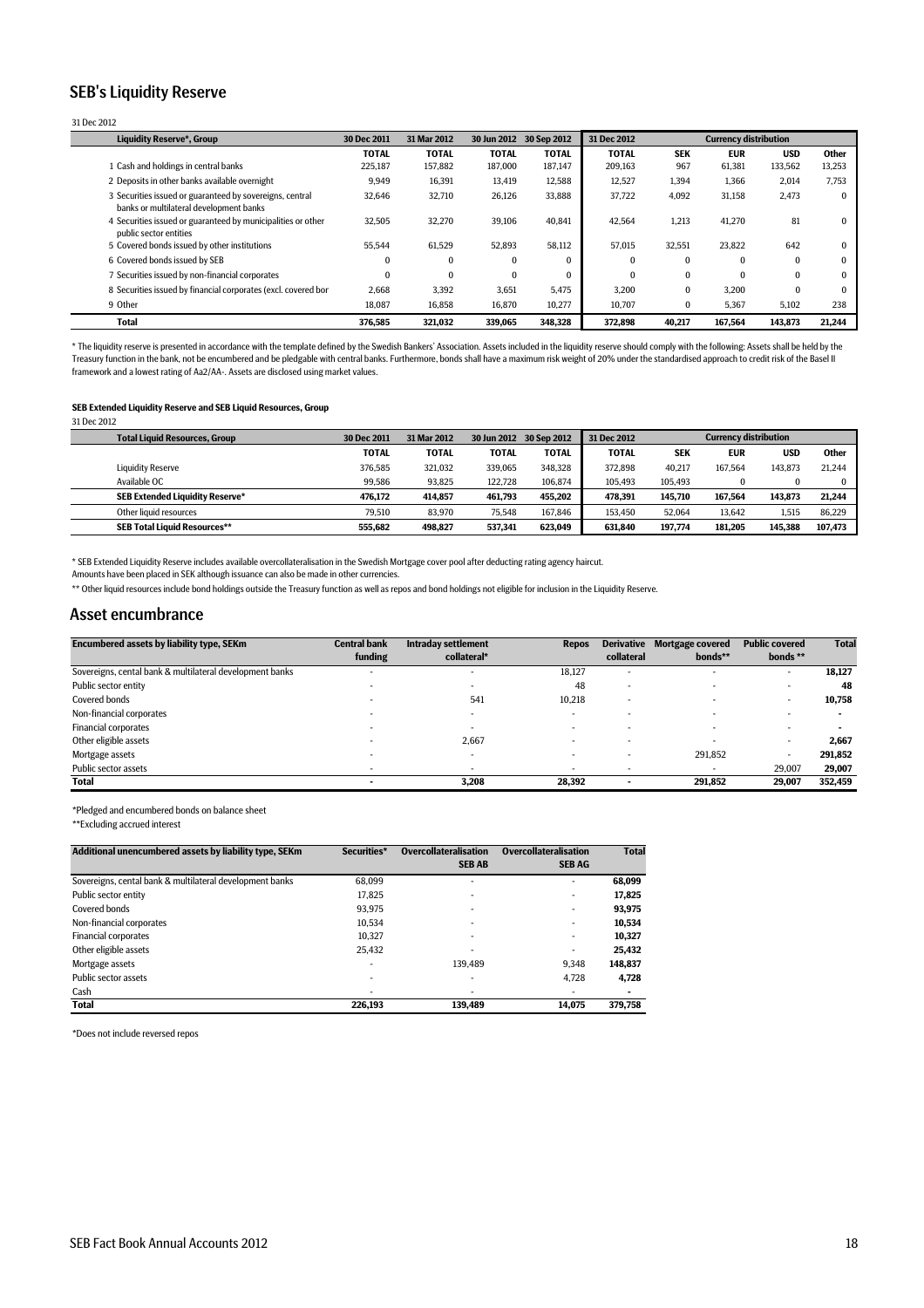#### SEB AB Cover pool and covered bonds characteristics

#### 31 Dec 2012

## **SEB AB Mortgage Covered Bonds**

| Dynamic                                      |              |                     |                                         |
|----------------------------------------------|--------------|---------------------|-----------------------------------------|
|                                              | Q4 2012      | Q <sub>2</sub> 2012 | Q4 2011                                 |
|                                              | 400,999      | 380,181             | 360,099                                 |
|                                              | 59%          | 59%                 | 44%*                                    |
|                                              | 625          | 601                 | 561                                     |
|                                              | 391          | 379                 | 357                                     |
| Weighted average loan balance (SEK thousand) | 642          | 632                 | 610                                     |
|                                              | $\mathbf{0}$ | $\mathbf{0}$        | $\mathbf{0}$                            |
|                                              | 11           | 13                  | 13                                      |
|                                              |              | 1                   |                                         |
|                                              | Q4 2012      | Q <sub>2</sub> 2012 | Q4 2011                                 |
|                                              | 261,510      | 235,117             | 236,829                                 |
|                                              | Aaa Moody's  | Aaa Moody's         | Aaa Moody's                             |
| <b>SEK</b>                                   | 78%          | 74%                 | 74%                                     |
| non-SEK                                      | 22%          | 26%                 | 26%                                     |
|                                              | Q4 2012      | Q <sub>2</sub> 2012 | Q4 2011                                 |
|                                              | 53%          | 62%                 | 52%                                     |
|                                              |              |                     | Skandinaviska Enskilda Banken AB (publ) |

**Q4 2012**

**LTV distribution\*\* Loans (100% Swedish residential mortgage) Prior ranking loans Interest rate type Interest payment frequency Geographical distribution** Single Family Tenant owned **1998 family** 59% apartments 26% Residential apt bldgs 15% Floating (3m) 49% Fixed reset <2y 35% Fixed rate reset 2y<5y 15% Fixed rate reset  $\Rightarrow$ 5y 1% **Other** 33% Malmö region 8% Stockholm region 43% Göteborg region 16% 20% 18% 16% 14% 12% 10% 7% 3% 0-10% 10-20% 20-30% 30-40% 40-50% 50-60% 60-70% 70-75% 93% 6% 1% No prior ranks <25% of property value >25<50% of property value 83% 17% Monthly **Quarterly** 

\* LTV for Q4 2011 calculated on a loan by loan basis.

\*\* Distribution in different LTV buckets based on exact order of priority for the individual mortgage deeds according to the Association of Swedish Covered Bond issuers.

SEB Fact Book Annual Accounts 2012 19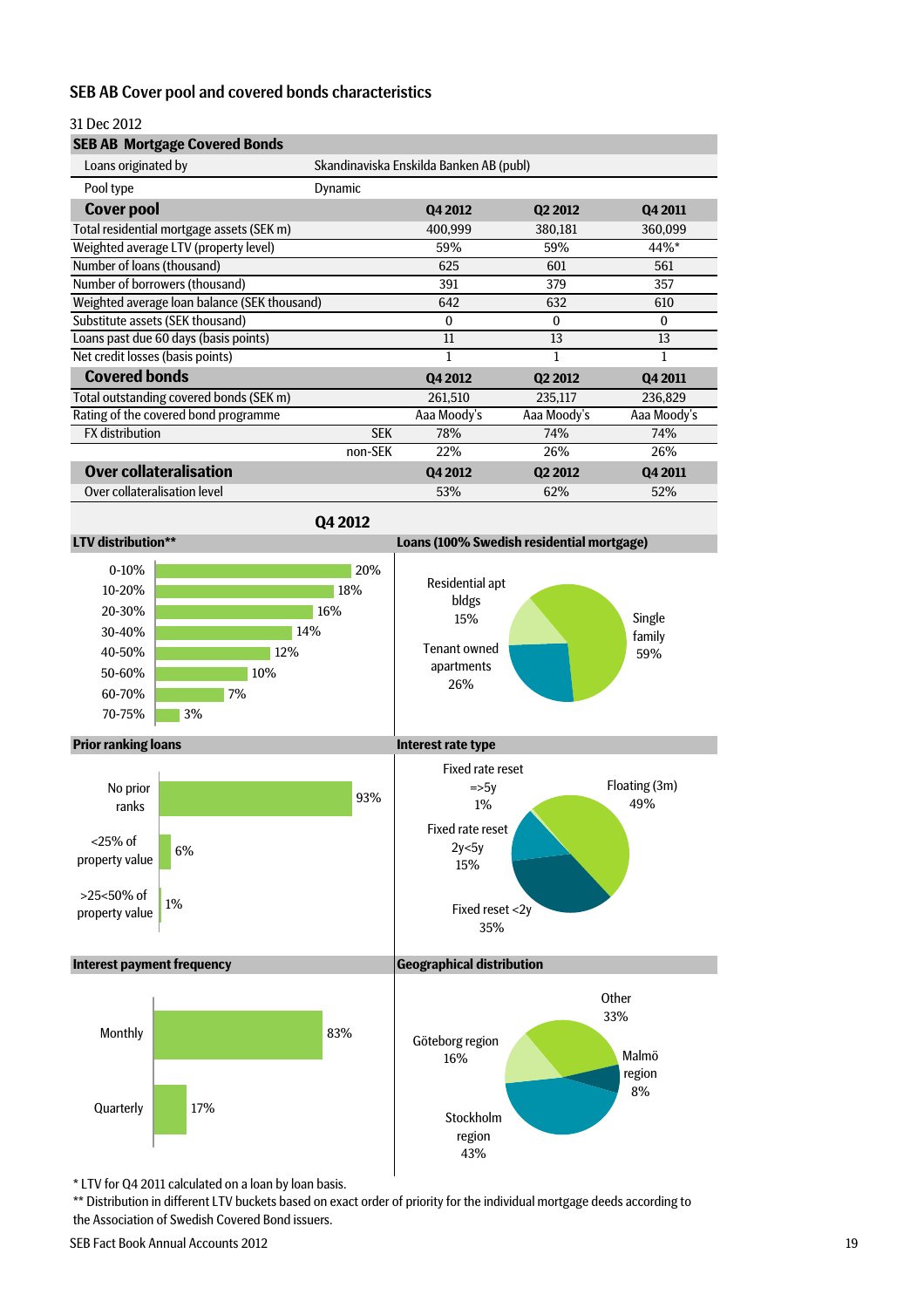# Capital adequacy

|                                                           | 31 Mar  | 30 Jun    | 30 Sep    | 31 Dec    | 31 Mar    | 30 Jun    | 30 Sep    | 31 Dec    |
|-----------------------------------------------------------|---------|-----------|-----------|-----------|-----------|-----------|-----------|-----------|
| SEK <sub>m</sub>                                          | 2011    | 2011      | 2011      | 2011      | 2012      | 2012      | 2012      | 2012      |
| <b>Capital resources</b>                                  |         |           |           |           |           |           |           |           |
| Core Tier 1 capital                                       | 88,190  | 91,561    | 93,030    | 93,097    | 93,806    | 96,378    | 97.479    | 88,389    |
| Tier 1 capital                                            | 102,362 | 105.956   | 107,967   | 107,711   | 108,156   | 110,873   | 111,346   | 102,393   |
| Capital base                                              | 98,805  | 102,608   | 105,617   | 103,445   | 103,116   | 106,707   | 109,605   | 100,867   |
| Capital adequacy without transitional floor (Basel II)    |         |           |           |           |           |           |           |           |
| Risk-weighted assets                                      | 678,184 | 678,401   | 667,164   | 678,841   | 674,613   | 631,981   | 590,596   | 585,839   |
| Expressed as capital requirement                          | 54,255  | 54,272    | 53,373    | 54,307    | 53,969    | 50,558    | 47,248    | 46,867    |
| Core Tier 1 capital ratio                                 | 13.0%   | 13.5%     | 13.9%     | 13.7%     | 13.9%     | 15.3%     | 16.5%     | 15.1%     |
| Tier 1 capital ratio                                      | 15.1%   | 15.6%     | 16.2%     | 15.9%     | 16.0%     | 17.5%     | 18.9%     | 17.5%     |
| Total capital ratio                                       | 14.6%   | 15.1%     | 15.8%     | 15.2%     | 15.3%     | 16.9%     | 18.6%     | 17.2%     |
| Capital base in relation to capital requirement           | 1.82    | 1.89      | 1.98      | 1.90      | 1.91      | 2.11      | 2.32      | 2.15      |
| Capital adequacy including transitional floor             |         |           |           |           |           |           |           |           |
| <b>Transition floor applied</b>                           | 80%     | 80%       | 80%       | 80%       | 80%       | 80%       | 80%       | 80%       |
| Risk-weighted assets                                      | 776,766 | 798,185   | 826,862   | 827,615   | 834,827   | 866,691   | 860,481   | 879,237   |
| Expressed as capital requirement                          | 62,141  | 63,855    | 66,149    | 66,209    | 66,786    | 69,335    | 68,838    | 70,339    |
| Core Tier 1 capital ratio                                 | 11.4%   | 11.5%     | 11.3%     | 11.2%     | 11.2%     | 11.1%     | 11.3%     | 10.1%     |
| Tier 1 capital ratio                                      | 13.2%   | 13.3%     | 13.1%     | 13.0%     | 13.0%     | 12.8%     | 12.9%     | 11.6%     |
| Total capital ratio                                       | 12.7%   | 12.9%     | 12.8%     | 12.5%     | 12.4%     | 12.3%     | 12.7%     | 11.5%     |
| Capital base in relation to capital requirement           | 1.59    | 1.61      | 1.60      | 1.56      | 1.54      | 1.54      | 1.59      | 1.43      |
| Capital adequacy with risk weighting according to Basel I |         |           |           |           |           |           |           |           |
| Risk-weighted assets                                      | 970.912 | 1,006,459 | 1,037,313 | 1,037,898 | 1,048,910 | 1.080.979 | 1.068.310 | 1,091,468 |
| Expressed as capital requirement                          | 77,673  | 80,517    | 82,985    | 83,032    | 83,913    | 86,478    | 85,465    | 87,317    |
| Core Tier 1 capital ratio                                 | 9.1%    | 9.1%      | 9.0%      | 9.0%      | 8.9%      | 8.9%      | 9.1%      | 8.1%      |
| Tier 1 capital ratio                                      | 10.5%   | 10.5%     | 10.4%     | 10.4%     | 10.3%     | 10.3%     | 10.4%     | 9.4%      |
| Total capital ratio                                       | 10.2%   | 10.2%     | 10.2%     | 10.0%     | 9.8%      | 9.9%      | 10.3%     | 9.2%      |
| Capital base in relation to capital requirement           | 1.27    | 1.27      | 1.27      | 1.25      | 1.23      | 1.23      | 1.28      | 1.16      |

# Capital base of the SEB financial group of undertakings

|                                                                 | 31 Mar       | 30 Jun    | 30 Sep    | 31 Dec    | 31 Mar    | 30 Jun    | 30 Sep    | 31 Dec    |
|-----------------------------------------------------------------|--------------|-----------|-----------|-----------|-----------|-----------|-----------|-----------|
| SEK <sub>m</sub>                                                | 2011         | 2011      | 2011      | 2011      | 2012      | 2012      | 2012      | 2012      |
| Total equity according to balance sheet                         | 97,856       | 102,821   | 107,230   | 109,161   | 107,594   | 110,992   | 113,618   | 109,513   |
| Dividend (excl repurchased shares)                              | $-823$       | $-1,646$  | $-2,468$  | $-3,836$  | $-959$    | $-1,918$  | $-2,878$  | $-6,028$  |
| Investments outside the financial group of undertakings         | $-41$        | $-41$     | $-42$     | $-41$     | $-41$     | $-66$     | $-63$     | $-64$     |
| Other deductions outside the financial group of undertakings    | $-2,966$     | $-2,533$  | $-3,375$  | $-3,728$  | $-4,110$  | $-3,753$  | $-3,902$  | $-4,451$  |
| $=$ Total equity in the capital adequacy                        | 94.026       | 98,601    | 101,345   | 101,556   | 102,484   | 105,255   | 106,775   | 98,970    |
|                                                                 |              |           |           |           |           |           |           |           |
| Adjustment for hedge contracts                                  | 2,233        | 1.734     | 433       | 229       | 436       | 108       | $-200$    | $-473$    |
| Net provisioning amount for IRB-reported credit exposures       | $\mathbf{0}$ | $-279$    | $-120$    | $-108$    | $-172$    | $\theta$  | 0         | $\Omega$  |
| Unrealised value changes on available-for-sale financial assets | 1.714        | 1,263     | 852       | 717       | 272       | 343       | $-7$      | $-597$    |
| Exposures where RWA is not calculated                           | $-1,034$     | $-1,067$  | $-1,010$  | $-914$    | $-734$    | $-772$    | $-749$    | $-802$    |
| Goodwill                                                        | $-4,110$     | $-4,180$  | $-4,215$  | $-4,147$  | $-4,173$  | $-4,179$  | $-4,109$  | $-4,147$  |
| Other intangible assets                                         | $-2,608$     | $-2,790$  | $-2,896$  | $-2,943$  | $-3,126$  | $-3,310$  | $-3,263$  | $-2,559$  |
| Deferred tax assets                                             | $-2,031$     | $-1,721$  | $-1,359$  | $-1,293$  | $-1,181$  | $-1,067$  | $-968$    | $-2,003$  |
| = Core Tier 1 capital                                           | 88,190       | 91,561    | 93,030    | 93,097    | 93,806    | 96,378    | 97,479    | 88,389    |
|                                                                 |              |           |           |           |           |           |           |           |
| Tier 1 capital contribution (non-innovative)                    | 4,468        | 4,572     | 4,618     | 4,455     | 4,421     | 4,379     | 4,213     | 4,300     |
| Tier 1 capital contribution (innovative)                        | 9,704        | 9,823     | 10,319    | 10,159    | 9,929     | 10,116    | 9,654     | 9,704     |
| = Tier 1 capital                                                | 102,362      | 105,956   | 107,967   | 107,711   | 108,156   | 110,873   | 111,346   | 102,393   |
|                                                                 |              |           |           |           |           |           |           |           |
| Dated subordinated debt                                         | 4,896        | 4,946     | 4,990     | 4,815     | 4,709     | 4,445     | 6,382     | 6,515     |
| Deduction for remaining maturity                                | $-360$       | $-305$    | $-331$    | $-320$    | $-261$    | $-40$     | $-38$     | $-39$     |
| Perpetual subordinated debt                                     | 3,923        | 3,978     | 4,372     | 2,225     | 2,012     | 2,169     | 2,104     | 1,890     |
| Net provisioning amount for IRB-reported credit exposures       | 3            | $-279$    | $-120$    | $-108$    | $-172$    | 153       | 467       | 485       |
| Unrealised gains on available-for-sale financial assets         | 490          | 602       | 728       | 799       | 705       | 930       | 914       | 990       |
| Exposures where RWA is not calculated                           | $-1,034$     | $-1,067$  | $-1,010$  | $-914$    | $-734$    | $-772$    | $-749$    | $-802$    |
| Investments outside the financial group of undertakings         | $-41$        | $-41$     | $-42$     | $-41$     | $-41$     | $-66$     | $-63$     | $-64$     |
| = Tier 2 capital                                                | 7,877        | 7,834     | 8,587     | 6,456     | 6,218     | 6,819     | 9,017     | 8,975     |
| Investments in insurance companies                              | $-10,500$    | $-10,501$ | $-10,500$ | $-10,500$ | $-10,500$ | $-10,500$ | $-10,500$ | $-10,501$ |
| Pension assets in excess of related liabilities                 | $-933$       | $-681$    | $-437$    | $-222$    | $-758$    | $-485$    | $-258$    | $\Omega$  |
| = Capital base                                                  | 98,806       | 102,608   | 105,617   | 103,445   | 103,116   | 106,707   | 109,605   | 100,867   |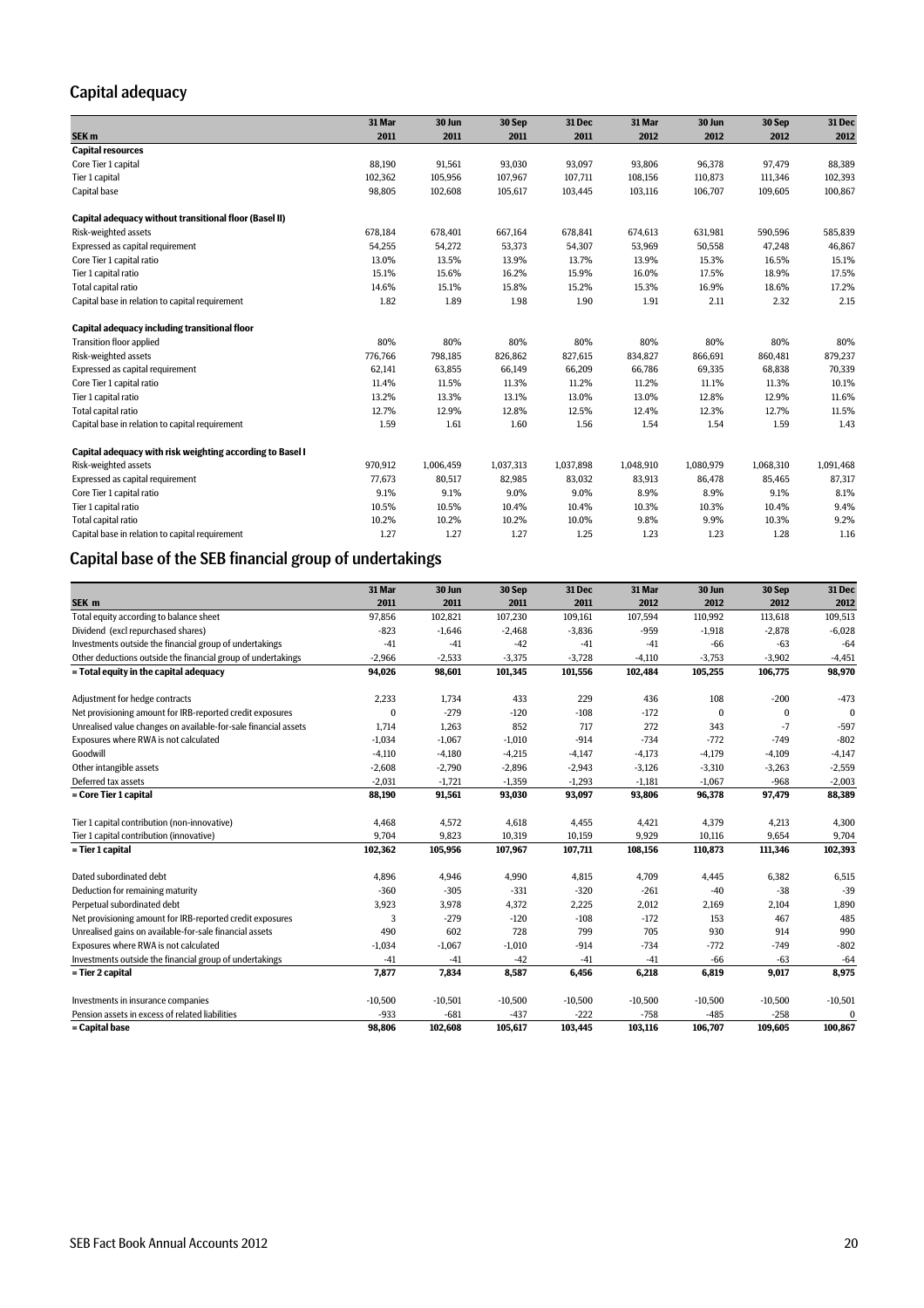### Risk-weighted assets for the SEB financial group of undertakings

|                                                 | 31 Mar  | 30 Jun  | 30 Sep  | 31 Dec  | 31 Mar  | 30 Jun  | 30 Sep  | 31 Dec  |
|-------------------------------------------------|---------|---------|---------|---------|---------|---------|---------|---------|
| SEK m                                           | 2011    | 2011    | 2011    | 2011    | 2012    | 2012    | 2012    | 2012    |
| Credit risk, IRB reported risk-weighted assets  |         |         |         |         |         |         |         |         |
| <b>Institutions</b>                             | 36,161  | 33,098  | 35,824  | 29,552  | 30,685  | 26,237  | 24,669  | 23,879  |
| Corporates                                      | 401,680 | 403,631 | 399,545 | 394,094 | 392,517 | 352,920 | 330,207 | 326,666 |
| Securitisation positions                        | 5,660   | 5.381   | 6,396   | 6,515   | 6,753   | 6,704   | 5,505   | 5,177   |
| Retail mortgages                                | 44,033  | 45,253  | 45,572  | 45,241  | 45,408  | 45,287  | 44,017  | 42,896  |
| Other retail exposures                          | 9.769   | 9,954   | 10,204  | 9,460   | 8,856   | 9,173   | 9,163   | 9,365   |
| Other exposure classes                          | 1.449   | 1.534   | 1.589   | 1,651   | 1.674   | 1.683   | 1,455   | 1,461   |
| Total for credit risk, IRB approach             | 498,752 | 498,851 | 499,130 | 486,513 | 485,893 | 442,004 | 415,016 | 409,444 |
| <b>Further risk-weighted assets</b>             |         |         |         |         |         |         |         |         |
| Credit risk, Standardised approach              | 77,699  | 78,540  | 70,007  | 77,485  | 75,761  | 75,636  | 69,120  | 68,125  |
| Operational risk, Advanced Measurement approach | 43,477  | 43,811  | 43,371  | 42,267  | 41,154  | 40,821  | 40,555  | 40,219  |
| Foreign exchange rate risk                      | 12,243  | 12,479  | 13,253  | 13,173  | 14,213  | 14,823  | 13,944  | 14,042  |
| Trading book risks                              | 46,013  | 44,720  | 41,403  | 59,403  | 57,592  | 58,697  | 51,961  | 54,009  |
| <b>Total</b>                                    | 678,184 | 678,401 | 667,164 | 678,841 | 674,613 | 631,981 | 590,596 | 585,839 |
| <b>Summary</b>                                  |         |         |         |         |         |         |         |         |
| <b>Credit risk</b>                              | 576,451 | 577,391 | 569,137 | 563,998 | 561,654 | 517,640 | 484,136 | 477,569 |
| Operational risk                                | 43.477  | 43.811  | 43,371  | 42,267  | 41,154  | 40,821  | 40,555  | 40,219  |
| Market risk                                     | 58,256  | 57,199  | 54,656  | 72,576  | 71,805  | 73,520  | 65,905  | 68,051  |
| <b>Total</b>                                    | 678,184 | 678,401 | 667.164 | 678,841 | 674,613 | 631,981 | 590,596 | 585,839 |
| <b>Adjustment for flooring rules</b>            |         |         |         |         |         |         |         |         |
| Addition according to transitional flooring     | 98,582  | 119.784 | 159,698 | 148,774 | 160,214 | 234,710 | 269,885 | 293,398 |
| <b>Total reported</b>                           | 776,766 | 798,185 | 826,862 | 827,615 | 834,827 | 866,691 | 860,481 | 879,237 |

#### RWA development

|                                  | Q1    | Q <sub>2</sub> | Q <sub>3</sub> | Q <sub>4</sub> | Q1           | Q <sub>2</sub> | Q <sub>3</sub> | Q <sub>4</sub> |
|----------------------------------|-------|----------------|----------------|----------------|--------------|----------------|----------------|----------------|
|                                  | 2011  | 2011           | 2011           | 2011           | 2012         | 2012           | 2012           | 2012           |
| <b>Start</b>                     | 716   | 678            | 678            | 667            | 679          | 675            | 632            | 591            |
| RWA processes (credit risk)      | $-12$ | -5             | $-12$          | $-3$           | $-4$         | $-45$          | $-28$          | -9             |
| Migration effect                 | 0     | $-2$           | 0              |                | 3            | $-1$           |                | $-3$           |
| Volume changes (credit risk)     | 14    | 15             | $-3$           | 12             | $\mathbf{0}$ | 16             | -1             | 5              |
| Risk weight effect               | 0     | -16            | 0              | -6             | 3            | $-16$          | 6              | -5             |
| <b>FX</b> effect                 | -6    | 8              | 8              | -8             | $-4$         | $\overline{2}$ | $-13$          | 5              |
| Market risk and operational risk |       | - 1            | $-3$           | 17             | $-2$         | $\Omega$       | -8             | 2              |
| End                              | 678   | 678            | 667            | 679            | 675          | 632            | 591            | 586            |

### SEB Group - Basel II without transitional rules





SEB Fact Book Annual Accounts 2012 21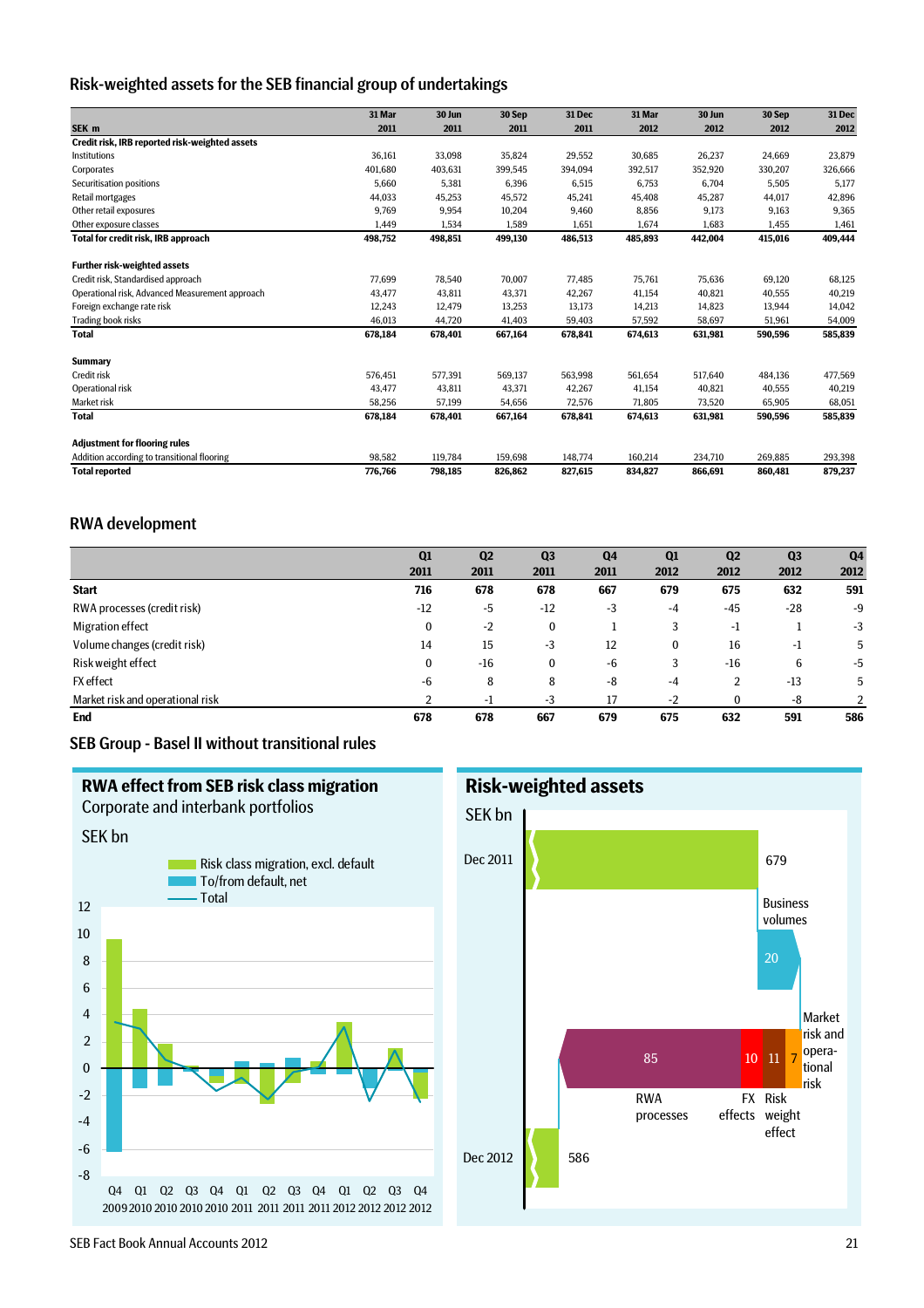# IRB reported credit exposures (less repos and securities lending)

|                          | 31 Mar | 30 Jun | 30 Sep | 31 Dec | 31 Mar | 30 Jun | 30 Sep | 31 Dec |
|--------------------------|--------|--------|--------|--------|--------|--------|--------|--------|
| Average risk weight      | 2011   | 2011   | 2011   | 2011   | 2012   | 2012   | 2012   | 2012   |
| Institutions             | 20.2%  | 19.8%  | 21.5%  | 19.2%  | 19.1%  | 17.4%  | 16.5%  | 15.9%  |
| Corporates               | 56.6%  | 53.9%  | 52.2%  | 51.6%  | 51.5%  | 44.7%  | 42.4%  | 40.8%  |
| Securitisation positions | 20.0%  | 22.7%  | 28.7%  | 34.9%  | 39.8%  | 39.6%  | 32.9%  | 34.7%  |
| Retail mortgages         | 13.0%  | 12.8%  | 12.6%  | 12.1%  | 11.6%  | 11.4%  | 10.9%  | 10.4%  |
| Other retail exposures   | 37.6%  | 37.4%  | 37.7%  | 37.5%  | 35.6%  | 36.4%  | 36.7%  | 37.4%  |

# All outstanding Subordinated Debt and Hybrid Tier 1 issues

|                             |                   |                |               |                          | <b>Maturity</b> |                        |                            |                 |          |
|-----------------------------|-------------------|----------------|---------------|--------------------------|-----------------|------------------------|----------------------------|-----------------|----------|
|                             | <b>Issue date</b> | <b>Ratings</b> | <b>Format</b> | Coupon                   | date            | <b>First call date</b> | Step-up                    | <b>Currency</b> | Size (m) |
| <b>Lower Tier II Issues</b> |                   |                |               |                          |                 |                        |                            |                 |          |
|                             | 12-Sep-12         | $BBB+/A$       | 10NC5         | mth $\epsilon$ + 310 bps | 12-Sep-22       | 12-Sep-17              | Non                        | <b>EUR</b>      | 750      |
| <b>Upper Tier II Issues</b> |                   |                |               |                          |                 |                        |                            |                 |          |
|                             | 29-Dec-97         | $A2/BB+/A$     | PerpNC30      | 5.0000%                  | Perpetual       | 28-Jan-28              | $6$ -mth $4L+150$ bps      | JPY             | 15.000   |
|                             | 26-Jun-95         | $A2/BB+/A$     | PerpNC20      | 4.4000%                  | Perpetual       | 24-Nov-15              | 6-mth $4L + 200b$ ps       | JPY             | 10.000   |
| <b>Tier I Issues</b>        |                   |                |               |                          |                 |                        |                            |                 |          |
|                             | 25-Mar-04         | $A3/BB+/A$     | PerpNC10      | 4.9580%                  | Perpetual       | 25-Mar-14              | $3$ -mth $$L+182bps$       | <b>USD</b>      | 407      |
|                             | 23-Mar-05         | $A3/BB+/A$     | PerpNC10      | 5.4710\%                 | Perpetual       | 23-Mar-15              | $3$ -mth $L+154$ bps       | <b>USD</b>      | 423      |
|                             | $1-0ct-09$        | $A3/BB+/A$     | PerpNC5       | 9.2500%                  | Perpetual       | 31-Mar-15              |                            | <b>EUR</b>      | 500      |
|                             | 21-Dec-07         | $A3/BB+/A$     | PerpNC10      | 7.0922%                  | Perpetual       | 21-Dec-17              | 3-mth $\epsilon$ + 340 bps | <b>EUR</b>      | 500      |

# Assets under management

#### SEK bn

|       |                |          |         |              | Jan-Jun |              | Jan-Dec        |
|-------|----------------|----------|---------|--------------|---------|--------------|----------------|
| 2011  | 2011           | 2011     | 2011    | 2012         | 2012    | 2012         | 2012           |
| 1,399 | 1,399          | 1,399    | 1,399   | 1,261        | 1,261   | 1,261        | 1,261          |
| 77    | 152            | 208      | 273     | 72           | 106     | 156          | 203            |
| $-65$ | $-129$         | $-183$   | $-230$  | -49          | $-97$   | $-134$       | $-174$         |
| 12    | 23             | 25       | 43      | 23           | 9       | 22           | 29             |
| 9     | 9              | 16       | 32      | 21           | 10      | 21           | 28             |
| 4     | 9              | 8        | 8       | 1            | 3       | 2            | $-3$           |
| 0     | $\overline{2}$ | -1       | -1      | $-1$         | $-2$    | -1           | 0              |
| 0     |                | $\Omega$ |         | 1            |         | $\mathbf{0}$ | $\overline{2}$ |
| $-1$  | $\overline{2}$ | 2        | 3       | $\mathbf{1}$ | $-3$    | 0            | 2              |
|       |                | 17       | 17      |              |         |              | $\bf{0}$       |
| $-38$ | -66            | $-200$   | $-198$  | 33           | -9      | $-12$        | 38             |
| 1,372 | 1,356          | 1,241    | 1,261   | 1,317        | 1,261   | 1,271        | 1,328          |
|       |                |          |         |              |         |              |                |
| 74    | 74             | 66       | 69      | 72           | 71      | 73           | 75             |
| 1,303 | 1,298          | 1,174    | 1,175   | 1,226        | 1,173   | 1,176        | 1,228          |
| 425   | 427            | 416      | 420     | 434          | 428     | 436          | 443            |
|       | Jan-Mar        | Jan-Jun  | Jan-Sep | Jan-Dec      | Jan-Mar |              | Jan-Sep        |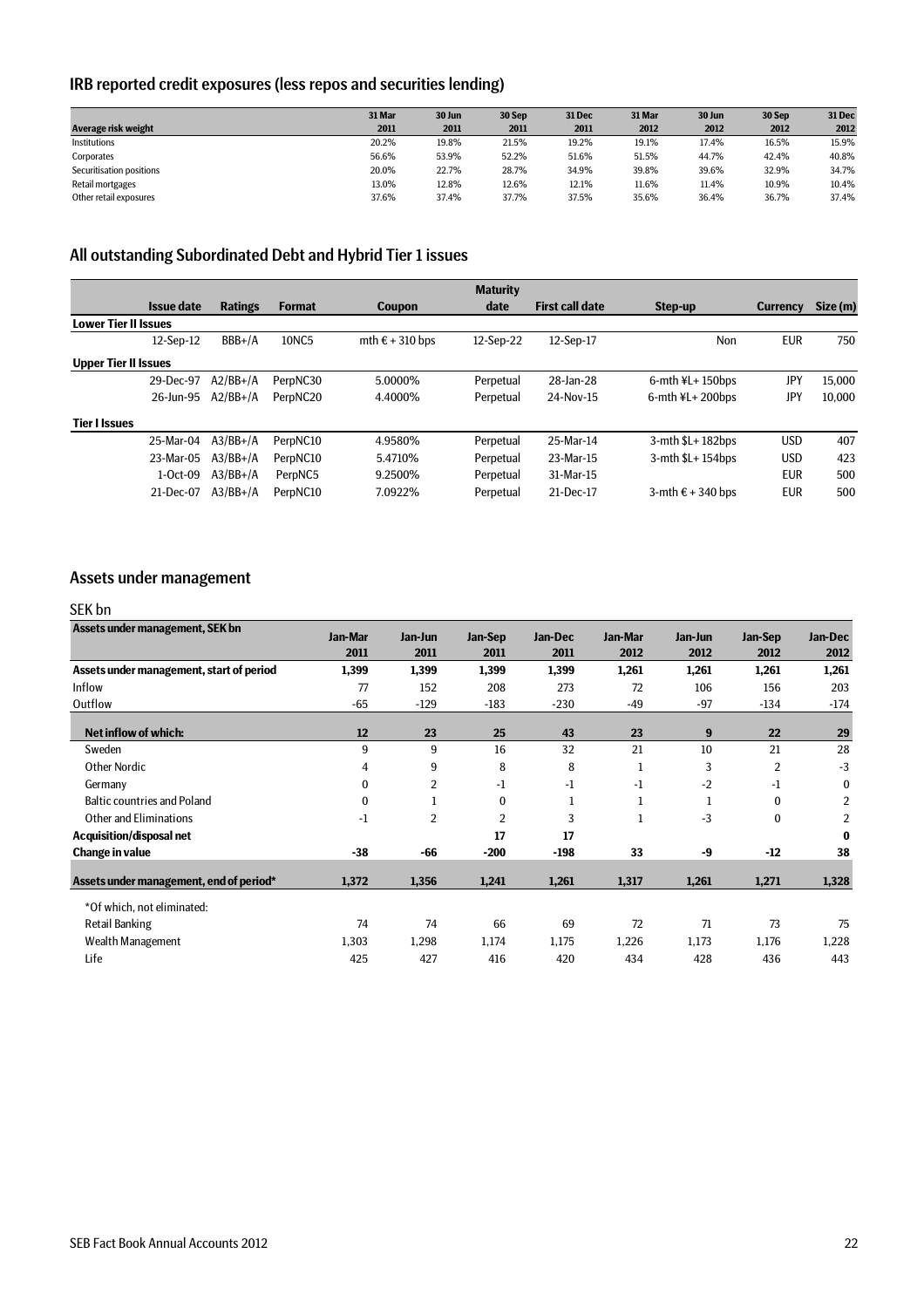# Credit portfolio

# Credit portfolio\*

On & off balance, SEK bn

|                               | 31 Mar | 30 Jun | 31 Sep | 31 Dec | 31 Mar | 30 Jun | 30 Sep | 31 Dec |
|-------------------------------|--------|--------|--------|--------|--------|--------|--------|--------|
| <b>SEB Group</b>              | 2011   | 2011   | 2011   | 2011   | 2012   | 2012   | 2012   | 2012   |
| Lending                       | 1,141  | 1,145  | 1,182  | 1,165  | 1,199  | 1,195  | 1,185  | 1,216  |
| <b>Contingent Liabilities</b> | 396    | 407    | 417    | 429    | 426    | 439    | 431    | 442    |
| Derivative Instruments        | 87     | 89     | 113    | 108    | 105    | 109    | 119    | 119    |
| <b>Credit Portfolio</b>       | 1,624  | 1.641  | 1.712  | 1.702  | 1.730  | 1.743  | 1,735  | 1,777  |

*\* Before loan loss reserves, excluding repos & debt instruments.*

## Credit portfolio by industry and geography\*

| SEB Group, 31 December 2012            |           |                |        |         |         |        |           |         |        |              |
|----------------------------------------|-----------|----------------|--------|---------|---------|--------|-----------|---------|--------|--------------|
| SEK <sub>m</sub>                       | Sweden    | <b>Denmark</b> | Norway | Finland | Estonia | Latvia | Lithuania | Germany | Other  | <b>Total</b> |
| <b>Banks</b>                           | 79,040    | 21,336         | 13,947 | 3,660   | 316     | 513    | 500       | 35,458  | 16,148 | 170,918      |
| Finance and insurance                  | 61,174    | 873            | 4,457  | 754     | 159     | 315    | 415       | 19,817  | 3,551  | 91,515       |
| Wholesale and retail                   | 33,497    | 1,707          | 1,436  | 703     | 2,400   | 3,073  | 8,211     | 9,995   | 4,967  | 65,989       |
| Transportation                         | 31,466    | 150            | 3,420  | 414     | 1,117   | 1,749  | 2,297     | 5,640   | 232    | 46,485       |
| Shipping                               | 33,575    | 178            | 2,118  | 413     | 520     | 132    | 223       | 6       | 4,734  | 41,899       |
| <b>Business and household services</b> | 101,919   | 988            | 2,794  | 946     | 2,419   | 2,258  | 1,927     | 24,739  | 1,870  | 139,860      |
| Construction                           | 13,110    | 223            | 716    | 695     | 934     | 1,193  | 1,117     | 2,209   | 859    | 21,056       |
| Manufacturing                          | 134,348   | 2,036          | 3,908  | 10,098  | 3,547   | 1,822  | 6,266     | 27,763  | 9,116  | 198,904      |
| Agriculture, forestry and fishing      | 6,602     | 95             | 7      | 28      | 1,504   | 2,013  | 670       | 73      | 23     | 11,015       |
| Mining and quarrying                   | 21,743    |                | 5,489  | 239     | 22      | 102    | 70        | 217     | 902    | 28,784       |
| Electricity, gas and water supply      | 26,817    | 670            | 1,064  | 5,220   | 2,617   | 1,905  | 2,786     | 12,898  | 470    | 54,447       |
| Other                                  | 22.606    | 743            | 1.261  | 807     | 213     | 275    | 174       | 1.575   | 2,721  | 30,375       |
| <b>Corporates</b>                      | 486,857   | 7,663          | 26,670 | 20,317  | 15,452  | 14,837 | 24,156    | 104,932 | 29,445 | 730,329      |
| Commercial real estate management      | 93,169    | 92             | 1,787  | 623     | 5,428   | 2,913  | 9,099     | 40,610  | 1      | 153,722      |
| Residential real estate management     | 71,846    |                | 74     |         |         | 1,852  | 10        | 20,041  |        | 93,823       |
| Housing co-operative associations      | 40,566    |                |        |         |         |        |           |         |        | 40,566       |
| <b>Property Management</b>             | 205,581   | 92             | 1,861  | 623     | 5,428   | 4,765  | 9,109     | 60,651  | 1      | 288,111      |
| <b>Public Administration</b>           | 18,075    | 2              | 823    | 1,334   | 3,542   | 323    | 2,576     | 48,275  | 1,413  | 76,363       |
| Household mortgage                     | 381,364   |                | 2,824  |         | 13,529  | 7,596  | 17,248    |         | 2,903  | 425,464      |
| Other                                  | 42,462    | 4,191          | 26,704 | 1,629   | 2,552   | 2,674  | 1,376     | 37      | 3,803  | 85,428       |
| <b>Households</b>                      | 423,826   | 4,191          | 29,528 | 1,629   | 16,081  | 10,270 | 18,624    | 37      | 6,706  | 510,892      |
| <b>Credit portfolio</b>                | 1,213,379 | 33,284         | 72,829 | 27,563  | 40,819  | 30,708 | 54,965    | 249,353 | 53,713 | 1,776,613    |

\* The geographical distribution is based on where the loan is booked. Amounts before provisions for credit losses.

| SEB Group, 31 December 2011            |           |                |        |         |         |        |           |                |        |              |
|----------------------------------------|-----------|----------------|--------|---------|---------|--------|-----------|----------------|--------|--------------|
| SEK <sub>m</sub>                       | Sweden    | <b>Denmark</b> | Norway | Finland | Estonia | Latvia | Lithuania | Germany        | Other  | <b>Total</b> |
| <b>Banks</b>                           | 75,407    | 14,537         | 11,243 | 1,262   | 119     | 529    | 574       | 37,854         | 13,123 | 154,648      |
| Finance and insurance                  | 57,651    | 799            | 4,613  | 478     | 174     | 520    | 446       | 17.302         | 2,909  | 84,892       |
| Wholesale and retail                   | 36,339    | 1,549          | 840    | 520     | 2,563   | 3.384  | 7.476     | 11,353         | 5,152  | 69,176       |
| Transportation                         | 27,941    | 304            | 1,475  | 118     | 1,114   | 1,897  | 2,216     | 6,703          | 298    | 42,066       |
| Shipping                               | 33,573    | 149            | 447    | 193     | 591     | 149    | 260       | 14             | 5,975  | 41,351       |
| <b>Business and household services</b> | 95,486    | 954            | 6,698  | 543     | 2,155   | 2,094  | 2,167     | 19,671         | 1,598  | 131,366      |
| Construction                           | 11,663    | 174            | 482    | 252     | 938     | 1,254  | 1,047     | 2,844          | 786    | 19,440       |
| Manufacturing                          | 135,083   | 2,203          | 4,212  | 4,469   | 3,693   | 1,868  | 6,762     | 30,965         | 9,261  | 198,516      |
| Agriculture, forestry and fishing      | 4,720     | 358            | 10     | 31      | 1,098   | 1,932  | 568       | 35             | 312    | 9,064        |
| Mining and quarrying                   | 20,255    | 105            | 10,346 | 267     | 25      | 128    | 95        |                | 64     | 31,285       |
| Electricity, gas and water supply      | 29,492    | 242            | 585    | 3,455   | 2,468   | 1,627  | 1,884     | 11,810         | 735    | 52,298       |
| Other                                  | 18,813    | 746            | 2,433  | 182     | 262     | 297    | 228       | 1,055          | 4,466  | 28,482       |
| <b>Corporates</b>                      | 471,016   | 7,583          | 32,141 | 10,508  | 15,081  | 15,150 | 23,149    | 101,752        | 31,556 | 707,936      |
| Commercial real estate management      | 85,057    | 304            | 1,718  | 546     | 5,449   | 2,905  | 10,508    | 43,982         | 1      | 150,470      |
| Residential real estate management     | 65,284    |                | 81     |         |         | 1,845  | 14        | 24,741         |        | 91,965       |
| Housing co-operative associations      | 37,869    |                |        |         |         |        |           |                |        | 37,869       |
| <b>Property Management</b>             | 188,210   | 304            | 1,799  | 546     | 5,449   | 4,750  | 10,522    | 68,723         | 1      | 280,304      |
| <b>Public Administration</b>           | 19,107    | 17             | 219    | 1,210   | 1,806   | 158    | 2,622     | 57,589         | 1,576  | 84,304       |
| Household mortgage                     | 346,117   |                | 3,037  |         | 14,122  | 8,289  | 18,431    |                | 2,782  | 392,778      |
| Other                                  | 41,639    | 4,488          | 21,974 | 1,192   | 2,676   | 2,932  | 1,553     | 7              | 5,767  | 82,228       |
| <b>Households</b>                      | 387,756   | 4,488          | 25,011 | 1,192   | 16,798  | 11,221 | 19,984    | $\overline{7}$ | 8,549  | 475,006      |
| Credit portfolio                       | 1,141,496 | 26,929         | 70,413 | 14,718  | 39,253  | 31,808 | 56,851    | 265,925        | 54,805 | 1,702,198    |

\* The geographical distribution is based on where the loan is booked. Amounts before provisions for credit losses.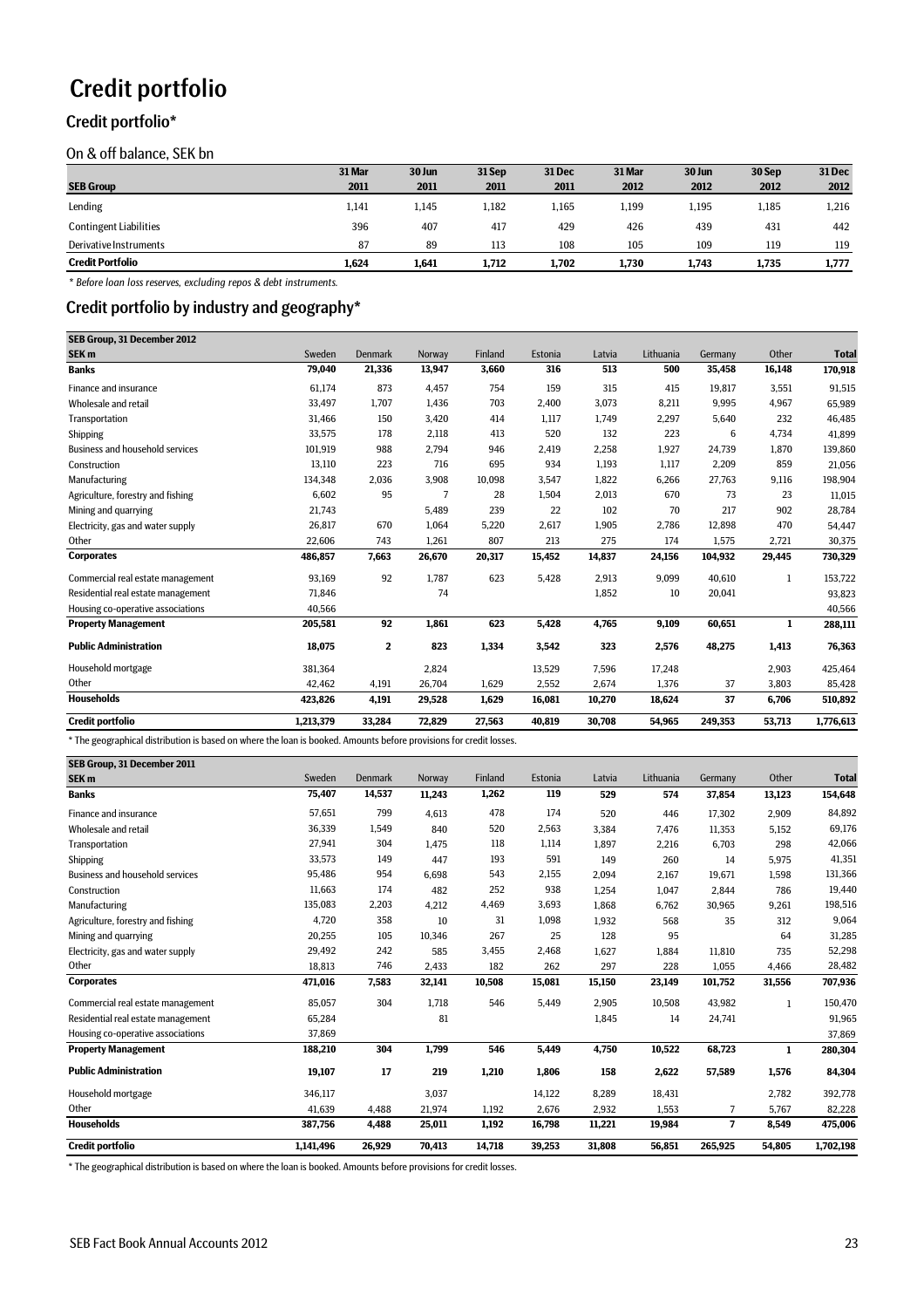# Loan portfolio by industry and geography\*

| SEB Group. 31 December 2012            |         |                |        |         |         |        |           |         |                |              |
|----------------------------------------|---------|----------------|--------|---------|---------|--------|-----------|---------|----------------|--------------|
| SEK <sub>m</sub>                       | Sweden  | <b>Denmark</b> | Norway | Finland | Estonia | Latvia | Lithuania | Germany | Other          | <b>Total</b> |
| <b>Banks</b>                           | 33,779  | 3,544          | 3,021  | 1,224   | 307     | 484    | 349       | 23,756  | 10,374         | 76,838       |
| Finance and insurance                  | 32,774  | 113            | 1.557  | 4       | 40      | 176    | 8         | 11.034  | 3.300          | 49,006       |
| Wholesale and retail                   | 18,264  | 1,434          | 690    | 409     | 1,324   | 1,970  | 5,703     | 2,677   | 3,575          | 36,046       |
| Transportation                         | 22,608  | 11             | 2,879  | 3       | 768     | 1,408  | 1,773     | 2,991   | 164            | 32,605       |
| Shipping                               | 24,387  | 46             | 1,767  | 413     | 189     | 121    | 222       | 6       | 4,228          | 31,379       |
| <b>Business and household services</b> | 59,675  | 603            | 707    | 97      | 2,094   | 1,854  | 1,531     | 9,265   | 453            | 76,279       |
| Construction                           | 5,719   | 172            | 224    | 46      | 342     | 699    | 382       | 228     | 28             | 7,840        |
| Manufacturing                          | 52,661  | 1,206          | 418    | 4,063   | 2,053   | 1,525  | 4,463     | 9,739   | 5,381          | 81,509       |
| Agriculture, forestry and fishing      | 5,546   | 87             | 5      | 28      | 1,312   | 1,795  | 580       |         | $\overline{7}$ | 9,360        |
| Mining and quarrying                   | 11,359  |                | 31     | 238     | 21      | 81     | 69        | 217     |                | 12,016       |
| Electricity, gas and water supply      | 12,613  | 495            | 69     | 3,614   | 1,162   | 1,445  | 2,048     | 5,341   | 94             | 26,881       |
| Other                                  | 17,621  | 742            | 852    | 101     | 193     | 253    | 166       | 1,413   | 1,822          | 23,163       |
| <b>Corporates</b>                      | 263,227 | 4,909          | 9,199  | 9,016   | 9,498   | 11,327 | 16,945    | 42,911  | 19,052         | 386,084      |
| Commercial real estate management      | 78,964  | 5              | 835    | 618     | 5,089   | 2,629  | 8,574     | 36,983  | 1              | 133,698      |
| Residential real estate management     | 59,640  |                | 70     |         |         | 1,800  | 10        | 18,306  |                |              |
| Housing co-operative associations      | 36,437  |                |        |         |         |        |           |         |                | 36,437       |
| <b>Property Management</b>             | 175,041 | 5              | 905    | 618     | 5,089   | 4,429  | 8,584     | 55,289  | 1              | 249,961      |
| <b>Public Administration</b>           | 3,998   | $\mathbf{2}$   | 111    | 1,317   | 1,444   | 137    | 2,131     | 47,118  | 1,412          | 57,670       |
| Household mortgage                     | 358,185 |                | 2,824  |         | 13,496  | 7,573  | 17,071    |         | 2,903          | 402,052      |
| Other                                  | 24,510  | 2,288          | 8,739  | 767     | 2,024   | 1,947  | 855       | 37      | 2,066          | 43,233       |
| <b>Households</b>                      | 382,695 | 2,288          | 11,563 | 767     | 15,520  | 9,520  | 17,926    | 37      | 4,969          | 445,285      |
| Loan portfolio                         | 858,740 | 10,748         | 24,799 | 12,942  | 31,858  | 25,897 | 45,935    | 169,111 | 35,808         | 1,215,838    |
| Repos, credit institutions             |         |                |        |         |         |        |           |         |                | 30,822       |
| Repos, general public                  |         |                |        |         |         |        |           |         |                | 75,702       |
| Debt instruments                       |         |                |        |         |         |        |           |         |                | 48,618       |
| <b>Reserves</b>                        |         |                |        |         |         |        |           |         |                | $-8,869$     |
| <b>Total lending</b>                   |         |                |        |         |         |        |           |         |                | 1,362,111    |

\* The geographical distribution is based on where the loan is booked.

| SEB Group, 31 December 2011            |         |                |                |                |         |        |           |         |              |              |
|----------------------------------------|---------|----------------|----------------|----------------|---------|--------|-----------|---------|--------------|--------------|
| SEK <sub>m</sub>                       | Sweden  | <b>Denmark</b> | Norway         | Finland        | Estonia | Latvia | Lithuania | Germany | Other        | <b>Total</b> |
| <b>Banks</b>                           | 28,206  | 3,981          | 3,044          | 193            | 112     | 493    | 344       | 25,581  | 10,160       | 72,114       |
| Finance and insurance                  | 26,160  | 105            | 1,593          | $\overline{2}$ | 38      | 349    | 8         | 9,674   | 2,609        | 40,538       |
| Wholesale and retail                   | 19,616  | 1,046          | 419            | 407            | 1,769   | 2,247  | 5,524     | 3,970   | 3,625        | 38,623       |
| Transportation                         | 21,676  | 152            | 1,118          | 5              | 677     | 1,524  | 1,989     | 2,196   | 254          | 29,591       |
| Shipping                               | 23,307  | 50             | 45             | 193            | 289     | 147    | 259       | 14      | 5,123        | 29,427       |
| <b>Business and household services</b> | 55,067  | 462            | 2,699          | 356            | 1,889   | 1,445  | 1,574     | 7,915   | 1,044        | 72,451       |
| Construction                           | 5,234   | 163            | 247            | 52             | 376     | 784    | 534       | 330     | 46           | 7,766        |
| Manufacturing                          | 54,145  | 981            | 624            | 4,186          | 2,313   | 1,582  | 4,548     | 8,275   | 5,027        | 81,681       |
| Agriculture, forestry and fishing      | 3,716   | 104            | $\overline{7}$ | 31             | 983     | 1,691  | 507       |         | 303          | 7,342        |
| Mining and quarrying                   | 12,483  |                | 13             | 267            | 23      | 114    | 95        |         | 5            | 13,000       |
| Electricity, gas and water supply      | 11,335  | 35             | 95             | 3,434          | 1,154   | 1,027  | 1,523     | 3,663   | 382          | 22,648       |
| Other                                  | 16,828  | 744            | 2,110          | 156            | 245     | 278    | 212       | 965     | 3,881        | 25,419       |
| <b>Corporates</b>                      | 249,567 | 3,842          | 8,970          | 9,089          | 9,756   | 11,188 | 16,773    | 37,002  | 22,299       | 368,486      |
| Commercial real estate management      | 72,147  | 89             | 856            | 525            | 5,252   | 2,828  | 10,094    | 39,866  | $\mathbf{1}$ | 131,658      |
| Residential real estate management     | 55,571  |                | 79             |                |         | 1,798  | 14        | 23,113  |              | 80,575       |
| Housing co-operative associations      | 34,966  |                |                |                |         |        |           |         |              | 34,966       |
| <b>Property Management</b>             | 162,684 | 89             | 935            | 525            | 5,252   | 4,626  | 10,108    | 62,979  | $\mathbf{1}$ | 247,199      |
| <b>Public Administration</b>           | 4,909   | 18             | 127            | 1,210          | 1,493   | 89     | 2,067     | 52,959  | 1,576        | 64,448       |
| Household mortgage                     | 321,932 |                | 3,037          |                | 14,088  | 8,260  | 18,247    |         | 2,782        | 368,346      |
| Other                                  | 24,496  | 2,533          | 8,940          | 744            | 2,120   | 2,174  | 1,031     | 6       | 2,523        | 44,567       |
| <b>Households</b>                      | 346,428 | 2,533          | 11,977         | 744            | 16,208  | 10,434 | 19,278    | 6       | 5,305        | 412,913      |
| Loan portfolio                         | 791,794 | 10,463         | 25,053         | 11,761         | 32,821  | 26,830 | 48,570    | 178,527 | 39,341       | 1,165,160    |
| Repos, credit institutions             |         |                |                |                |         |        |           |         |              | 30,201       |
| Repos, general public                  |         |                |                |                |         |        |           |         |              | 72,244       |
| <b>Debt instruments</b>                |         |                |                |                |         |        |           |         |              | 60,327       |
| Reserves                               |         |                |                |                |         |        |           |         |              | $-10,801$    |
| Retail, SEB Ukraine gross              |         |                |                |                |         |        |           |         |              | $-2,145$     |
| <b>Total lending</b>                   |         |                |                |                |         |        |           |         |              | 1,314,986    |

\* The geographical distribution is based on where the loan is booked.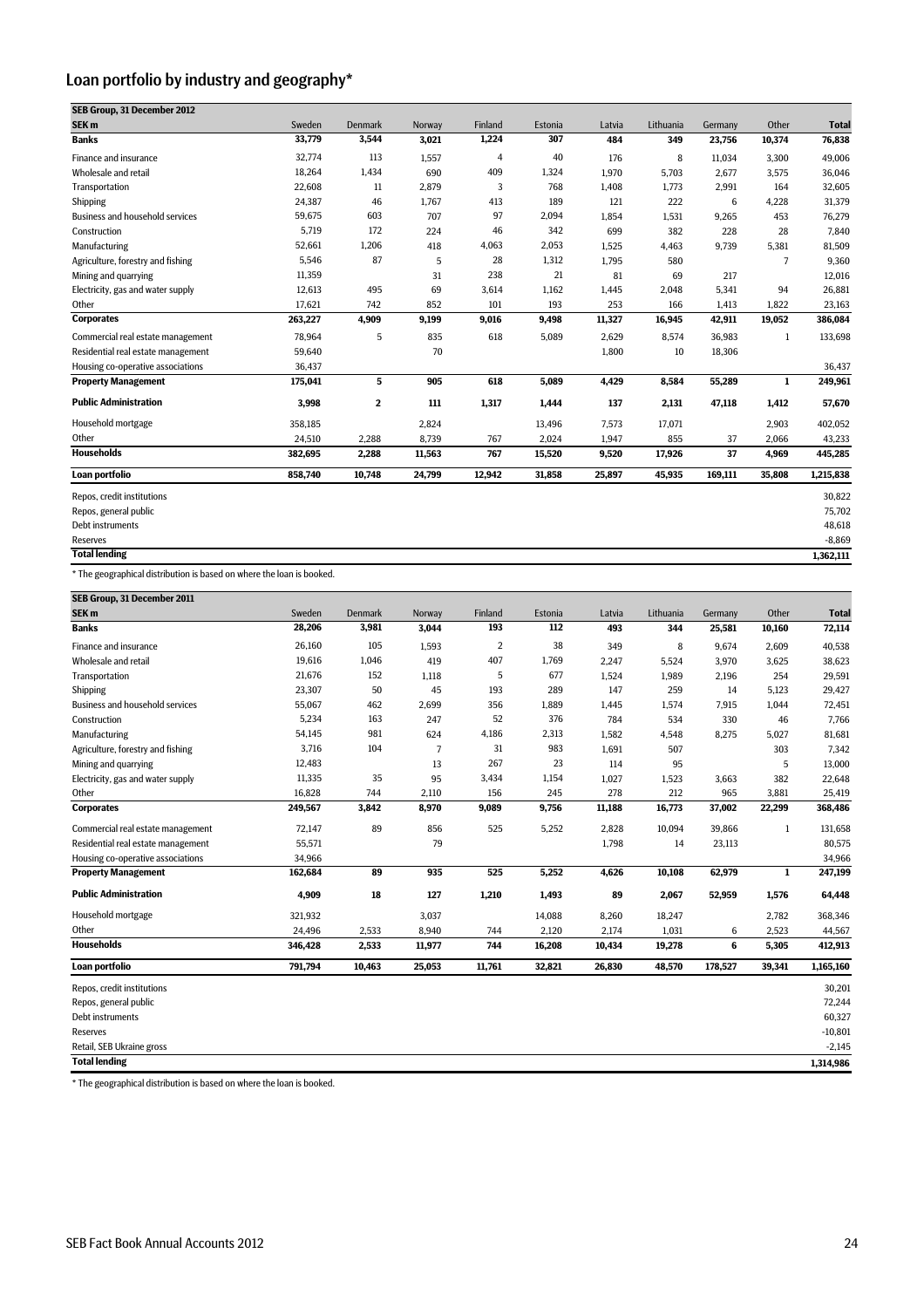#### SEK bn SEK bn SEK bn SEK bn SEK bn SEK bn SEK bn SEK bn SEK bn SEK bn SEK bn SEK bn SEK bn SEK bn SEK bn SEK bn



#### Credit portfolio – Corporates Credit portfolio – Property Management



## Credit portfolio by industry and geography\*

|                                                    | 31 Mar         | 30 Jun       | 30 Sep         | 31 Dec         | 31 Mar         | 30 Jun       | 30 Sep         | <b>31 Dec</b>    |
|----------------------------------------------------|----------------|--------------|----------------|----------------|----------------|--------------|----------------|------------------|
| <b>SEK bn</b>                                      | 2011           | 2011         | 2011           | 2011           | 2012           | 2012         | 2012           | 2012             |
| <b>Banks</b>                                       | 193            | 171          | 184            | 155            | 188            | 157          | 157            | $\overline{171}$ |
| <b>Corporates</b>                                  | 650            | 667          | 704            | 708            | 704            | 730          | 720            | 730              |
| Nordic countries                                   | 478            | 483          | 514            | 521            | 524            | 541          | 530            | 542              |
| Germany                                            | 100            | 101          | 107            | 102            | 98             | 101          | 104            | 105              |
| <b>Baltic countries</b>                            | 49             | 51           | 55             | 53             | 52             | 55           | 53             | 54               |
| Other                                              | 24             | 32           | 28             | 32             | 29             | 33           | 33             | 29               |
| <b>Commercial real estate management</b>           | 143            | 152          | 155            | 150            | 148            | 148          | 149            | 154              |
| Nordic countries                                   | 76             | 85           | 88             | 88             | 87             | 88           | 90             | 96               |
| Germany                                            | 46             | 47           | 46             | 44             | 43             | 43           | 42             | 41               |
| <b>Baltic countries</b>                            | 20             | 20           | 20             | 19             | 18             | 18           | 17             | 17               |
| Other                                              | $\mathbf{1}$   | $\bf{0}$     | $\bf{0}$       | $\mathbf{0}$   | $\mathbf{0}$   | $\mathbf{0}$ | $\bf{0}$       | $\bf{0}$         |
| Residential real estate management                 | 84             | 88           | 90             | 92             | 90             | 92           | 92             | 94               |
| Nordic countries                                   | 57             | 60           | 62             | 65             | 65             | 68           | 70             | 72               |
| Germany                                            | 25             | 26           | 26             | 25             | 23             | 23           | 20             | 20               |
| <b>Baltic countries</b>                            | $\overline{2}$ | 2            | $\overline{2}$ | $\overline{2}$ | $\overline{2}$ | 2            | $\overline{2}$ | $\overline{2}$   |
| Other                                              | $\bf{0}$       | $\mathbf{0}$ | $\bf{0}$       | $\mathbf{0}$   | $\bf{0}$       | $\mathbf{0}$ | $\mathbf{0}$   | $\mathbf{0}$     |
| Housing co-operative associations<br><b>Sweden</b> | 29             | 33           | 35             | 38             | 39             | 40           | 41             | 41               |
| <b>Public administration</b>                       | 91             | 78           | 82             | 84             | 76             | 76           | 74             | 76               |
| <b>Households</b>                                  | 434            | 454          | 462            | 475            | 486            | 500          | 502            | 511              |
| Nordic countries                                   | 378            | 398          | 405            | 418            | 433            | 445          | 450            | 459              |
| Germany                                            | $\bf{0}$       | $\bf{0}$     | $\bf{0}$       | $\bf{0}$       | $\bf{0}$       | $\bf{0}$     | $\bf{0}$       | $\mathbf{0}$     |
| <b>Baltic countries</b>                            | 49             | 50           | 50             | 48             | 47             | 46           | 44             | 45               |
| Other                                              | 6              | 6            | $\overline{7}$ | 9              | 6              | 8            | 8              | $\overline{7}$   |
| <b>Total credit portfolio</b>                      | 1,624          | 1,641        | 1,712          | 1,703          | 1,730          | 1,743        | 1,735          | 1,777            |

\* Geographic distribution is based on where the loan is booked. Amounts before provisions for credit losses.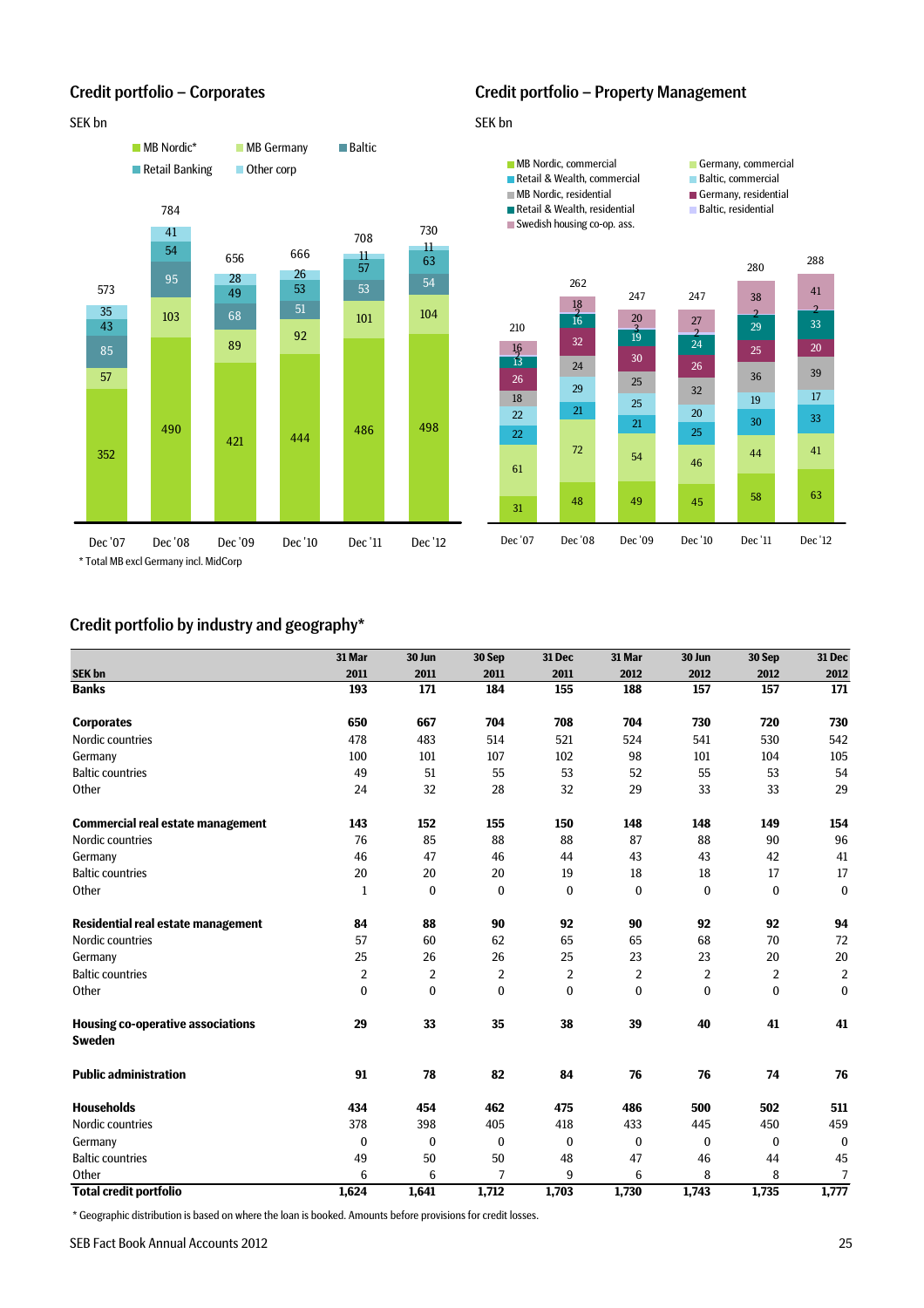# Asset quality

## Credit loss level

#### $\frac{9}{6}$

### 31 Dec 2012



## Development of Non-performing loans

#### SEK bn



\* Incl. other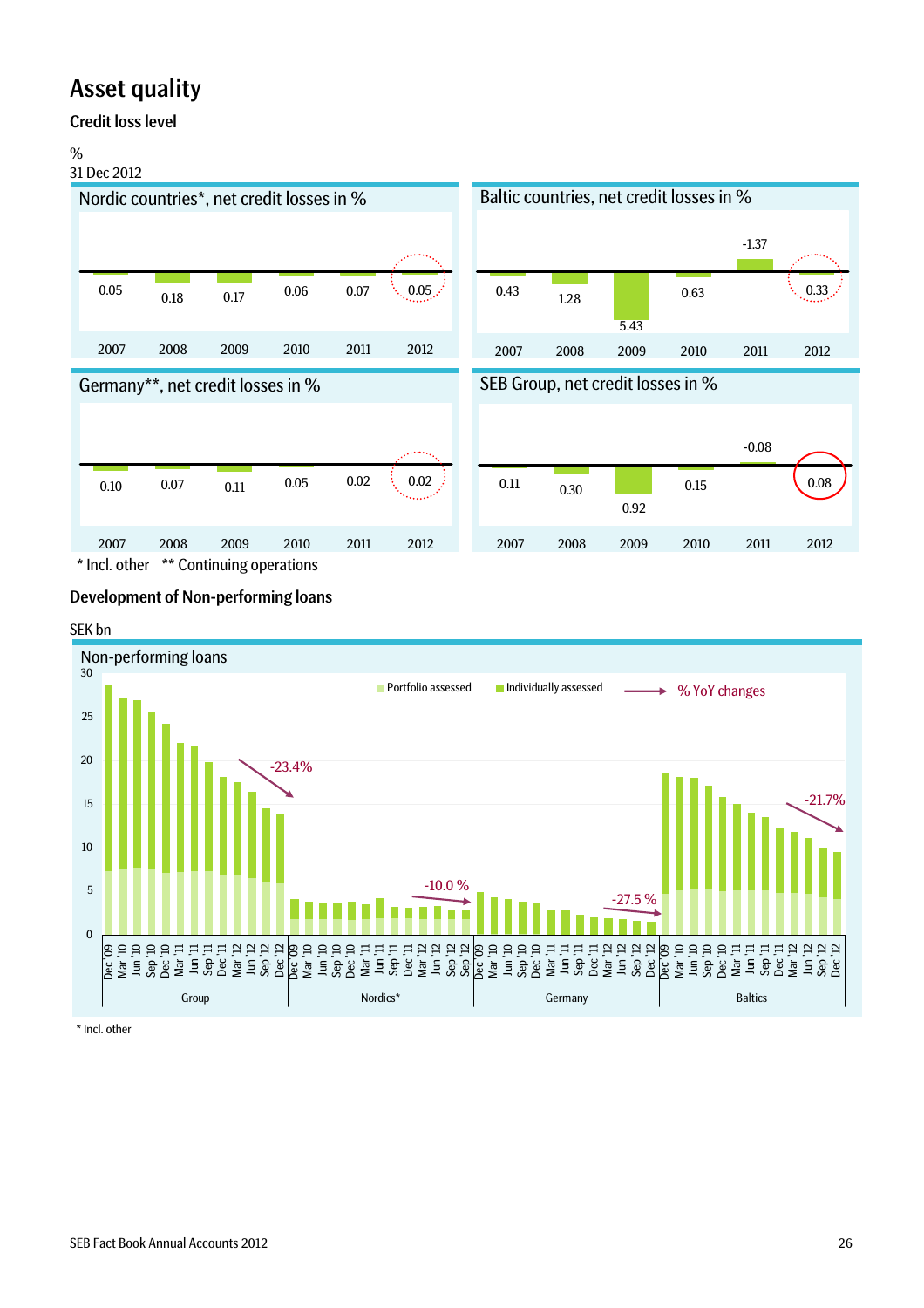## Non-performing loans & reserves



Dec '09 Mar '10 Jun '10 Sep '10 Dec '10 Mar '11 Jun '11 Sep '11 Dec '11 Mar '12 Jun '12 Sep '12 Dec '12

#### Non-performing loans & reserves

#### SEB Group

SEK m

|                                | 31 Mar | 30 Jun | 30 Sep | 31 Dec | 31 Mar | 30 Jun | 30 Sep | 31 Dec |
|--------------------------------|--------|--------|--------|--------|--------|--------|--------|--------|
|                                | 2011   | 2011   | 2011   | 2011   | 2012   | 2012   | 2012   | 2012   |
| Individually assessed loans    |        |        |        |        |        |        |        |        |
| Impaired loans, gross          | 14.870 | 14.455 | 12,538 | 11,090 | 10,678 | 9,797  | 8,463  | 8,001  |
| Specific reserves              | 7,801  | 7,234  | 6,575  | 5,938  | 5,783  | 5,135  | 4,394  | 4,164  |
| Collective reserves            | 2,459  | 2,132  | 2,026  | 1,948  | 1,882  | 1,855  | 1,882  | 1,790  |
| Off Balance sheet reserves     | 400    | 398    | 378    | 369    | 346    | 351    | 507    | 300    |
| Specific reserve ratio         | 52%    | 50%    | 52%    | 54%    | 54%    | 52%    | 52%    | 52%    |
| Total reserve ratio            | 69%    | 65%    | 69%    | 71%    | 72%    | 71%    | 74%    | 74%    |
| Portfolio assessed loans       |        |        |        |        |        |        |        |        |
| Loans past due > 60 days       | 6,696  | 6,796  | 6,804  | 6,483  | 6,404  | 6,064  | 5,678  | 5,390  |
| <b>Restructured loans</b>      | 503    | 523    | 530    | 501    | 498    | 494    | 442    | 450    |
| Collective reserves            | 3,544  | 3,418  | 3,499  | 3,351  | 3,284  | 3,051  | 2,926  | 2,914  |
| Reserve ratio                  | 49%    | 47%    | 48%    | 48%    | 48%    | 47%    | 48%    | 50%    |
| Non-performing loans           | 22,069 | 21,773 | 19,873 | 18,074 | 17,580 | 16,355 | 14,583 | 13,840 |
| <b>Total reserves</b>          | 14,204 | 13,182 | 12,478 | 11,606 | 11,295 | 10,392 | 9,709  | 9,169  |
| NPL coverage ratio             | 64%    | 61%    | 63%    | 64%    | 64%    | 64%    | 67%    | 66%    |
| Non-performing loans / Lending | 1.7%   | 1.7%   | 1.4%   | 1.4%   | 1.3%   | 1.3%   | 1.1%   | 1.0%   |

#### Baltic geographies

SEK m

|                                 | 31 Mar | 30 Jun | 30 Sep | 31 Dec | 31 Mar | 30 Jun | 30 Sep | 30 Dec |
|---------------------------------|--------|--------|--------|--------|--------|--------|--------|--------|
|                                 | 2011   | 2011   | 2011   | 2011   | 2012   | 2012   | 2012   | 2012   |
| Individually assessed loans     |        |        |        |        |        |        |        |        |
| Impaired loans, gross           | 9,855  | 8,793  | 8,332  | 7,324  | 6,914  | 6,481  | 5,801  | 5,498  |
| Specific reserves               | 4,922  | 4,385  | 4,178  | 3,683  | 3,585  | 3,346  | 2,968  | 2,786  |
| Collective reserves             | 1,350  | 1,178  | 1,036  | 956    | 866    | 799    | 757    | 673    |
| Off balance sheet reserves      | 69     | 69     | 48     | 31     | 15     | 13     | 11     | 12     |
| Specific reserve ratio          | 50%    | 50%    | 50%    | 50%    | 52%    | 52%    | 51%    | 51%    |
| Total reserve ratio             | 64%    | 63%    | 63%    | 63%    | 64%    | 64%    | 64%    | 63%    |
| <b>Portfolio assessed loans</b> |        |        |        |        |        |        |        |        |
| Loans past due > 60 days        | 4,635  | 4,667  | 4,644  | 4,366  | 4,327  | 4,197  | 3,874  | 3,598  |
| <b>Restructured loans</b>       | 503    | 523    | 530    | 501    | 498    | 494    | 442    | 450    |
| Collective reserves             | 2,757  | 2,616  | 2,677  | 2,544  | 2,485  | 2,436  | 2,316  | 2,311  |
| Reserve ratio                   | 54%    | 50%    | 52%    | 52%    | 52%    | 52%    | 54%    | 57%    |
| <b>Non-performing loans</b>     | 14,994 | 13,983 | 13,506 | 12,192 | 11,738 | 11,172 | 10,117 | 9,546  |
| <b>Total reserves</b>           | 9,097  | 8,248  | 7,939  | 7,215  | 6,951  | 6,594  | 6,052  | 5,782  |
| NPL coverage ratio              | 61%    | 59%    | 59%    | 59%    | 59%    | 59%    | 60%    | 61%    |
| Non-performing loans / Lending  | 13.1%  | 12.0%  | 11.4%  | 10.9%  | 10.9%  | 10.4%  | 9.7%   | 9.2%   |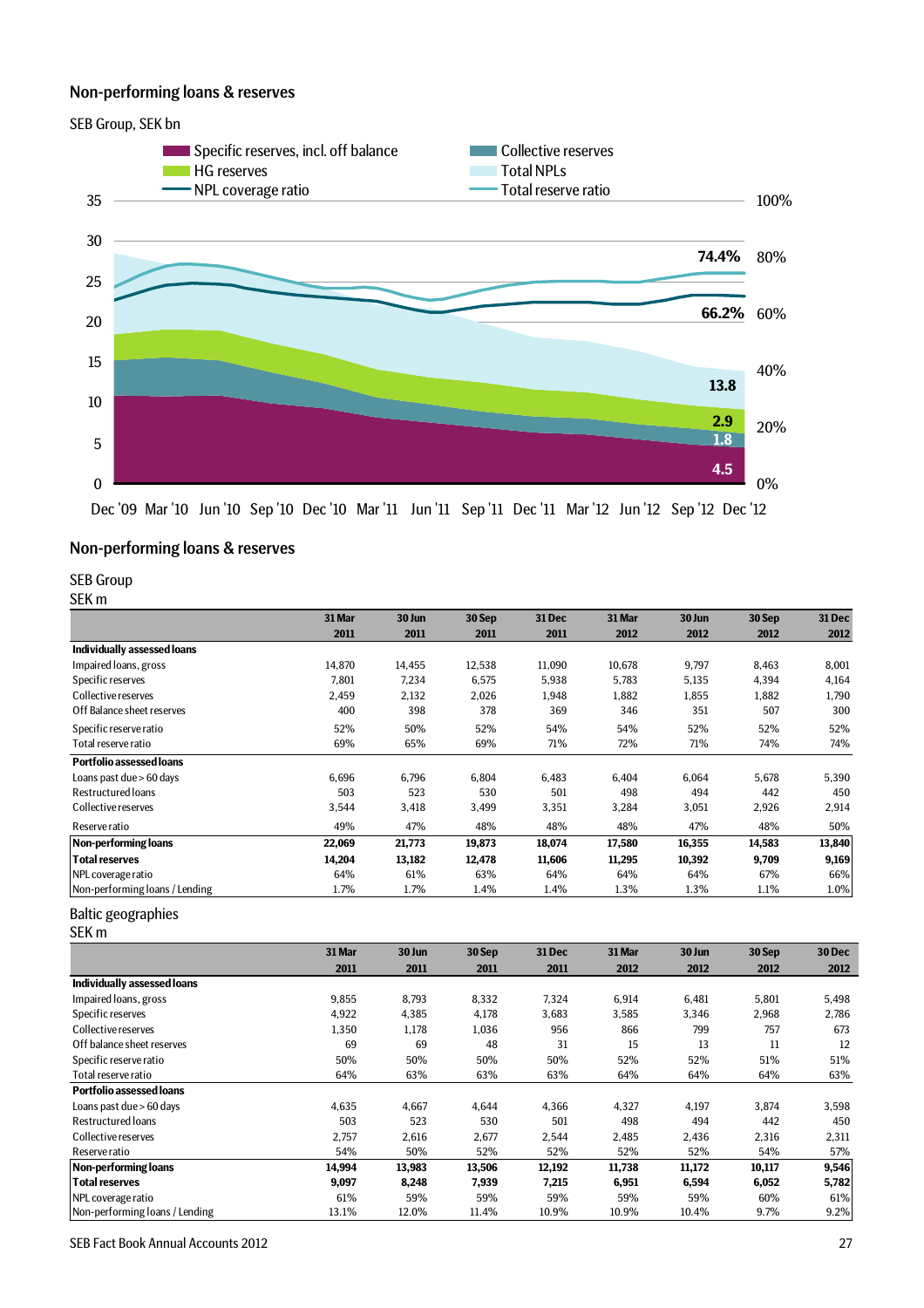# Impaired loans by industry and geography\*

#### (Individually assessed loans)

| SEB Group, 31 December 2012            |        |                |        |                |                |        |           |         |              |                |
|----------------------------------------|--------|----------------|--------|----------------|----------------|--------|-----------|---------|--------------|----------------|
| SEK <sub>m</sub>                       | Sweden | Denmark        | Norway | <b>Finland</b> | Estonia        | Latvia | Lithuania | Germany | Other        | <b>Total</b>   |
| <b>Banks</b>                           | 43     | $\mathbf{2}$   |        |                |                |        |           |         |              | 45             |
| <b>Finance and insurance</b>           | 3      |                |        |                | $\mathbf{1}$   |        |           | 3       |              | $\overline{7}$ |
| Wholesale and retail                   | 60     |                |        |                | 17             | 219    | 274       | 35      | 5            | 610            |
| Transportation                         | 1      |                |        |                | $\mathbf{1}$   | 17     | 81        | 5       |              | 105            |
| Shipping                               |        |                |        |                |                |        | 81        |         | 187          | 268            |
| <b>Business and household services</b> | 88     | 103            |        |                | 10             | 39     | 214       | 3       | 3            | 460            |
| Construction                           | 29     | 5              |        |                | 74             | 109    | 52        | 45      | $\mathbf{1}$ | 315            |
| Manufacturing                          | 53     |                |        | 48             | 133            | 30     | 167       | 189     | 7            | 627            |
| Agriculture, forestry and fishing      |        |                |        |                |                | 63     | 11        |         | 8            | 82             |
| Mining and quarrying                   |        |                |        |                |                | 40     |           |         |              | 40             |
| Electricity, gas and water supply      | 4      |                |        |                | $\overline{2}$ |        |           |         |              | 6              |
| Other                                  | 200    |                | 4      | 1              | 10             | 39     |           | 3       | 32           | 289            |
| <b>Corporates</b>                      | 438    | 108            | 4      | 49             | 248            | 556    | 880       | 283     | 243          | 2,809          |
| Commercial real estate management      | 26     |                |        |                | 217            | 735    | 2,434     | 804     |              | 4,216          |
| Residential real estate management     | 9      |                |        |                |                | 193    |           | 416     |              | 618            |
| Housing co-operative associations      | 11     |                |        |                |                |        |           |         |              | 11             |
| <b>Property Management</b>             | 46     |                |        |                | 217            | 928    | 2,434     | 1,220   |              | 4,845          |
| <b>Public Administration</b>           |        |                |        |                |                |        |           |         |              |                |
| Household mortgage                     | 10     |                | 10     |                |                |        | 86        |         |              | 106            |
| Other                                  |        | $\overline{7}$ | 22     |                |                | 149    |           |         | 18           | 196            |
| <b>Households</b>                      | 10     | $\overline{7}$ | 32     |                |                | 149    | 86        |         | 18           | 302            |
| <b>Impaired loans</b>                  | 537    | 117            | 36     | 49             | 465            | 1,633  | 3,400     | 1,503   | 261          | 8,001          |

\* The geographical distribution is based on where the loan is booked. Amounts before provisions for credit losses.

| SEB Group, 31 December 2011             |        |                         |              |         |              |        |           |                |       |                |
|-----------------------------------------|--------|-------------------------|--------------|---------|--------------|--------|-----------|----------------|-------|----------------|
| SEK <sub>m</sub>                        | Sweden | Denmark                 | Norway       | Finland | Estonia      | Latvia | Lithuania | Germany        | Other | <b>Total</b>   |
| <b>Banks</b>                            | 345    | $\overline{\mathbf{4}}$ |              |         |              |        | 1         | 1              |       | 351            |
| Finance and insurance                   | 22     |                         | 3            | 4       | $\mathbf{1}$ |        |           |                |       | 30             |
| Wholesale and retail                    | 67     |                         |              |         | 72           | 246    | 334       | 112            |       | 831            |
| Transportation                          | 15     |                         | 3            |         | 3            | 50     | 170       | $\overline{4}$ |       | 245            |
| Shipping                                | 4      |                         |              |         |              |        | 87        |                |       | 91             |
| <b>Business and household services</b>  | 105    | 107                     |              |         | 43           | 57     | 270       | 11             | 5     | 598            |
| Construction                            | 41     | 5                       | $\mathbf{1}$ |         | 94           | 199    | 118       | 51             | 19    | 528            |
| Manufacturing                           | 84     | 5                       | 8            |         | 221          | 68     | 313       | 199            | 33    | 931            |
| Agriculture, forestry and fishing       | 3      |                         |              |         | 3            | 54     | 12        |                | 14    | 86             |
| Mining and quarrying                    |        |                         |              |         |              | 22     |           |                | 12    | 34             |
| Electricity, gas and water supply       |        |                         |              |         | 3            | 1      |           |                |       | $\overline{4}$ |
| Other                                   | 127    |                         | 9            |         | 15           | 16     |           | $\overline{4}$ | 240   | 411            |
| <b>Corporates</b>                       | 468    | 117                     | 24           | 4       | 455          | 713    | 1,304     | 381            | 323   | 3,789          |
| Commercial real estate management       | 48     |                         |              |         | 340          | 839    | 3,209     | 1,471          |       | 5,907          |
| Residential real estate management      | 25     |                         |              |         |              | 177    |           | 216            |       | 418            |
| Housing co-operative associations       | 12     |                         |              |         |              |        |           |                |       | 12             |
| <b>Property Management</b>              | 85     |                         |              |         | 340          | 1,016  | 3,209     | 1,687          |       | 6,337          |
| <b>Public Administration</b>            |        |                         |              |         |              |        |           |                |       |                |
| Household mortgage                      |        |                         | 10           |         |              |        | 94        |                |       | 104            |
| Other                                   |        | 3                       | 43           |         |              | 194    |           | $\overline{2}$ | 267   | 509            |
| <b>Households</b>                       |        | 3                       | 53           |         |              | 194    | 94        | $\mathbf{2}$   | 267   | 613            |
| <b>Impaired loans</b>                   | 898    | 124                     | 77           | 4       | 795          | 1,923  | 4,608     | 2,071          | 590   | 11,090         |
| whereof Retail. SEB Ukraine             |        |                         |              |         |              |        |           |                |       | $-445$         |
| Impaired Ioans excl Retail, SEB Ukraine |        |                         |              |         |              |        |           |                |       | 10,645         |

\* The geographical distribution is based on where the loan is booked. Amounts before provisions for credit losses.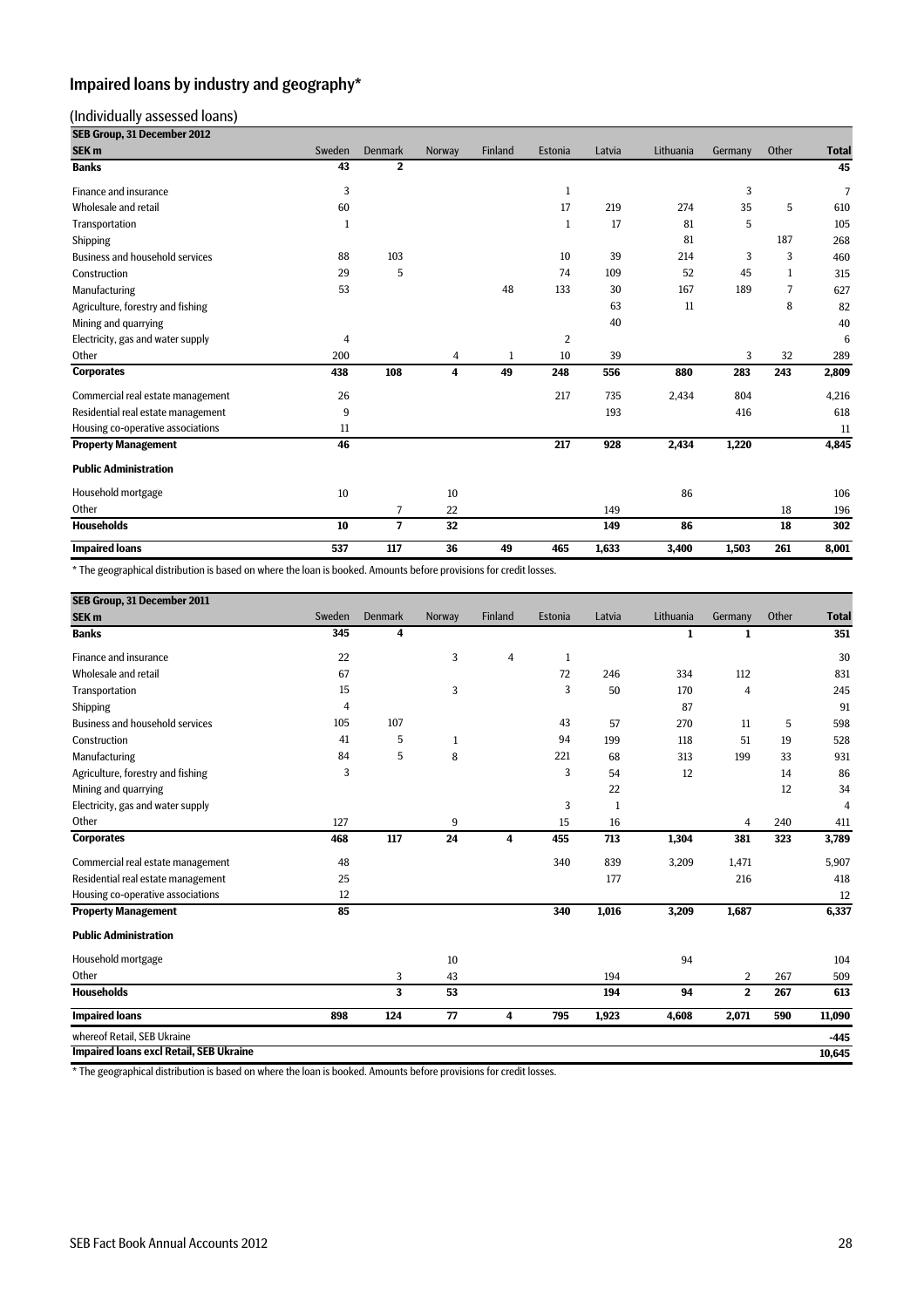### Portfolio assessed loans\* (Including restructured loans)

Loans past due > 60 days

| SEB Group, 31 December 2012             |        |                |        |         |         |        |           |              |              |
|-----------------------------------------|--------|----------------|--------|---------|---------|--------|-----------|--------------|--------------|
| SEK <sub>m</sub>                        | Sweden | <b>Denmark</b> | Norway | Finland | Estonia | Latvia | Lithuania | Other        | <b>Total</b> |
| <b>Corporates</b>                       | 20     | 11             | 42     | 41      | 123     | 168    | 83        |              | 488          |
| Household mortgage                      | 460    |                |        |         | 414     | 1,229  | 1,123     |              | 3,226        |
| Household mortgage restructured         |        |                |        |         | 45      | 108    | 297       |              | 450          |
| Other                                   | 661    | 253            | 278    | 25      | 49      | 280    | 129       |              | 1,675        |
| <b>Households</b>                       | 1,121  | 253            | 278    | 25      | 508     | 1,617  | 1,549     |              | 5,351        |
| Non performing                          | 1,141  | 264            | 320    | 66      | 631     | 1,785  | 1,632     |              | 5,839        |
|                                         |        |                |        |         |         |        |           |              |              |
| SEB Group, 31 December 2011             |        |                |        |         |         |        |           |              |              |
| SEK <sub>m</sub>                        | Sweden | Denmark        | Norway | Finland | Estonia | Latvia | Lithuania | Other        | <b>Total</b> |
| <b>Corporates</b>                       | 20     | 11             | 47     | 7       | 192     | 207    | 135       | $\mathbf{2}$ | 621          |
| Household mortgage                      | 481    |                |        |         | 537     | 1,480  | 1,231     | 94           | 3,823        |
| Household mortgage restructured         |        |                |        |         | 47      | 128    | 326       |              | 501          |
| Other                                   | 672    | 269            | 330    | 59      | 99      | 336    | 149       | 125          | 2,039        |
| <b>Households</b>                       | 1,153  | 269            | 330    | 59      | 683     | 1,944  | 1,706     | 219          | 6,363        |
| whereof Retail, SEB Ukraine             |        |                |        |         |         |        |           |              | $-219$       |
| Non performing excl Retail, SEB Ukraine | 1,173  | 280            | 377    | 66      | 875     | 2,151  | 1,841     | 221          | 6,765        |

\* The geographical distribution is based on where the loan is booked.

#### Market risk

The Group's risk taking in trading operations is primarily measured by value at risk, VaR. The Group has chosen a level of 99 per cent probability and a ten-day time-horizon for reporting. In the day-today risk management of trading positions, SEB follows up limits with a one-day time horizon.

All risk exposures are well within the Board's decided limits and the utilization remained low.

The market risk in the total Trading Book has decreased further during Q4 compared to Q3, mostly in the Merchant Banking area due to lower risk appetite in combination with lower market volatility. Following the decreased risk appetite, the Board has decided to decrease the aggregated VaR limit for the total Trading Book which has now been lowered from previously SEK 1,300 m to SEK 800 m. Despite this decrease, the limit utilization on aggregated level was 15% at year end with an average of 20% for 2012.

| Value at Risk (99 per cent, ten days) |            |            |                         |              |              |
|---------------------------------------|------------|------------|-------------------------|--------------|--------------|
| SEK <sub>m</sub>                      | <b>Min</b> | <b>Max</b> | <b>31 December 2012</b> | Average 2012 | Average 2011 |
| Commodities                           | 4          | 31         | 12                      | 12           |              |
| Credit spread                         | 100        | 166        | 115                     | 138          | 189          |
| Equity                                | 12         | 147        | 17                      | 66           | 32           |
| <b>FX</b>                             | 16         | 108        | 17                      | 47           | 44           |
| Interest rate                         | 51         | 203        | 51                      | 118          | 80           |
| <b>Volatilities</b>                   | 34         | 87         | 39                      | 53           | 28           |
| Diversification                       |            | -          | $-128$                  | $-272$       | $-165$       |
| <b>Total</b>                          | 113        | 238        | 123                     | 162          | 210          |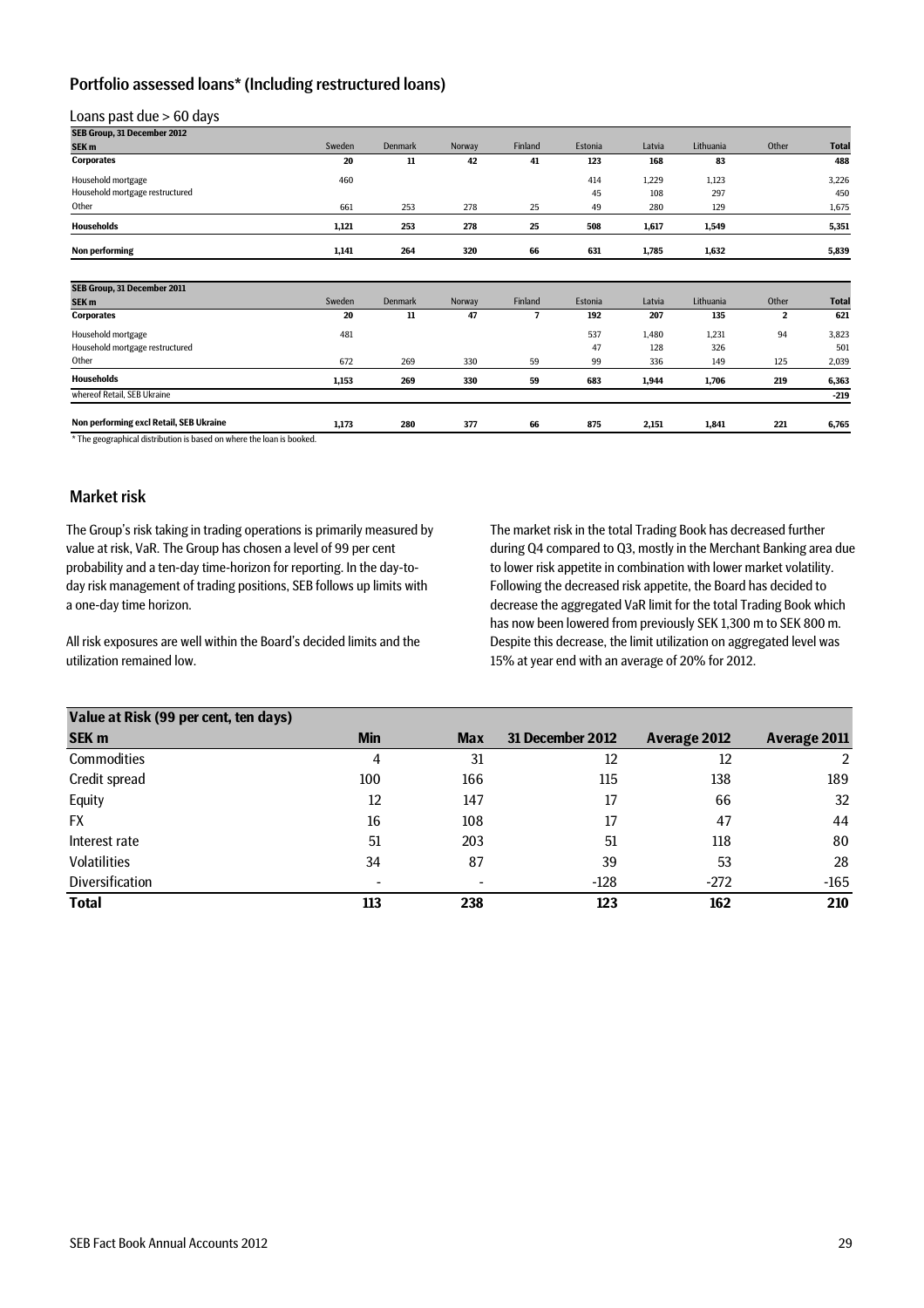### Debt instruments

## Credit Risk Exposure SEK 272bn

# **By rating**

|               | <b>Central &amp;</b> |                  |                |                   |                   |              |
|---------------|----------------------|------------------|----------------|-------------------|-------------------|--------------|
|               | <b>local</b>         |                  | <b>Covered</b> | <b>Structured</b> |                   |              |
| <b>SEK bn</b> | governments          | <b>Corporate</b> | <b>bonds</b>   | <b>Credits</b>    | <b>Financials</b> | <b>Total</b> |
| AAA           | 0.2%                 | 0.4%             | 1.7%           | 0.6%              | 0.9%              | 3.8%         |
| AA            | 6.9%                 | $0.0\%$          | 0.4%           | 1.2%              | 0.1%              | 8.6%         |
| A             | 32.8%                | 0.4%             | 35.0%          | 3.0%              | 0.2%              | 71.4%        |
| <b>BBB</b>    | $0.0\%$              | 0.2%             | 0.1%           | 0.3%              | 0.0%              | 0.6%         |
| BB/B          | 1.1%                 | 0.7%             | 1.2%           | 0.6%              | 0.2%              | 3.8%         |
| CCC/CC        | $0.0\%$              | $0.0\%$          | $0.0\%$        | 0.3%              | $0.0\%$           | 0.3%         |
| Not rated     | 6.5%                 | 2.9%             | $0.7\%$        | 0.1%              | 1.3%              | 11.5%        |
|               | 47.5%                | 4.6%             | 39.1%          | 6.1%              | 2.7%              | 100.0%       |

# **By geography**

|                    | <b>Central &amp;</b> |                  |                |                   |                   |              |
|--------------------|----------------------|------------------|----------------|-------------------|-------------------|--------------|
|                    | local                |                  | <b>Covered</b> | <b>Structured</b> |                   |              |
| <b>SEK bn</b>      | governments          | <b>Corporate</b> | bonds          | <b>Credits</b>    | <b>Financials</b> | <b>Total</b> |
| Germany            | 27.2%                | 0.7%             | 1.8%           | 0.1%              | 0.4%              | 30.2%        |
| Sweden             | 7.1%                 | 1.7%             | 18.1%          | $0.0\%$           | 0.8%              | 27.7%        |
| <b>Denmark</b>     | 2.0%                 | 0.3%             | 10.3%          | $0.0\%$           | 0.0%              | 12.6%        |
| Europe, other      | 4.6%                 | $0.0\%$          | 0.6%           | 2.9%              | $0.0\%$           | 8.1%         |
| Norway             | 2.9%                 | 1.4%             | 2.5%           | $0.0\%$           | 1.3%              | 8.1%         |
| Spain              | 0.0%                 | $0.0\%$          | 2.8%           | 0.5%              | $0.0\%$           | 3.3%         |
| <b>US</b>          | 0.8%                 | $0.0\%$          | 0.0%           | 1.7%              | 0.2%              | 2.7%         |
| France             | 0.4%                 | 0.1%             | 2.1%           | $0.0\%$           | $0.0\%$           | 2.6%         |
| Finland            | 1.4%                 | 0.4%             | 0.2%           | $0.0\%$           | 0.0%              | 2.0%         |
| <b>Netherlands</b> | 0.8%                 | 0.0%             | 0.5%           | 0.2%              | 0.0%              | 1.5%         |
| Ireland            | $0.0\%$              | $0.0\%$          | 0.2%           | 0.2%              | $0.0\%$           | 0.4%         |
| Other              | 0.2%                 | 0.0%             | 0.0%           | 0.2%              | 0.0%              | 0.4%         |
| Italy              | 0.1%                 | $0.0\%$          | $0.0\%$        | 0.1%              | $0.0\%$           | 0.2%         |
| Portugal           | $0.0\%$              | $0.0\%$          | $0.0\%$        | 0.1%              | 0.0%              | 0.1%         |
| Greece             | $0.0\%$              | $0.0\%$          | $0.0\%$        | 0.1%              | $0.0\%$           | 0.1%         |
|                    | 47.5%                | 4.6%             | 39.1%          | 6.1%              | 2.7%              | 100.0%       |

# SEB's holdings of bonds with exposure to Greece, Italy, Ireland, Portugal and Spain

| As of Dec 31, 2012                     |                            |         |            |                   |              |
|----------------------------------------|----------------------------|---------|------------|-------------------|--------------|
|                                        | <b>Central &amp; local</b> | Covered | Structured |                   |              |
| <b>Total Nominal amount SEK 11.3bn</b> | governments                | bonds   | credits    | <b>Financials</b> | <b>Total</b> |
| Greece                                 | 0%                         | $0\%$   | 2%         | $0\%$             | 2%           |
| Italy                                  | 2%                         | $0\%$   | 3%         | $0\%$             | 6%           |
| Ireland                                | 0%                         | 4%      | 5%         | $0\%$             | 9%           |
| Portugal                               | 0%                         | $0\%$   | 3%         | $0\%$             | 3%           |
| Spain                                  | $0\%$                      | 67%     | 12%        | 0%                | 80%          |
| <b>Total</b>                           | 8%                         | 63%     | 29%        | $0\%$             | 100%         |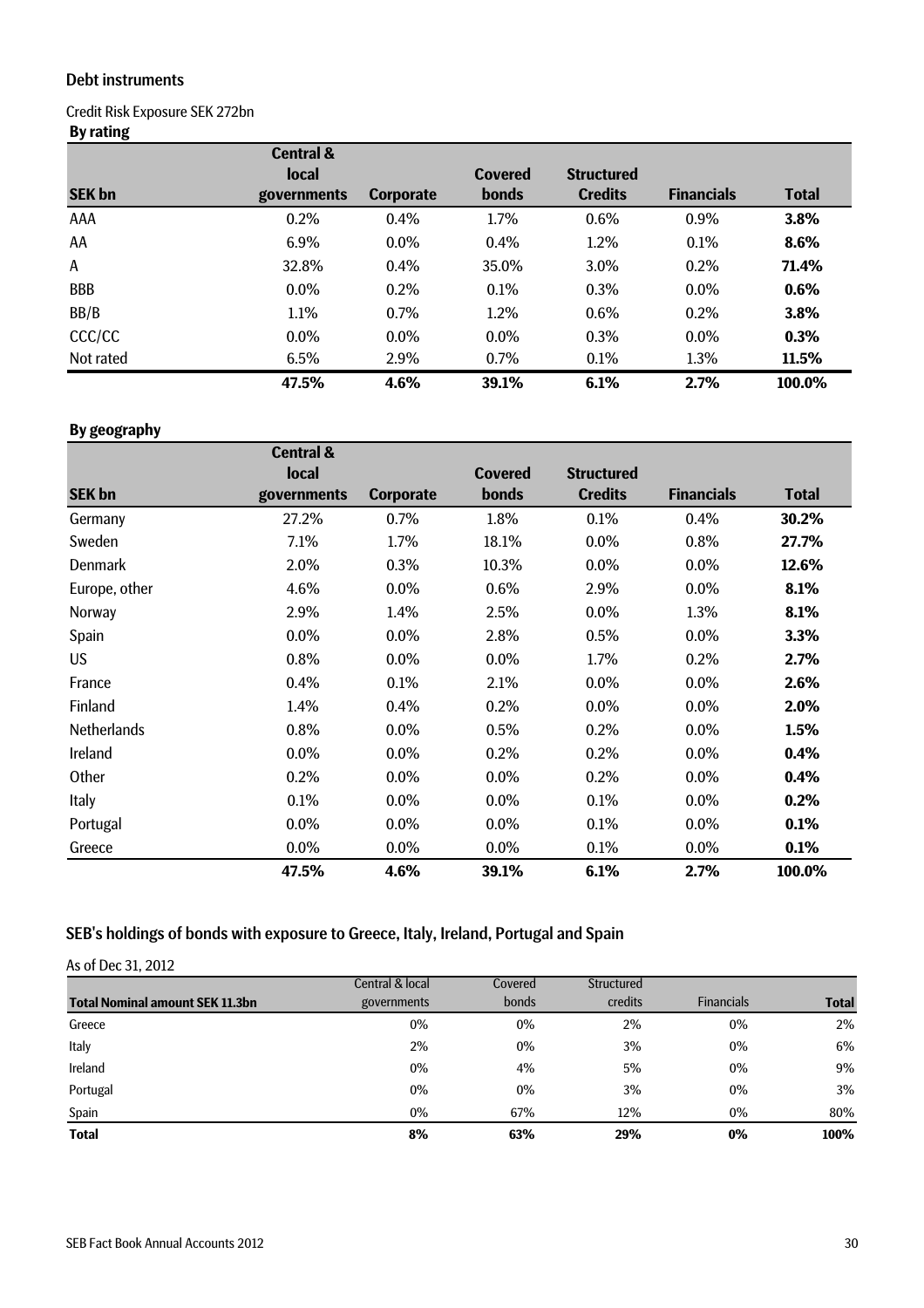# SEB Group by business segment

#### Operating profit before credit loss provisions per division



*\* Where of Sweden 11.2bn and Cards 3.2bn*

*\*\* Where of Estonia 2.2bn, Latvia 3.0bn, Lithuania 3.5bn and Baltic RHC 0.1*

Following the Basel III regulation for capital, liquidity and funding to be implemented in Sweden starting 2013, SEB has continued to align the framework for capital and liquidity management. In Q1 2012, SEK 16bn more capital has been allocated to the divisions from the central function. In addition, internal funds transfer prices more fully reflect the increased cost of funding and buffers of liquidity required going forward.

#### Other and eliminations, total (Group-wide functions outside the divisions)

|                                              | Q1       | Q <sub>2</sub> | Q3       | Q <sub>4</sub> | Q1       | Q <sub>2</sub> | Q <sub>3</sub> | Q <sub>4</sub> |
|----------------------------------------------|----------|----------------|----------|----------------|----------|----------------|----------------|----------------|
| SEK <sub>m</sub>                             | 2011     | 2011           | 2011     | 2011           | 2012     | 2012           | 2012           | 2012           |
|                                              |          |                |          |                |          |                |                |                |
| Net interest income                          | 571      | 271            | 62       | 31             | 3        | 287            | 372            | 339            |
| Net fee and commission income                | 245      | 286            | 310      | 173            | 253      | 210            | 225            | 225            |
| Net financial income                         | $-12$    | $-366$         | $-316$   | $-514$         | 181      | $-166$         | 93             | $-71$          |
| Net life insurance income                    | $-356$   | $-361$         | $-329$   | $-261$         | $-324$   | $-319$         | $-318$         | $-318$         |
| Net other income                             | $-156$   | $-45$          | $-174$   | $-448$         | $-268$   | $-137$         | $-64$          | $-357$         |
| <b>Total operating income</b>                | 292      | $-215$         | $-447$   | $-1,019$       | $-155$   | $-125$         | 308            | $-182$         |
| Staff costs                                  | $-1,086$ | $-1,013$       | $-1,004$ | $-1,063$       | $-1,044$ | $-1,128$       | $-1,102$       | $-1,136$       |
| Other expenses                               | 1,057    | 1,069          | 1,085    | 930            | 1,027    | 1,115          | 1,032          | 1,109          |
| Depreciation, amortisation and impairment of |          |                |          |                |          |                |                |                |
| tangible and intangible assets               | $-122$   | $-123$         | $-127$   | $-119$         | $-130$   | $-127$         | $-132$         | $-743$         |
| <b>Restructuring costs</b>                   |          |                |          |                |          |                |                |                |
| <b>Total operating expenses</b>              | $-151$   | $-67$          | $-46$    | $-252$         | $-147$   | $-140$         | $-202$         | $-770$         |
| <b>Profit before credit losses</b>           | 141      | $-282$         | $-493$   | $-1,271$       | $-302$   | $-265$         | 106            | $-952$         |
| Gains less losses from disposals of tangible |          |                |          |                |          |                |                |                |
| and intangible assets                        |          |                | 1        |                | 1        |                | $-4$           | 1              |
| Net credit losses                            | 1        | -1             |          | 2              |          |                | 1              | $-1$           |
| <b>Operating profit</b>                      | 142      | $-283$         | -491     | $-1,269$       | $-301$   | $-264$         | 103            | $-952$         |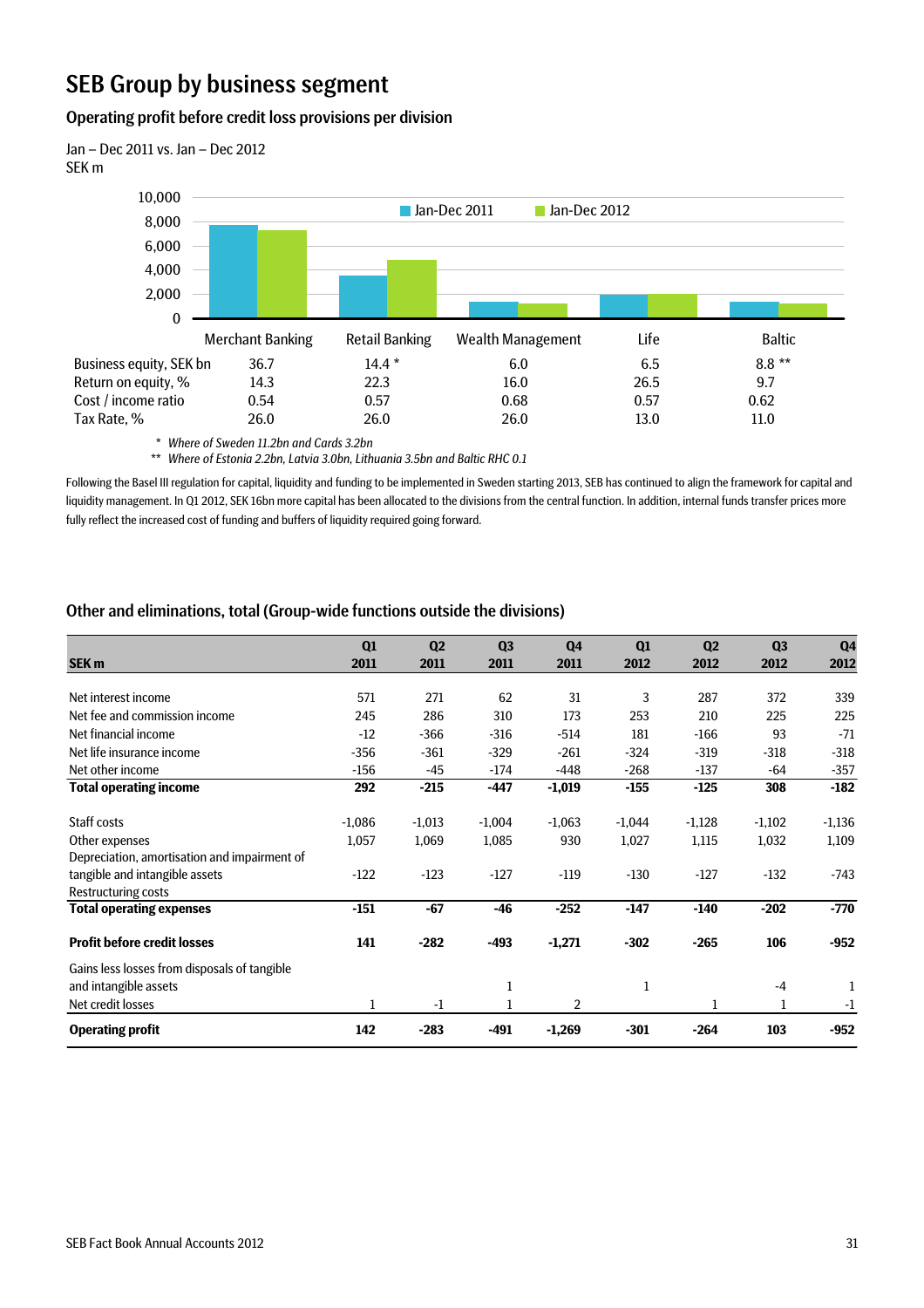# Merchant Banking

|                                              | Q1       | Q <sub>2</sub> | Q <sub>3</sub> | Q <sub>4</sub> | Q1       | Q <sub>2</sub> | Q3       | Q <sub>4</sub> |
|----------------------------------------------|----------|----------------|----------------|----------------|----------|----------------|----------|----------------|
| <b>SEK m</b>                                 | 2011     | 2011           | 2011           | 2011           | 2012     | 2012           | 2012     | 2012           |
| Net interest income                          | 1,630    | 1,781          | 1,792          | 1,936          | 1,805    | 1,788          | 1,676    | 1,697          |
| Net fee and commission income                | 1.142    | 1,225          | 1,252          | 1,289          | 1,150    | 1,270          | 1,115    | 1,361          |
| Net financial income                         | 1,084    | 998            | 1,020          | 900            | 987      | 1.073          | 786      | 837            |
| Net other income                             | 35       | 134            | 211            | 237            | 110      | 71             | 127      | $-16$          |
| <b>Total operating income</b>                | 3,891    | 4,138          | 4,275          | 4,362          | 4,052    | 4,202          | 3,704    | 3,879          |
| Staff costs                                  | $-1,064$ | $-998$         | $-988$         | $-876$         | $-1,018$ | $-980$         | $-950$   | $-997$         |
| Other expenses                               | $-1,189$ | $-1,251$       | $-1,132$       | $-1,199$       | $-1,125$ | $-1,125$       | $-1,098$ | $-1,117$       |
| Depreciation, amortisation and impairment of |          |                |                |                |          |                |          |                |
| tangible and intangible assets               | $-52$    | $-49$          | $-46$          | $-80$          | $-41$    | $-41$          | $-42$    | $-58$          |
| <b>Total operating expenses</b>              | $-2,305$ | $-2,298$       | $-2,166$       | $-2,155$       | $-2,184$ | $-2,146$       | $-2,090$ | $-2,172$       |
| <b>Profit before credit losses</b>           | 1,586    | 1,840          | 2,109          | 2,207          | 1,868    | 2,056          | 1,614    | 1,707          |
| Gains less losses from disposals of tangible |          |                |                |                |          |                |          |                |
| and intangible assets                        | 3        | $-2$           |                | $-2$           |          | $-6$           |          |                |
| Net credit losses                            | $-49$    | $-66$          | $-53$          | $-92$          | $-81$    | $-30$          | $-18$    | $-1$           |
| <b>Operating profit</b>                      | 1.540    | 1.772          | 2,056          | 2,113          | 1.787    | 2,020          | 1,596    | 1,706          |
|                                              |          |                |                |                |          |                |          |                |
| Cost/Income                                  | 0.59     | 0.56           | 0.51           | 0.49           | 0.54     | 0.51           | 0.56     | 0.56           |
| <b>Business equity, SEK bn</b>               | 24.9     | 25.7           | 26.7           | 26.8           | 36.6     | 36.6           | 36.3     | 36.3           |
| Return on business equity, per cent          |          |                |                |                |          |                |          |                |
| -isolated in the quarter                     | 17.8     | 19.8           | 22.2           | 22.7           | 14.4     | 16.3           | 13.0     | 13.9           |
| -accumulated in the period                   | 17.8     | 18.8           | 19.9           | 20.6           | 14.4     | 15.3           | 14.6     | 14.3           |
| RWA - Basel I, SEK bn                        | 510      | 522            | 541            | 535            | 540      | 559            | 546      | 555            |
| RWA - Basel II, SEK bn                       | 387      | 375            | 369            | 387            | 384      | 366            | 336      | 335            |
| Lending to the public*, SEK bn               | 425      | 431            | 436            | 442            | 449      | 444            | 430      | 444            |
| Deposits from the public**, SEK bn           | 348      | 392            | 429            | 447            | 387      | 454            | 412      | 446            |
| FTEs, present                                | 2,386    | 2,390          | 2,409          | 2,414          | 2,414    | 2,414          | 2,429    | 2,392          |

\*excluding repos and debt instruments

\*\* excluding repos

## Income, Expenses, Net losses and Operating profit





Please note that the 2008-2012 figures have been restated for organizational changes.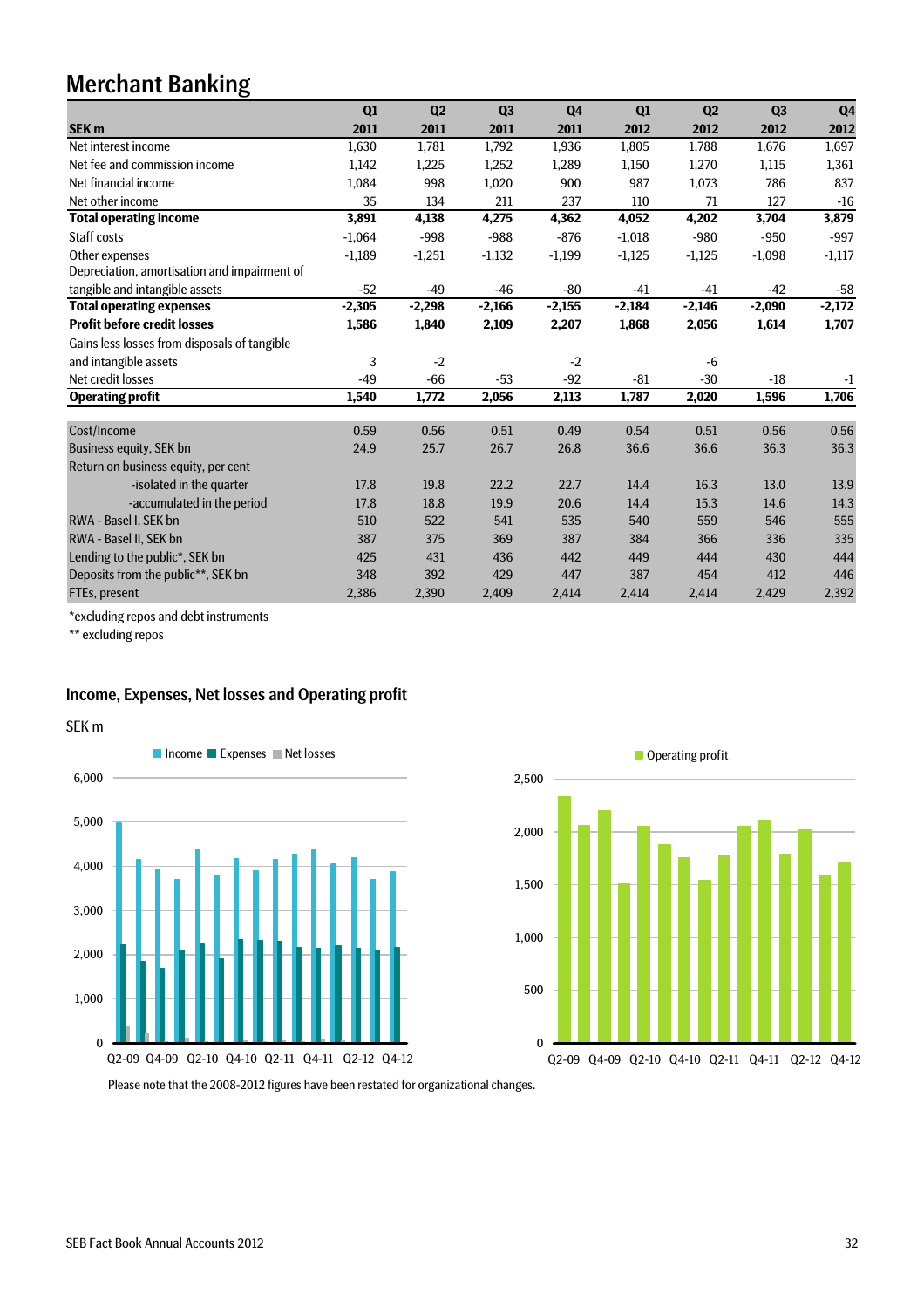# Trading and Capital Markets

|                                              | Q1             | Q2             | Q <sub>3</sub> | Q <sub>4</sub> | Q1     | Q2             | Q <sub>3</sub> | Q <sub>4</sub> |
|----------------------------------------------|----------------|----------------|----------------|----------------|--------|----------------|----------------|----------------|
| SEK <sub>m</sub>                             | 2011           | 2011           | 2011           | 2011           | 2012   | 2012           | 2012           | 2012           |
| Net interest income                          | 248            | 318            | 236            | 370            | 312    | 307            | 236            | 249            |
| Net fee and commission income                | 318            | 208            | 371            | 362            | 259    | 278            | 341            | 288            |
| Net financial income                         | 1,084          | 1,042          | 975            | 943            | 1,034  | 1,066          | 830            | 908            |
| Net other income                             | $\overline{2}$ | 4              | 12             | $\overline{4}$ | $-2$   | $-4$           | 13             | $-11$          |
| <b>Total operating income</b>                | 1,652          | 1,572          | 1,594          | 1,679          | 1,603  | 1,647          | 1,420          | 1,434          |
| Staff costs                                  | $-478$         | $-450$         | $-435$         | $-384$         | $-463$ | $-438$         | $-428$         | $-445$         |
| Other expenses                               | $-562$         | -604           | $-538$         | $-555$         | $-500$ | $-506$         | $-508$         | $-510$         |
| Depreciation, amortisation and impairment of |                |                |                |                |        |                |                |                |
| tangible and intangible assets               | $-27$          | $-29$          | $-26$          | $-53$          | $-25$  | $-25$          | $-25$          | $-39$          |
| <b>Total operating expenses</b>              | $-1,067$       | $-1,083$       | -999           | -992           | -988   | -969           | -961           | -994           |
| <b>Profit before credit losses</b>           | 585            | 489            | 595            | 687            | 615    | 678            | 459            | 440            |
| Gains less losses from disposals of tangible |                |                |                |                |        |                |                |                |
| and intangible assets                        | $\overline{2}$ |                |                |                |        | -1             |                |                |
| Net credit losses                            |                | -1             |                | $-2$           |        |                |                |                |
| <b>Operating profit</b>                      | 587            | 488            | 595            | 685            | 615    | 677            | 459            | 440            |
| <b>Corporate Banking</b>                     |                |                |                |                |        |                |                |                |
|                                              | Q1             | Q <sub>2</sub> | Q <sub>3</sub> | Q <sub>4</sub> | Q1     | Q2             | Q <sub>3</sub> | Q <sub>4</sub> |
| SEK <sub>m</sub>                             | 2011           | 2011           | 2011           | 2011           | 2012   | 2012           | 2012           | 2012           |
| Net interest income                          | 1,037          | 1,067          | 1,153          | 1,168          | 1,063  | 1,066          | 1,099          | 1,113          |
| Net fee and commission income                | 472            | 645            | 549            | 582            | 539    | 615            | 449            | 744            |
| Net financial income                         | $-36$          | $-52$          | 17             | $-61$          | $-57$  | $-6$           | $-45$          | $-64$          |
| Net other income                             | 25             | 121            | 189            | 216            | 104    | 57             | 108            | $-14$          |
| <b>Total operating income</b>                | 1,498          | 1,781          | 1,908          | 1,905          | 1,649  | 1,732          | 1,611          | 1,779          |
| Staff costs                                  | $-444$         | $-407$         | $-410$         | $-358$         | $-414$ | $-403$         | $-388$         | $-415$         |
| Other expenses                               | $-295$         | $-293$         | $-273$         | $-320$         | $-298$ | $-272$         | $-262$         | $-267$         |
| Depreciation, amortisation and impairment of |                |                |                |                |        |                |                |                |
| tangible and intangible assets               | $-22$          | -16            | $-18$          | $-24$          | $-13$  | $-13$          | -13            | $-15$          |
| <b>Total operating expenses</b>              | $-761$         | $-716$         | $-701$         | $-702$         | $-725$ | $-688$         | -663           | -697           |
| <b>Profit before credit losses</b>           | 737            | 1,065          | 1,207          | 1,203          | 924    | 1,044          | 948            | 1,082          |
| Gains less losses from disposals of tangible |                |                |                |                |        |                |                |                |
| and intangible assets                        | $\overline{2}$ | -1             |                | $-1$           |        | $-1$           |                |                |
| Net credit losses                            | -53            | -61            | $-52$          | $-100$         | -84    | $-38$          | -15            | -8             |
| <b>Operating profit</b>                      | 686            | 1,003          | 1,155          | 1,102          | 840    | 1,005          | 933            | 1,074          |
| <b>Global Transaction Services</b>           |                |                |                |                |        |                |                |                |
|                                              | Q1             | Q2             | Q3             | Q <sub>4</sub> | Q1     | Q2             | Q3             | Q <sub>4</sub> |
| SEK <sub>m</sub>                             | 2011           | 2011           | 2011           | 2011           | 2012   | 2012           | 2012           | 2012           |
| Net interest income                          | 345            | 396            | 403            | 397            | 429    | 414            | 341            | 334            |
| Net fee and commission income                | 352            | 372            | 331            | 344            | 352    | 378            | 325            | 329            |
| Net financial income                         | 35             | 8              | 28             | 20             | $11\,$ | 14             | 1              | $-7$           |
| Net other income                             | 9              | 10             | 11             | 16             | 8      | 17             | 6              | 9              |
| <b>Total operating income</b>                | 741            | 786            | 773            | 777            | 800    | 823            | 673            | 665            |
| Staff costs                                  | $-143$         | $-141$         | $-142$         | $-135$         | $-141$ | $-139$         | $-134$         | $-136$         |
| Other expenses                               | $-331$         | $-354$         | $-321$         | $-323$         | $-327$ | $-347$         | $-328$         | $-340$         |
| Depreciation, amortisation and impairment of |                |                |                |                |        |                |                |                |
| tangible and intangible assets               | $-3$           | $-3$           | $-3$           | $-3$           | $-3$   | $-3$           | -4             | $-5$           |
| <b>Total operating expenses</b>              | $-477$         | -498           | -466           | -461           | $-471$ | $-489$         | $-466$         | $-481$         |
| <b>Profit before credit losses</b>           | 264            | 288            | 307            | 316            | 329    | 334            | 207            | 184            |
| Gains less losses from disposals of tangible |                |                |                |                |        |                |                |                |
| and intangible assets                        | -1             | $-2$           | $-1$           |                |        | $-3$           |                |                |
| Net credit losses                            | $\overline{4}$ | $-5$           |                | $10\,$         | 3      | $\overline{7}$ | $-2$           | $\overline{7}$ |
| <b>Operating profit</b>                      | 267            | 281            | 306            | 326            | 332    | 338            | 205            | 191            |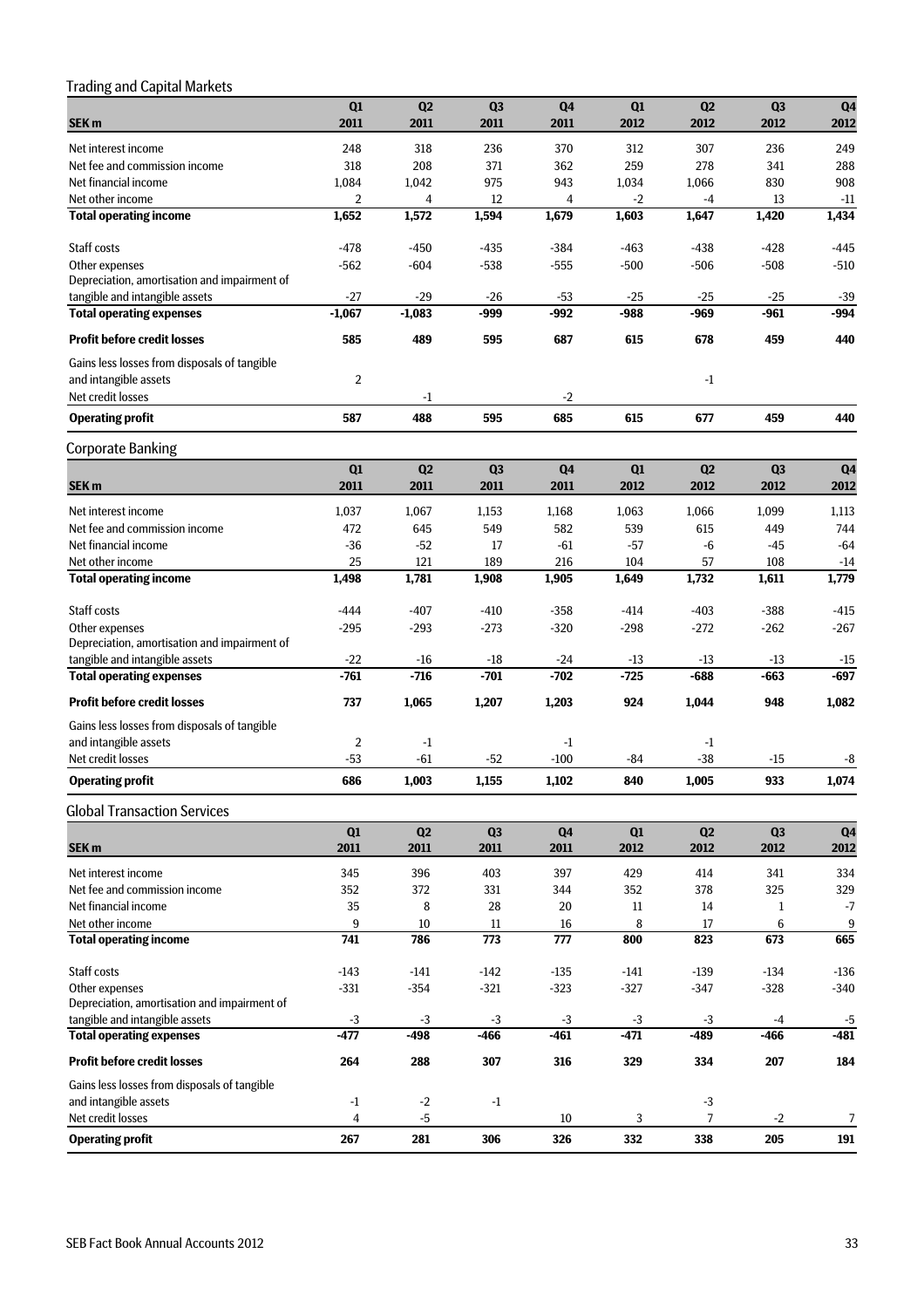#### Nordic leader in investment banking

*Source: The Nordic Stock exchanges*





**NOK League Tables – Corporate Bonds** Jan – Dec 2012 (NOK m)

*\* Rank based on completed deals. All Nordic involvement. Source: Thomson Reuters*





## Trading and Capital Markets, income by main product cluster



## Low risk trading orientation

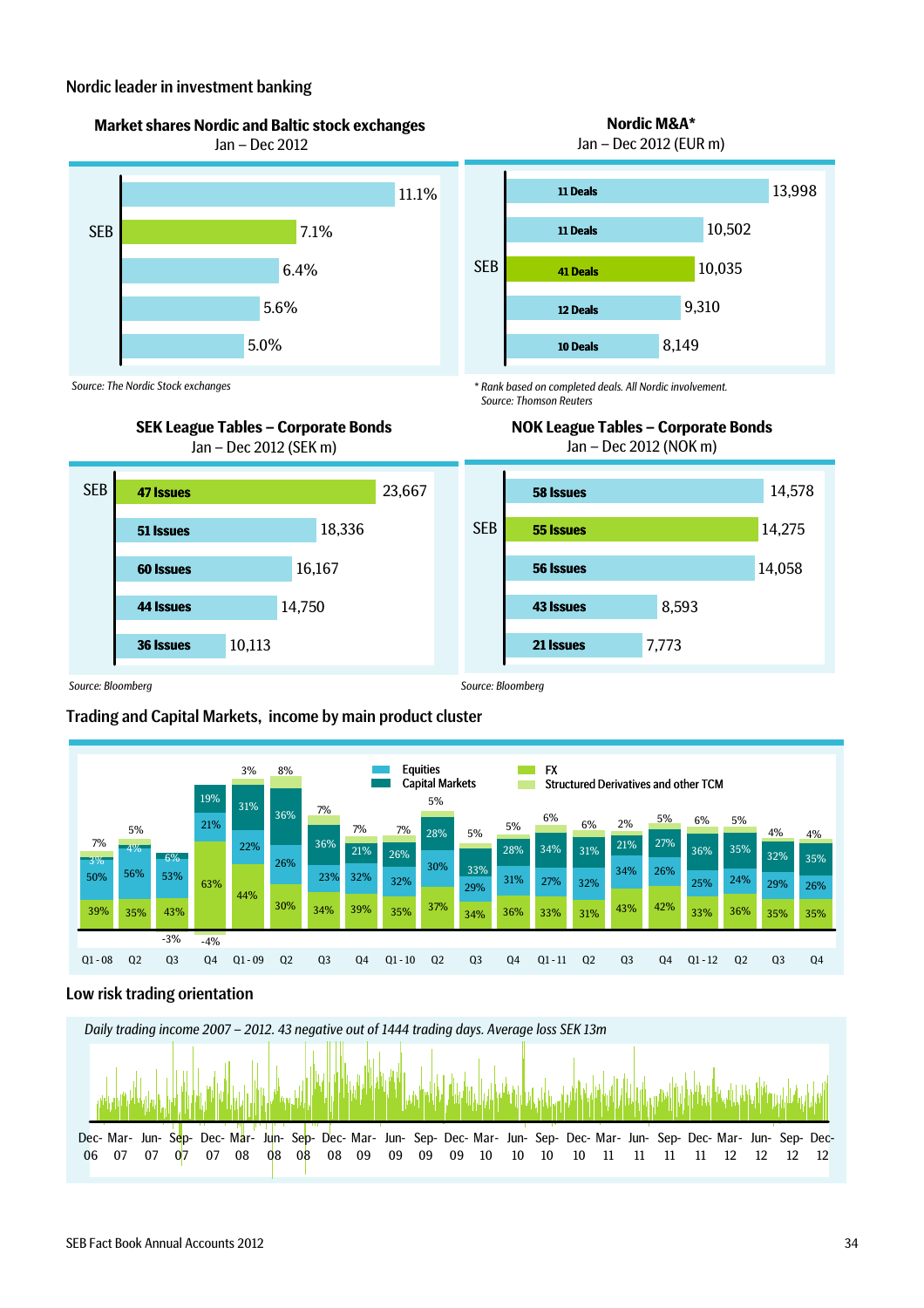# Retail Banking

|                                                             | Q1           | Q <sub>2</sub> | Q <sub>3</sub> | Q <sub>4</sub> | Q1       | Q <sub>2</sub> | Q <sub>3</sub> | Q <sub>4</sub> |
|-------------------------------------------------------------|--------------|----------------|----------------|----------------|----------|----------------|----------------|----------------|
| <b>SEK m</b>                                                | 2011         | 2011           | 2011           | 2011           | 2012     | 2012           | 2012           | 2012           |
| Net interest income                                         | 1,405        | 1,490          | 1,548          | 1,620          | 1,708    | 1,792          | 1,796          | 1,821          |
| Net fee and commission income                               | 934          | 967            | 894            | 980            | 886      | 919            | 886            | 957            |
| Net financial income                                        | 64           | 83             | 74             | 81             | 78       | 96             | 79             | 86             |
| Net other income                                            | 14           | 40             | 23             | 20             | 13       | 20             | 19             | 24             |
| <b>Total operating income</b>                               | 2,417        | 2,580          | 2,539          | 2,701          | 2,685    | 2,827          | 2,780          | 2,888          |
| Staff costs                                                 | $-737$       | $-751$         | $-722$         | $-741$         | $-761$   | $-777$         | -755           | $-731$         |
| Other expenses                                              | $-895$       | $-956$         | $-886$         | $-901$         | $-744$   | $-890$         | $-787$         | $-845$         |
| Depreciation, amortisation and impairment of                |              |                |                |                |          |                |                |                |
| tangible and intangible assets                              | $-19$        | $-19$          | $-20$          | $-21$          | $-20$    | $-21$          | $-24$          | $-20$          |
| <b>Total operating expenses</b>                             | $-1.651$     | $-1.726$       | $-1,628$       | $-1,663$       | $-1,525$ | $-1,688$       | $-1,566$       | $-1,596$       |
| <b>Profit before credit losses</b>                          | 766          | 854            | 911            | 1,038          | 1,160    | 1,139          | 1,214          | 1,292          |
| Gains less losses from disposals of tangible                |              |                |                |                |          |                |                |                |
| and intangible assets                                       | $\mathbf{1}$ | $-1$           |                |                |          |                |                |                |
| Net credit losses                                           | $-96$        | $-54$          | $-111$         | $-180$         | $-102$   | $-132$         | -99            | $-119$         |
| <b>Operating profit</b>                                     | 671          | 799            | 800            | 858            | 1,058    | 1,007          | 1,115          | 1,173          |
| Cost/Income                                                 | 0.68         | 0.67           | 0.64           | 0.62           | 0.57     | 0.60           | 0.56           | 0.55           |
| <b>Business equity, SEK bn</b>                              | 10.6         | 10.8           | 10.8           | 11.0           | 14.9     | 14.8           | 14.8           | 14.2           |
| Return on business equity, per cent                         |              |                |                |                |          |                |                |                |
| -isolated in the quarter                                    | 18.8         | 22.0           | 21.9           | 23.1           | 21.0     | 20.2           | 22.2           | 24.5           |
| -accumulated in the period                                  | 18.8         | 20.4           | 20.8           | 21.4           | 21.0     | 20.6           | 21.2           | 22.3           |
| RWA - Basel I, SEK bn                                       | 291          | 304            | 316            | 329            | 340      | 350            | 357            | 377            |
| RWA - Basel II, SEK bn                                      | 131          | 133            | 135            | 136            | 139      | 115            | 112            | 114            |
| Lending to the public*, SEK bn 1)                           | 443          | 464            | 480            | 495            | 507      | 521            | 531            | 543            |
| Deposits from the public**, SEK bn 2)                       | 180          | 185            | 192            | 199            | 202      | 208            | 211            | 216            |
| FTEs, present 3)                                            | 3,623        | 3,723          | 3,651          | 3,684          | 3,724    | 3,834          | 3,649          | 3,649          |
| *excluding repos and debt instruments<br>** excluding repos |              |                |                |                |          |                |                |                |
|                                                             |              |                |                |                |          |                |                |                |
| 1) Where of RB Sweden                                       | 427          | 447            | 462            | 478            | 489      | 503            | 513            | 525            |
| <b>RB Card</b>                                              | 16           | 17             | 18             | 17             | 18       | 18             | 18             | 18             |
| 2) Where of RB Sweden                                       | 180          | 185            | 192            | 199            | 202      | 208            | 211            | 216            |
| <b>RB Card</b>                                              |              |                |                |                |          |                |                |                |
| 3) Where of RB Sweden                                       | 2,850        | 2,949          | 2,869          | 2,905          | 2,959    | 3,072          | 2,882          | 2,898          |
| <b>RB Card</b>                                              | 773          | 774            | 782            | 779            | 765      | 762            | 767            | 751            |
|                                                             |              |                |                |                |          |                |                |                |

# Income, Expenses and Operating profit



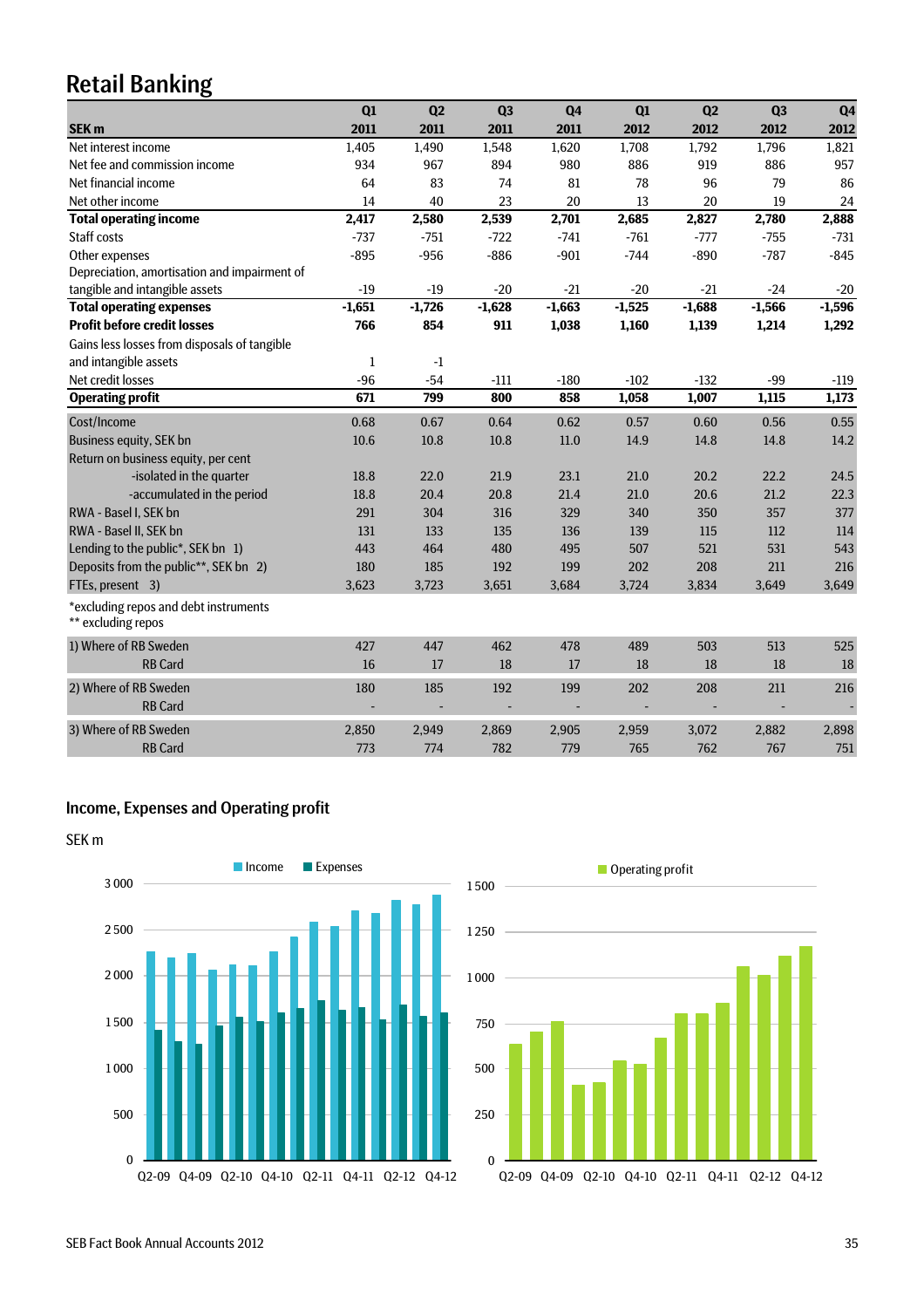### Retail Sweden

|                                                                       | Q1           | Q2             | Q <sub>3</sub> | Q <sub>4</sub> | Q1       | Q2               | Q <sub>3</sub> | Q <sub>4</sub> |
|-----------------------------------------------------------------------|--------------|----------------|----------------|----------------|----------|------------------|----------------|----------------|
| SEK <sub>m</sub>                                                      | 2011         | 2011           | 2011           | 2011           | 2012     | 2012             | 2012           | 2012           |
| Net interest income                                                   | 1,179        | 1,268          | 1,313          | 1,386          | 1,464    | 1,523            | 1,530          | 1,557          |
| Net fee and commission income                                         | 539          | 532            | 498            | 504            | 490      | 479              | 471            | 523            |
| Net financial income                                                  | 64           | 83             | 74             | 81             | 79       | 96               | 79             | 85             |
| Net other income                                                      | 15           | 26             | 6              | 5              | 4        | 5                | 5              | $\overline{4}$ |
| <b>Total operating income</b>                                         | 1,797        | 1,909          | 1,891          | 1,976          | 2,037    | 2,103            | 2,085          | 2,169          |
| Staff costs                                                           | $-559$       | -569           | $-550$         | $-566$         | $-581$   | $-595$           | $-575$         | $-551$         |
| Other expenses                                                        | $-719$       | $-775$         | $-719$         | $-725$         | $-562$   | $-699$           | $-623$         | $-664$         |
| Depreciation, amortisation and impairment of                          |              |                |                |                |          |                  |                |                |
| tangible and intangible assets                                        | $-13$        | $-13$          | $-14$          | $-14$          | $-15$    | $-16$            | $-16$          | $-16$          |
| <b>Total operating expenses</b>                                       | $-1,291$     | $-1,357$       | $-1,283$       | $-1,305$       | $-1,158$ | $-1,310$         | $-1,214$       | $-1,231$       |
| <b>Profit before credit losses</b>                                    | 506          | 552            | 608            | 671            | 879      | 793              | 871            | 938            |
| Gains less losses from disposals of tangible                          |              |                |                |                |          |                  |                |                |
| and intangible assets                                                 | $\mathbf{1}$ | $-1$           |                |                |          |                  |                |                |
| Net credit losses                                                     | $-42$        | $-9$           | $-63$          | $-106$         | $-49$    | $-83$            | $-54$          | $-65$          |
| <b>Operating profit</b>                                               | 465          | 542            | 545            | 565            | 830      | 710              | 817            | 873            |
| Cards                                                                 |              |                |                |                |          |                  |                |                |
|                                                                       | Q1           | Q <sub>2</sub> | Q <sub>3</sub> | Q <sub>4</sub> | Q1       | Q2               | Q <sub>3</sub> | Q <sub>4</sub> |
| SEK <sub>m</sub>                                                      | 2011         | 2011           | 2011           | 2011           | 2012     | 2012             | 2012           | 2012           |
| Net interest income                                                   | 226          | 222            | 235            | 234            | 244      | 268              | 266            | 266            |
| Net fee and commission income                                         | 392          | 416            | 403            | 474            | 387      | 431              | 412            | 434            |
| Net other income                                                      | 3            | 30             | 12             | 24             | 17       | 24               | 17             | 25             |
| <b>Total operating income</b>                                         | 621          | 668            | 650            | 732            | 648      | $\overline{723}$ | 695            | 725            |
| Staff costs                                                           | $-178$       | $-182$         | $-171$         | $-176$         | $-180$   | $-182$           | $-180$         | $-180$         |
| Other expenses                                                        | $-176$       | $-178$         | $-169$         | $-185$         | $-181$   | $-190$           | $-165$         | $-188$         |
| Depreciation, amortisation and impairment of                          |              |                |                |                |          |                  |                |                |
| tangible and intangible assets                                        | $-7$         | $-6$           | $-6$           | -6             | $-5$     | $-5$             | $-8$           | $-3$           |
| <b>Total operating expenses</b>                                       | $-361$       | $-366$         | $-346$         | $-367$         | $-366$   | $-377$           | $-353$         | $-371$         |
| <b>Profit before credit losses</b>                                    | 260          | 302            | 304            | 365            | 282      | 346              | 342            | 354            |
| Gains less losses from disposals of tangible<br>and intangible assets |              |                |                |                |          |                  |                |                |
| Net credit losses                                                     | $-55$        | $-44$          | $-48$          | $-73$          | $-53$    | $-49$            | $-45$          | $-54$          |

**Operating profit 205 258 256 292 229 297 297 300**

## Business volume development by area

#### Retail Sweden



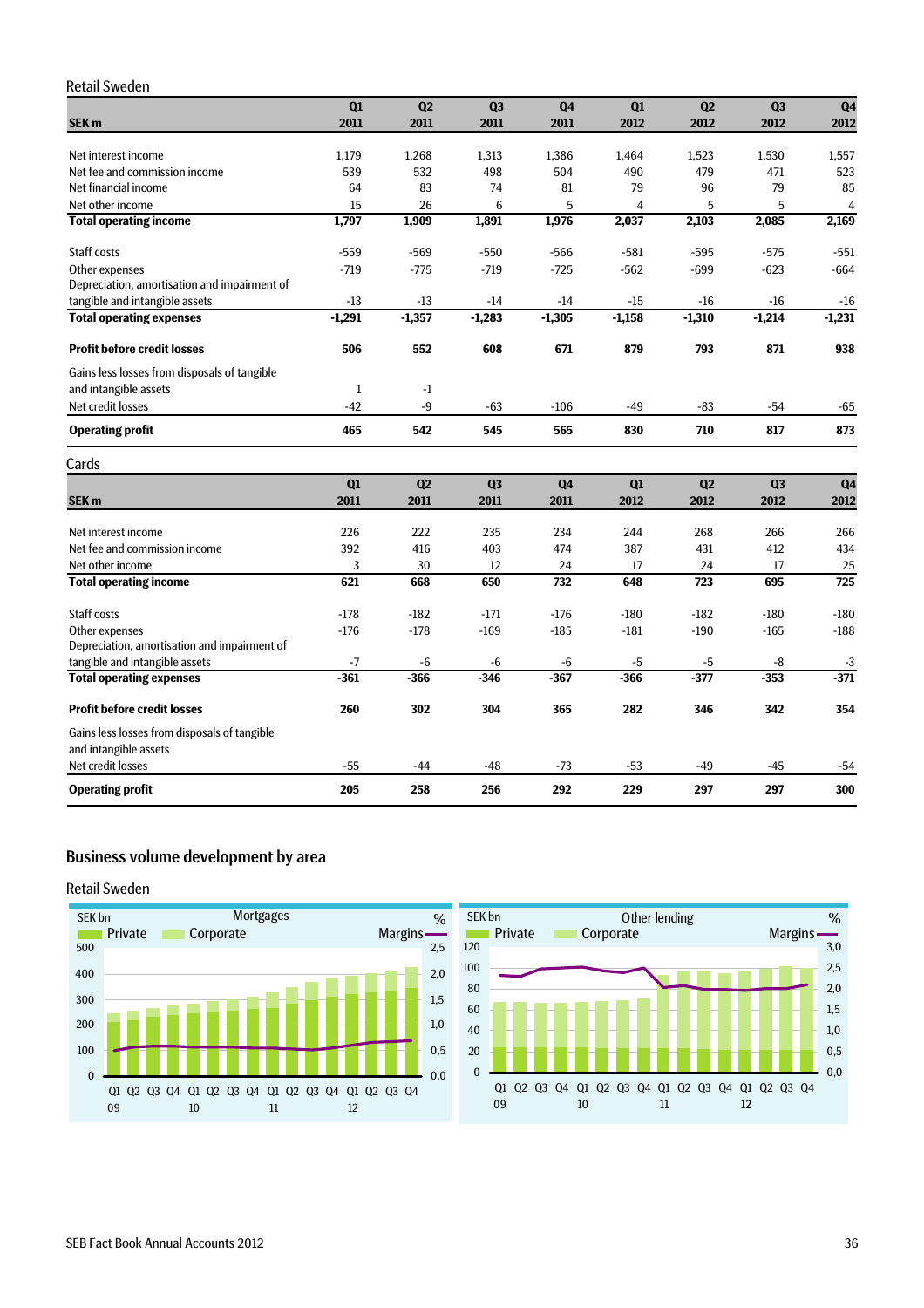#### Volumes

## Retail Sweden



# **Cards**





*Note: Adjustment of inactive cards in Q4 2010 and Q1 2011* 

## **SEB Kort has the exclusive right to use the:**



Diners Club brand Issuing & Acquiring exclusively in: Sweden Norway Finland Denmark Iceland Not exclusive Acquiring rights in Estonia Latvia Lithuania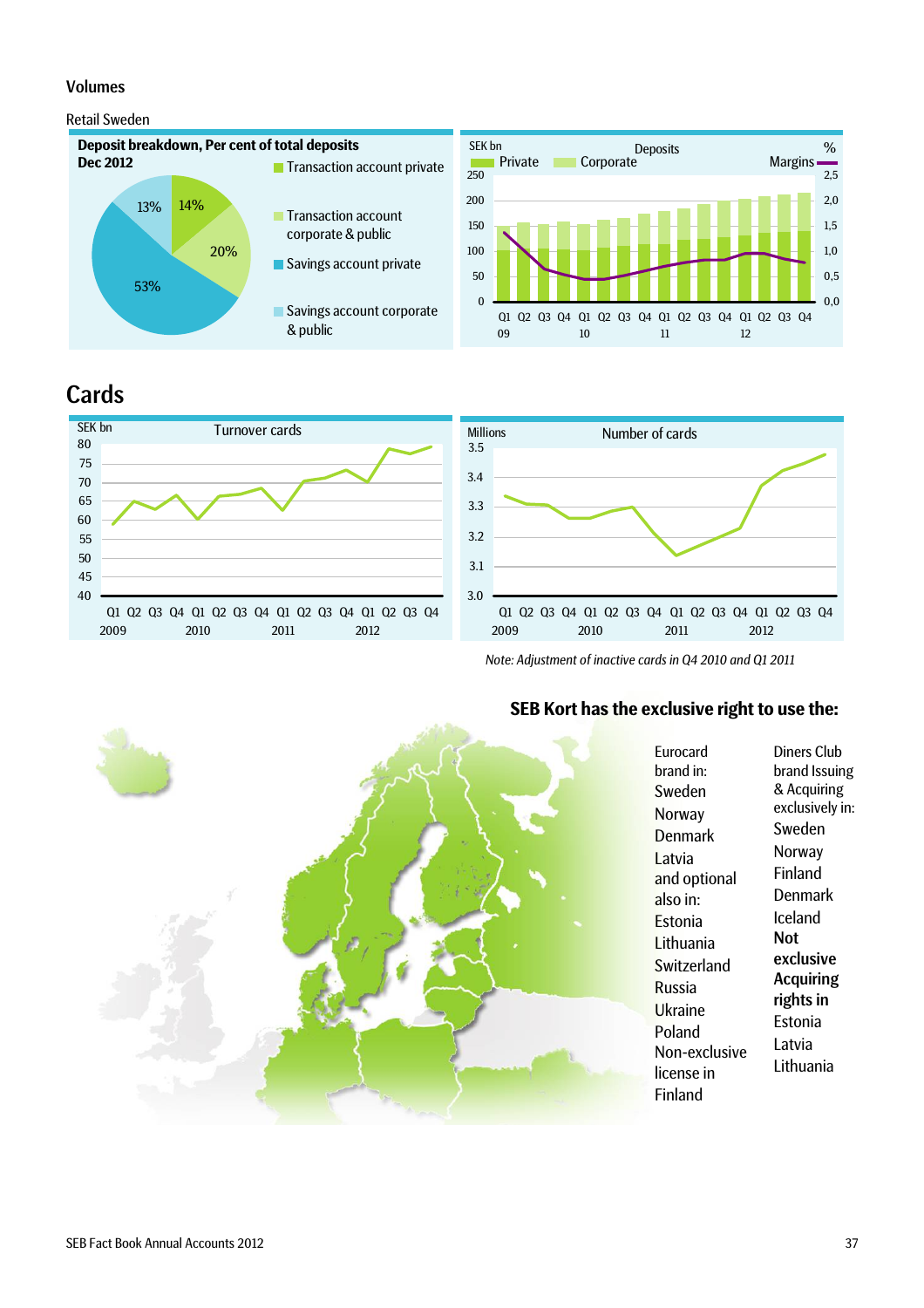# Wealth Management

|                                              | Q1     | Q <sub>2</sub> | Q3     | Q <sub>4</sub> | Q1     | Q <sub>2</sub> | Q <sub>3</sub> | Q <sub>4</sub> |
|----------------------------------------------|--------|----------------|--------|----------------|--------|----------------|----------------|----------------|
| SEK <sub>m</sub>                             | 2011   | 2011           | 2011   | 2011           | 2012   | 2012           | 2012           | 2012           |
| Net interest income                          | 143    | 159            | 166    | 167            | 170    | 179            | 160            | 158            |
| Net fee and commission income                | 965    | 837            | 815    | 972            | 765    | 820            | 733            | 926            |
| Net financial income                         | 15     | 22             | 33     | 17             | 21     | 15             | 30             | 31             |
| Net other income                             | 2      | 26             | $-21$  |                | 2      | 32             | $-7$           | 3              |
| <b>Total operating income</b>                | 1,125  | 1,044          | 993    | 1,156          | 958    | 1,046          | 916            | 1,118          |
| Staff costs                                  | $-364$ | $-361$         | $-314$ | $-349$         | $-315$ | $-337$         | $-339$         | $-331$         |
| Other expenses                               | $-372$ | $-390$         | $-356$ | $-383$         | $-423$ | $-295$         | $-333$         | $-328$         |
| Depreciation, amortisation and impairment of |        |                |        |                |        |                |                |                |
| tangible and intangible assets               | $-12$  | $-9$           | $-10$  | $-18$          | $-11$  | $-11$          | $-10$          | $-11$          |
| <b>Total operating expenses</b>              | $-748$ | $-760$         | $-680$ | $-750$         | $-749$ | $-643$         | $-682$         | $-670$         |
| <b>Profit before credit losses</b>           | 377    | 284            | 313    | 406            | 209    | 403            | 234            | 448            |
| Gains less losses from disposals of tangible |        |                |        |                |        |                |                |                |
| and intangible assets                        |        |                |        |                |        |                |                |                |
| Net credit losses                            | $-1$   |                | $-6$   | $-2$           | 1      |                |                | $-6$           |
| <b>Operating profit</b>                      | 376    | 284            | 307    | 404            | 210    | 403            | 234            | 442            |
| Cost/Income                                  | 0.66   | 0.73           | 0.68   | 0.65           | 0.78   | 0.61           | 0.74           | 0.60           |
| <b>Business equity, SEK bn</b>               | 5.0    | 4.9            | 5.0    | 5.1            | 6.2    | 6.1            | 5.8            | 5.8            |
| Return on business equity, per cent          |        |                |        |                |        |                |                |                |
| -isolated in the quarter                     | 21.5   | 16.6           | 17.7   | 23.0           | 10.1   | 19.5           | 12.0           | 22.5           |
| -accumulated in the period                   | 21.5   | 19.1           | 18.6   | 19.7           | 10.1   | 14.8           | 13.9           | 16.0           |
| RWA - Basel I. SEK bn                        | 27     | 27             | 28     | 28             | 30     | 26             | 26             | 22             |
| RWA - Basel II, SEK bn                       | 32     | 30             | 31     | 32             | 31     | 30             | 27             | 26             |
| Lending to the public*, SEK bn               | 32     | 33             | 34     | 34             | 35     | 34             | 34             | 36             |
| Deposits from the public**, SEK bn           | 45     | 50             | 52     | 51             | 52     | 55             | 55             | 57             |
| FTEs, present                                | 976    | 982            | 965    | 957            | 955    | 948            | 913            | 919            |

\*excluding repos and debt instruments

\*\* excluding repos

## Income, Expenses and Operating profit





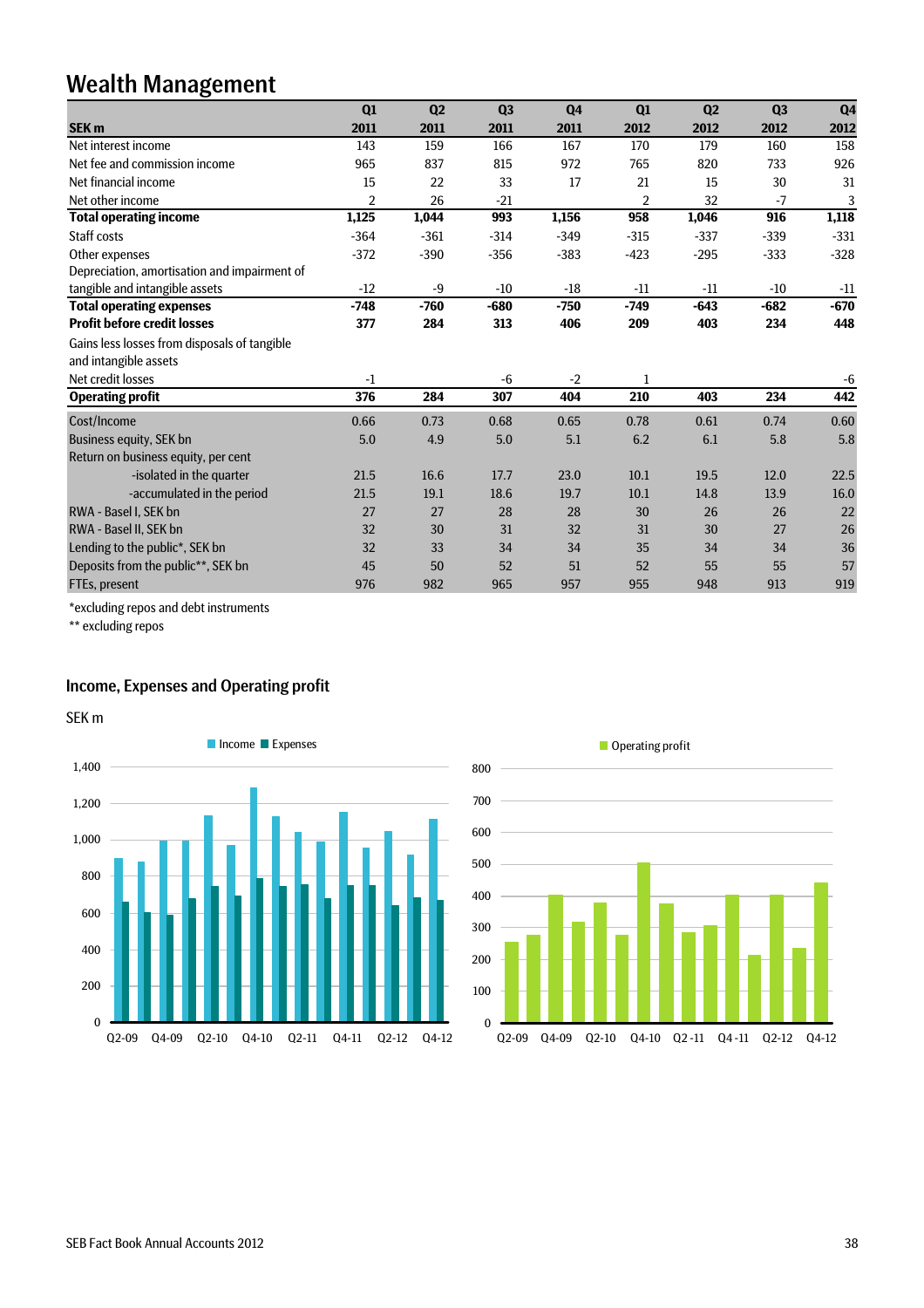#### AuM per customer type



## Total net new money per quarter



\*Institutional Clients excluding Private Bankings share of Mutual Fund Sales

## Mutual funds per product type

|                       | <b>Q12011</b> | <b>Q2 2011</b> | <b>Q3 2011</b> | Q4 2011 | <b>Q12012</b> | <b>Q2 2012</b> | 03 2012 | Q4 2012 |
|-----------------------|---------------|----------------|----------------|---------|---------------|----------------|---------|---------|
| Equity funds          | 38%           | 38%            | 33%            | 34%     | 37%           | 36%            | 38%     | 42%     |
| Fixed income funds    | 25%           | 25%            | 27%            | 27%     | 20%           | 29%            | 27%     | 24%     |
| Balanced funds        | 16%           | 16%            | 17%            | 16%     | 21%           | 16%            | 17%     | 16%     |
| Alternative funds     | 21%           | 21%            | 23%            | 23%     | 22%           | 19%            | 18%     | 18%     |
| Total amount (SEK bn) | 551           | 542            | 473            | 453     | 484           | 446            | 442     | 456     |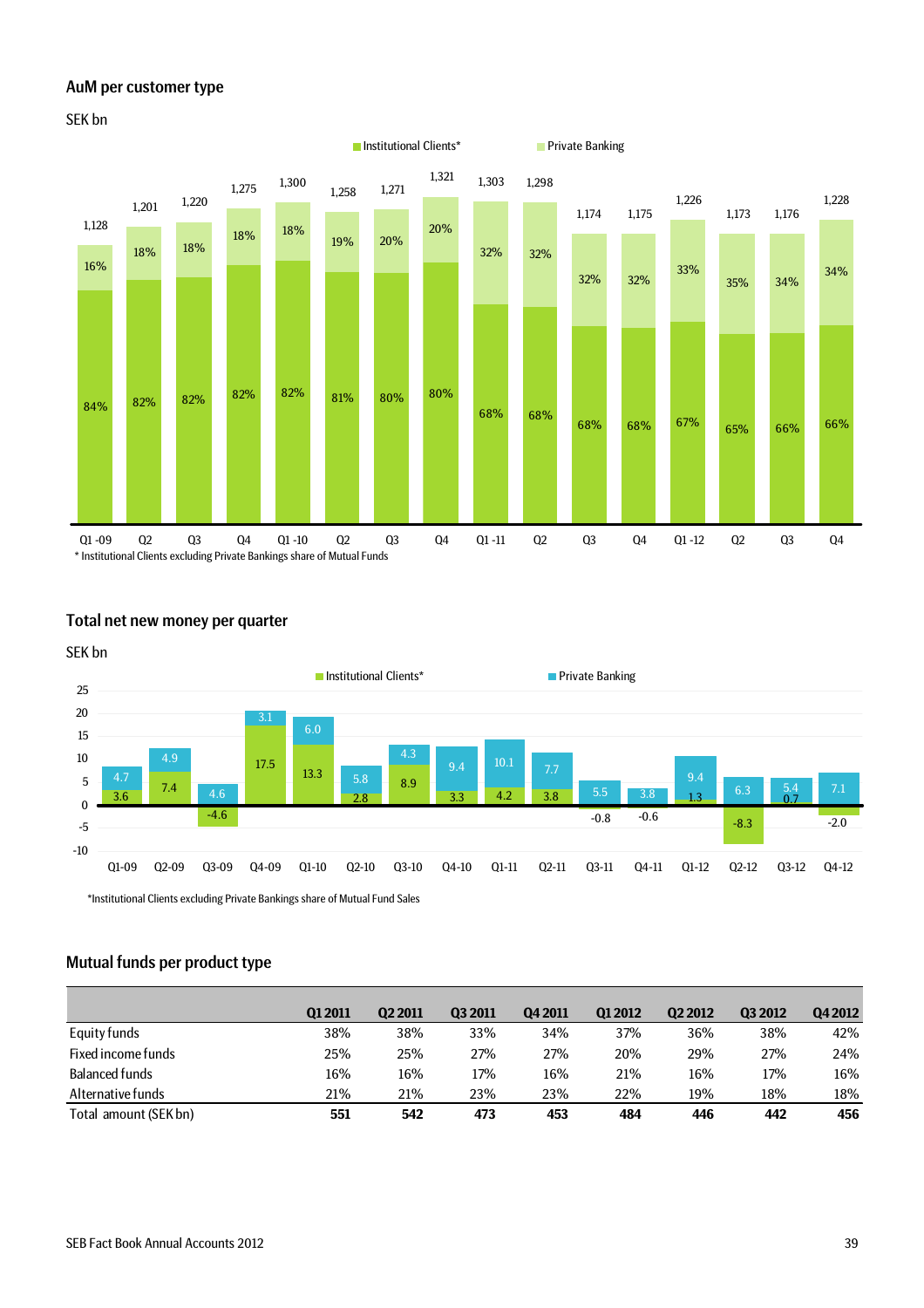# Life

|                                              | Q1     | Q <sub>2</sub> | Q3     | Q <sub>4</sub> | Q1     | Q <sub>2</sub> | Q3     | Q <sub>4</sub> |
|----------------------------------------------|--------|----------------|--------|----------------|--------|----------------|--------|----------------|
| <b>SEK m</b>                                 | 2011   | 2011           | 2011   | 2011           | 2012   | 2012           | 2012   | 2012           |
| Net interest income                          | -8     | $-10$          | -8     | $-7$           | $-24$  | $-24$          | $-20$  | $-18$          |
| Net life insurance income                    | 1,138  | 1,125          | 988    | 1,253          | 1,239  | 1,140          | 1,179  | 1,149          |
| <b>Total operating income</b>                | 1,130  | 1,115          | 980    | 1,246          | 1,215  | 1,116          | 1,159  | 1,131          |
| Staff costs                                  | $-292$ | $-305$         | $-289$ | $-307$         | $-308$ | $-307$         | $-294$ | $-305$         |
| Other expenses                               | $-135$ | $-111$         | $-137$ | $-153$         | $-136$ | $-136$         | $-137$ | $-128$         |
| Depreciation, amortisation and impairment of |        |                |        |                |        |                |        |                |
| tangible and intangible assets               | $-192$ | $-192$         | $-198$ | $-203$         | $-229$ | $-228$         | $-224$ | $-209$         |
| <b>Total operating expenses</b>              | $-619$ | $-608$         | $-624$ | $-663$         | $-673$ | $-671$         | $-655$ | $-642$         |
| <b>Profit before credit losses</b>           | 511    | 507            | 356    | 583            | 542    | 445            | 504    | 489            |
| <b>Operating profit</b> *                    | 511    | 507            | 356    | 583            | 542    | 445            | 504    | 489            |
| Change in surplus values                     | 27     | 545            | 217    | 399            | 83     | 325            | 148    | 115            |
| <b>Business result</b>                       | 538    | 1,052          | 573    | 982            | 625    | 770            | 652    | 604            |
| Cost/Income                                  | 0.55   | 0.55           | 0.64   | 0.53           | 0.55   | 0.60           | 0.57   | 0.57           |
| <b>Business equity, SEK bn</b>               | 6.4    | 6.4            | 6.4    | 6.4            | 6.5    | 6.5            | 6.5    | 6.5            |
| Return on business equity, per cent          |        |                |        |                |        |                |        |                |
| -isolated in the quarter                     | 28.1   | 27.9           | 19.6   | 32.1           | 29.0   | 23.8           | 27.0   | 26.2           |
| -accumulated in the period                   | 28.1   | 28.0           | 25.2   | 26.9           | 29.0   | 26.4           | 26.6   | 26.5           |
| Return on business equity, based on business |        |                |        |                |        |                |        |                |
| result, per cent*                            |        |                |        |                |        |                |        |                |
| -isolated in the quarter                     | 29.6   | 57.9           | 31.5   | 54.0           | 33.5   | 41.2           | 34.9   | 32.3           |
| -accumulated in the period                   | 29.6   | 43.7           | 39.7   | 43.2           | 33.5   | 37.3           | 36.5   | 35.5           |
| FTEs, present                                | 1,237  | 1,241          | 1,331  | 1,323          | 1,305  | 1,303          | 1,323  | 1,338          |

#### Income, Expenses and Operating profit SEK m



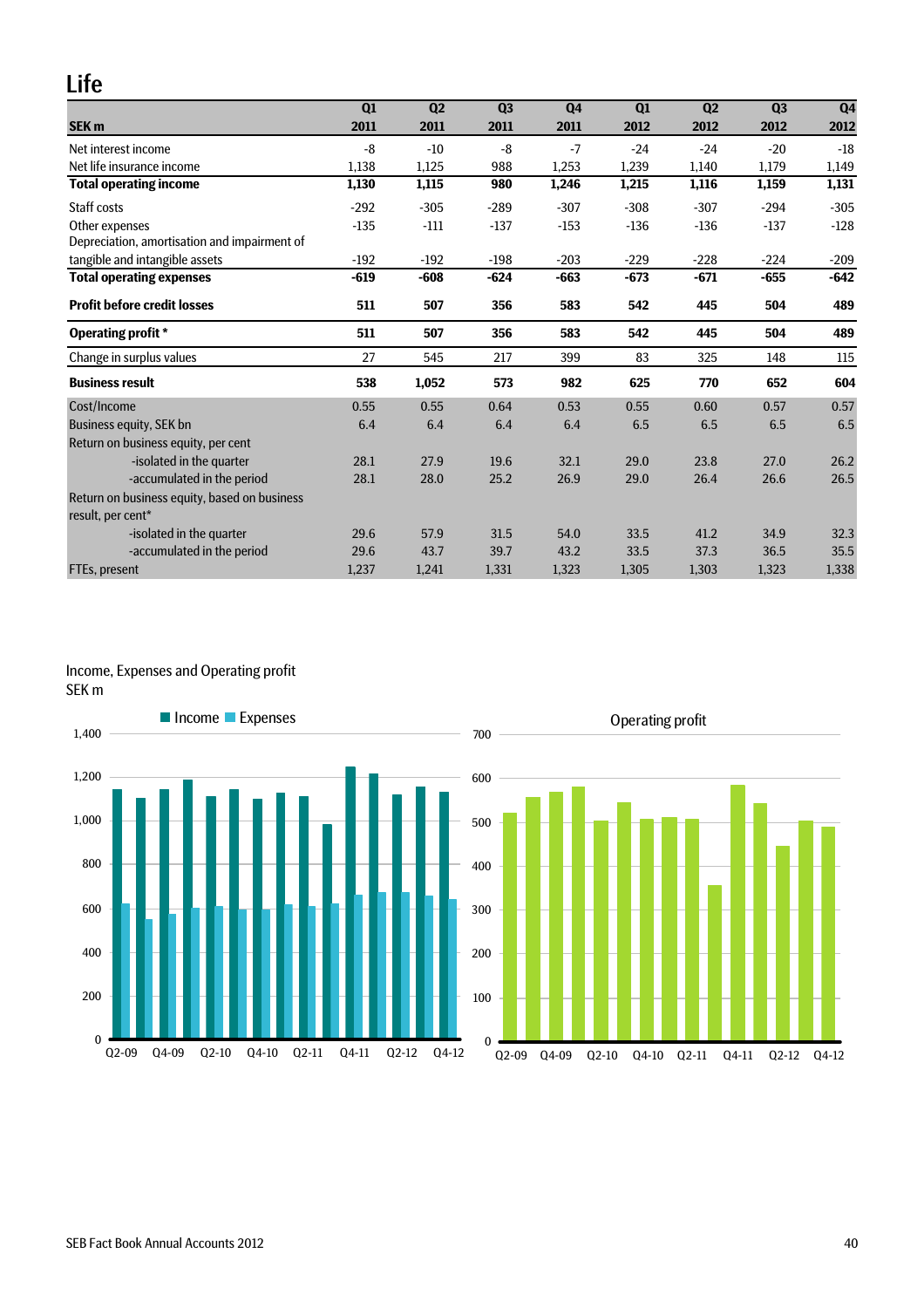#### Income statement

| SEK <sub>m</sub>                                 | Q1<br>2011   | Q <sub>2</sub><br>2011 | Q <sub>3</sub><br>2011 | Q <sub>4</sub><br>2011 | Q1<br>2012 | Q <sub>2</sub><br>2012 | Q <sub>3</sub><br>2012 | Q <sub>4</sub><br>2012 |
|--------------------------------------------------|--------------|------------------------|------------------------|------------------------|------------|------------------------|------------------------|------------------------|
|                                                  |              |                        |                        |                        |            |                        |                        |                        |
| Income unit-linked                               | 632          | 639                    | 620                    | 645                    | 687        | 665                    | 659                    | 711                    |
| Income other insurance <sup>1)</sup>             | 370          | 332                    | 196                    | 434                    | 381        | 319                    | 360                    | 314                    |
| Other income                                     | 128          | 144                    | 164                    | 167                    | 147        | 132                    | 140                    | 106                    |
| <b>Total operating income</b>                    | 1,130        | 1,115                  | 980                    | 1,246                  | 1,215      | 1,116                  | 1,159                  | 1,131                  |
| Operating expenses                               | $-649$       | $-623$                 | $-586$                 | $-673$                 | $-659$     | $-648$                 | $-594$                 | $-638$                 |
| Other expenses                                   | $\mathbf{0}$ | $-9$                   | $-10$                  | $-8$                   | $-1$       | $-3$                   | $-2$                   | -1                     |
| Change in deferred acquisition costs             | 30           | 24                     | $-28$                  | 18                     | $-13$      | $-20$                  | $-59$                  | $-5$                   |
| <b>Total expenses</b>                            | $-619$       | $-608$                 | $-624$                 | $-663$                 | $-673$     | $-671$                 | $-655$                 | $-642$                 |
| <b>Operating profit</b>                          | 511          | 507                    | 356                    | 583                    | 542        | 445                    | 504                    | 489                    |
| Change in surplus value, net                     | 27           | 545                    | 217                    | 399                    | 83         | 325                    | 148                    | 115                    |
| <b>Business result</b>                           | 538          | 1,052                  | 573                    | 982                    | 625        | 770                    | 652                    | 604                    |
| Financial effects due to market fluctuations     | $-455$       | $-224$                 | $-1,588$               | 370                    | 882        | 275                    | 116                    | 439                    |
| Change in assumptions                            | $-24$        | 36                     | $\bf{0}$               | $-191$                 | 3          | 141                    | 184                    | $-737$                 |
| <b>Total result</b>                              | 59           | 864                    | $-1,015$               | 1,161                  | 1,510      | 1,186                  | 952                    | 306                    |
| <b>Business equity</b>                           | 6,400        | 6,400                  | 6,400                  | 6,400                  | 6,500      | 6,500                  | 6,500                  | 6,500                  |
| Return on business equity <sup>2)</sup>          | 28.1         | 27.9                   | 19.6                   | 32.1                   | 29.0       | 23.8                   | 27.0                   | 26.2                   |
| Premium income, gross                            | 8,549        | 6,850                  | 6,212                  | 7,323                  | 7,149      | 6,624                  | 6,136                  | 7,276                  |
| Expense ratio, $%$ <sup>3)</sup>                 | 7.6          | 9.1                    | 9.4                    | 9.2                    | 9.2        | 9.8                    | 9.7                    | 8.8                    |
| <b>Operating profit by business area</b>         |              |                        |                        |                        |            |                        |                        |                        |
| SEB Trygg Liv, Sweden                            | 388          | 329                    | 268                    | 329                    | 346        | 286                    | 325                    | 350                    |
| <b>SEB Pension, Denmark</b>                      | 114          | 160                    | 110                    | 191                    | 139        | 161                    | 145                    | 140                    |
| SEB Life & Pension. International                | 20           | 17                     | $-10$                  | 64                     | 81         | 18                     | 58                     | 11                     |
| Other including central functions etc            | $-11$        | 1                      | $-12$                  | $-1$                   | $-24$      | $-20$                  | $-24$                  | $-12$                  |
|                                                  | 511          | 507                    | 356                    | 583                    | 542        | 445                    | 504                    | 489                    |
| <sup>1)</sup> Effect of guarantee commitments in |              |                        |                        |                        |            |                        |                        |                        |
| traditional insurance in Sweden                  | 15           | $-21$                  | $-73$                  | 26                     | 25         | 1                      | 3                      | 14                     |

 $2)$  Operating profit after 13 (12 until 2011) per cent tax which reflects the divisions effective tax rate, annual basis

3) Operating expenses as percentage of premium income

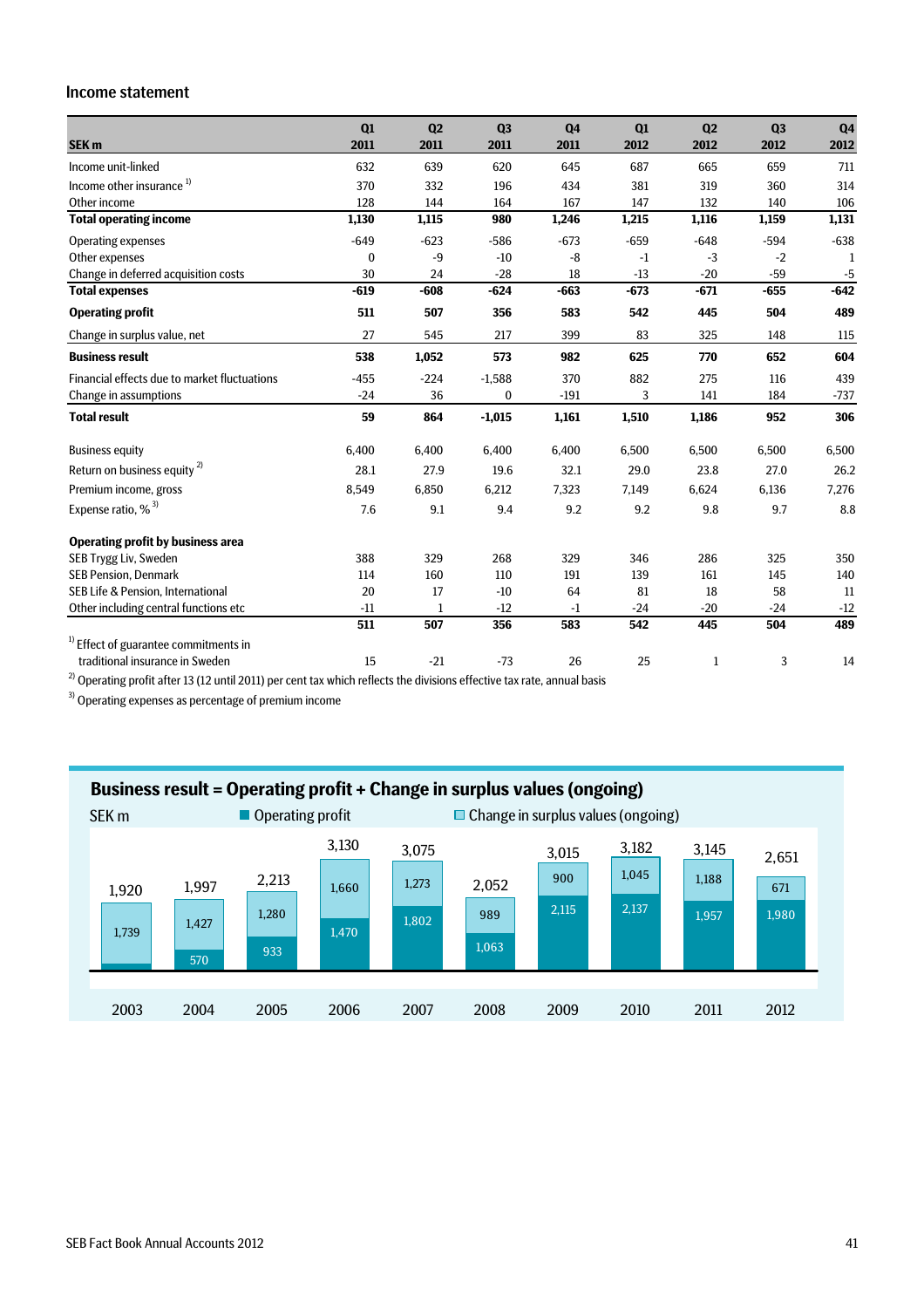# Sales volume insurance (weighted\*)

|                                                | Q1     | Q <sub>2</sub> | Q <sub>3</sub> | Q <sub>4</sub> | Q1     | Q <sub>2</sub> | Q <sub>3</sub> | Q <sub>4</sub> |
|------------------------------------------------|--------|----------------|----------------|----------------|--------|----------------|----------------|----------------|
| SEK <sub>m</sub>                               | 2011   | 2011           | 2011           | 2011           | 2012   | 2012           | 2012           | 2012           |
| <b>Total</b>                                   | 11,933 | 11,601         | 8,562          | 10,041         | 10,405 | 9,881          | 8,651          | 9,606          |
| Traditional life and sickness/health insurance | 1,408  | 1,928          | 1,690          | 1,717          | 1,775  | 1,697          | 1,482          | 1,664          |
| Unit-linked insurance                          | 10,525 | 9,673          | 6,872          | 8,324          | 8,630  | 8,184          | 7,169          | 7,942          |
| Corporate as per cent of total                 | 58%    | 70%            | 74%            | 71%            | 71%    | 78%            | 80%            | 75%            |
| <b>SEB Trygg Liv Sweden</b>                    | 7,026  | 6,649          | 4,854          | 5,252          | 5,412  | 5,199          | 4,086          | 4,731          |
| Traditional life and sickness/health insurance | 322    | 366            | 405            | 303            | 354    | 332            | 257            | 346            |
| Unit-linked insurance                          | 6.704  | 6,283          | 4,449          | 4,949          | 5,058  | 4,867          | 3,829          | 4,385          |
| Corporate as per cent of total                 | 61%    | 69%            | 75%            | 75%            | 80%    | 83%            | 84%            | 83%            |
| <b>SEB Pension Denmark</b>                     | 2,845  | 3,678          | 2,942          | 3,165          | 3,429  | 3,289          | 3,517          | 3,196          |
| Traditional life and sickness insurance        | 955    | 1,375          | 1,201          | 1,231          | 1,282  | 1,187          | 1,081          | 1,066          |
| Unit-linked insurance                          | 1,890  | 2,303          | 1,741          | 1,934          | 2,147  | 2,102          | 2,436          | 2,130          |
| Corporate as per cent of total                 | 76%    | 87%            | 87%            | 86%            | 80%    | 88%            | 91%            | 86%            |
| <b>SEB Life &amp; Pension International</b>    | 2,062  | 1,274          | 766            | 1,624          | 1,564  | 1,393          | 1,048          | 1,679          |
| Traditional life and sickness insurance        | 131    | 187            | 84             | 183            | 139    | 178            | 144            | 252            |
| Unit-linked insurance                          | 1,931  | 1,087          | 682            | 1,441          | 1,425  | 1,215          | 904            | 1,427          |
| Corporate as per cent of total                 | 26%    | 23%            | 19%            | 29%            | 20%    | 35%            | 31%            | 32%            |

\* Single premiums + regular premiums times ten

#### Premium income and Assets under management

| SEK <sub>m</sub>                                | Q1<br>2011 | Q <sub>2</sub><br>2011 | Q <sub>3</sub><br>2011 | Q <sub>4</sub><br>2011 | Q1<br>2012 | Q <sub>2</sub><br>2012 | Q <sub>3</sub><br>2012 | Q <sub>4</sub><br>2012 |
|-------------------------------------------------|------------|------------------------|------------------------|------------------------|------------|------------------------|------------------------|------------------------|
| <b>Premium income: Total</b>                    | 8,549      | 6,850                  | 6,212                  | 7,323                  | 7,149      | 6,624                  | 6,136                  | 7,276                  |
| Traditional life and sickness/health insurance  | 1,301      | 1,886                  | 1,486                  | 2,023                  | 1,616      | 1,601                  | 1,349                  | 1,822                  |
| Unit-linked insurance                           | 7,248      | 4,964                  | 4,726                  | 5,300                  | 5,533      | 5,023                  | 4,787                  | 5,454                  |
| <b>SEB Trygg Liv Sweden</b>                     | 4,743      | 3,823                  | 3,316                  | 3,470                  | 3,727      | 3,246                  | 3,119                  | 3,511                  |
| Traditional life and sickness/health insurance  | 607        | 505                    | 451                    | 654                    | 555        | 490                    | 457                    | 651                    |
| Unit-linked insurance                           | 4,136      | 3,318                  | 2,865                  | 2,816                  | 3,172      | 2,756                  | 2,662                  | 2,860                  |
| <b>SEB Pension Denmark</b>                      | 1,795      | 1,904                  | 2,005                  | 2,267                  | 1,898      | 2,064                  | 2,019                  | 2,225                  |
| Traditional life and sickness/health insurance  | 616        | 1,297                  | 959                    | 1,260                  | 982        | 1,003                  | 807                    | 1,041                  |
| Unit-linked insurance                           | 1,179      | 607                    | 1,046                  | 1,007                  | 916        | 1,061                  | 1,212                  | 1,184                  |
| <b>SEB Life &amp; Pension International</b>     | 2,011      | 1,123                  | 891                    | 1,586                  | 1,524      | 1,314                  | 998                    | 1,540                  |
| Traditional life and sickness/health insurance  | 78         | 84                     | 76                     | 109                    | 79         | 108                    | 85                     | 130                    |
| Unit-linked insurance                           | 1,933      | 1,039                  | 815                    | 1,477                  | 1,445      | 1,206                  | 913                    | 1,410                  |
| Assets under management. SEK bn: Total          | 425.1      | 427.1                  | 416.2                  | 420.0                  | 434.3      | 428.8                  | 435.9                  | 442.7                  |
| Traditional life and sickness/health insurance* | 245.6      | 247.0                  | 233.3                  | 233.2                  | 236.7      | 234.1                  | 235.5                  | 238.9                  |
| Unit-linked insurance                           | 179.5      | 180.1                  | 182.9                  | 186.8                  | 197.6      | 194.7                  | 200.4                  | 203.8                  |
| <b>SEB Trygg Liv Sweden</b>                     | 302.9      | 302.4                  | 281.3                  | 287.9                  | 299.8      | 294.3                  | 301.6                  | 304.9                  |
| Traditional life and sickness/health insurance* | 168.7      | 167.8                  | 158.5                  | 160.8                  | 165.3      | 162.7                  | 166.3                  | 167.2                  |
| Unit-linked insurance                           | 134.2      | 134.6                  | 122.8                  | 127.1                  | 134.5      | 131.6                  | 135.3                  | 137.7                  |
| <b>SEB Pension Denmark</b>                      | 92.4       | 95.2                   | 90.4                   | 88.6                   | 89.2       | 89.4                   | 88.2                   | 92.3                   |
| Traditional life and sickness/health insurance  | 75.8       | 78.0                   | 73.6                   | 71.2                   | 70.2       | 70.1                   | 68.0                   | 70.3                   |
| Unit-linked insurance                           | 16.6       | 17.2                   | 16.8                   | 17.4                   | 19.0       | 19.3                   | 20.2                   | 22.0                   |
| <b>SEB Life &amp; Pension International</b>     | 29.8       | 29.5                   | 44.5                   | 43.5                   | 45.3       | 45.1                   | 46.1                   | 45.5                   |
| Traditional life and sickness/health insurance  | 1.1        | 1.2                    | 1.2                    | 1.2                    | 1.2        | 1.3                    | 1.2                    | 1.4                    |
| Unit-linked insurance                           | 28.7       | 28.3                   | 43.3                   | 42.3                   | 44.1       | 43.8                   | 44.9                   | 44.1                   |

\* including Gamla Livförsäkringsaktiebolaget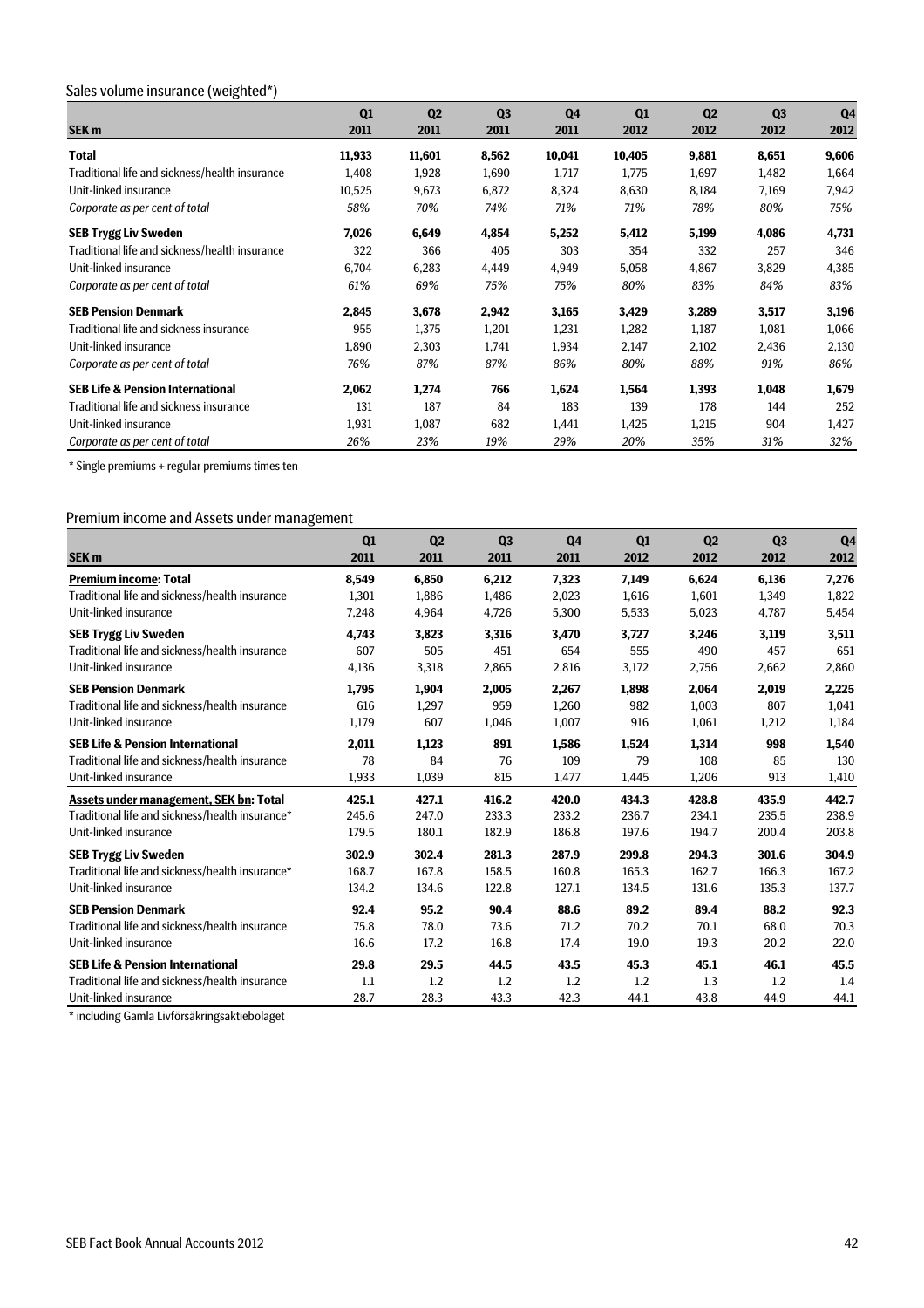### Market shares, premium income new and existing unit-linked policies





#### Sweden: 12 months to Sep 2012 (2011)



*Source: Svensk Försäkring (Swedish insurance federation)*

#### Gamla Livförsäkringsaktiebolaget

Traditional insurance business is operated in Gamla Livförsäkringsaktiebolaget SEB Trygg Liv (Gamla Liv). The entity is operated according to mutual principles and is not consolidated in SEB Trygg Liv's result. Gamla Liv is closed for new business since 1997. The policyholder organisation, Trygg Stiftelsen (the Trygg Foundation), has the purpose to secure policyholders' influence in Gamla Liv. The Trygg Foundation is entitled to:

#### Surplus values

Surplus values are the present values of future profits from existing insurance contracts. The calculation is made to better understand the value and profitability of long term insurance contracts. In the ordinary accounts the income from the contracts is reported throughout the duration of the contract but much of the expenses

#### Embedded value

- Appoint two board members of Gamla Liv and, jointly with SEB, appoint the Chairman of the Board, which consists of five members.
- Appoint the majority of members and the Chairman of the Finance Delegation, which is responsible for the asset management of Gamla Liv.

arise at the point of sale. This causes a mismatch in time between income and expenses. The surplus value reporting is in accordance with international practice and reviewed annually by external actuaries. Surplus values are not consolidated in the SEB Group accounts.

| <b>SEK m</b>                                                        | 31 Dec 2009 | 31 Dec 2010 | 31 Dec 2011 | 31 Dec 2012 |
|---------------------------------------------------------------------|-------------|-------------|-------------|-------------|
|                                                                     |             |             |             |             |
| Equity <sup>1)</sup>                                                | 8.594       | 8.780       | 9,322       | 10,019      |
| Surplus values                                                      | 14.928      | 16,318      | 15,583      | 18,020      |
|                                                                     |             |             |             |             |
| <sup>1)</sup> Dividend paid to the parent company during the period | $-1.850$    | $-1.000$    | $-850$      | $-700$      |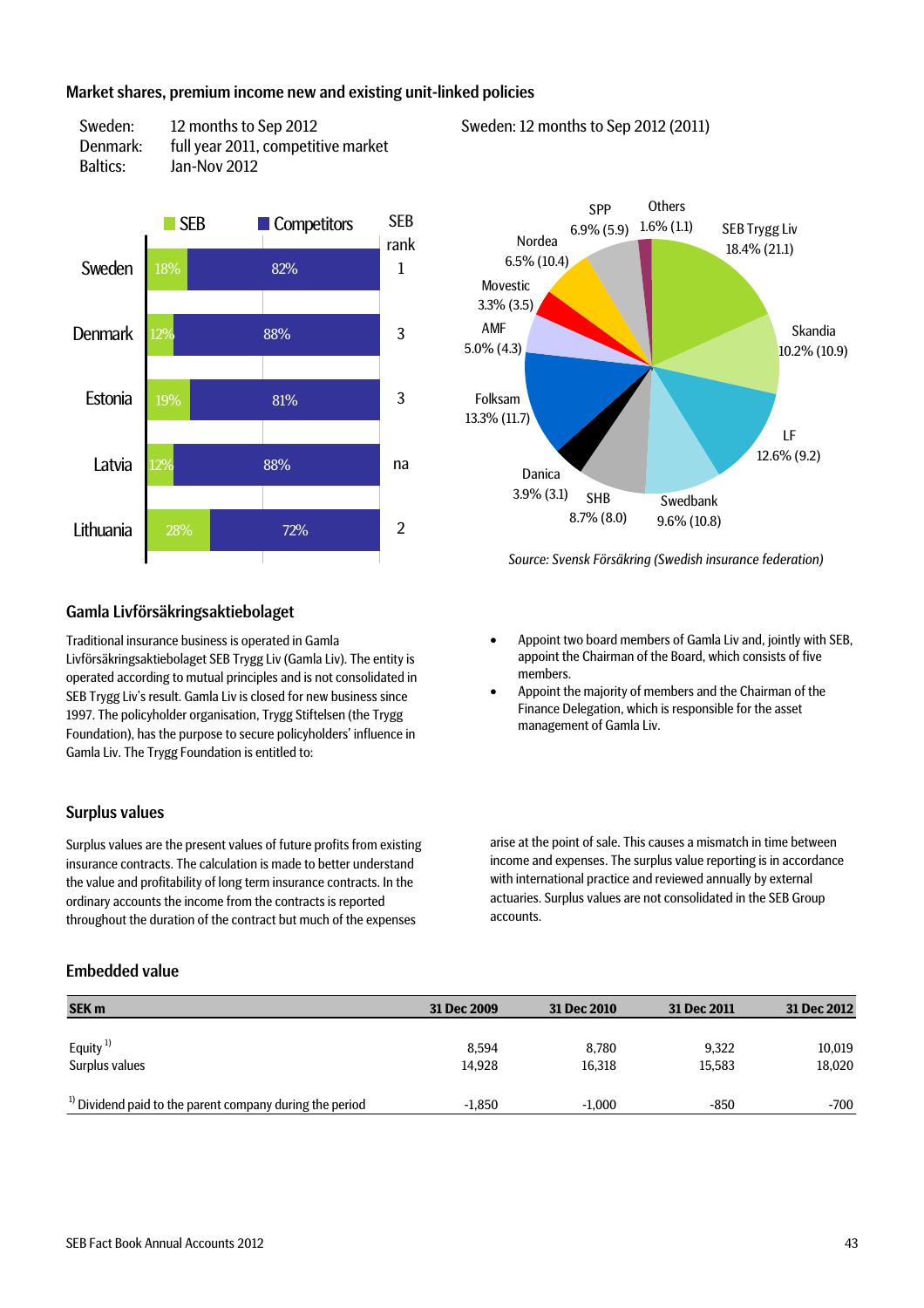#### Surplus value accounting

| SEK <sub>m</sub>                                                                                             | Q1<br>2011 | Q2<br>2011 | Q <sub>3</sub><br>2011 | Q <sub>4</sub><br>2011 | Q1<br>2012 | Q2<br>2012 | Q <sub>3</sub><br>2012 | Q <sub>4</sub><br>2012 |
|--------------------------------------------------------------------------------------------------------------|------------|------------|------------------------|------------------------|------------|------------|------------------------|------------------------|
| <b>Surplus values, opening balance</b>                                                                       | 16,318     | 15,799     | 16,563                 | 15,087                 | 15,583     | 16,456     | 17,844                 | 18,082                 |
| Adjustment opening balance <sup>1)</sup>                                                                     | $-56$      | 341        | $-126$                 | 22                     | $-66$      | 714        | $-12$                  | $-3$                   |
| Present value of new sales <sup>2)</sup>                                                                     | 342        | 408        | 229                    | 339                    | 243        | 403        | 303                    | 328                    |
| Return/realised value on policies from previous periods                                                      | $-142$     | $-275$     | $-41$                  | $-338$                 | $-196$     | $-209$     | $-229$                 | $-435$                 |
| Actual outcome compared to assumptions <sup>3)</sup>                                                         | $-143$     | 436        | 1                      | 416                    | 18         | 103        | 21                     | 216                    |
| Change in surplus values ongoing business, gross                                                             | 57         | 569        | 189                    | 417                    | 65         | 297        | 95                     | 109                    |
| Capitalisation of acquisition costs for the period                                                           | $-214$     | $-207$     | $-160$                 | $-208$                 | $-203$     | $-194$     | $-153$                 | $-190$                 |
| Amortisation of capitalised acquisition costs                                                                | 184        | 183        | 188                    | 190                    | 216        | 214        | 212                    | 195                    |
| Change in deferred front end fees                                                                            |            |            |                        |                        | 5          | 8          | $-6$                   | $\mathbf{1}$           |
| Change in surplus values ongoing business, net <sup>4)</sup>                                                 | 27         | 545        | 217                    | 399                    | 83         | 325        | 148                    | 115                    |
| Financial effects due to short term market fluctuations <sup>5)</sup>                                        | $-455$     | $-224$     | $-1,588$               | 370                    | 882        | 275        | 116                    | 439                    |
| Change in assumptions <sup>6)</sup>                                                                          | $-24$      | 36         |                        | $-191$                 | 3          | 141        | 184                    | $-737$                 |
| <b>Total change in surplus values</b>                                                                        | $-452$     | 357        | $-1,371$               | 578                    | 968        | 741        | 448                    | $-183$                 |
| Exchange rate differences etc                                                                                | $-11$      | 66         | 21                     | $-104$                 | $-29$      | $-67$      | $-198$                 | 124                    |
| Surplus values, closing balance <sup>7)</sup>                                                                | 15,799     | 16,563     | 15,087                 | 15,583                 | 16,456     | 17,844     | 18,082                 | 18,020                 |
| Most important assumptions (Swedish unit-linked which represent 66 per cent of the surplus value), per cent. |            |            |                        |                        |            |            |                        |                        |
| <b>Discount rate</b>                                                                                         |            |            |                        | 7.0                    |            |            |                        | 7.0                    |
| Surrender of endowment insurance contracts:                                                                  |            |            |                        |                        |            |            |                        |                        |
| contracts signed within 1 year / 1-4 years / 5 years                                                         |            |            |                        | 1/8/17                 |            |            |                        | 1/8/16                 |
| / 6 years / thereafter                                                                                       |            |            |                        | /15/10                 |            |            |                        | /15/11                 |
| Lapse rate of regular premiums, unit-linked                                                                  |            |            |                        | 12                     |            |            |                        | 11                     |
| Growth in fund units, gross before fees and taxes<br>Inflation CPI / Inflation expenses                      |            |            |                        | 5.0<br>2/3             |            |            |                        | 5.0<br>2/3             |
| Expected return on solvency margin                                                                           |            |            |                        | 4                      |            |            |                        | 3                      |
| Right to transfer policy, unit-linked                                                                        |            |            |                        | $\overline{2}$         |            |            |                        | 2.6                    |
| Mortality                                                                                                    |            |            |                        |                        |            |            |                        |                        |
| Sensitivity to changes in assumptions (total division).                                                      |            |            |                        |                        |            |            |                        |                        |
| Change in discount rate +1 per cent                                                                          |            |            |                        | $-1,536$               |            |            |                        | $-1,813$               |
| -1 per cent                                                                                                  |            |            |                        | 1,895                  |            |            |                        | 2,117                  |
| Change in value growth<br>$+1$ per cent                                                                      |            |            |                        | 2,689                  |            |            |                        | 2,106                  |
| of investment assets<br>-1 per cent                                                                          |            |            |                        | $-2,747$               |            |            |                        | $-2,021$               |

 $<sup>1</sup>$  Effects from adjustments of the calculation method. Q1 2012 is also related to the newly acquired subsidiary SEB Life International.</sup>

 $2)$  Sales defined as new contracts and extra premiums on existing contracts.

<sup>3)</sup> The actual outcome of previously signed contracts can be compared with earlier assumptions and deviations can be calculated. The most important components consist of extensions of contracts as well as cancellations.

<sup>4)</sup> Acquisition costs are capitalised in the accounts and amortised according to plan. Certain front end fees are also recorded on the balance sheet and recognized as revenue in the income statement during several years. The reported change in surplus values is adjusted by the net effect of changes in deferred acquisition costs and deferred front end fees during the period.

<sup>5)</sup> Assumed investment return (growth in fund values) is 5.0 per cent gross before fees and taxes. Actual return results in positive or negative financial effects.

 $6$ ) In Q4 2012 higher assumed transfers in Sweden had a negative effect of some SEK 400m. Q4 2012 was also negatively affected by almost SEK 300m due to higher assumed expenses in Sweden. Q2-3 2012 was positively affected by lower assumed expenses and bonus rate in Denmark and negatively affected by a higher assumed surrender rate for "Kapitalpension" policies in Sweden. In Q4 2011 a lowering of the discount rate had a positive effect of some SEK 800m but lower expected growth in fund values had a negative effect of some SEK 300m and higher frequency of surrenders, lapse and transfers had a negative effect of some SEK 700m.

 $7$  The calculated surplus value is not included in the SEB Group's consolidated accounts. The closing balance is net of capitalised acquisition costs and deferred front end fees.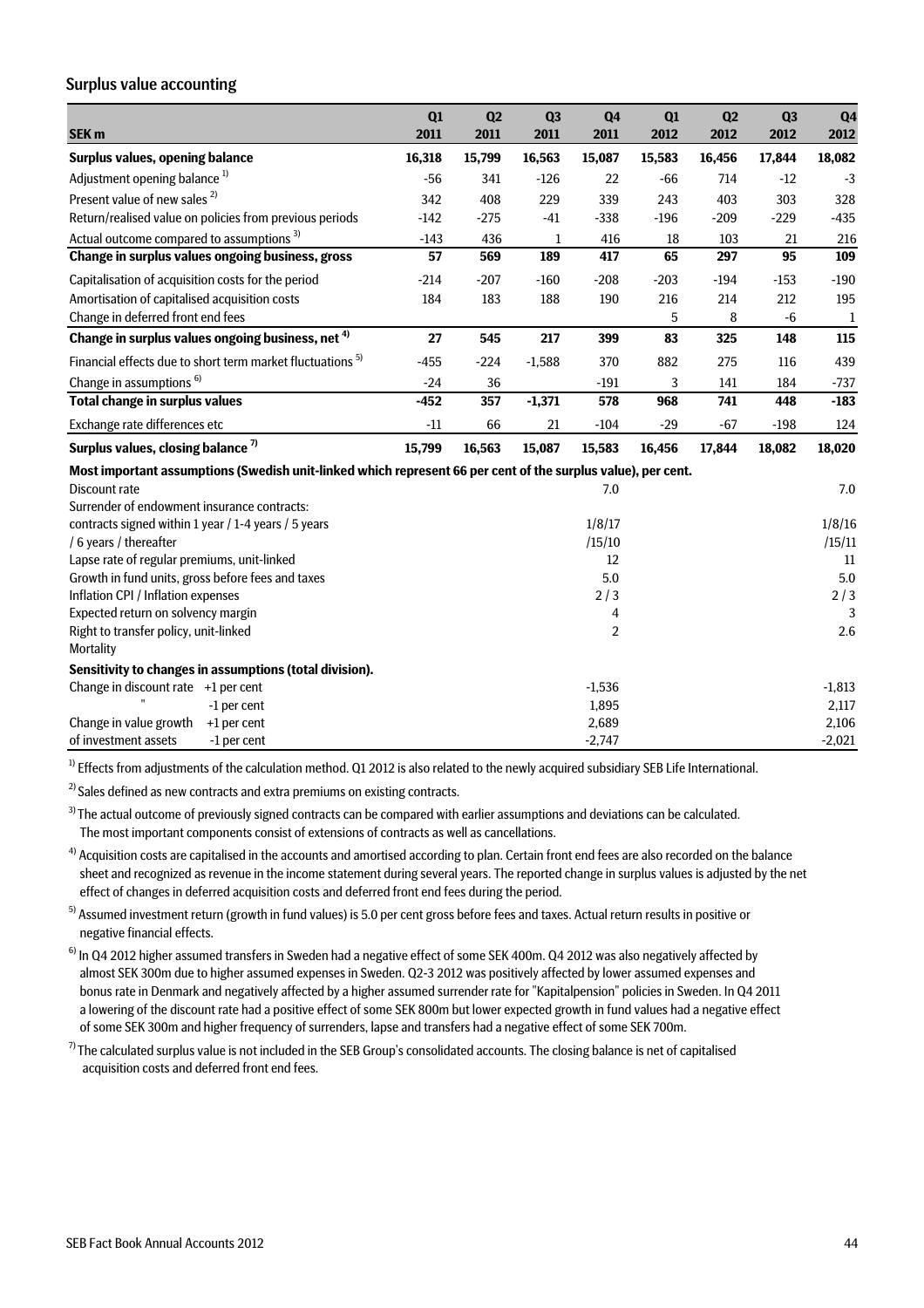# Baltic

|                                                             | Q1             | Q <sub>2</sub> | Q <sub>3</sub> | Q <sub>4</sub> | Q1           | Q <sub>2</sub> | Q <sub>3</sub> | Q <sub>4</sub> |
|-------------------------------------------------------------|----------------|----------------|----------------|----------------|--------------|----------------|----------------|----------------|
| SEK <sub>m</sub>                                            | 2011           | 2011           | 2011           | 2011           | 2012         | 2012           | 2012           | 2012           |
| Net interest income                                         | 505            | 524            | 562            | 571            | 519          | 508            | 482            | 461            |
| Net fee and commission income                               | 209            | 239            | 218            | 223            | 210          | 230            | 233            | 246            |
| Net financial income                                        | 80             | 88             | 92             | 105            | 112          | 109            | 103            | 99             |
| Net other income                                            | $-5$           | $-12$          | $-5$           | $-11$          | $-7$         | 3              | $-4$           | $-3$           |
| <b>Total operating income</b>                               | 789            | 839            | 867            | 888            | 834          | 850            | 814            | 803            |
| Staff costs                                                 | $-146$         | $-187$         | $-177$         | $-191$         | $-172$       | $-175$         | $-162$         | $-172$         |
| Other expenses                                              | $-251$         | $-265$         | $-279$         | $-324$         | $-252$       | $-259$         | $-250$         | $-319$         |
| Depreciation, amortisation and impairment of                |                |                |                |                |              |                |                |                |
| tangible and intangible assets                              | $-32$          | $-33$          | $-34$          | $-34$          | $-33$        | $-32$          | $-32$          | $-183$         |
| <b>Total operating expenses</b>                             | $-429$         | $-485$         | $-490$         | $-549$         | $-457$       | $-466$         | $-444$         | $-674$         |
| <b>Profit before credit losses</b>                          | 360            | 354            | 377            | 339            | 377          | 384            | 370            | 129            |
| Gains less losses from disposals of tangible                |                |                |                |                |              |                |                |                |
| and intangible assets                                       | $\overline{2}$ | $-2$           | $\mathbf{1}$   | $\mathbf{1}$   | $\mathbf{1}$ | $\overline{2}$ | 5              | $\mathbf{1}$   |
| Net credit losses                                           | 572            | 679            | 202            | 32             | $-24$        | $-108$         | $-70$          | $-149$         |
| <b>Operating profit</b>                                     | 934            | 1,031          | 580            | 372            | 354          | 278            | 305            | $-19$          |
| Cost/Income                                                 | 0.54           | 0.58           | 0.57           | 0.62           | 0.55         | 0.55           | 0.55           | 0.84           |
| <b>Business equity, SEK bn</b>                              | 9.0            | 8.6            | 8.6            | 8.8            | 9.1          | 8.7            | 8.5            | 8.9            |
| Return on business equity, per cent                         |                |                |                |                |              |                |                |                |
| -isolated in the quarter                                    | 36.2           | 42.3           | 24.4           | 15.6           | 14.4         | 11.8           | 13.0           | negative       |
| -accumulated in the period                                  | 36.2           | 39.2           | 34.3           | 29.6           | 14.4         | 13.1           | 13.1           | 9.7            |
| RWA - Basel I, SEK bn                                       | 90             | 92             | 96             | 92             | 90           | 90             | 87             | 84             |
| RWA - Basel II. SEK bn                                      | 77             | 81             | 82             | 78             | 76           | 77             | 76             | 76             |
| Lending to the public*, SEK bn 1)                           | 100            | 103            | 105            | 100            | 98           | 99             | 96             | 97             |
| Deposits from the public**, SEK bn 2)                       | 55             | 58             | 59             | 66             | 66           | 66             | 64             | 68             |
| FTEs, present 3)                                            | 3,203          | 3,182          | 3,112          | 3,065          | 3,030        | 2,990          | 2,907          | 2,857          |
| *excluding repos and debt instruments<br>** excluding repos |                |                |                |                |              |                |                |                |
| 1) Where of Baltic Estonia                                  | 32             | 33             | 33             | 31             | 31           | 31             | 30             | 31             |
| <b>Baltic Latvia</b>                                        | 24             | 25             | 25             | 25             | 24           | 26             | 26             | 25             |
| <b>Baltic Lithuania</b>                                     | 45             | 45             | 47             | 45             | 44           | 43             | 42             | 43             |
| 2) Where of Baltic Estonia                                  | 20             | 21             | 23             | 22             | 22           | 22             | 21             | 23             |
| <b>Baltic Latvia</b>                                        | 12             | 12             | 12             | 13             | 13           | 13             | 13             | 14             |
| <b>Baltic Lithuania</b>                                     | 24             | 25             | 25             | 31             | 31           | 31             | 30             | 31             |
| 3) Where of Baltic Estonia                                  | 981            | 969            | 922            | 891            | 875          | 863            | 839            | 814            |
| <b>Baltic Latvia</b>                                        | 878            | 888            | 883            | 863            | 881          | 867            | 837            | 821            |
| <b>Baltic Lithuania</b>                                     | 1,323          | 1,306          | 1,282          | 1,285          | 1,248        | 1,233          | 1,203          | 1,193          |
|                                                             |                |                |                |                |              |                |                |                |

## Income, Expenses and Operating profit



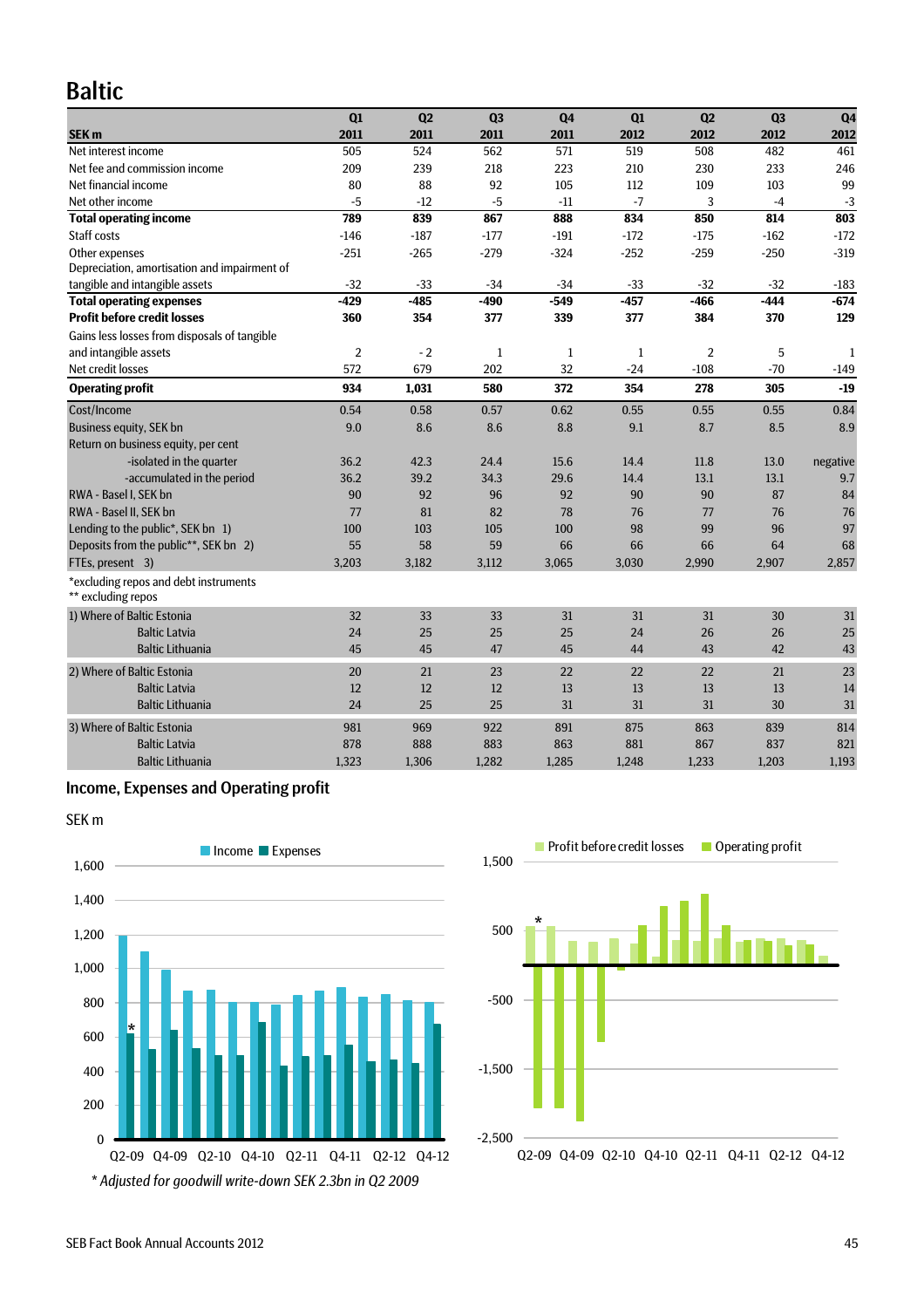#### Baltic Estonia

|                                                       | Q1                      | Q2             | Q <sub>3</sub> | Q <sub>4</sub>         | Q1             | Q2             | Q <sub>3</sub> | Q <sub>4</sub>         |
|-------------------------------------------------------|-------------------------|----------------|----------------|------------------------|----------------|----------------|----------------|------------------------|
| SEK <sub>m</sub>                                      | 2011                    | 2011           | 2011           | 2011                   | 2012           | 2012           | 2012           | 2012                   |
| Net interest income                                   | 176                     | 187            | 202            | 204                    | 195            | 194            | 175            | 156                    |
| Net fee and commission income<br>Net financial income | 66<br>12                | 82<br>13       | 68<br>16       | 66<br>21               | 64<br>17       | 69<br>16       | 69<br>15       | 73<br>16               |
| Net other income                                      | 2                       | $\mathbf 1$    | $\overline{2}$ |                        | 1              | $\mathbf{1}$   | 3              | $-2$                   |
| <b>Total operating income</b>                         | 256                     | 283            | 288            | 291                    | 277            | 280            | 262            | 243                    |
| Staff costs                                           | $-52$                   | $-59$          | $-57$          | $-45$                  | $-51$          | $-51$          | $-48$          | $-48$                  |
| Other expenses                                        | $-78$                   | $-82$          | $-82$          | $-78$                  | $-74$          | $-70$          | $-70$          | $-66$                  |
| Depreciation, amortisation and impairment of          |                         |                |                |                        |                |                |                |                        |
| tangible and intangible assets                        | $-3$                    | -3             | $-3$           | $-4$                   | $-3$           | -3             | $-3$           | $-3$                   |
| <b>Total operating expenses</b>                       | -133                    | $-144$         | -142           | $-127$                 | $-128$         | -124           | -121           | $-117$                 |
| <b>Profit before credit losses</b>                    | 123                     | 139            | 146            | 164                    | 149            | 156            | 141            | 126                    |
| Gains less losses from disposals of tangible          |                         |                |                |                        |                |                |                |                        |
| and intangible assets                                 |                         |                |                |                        |                |                |                |                        |
| Net credit losses                                     | 17                      | 122            | 63             | 22                     | 32             | 1              | $-20$          | 4                      |
| <b>Operating profit</b>                               | 140                     | 261            | 209            | 186                    | 181            | 157            | 121            | 130                    |
| <b>Baltic Latvia</b>                                  |                         |                |                |                        |                |                |                |                        |
|                                                       | Q1                      | Q <sub>2</sub> | Q <sub>3</sub> | Q <sub>4</sub>         | Q1             | Q <sub>2</sub> | Q <sub>3</sub> | Q <sub>4</sub>         |
| SEK <sub>m</sub>                                      | 2011                    | 2011           | 2011           | 2011                   | 2012           | 2012           | 2012           | 2012                   |
| Net interest income                                   | 148                     | 152            | 170            | 176                    | 151            | 141            | 145            | 144                    |
| Net fee and commission income                         | 48                      | 60             | 48             | 51                     | 51             | 56             | 54             | 56                     |
| Net financial income                                  | 31                      | 29             | 26             | 35                     | 51             | 32             | 34             | 32                     |
| Net other income                                      | $-1$                    | $-1$           | $-1$           | $-10$                  | $-1$           | 4              | 1              | 10                     |
| <b>Total operating income</b>                         | 226                     | 240            | 243            | 252                    | 252            | 233            | 234            | 242                    |
| Staff costs                                           | $-33$                   | $-53$          | $-51$          | $-64$                  | $-49$          | $-51$          | $-47$          | $-54$                  |
| Other expenses                                        | $-53$                   | $-64$          | $-70$          | $-76$                  | $-64$          | $-72$          | $-56$          | $-68$                  |
| Depreciation, amortisation and impairment of          |                         |                |                |                        |                |                |                |                        |
| tangible and intangible assets                        | -6<br>-92               | -6<br>$-123$   | -6<br>$-127$   | $-5$<br>$-145$         | $-5$<br>$-118$ | -5<br>$-128$   | $-4$<br>$-107$ | -4<br>$-126$           |
| <b>Total operating expenses</b>                       |                         |                |                |                        |                |                |                |                        |
| <b>Profit before credit losses</b>                    | 134                     | 117            | 116            | 107                    | 134            | 105            | 127            | 116                    |
| Gains less losses from disposals of tangible          |                         |                |                |                        |                |                |                |                        |
| and intangible assets                                 |                         | - 4            |                | - 1                    |                |                |                |                        |
| Net credit losses                                     | 183                     | 157            | 52             | $\overline{2}$         | $-56$          | $-71$          | $-70$          | $-108$                 |
| <b>Operating profit</b>                               | 317                     | 270            | 168            | 108                    | 78             | 34             | 57             | 8                      |
| <b>Baltic Lithuania</b>                               |                         |                |                |                        |                |                |                |                        |
| SEK <sub>m</sub>                                      | $\overline{Q1}$<br>2011 | Q2<br>2011     | Q3<br>2011     | Q <sub>4</sub><br>2011 | Q1<br>2012     | Q2<br>2012     | Q3<br>2012     | Q <sub>4</sub><br>2012 |
| Net interest income                                   | 182                     | 189            | 196            | 200                    | 182            | 178            | 168            | 166                    |
| Net fee and commission income                         | 94                      | 97             | 102            | 106                    | 96             | 104            | 110            | 116                    |
| Net financial income                                  | 38                      | 45             | 50             | 49                     | 43             | 61             | 53             | 51                     |
| Net other income                                      | $-2$                    | -8             | $-3$           | 5                      | $-1$           | 4              | $-1$           | $-2$                   |
| <b>Total operating income</b>                         | 312                     | 323            | 345            | 360                    | 320            | 347            | 330            | 331                    |
| Staff costs                                           | $-58$                   | $-72$          | $-66$          | $-78$                  | $-69$          | $-69$          | $-63$          | $-67$                  |
| Other expenses                                        | $-117$                  | $-117$         | $-126$         | $-169$                 | $-113$         | $-112$         | $-121$         | $-181$                 |
| Depreciation, amortisation and impairment of          |                         |                |                |                        |                |                |                |                        |
| tangible and intangible assets                        | $-21$                   | $-21$          | $-21$          | $-21$                  | $-20$          | $-18$          | $-17$          | $-165$                 |
| <b>Total operating expenses</b>                       | $-196$                  | $-210$         | $-213$         | $-268$                 | $-202$         | $-199$         | $-201$         | $-413$                 |
| <b>Profit before credit losses</b>                    | 116                     | 113            | 132            | 92                     | 118            | 148            | 129            | $-82$                  |
| Gains less losses from disposals of tangible          |                         |                |                |                        |                |                |                |                        |
| and intangible assets                                 |                         |                |                |                        |                |                |                |                        |
| Net credit losses                                     | 372                     | 401            | 86             | 8                      |                | $-38$          | 20             | $-45$                  |
| <b>Operating profit</b>                               | 488                     | 514            | 218            | 100                    | 118            | 110            | 149            | $-127$                 |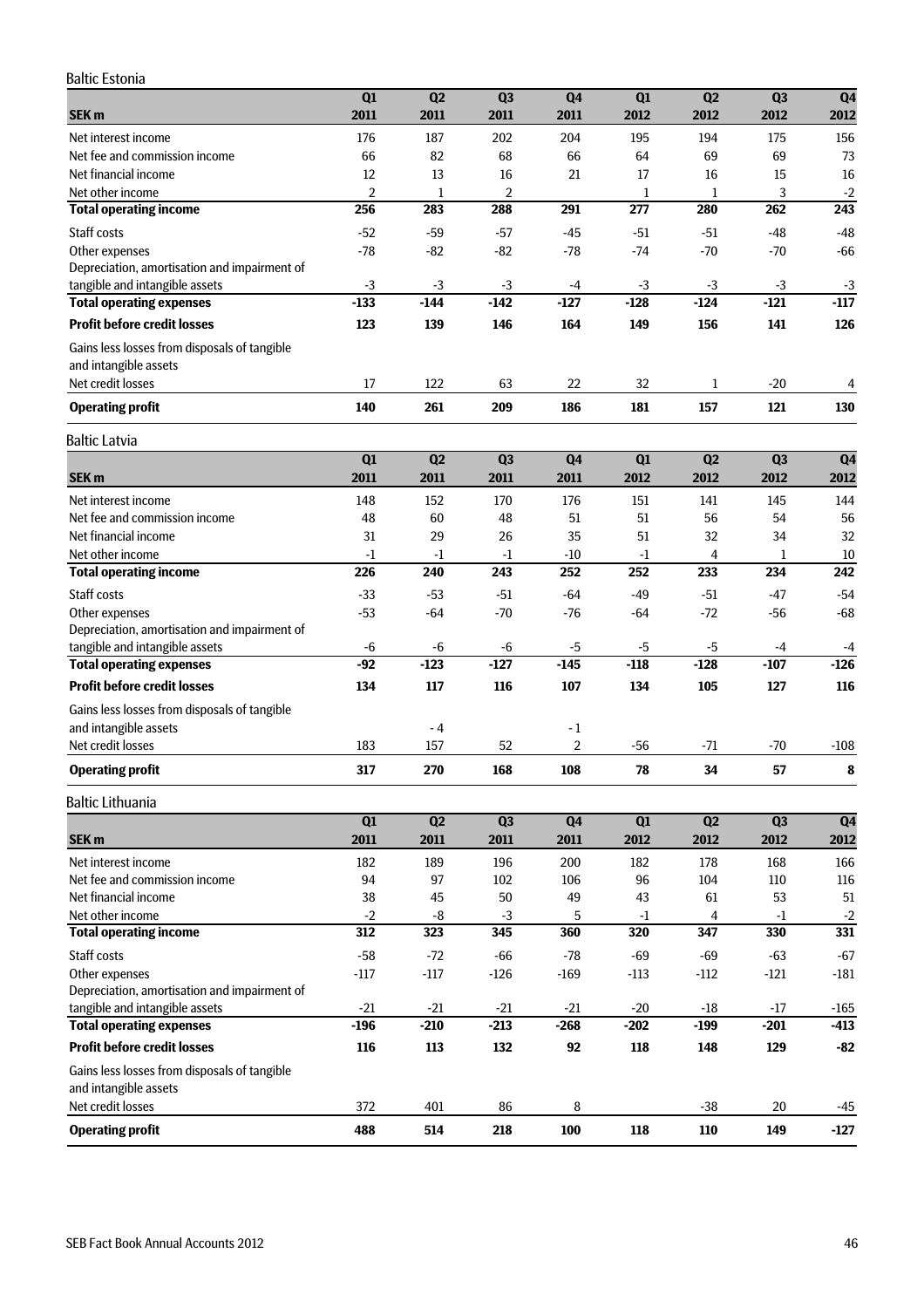#### Baltic real estate holding companies

|                                 | Q1    | Q <sub>2</sub> | Q <sub>3</sub> | Q <sub>4</sub> | Q1    | Q <sub>2</sub> | Q <sub>3</sub> | Q <sub>4</sub> |
|---------------------------------|-------|----------------|----------------|----------------|-------|----------------|----------------|----------------|
| <b>SEK m</b>                    | 2011  | 2011           | 2011           | 2011           | 2012  | 2012           | 2012           | 2012           |
| Total operating income          | -0    | . .            | -ŏ             | $-13$          | $-13$ | $-12$          | $-12$          | $-14$          |
| <b>Total operating expenses</b> | - 1   | -q             | -9             | $-12$          | -11   | $-12$          | $-15$          | $-18$          |
| Profit before credit losses     | $-12$ | $-16$          | $-17$          | $-25$          | $-24$ | -24            | $-27$          | $-32$          |
| <b>Operating profit</b>         | $-10$ | -14            | -16            | $-23$          | $-23$ | $-22$          | $-22$          | -31            |

### Business volume development by area

#### SEK bn Q4 2012 (change vs. Q4 2011 in local currency)

|           | <b>Mortgages</b>         |         | <b>Other lending</b> | <b>Deposits</b> |    |      |
|-----------|--------------------------|---------|----------------------|-----------------|----|------|
| Estonia   | 12                       | (0%)    | <sup>18</sup>        | (2%)            | 23 | (4%) |
| Latvia    | $\overline{\phantom{a}}$ | $(-6%)$ | 18                   | (12%)           | 14 | (8%) |
| Lithuania | 16                       | $(-4%)$ | 26                   | (1%)            | 31 | (2%) |

#### Deposit breakdown, Per cent of total deposits



#### Deposit market shares



\* Q4 2012 Figures are November 2012

*Source: Bank of Estonia, Association of Latvian Commercial Banks, Association of Lithuanian Banks, SEB Group*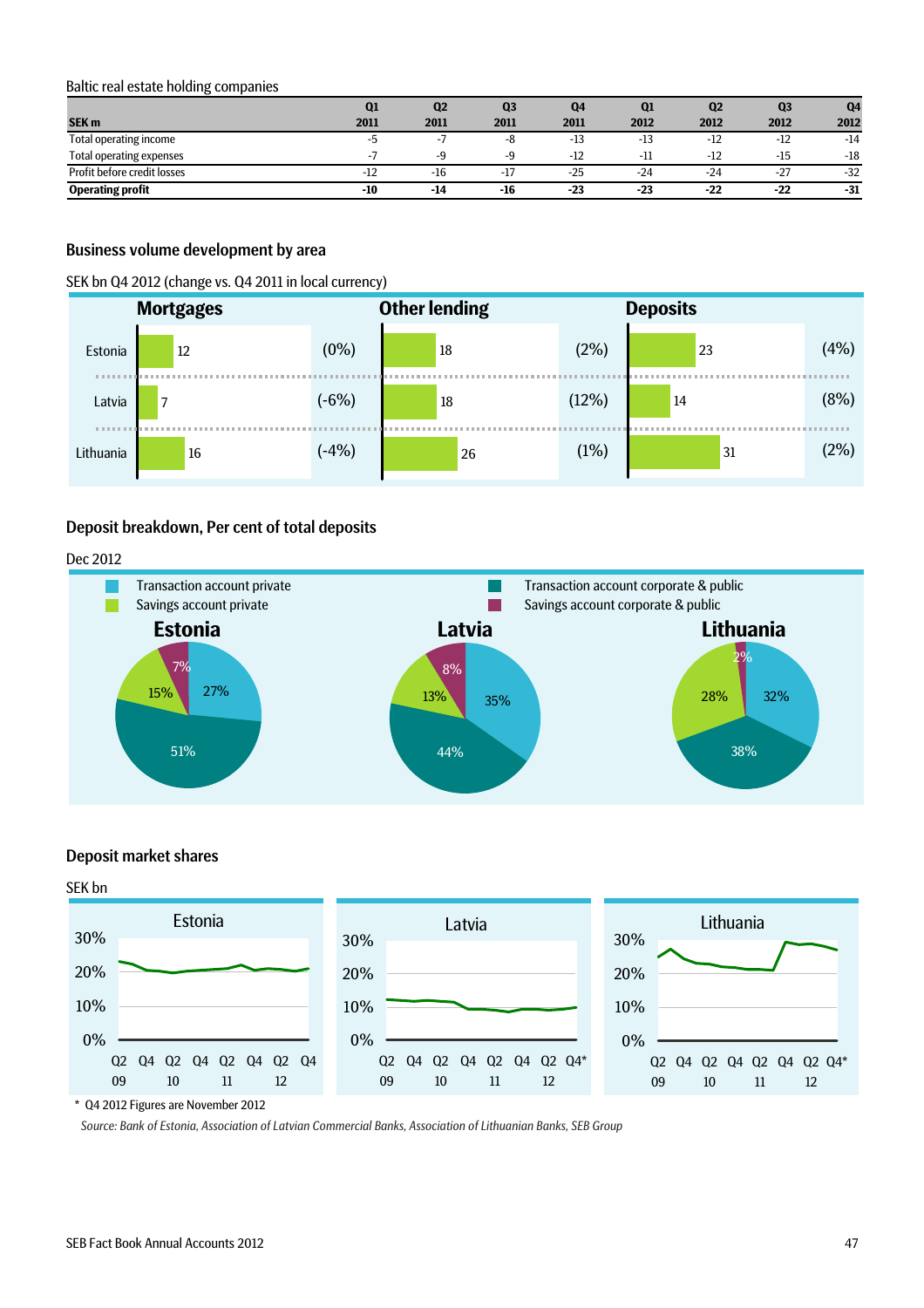#### Baltic countries

Baltic lending market shares



^ Competitors' Q4 2012 volumes not available at time of publication

\* Q4 2012 Figures are November 2012

*Source: Bank of Estonia, Association of Latvian Commercial Banks, Association of Lithuanian Banks, SEB Group*



#### Loan portfolio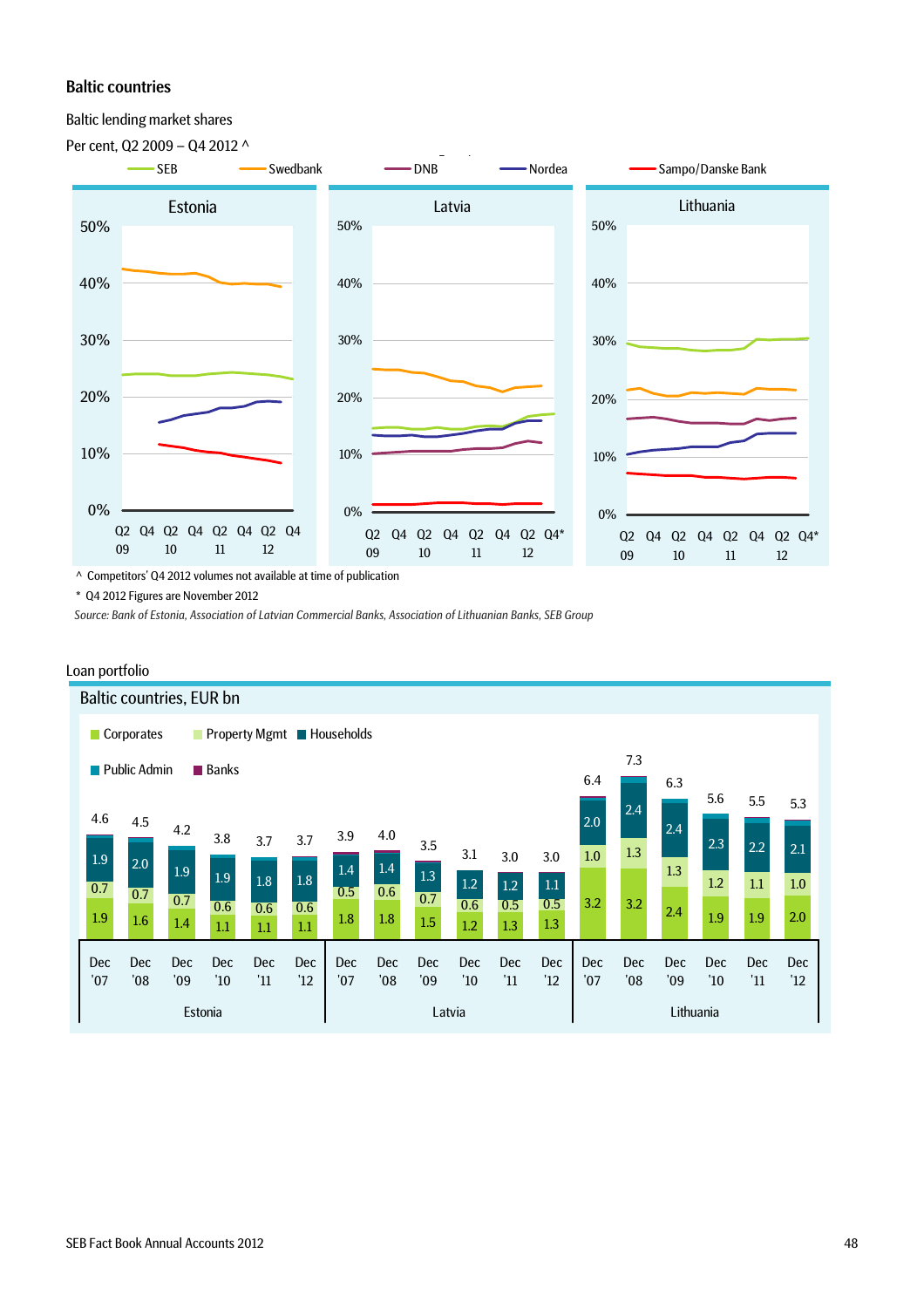#### Volumes

#### Baltic Estonia, EUR







#### Baltic Latvia, LVL



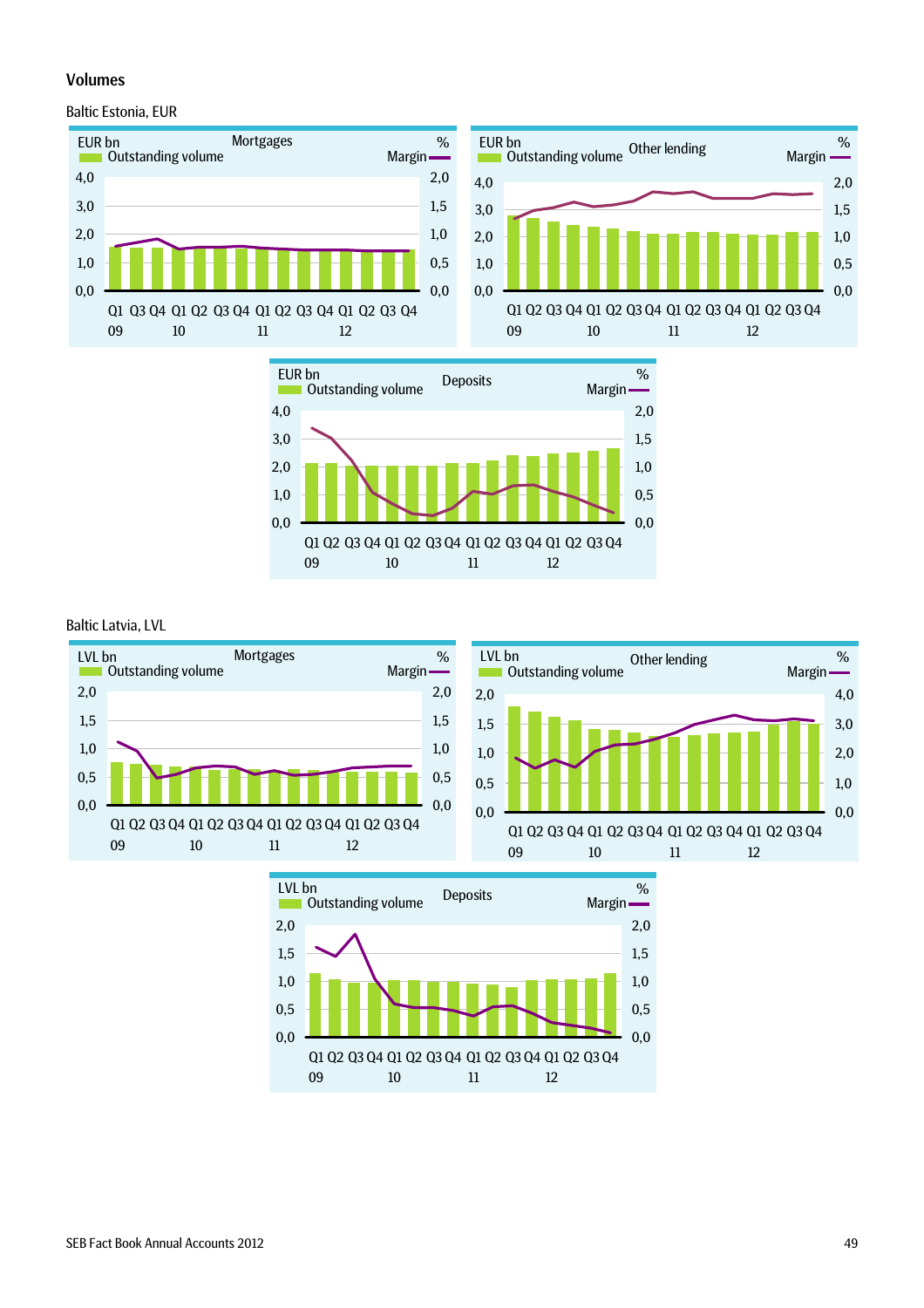#### Baltic Lithuania, LTL







#### Baltic real estate holding companies

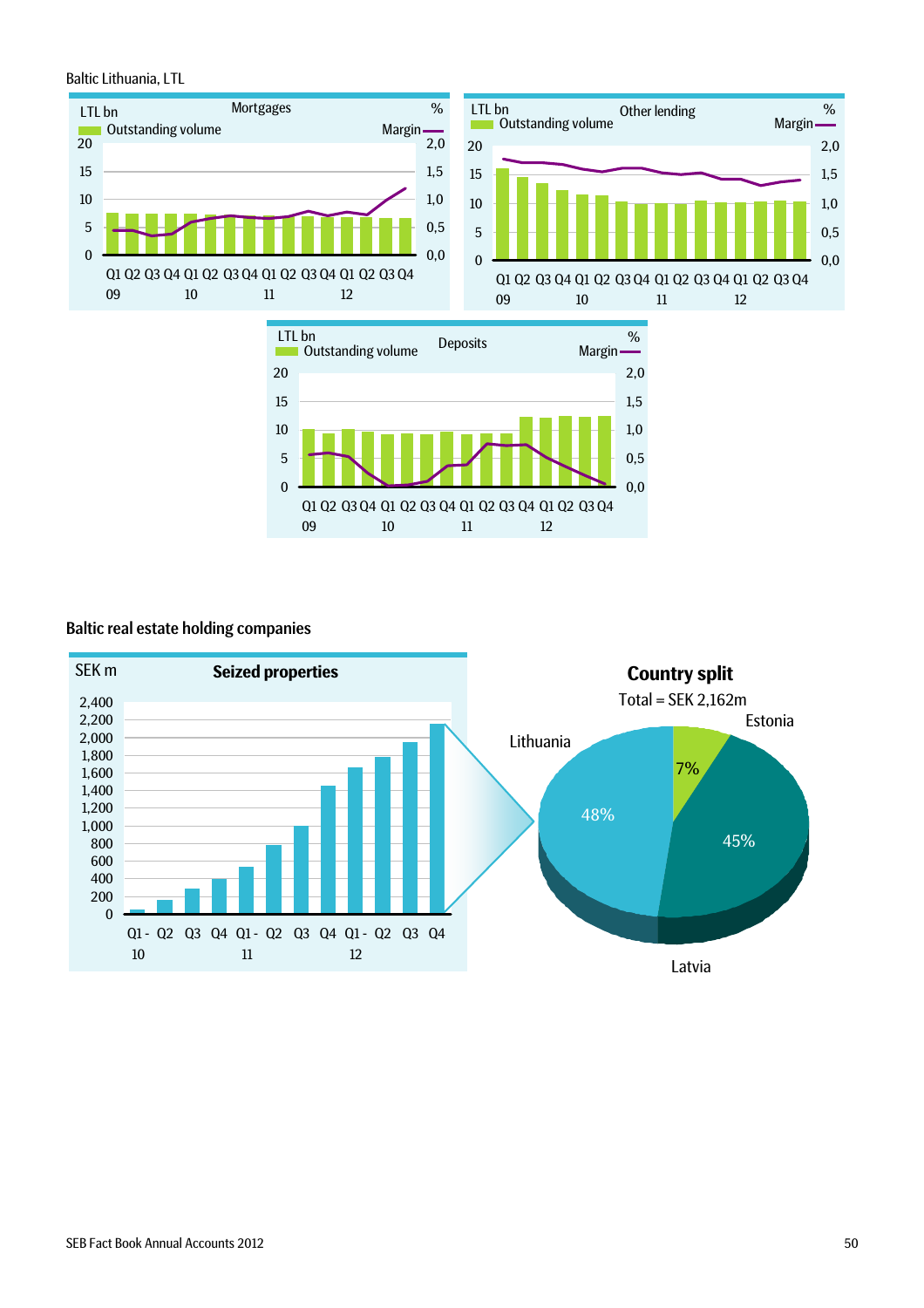# SEB Group by geography

Sweden

| ,,,,,,,                                        |                  |                  |          |                  |                  |                  |                |                  |
|------------------------------------------------|------------------|------------------|----------|------------------|------------------|------------------|----------------|------------------|
|                                                | $\overline{Q1}$  | Q2               | Q3       | Q <sub>4</sub>   | $\overline{Q1}$  | Q2               | Q3             | Q <sub>4</sub>   |
| SEK <sub>m</sub>                               | 2011             | 2011             | 2011     | 2011             | 2012             | 2012             | 2012           | 2012             |
| <b>Total operating income</b>                  | 5,400            | 6,096            | 5,352    | 5,414            | 5,415            | 5,581            | 5,607          | 5,636            |
| <b>Total operating expenses</b>                | $-3,986$         | $-4,196$         | $-3,604$ | $-3,937$         | $-3,616$         | $-3,629$         | $-3,528$       | $-4,279$         |
| <b>Profit before credit losses</b>             | 1,414            | 1,900            | 1,748    | 1,477            | 1,799            | 1,952            | 2,079          | 1,357            |
| Gains less losses on disposals of tangible and |                  |                  |          |                  |                  |                  |                |                  |
| intangible assets                              | $\overline{2}$   | $-2$             |          |                  |                  |                  | $-3$           |                  |
| Net credit losses                              | $-125$           |                  | $-94$    | $-218$           | $-108$           | $-124$           | $-53$          | $-122$           |
| <b>Operating profit</b>                        | 1,291            | 1,898            | 1,654    | 1,259            | 1,691            | 1,828            | 2,023          | 1,235            |
|                                                |                  |                  |          |                  |                  |                  |                |                  |
| Norway                                         |                  |                  |          |                  |                  |                  |                |                  |
|                                                | $\overline{Q1}$  | Q2               | Q3       | Q <sub>4</sub>   | Q1               | Q2               | Q <sub>3</sub> | Q <sub>4</sub>   |
| SEK <sub>m</sub>                               | 2011             | 2011             | 2011     | 2011             | 2012             | 2012             | 2012           | 2012             |
| Total operating income                         | 701              | 753              | 640      | 812              | 861              | 862              | 741            | 808              |
| <b>Total operating expenses</b>                | $-266$           | $-299$           | $-281$   | $-318$           | $-351$           | $-348$           | $-329$         | $-311$           |
| <b>Profit before credit losses</b>             | 435              | 454              | 359      | 494              | 510              | 514              | 412            | 497              |
| Gains less losses on disposals of tangible and |                  |                  |          |                  |                  |                  |                |                  |
| intangible assets                              |                  |                  |          |                  |                  |                  |                |                  |
| Net credit losses                              | $-35$            | $-20$            | $-13$    | $-26$            | $-47$            | 26               | $-41$          | 31               |
| <b>Operating profit</b>                        | 400              | 434              | 346      | 468              | 463              | 540              | 371            | $\overline{528}$ |
|                                                |                  |                  |          |                  |                  |                  |                |                  |
| Denmark                                        |                  |                  |          |                  |                  |                  |                |                  |
|                                                | $\overline{Q1}$  | Q2               | Q3       | Q <sub>4</sub>   | $\overline{Q1}$  | Q2               | Q3             | Q <sub>4</sub>   |
| SEK <sub>m</sub>                               | 2011             | 2011             | 2011     | 2011             | 2012             | 2012             | 2012           | 2012             |
| <b>Total operating income</b>                  | 708              | 706              | 723      | 772              | 749              | 809              | 697            | 791              |
| <b>Total operating expenses</b>                | $-384$           | $-387$           | $-357$   | $-367$           | $-360$           | $-374$           | $-334$         | $-319$           |
| <b>Profit before credit losses</b>             | 324              | 319              | 366      | 405              | 389              | 435              | 363            | 472              |
| Gains less losses on disposals of tangible and |                  |                  |          |                  |                  |                  |                |                  |
| intangible assets                              |                  |                  |          | 1                |                  |                  |                |                  |
| Net credit losses                              | $-15$            | $-13$            | $-26$    | $-12$            | $-19$            | $-12$            | $-12$          | $-17$            |
| <b>Operating profit</b>                        | 309              | 306              | 340      | 394              | 370              | 423              | 351            | 455              |
|                                                |                  |                  |          |                  |                  |                  |                |                  |
| Finland                                        |                  |                  |          |                  |                  |                  |                |                  |
|                                                | $\overline{Q1}$  | Q2               | Q3       | Q <sub>4</sub>   | Q1               | Q2               | Q <sub>3</sub> | Q <sub>4</sub>   |
| SEK <sub>m</sub>                               | 2011             | 2011             | 2011     | 2011             | 2012             | 2012             | 2012           | 2012             |
| <b>Total operating income</b>                  | 338              | 338              | 330      | 366              | 347              | 398              | 327            | 349              |
| <b>Total operating expenses</b>                |                  |                  | $-144$   | $-168$           |                  |                  |                |                  |
| <b>Profit before credit losses</b>             | $-160$<br>178    | $-174$<br>164    | 186      | 198              | $-145$<br>202    | $-182$<br>216    | $-145$<br>182  | $-153$<br>196    |
|                                                |                  |                  |          |                  |                  |                  |                |                  |
| Gains less losses on disposals of tangible and |                  |                  |          |                  |                  |                  |                |                  |
| intangible assets                              |                  |                  |          |                  |                  |                  |                |                  |
| Net credit losses                              |                  | $-2$             | $-2$     | $\sqrt{2}$       | $-1$             | $-1$             | $-2$           | $-3$             |
| <b>Operating profit</b>                        | $\overline{178}$ | 162              | 184      | $\overline{200}$ | $\overline{201}$ | $\overline{215}$ | 180            | $\overline{193}$ |
|                                                |                  |                  |          |                  |                  |                  |                |                  |
| Germany*                                       |                  |                  |          |                  |                  |                  |                |                  |
|                                                | $\overline{Q1}$  | Q2               | Q3       | Q4               | Q1               | Q2               | Q3             | Q <sub>4</sub>   |
| SEK <sub>m</sub>                               | 2011             | 2011             | 2011     | 2011             | 2012             | 2012             | 2012           | 2012             |
| <b>Total operating income</b>                  | 743              | 874              | 786      | 859              | 751              | 799              | 687            | 638              |
| <b>Total operating expenses</b>                | $-478$           | $-456$           | $-517$   | $-429$           | $-465$           | $-407$           | $-483$         | $-397$           |
| <b>Profit before credit losses</b>             | 265              | 418              | 269      | 430              | 286              | 392              | 204            | 241              |
| Gains less losses on disposals of tangible and |                  |                  |          |                  |                  |                  |                |                  |
| intangible assets                              | 3                |                  |          | $-1$             |                  |                  |                |                  |
| Net credit losses                              | 21               | $-41$            | $-18$    | $-12$            | 1                | $-33$            | 5              | $-22$            |
| <b>Operating profit</b>                        | 289              | $\overline{377}$ | 251      | 417              | 287              | 359              | 209            | 219              |
|                                                |                  |                  |          |                  |                  |                  |                |                  |

\*Excluding centralised Treasury operations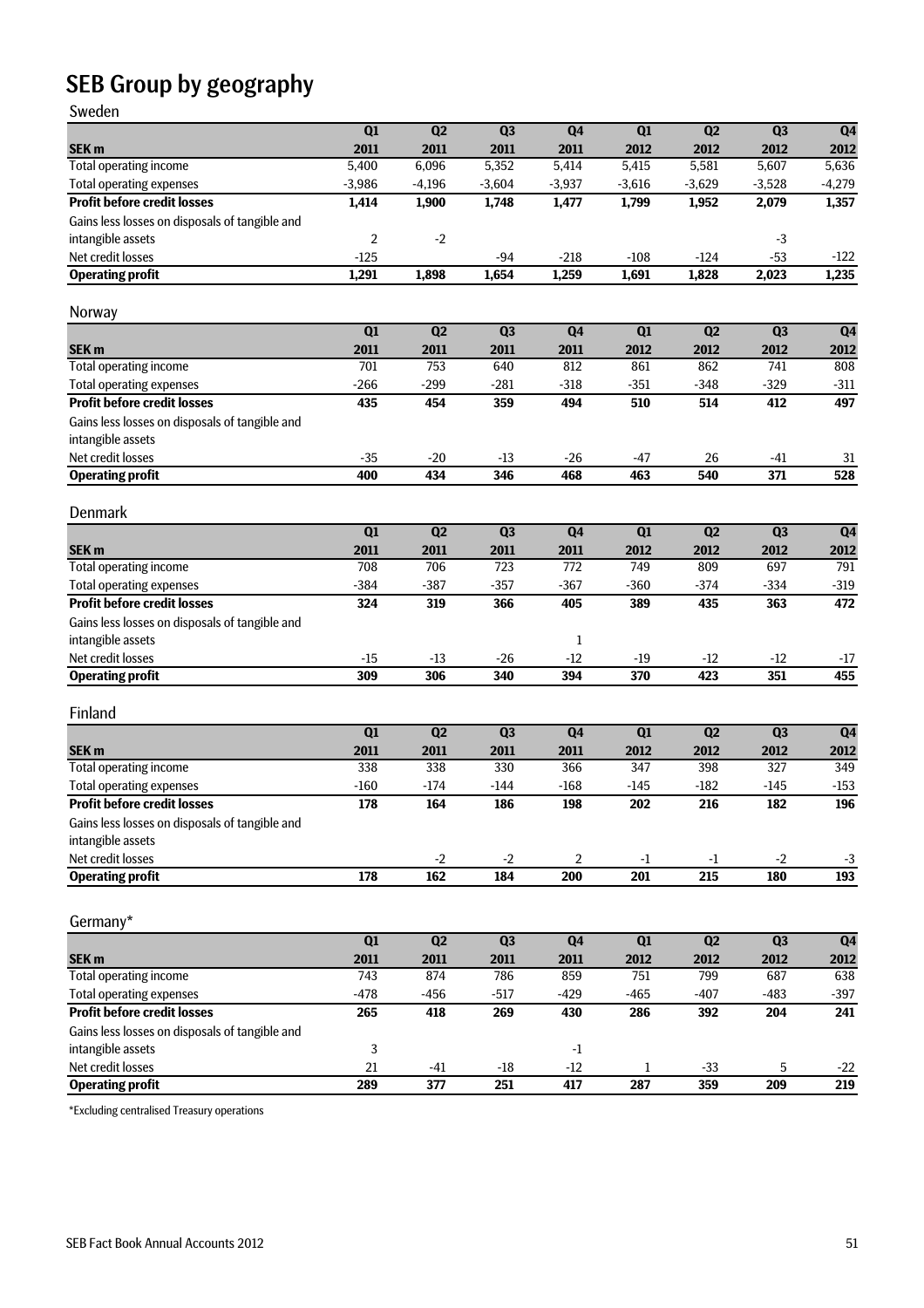Estonia

| Estonia                                        |          |              |                  |                |                  |                |                |                  |
|------------------------------------------------|----------|--------------|------------------|----------------|------------------|----------------|----------------|------------------|
|                                                | Q1       | Q2           | Q3               | Q <sub>4</sub> | Q1               | Q2             | Q <sub>3</sub> | Q <sub>4</sub>   |
| SEK <sub>m</sub>                               | 2011     | 2011         | 2011             | 2011           | 2012             | 2012           | 2012           | 2012             |
| Total operating income                         | 272      | 312          | 301              | 329            | 310              | 302            | 293            | 258              |
| <b>Total operating expenses</b>                | $-145$   | $-151$       | $-147$           | $-147$         | $-138$           | $-139$         | $-128$         | $-141$           |
| <b>Profit before credit losses</b>             | 127      | 161          | 154              | 182            | 172              | 163            | 165            | 117              |
| Gains less losses on disposals of tangible and |          |              |                  |                |                  |                |                |                  |
| intangible assets                              | 2        | $\mathbf{1}$ | 1                |                |                  | $\mathbf{1}$   | $\mathbf{1}$   | 1                |
| Net credit losses                              | 17       | 122          | 63               | 22             | 32               | $\mathbf{1}$   | $-20$          | 3                |
| <b>Operating profit</b>                        | 146      | 284          | 218              | 204            | 204              | 165            | 146            | $\overline{121}$ |
|                                                |          |              |                  |                |                  |                |                |                  |
| Latvia                                         |          |              |                  |                |                  |                |                |                  |
|                                                | Q1       | Q2           | Q3               | Q <sub>4</sub> | Q1               | Q2             | Q <sub>3</sub> | Q <sub>4</sub>   |
| SEK <sub>m</sub>                               | 2011     | 2011         | 2011             | 2011           | 2012             | 2012           | 2012           | 2012             |
| Total operating income                         | 241      | 255          | 245              | 265            | 272              | 236            | 260            | 260              |
| <b>Total operating expenses</b>                | $-103$   | $-131$       | $-132$           | $-169$         | $-132$           | $-134$         | $-120$         | $-143$           |
| <b>Profit before credit losses</b>             | 138      | 124          | 113              | 96             | 140              | 102            | 140            | 117              |
| Gains less losses on disposals of tangible and |          |              |                  |                |                  |                |                |                  |
| intangible assets                              |          | -4           | 1                |                |                  |                | $\overline{2}$ | 2                |
| Net credit losses                              | 182      | 157          | 52               | 2              | $-56$            | $-71$          | $-69$          | $-108$           |
| <b>Operating profit</b>                        | 320      | 277          | 166              | 98             | 84               | 31             | 73             | 11               |
| Lithuania                                      |          |              |                  |                |                  |                |                |                  |
|                                                | Q1       | Q2           | Q3               | Q <sub>4</sub> | Q1               | Q2             | Q3             | Q <sub>4</sub>   |
| SEK <sub>m</sub>                               | 2011     | 2011         | 2011             | 2011           | 2012             | 2012           | 2012           | 2012             |
| Total operating income                         | 335      | 347          | 372              | 388            | 340              | 372            | 347            | 351              |
| <b>Total operating expenses</b>                | $-204$   | $-217$       | $-224$           | $-288$         | $-216$           | $-217$         | $-207$         | $-441$           |
| <b>Profit before credit losses</b>             | 131      | 130          | 148              | 100            | 124              | 155            | 140            | $-90$            |
| Gains less losses on disposals of tangible and |          |              |                  |                |                  |                |                |                  |
| intangible assets                              |          | $\mathbf{1}$ | 1                | $-1$           | $\mathbf{1}$     | $\overline{2}$ | $\mathbf{1}$   |                  |
| Net credit losses                              | 372      | 401          | 86               | 8              |                  | $-39$          | 20             | -45              |
| <b>Operating profit</b>                        | 503      | 532          | 235              | 107            | 125              | 118            | 161            | $-135$           |
|                                                |          |              |                  |                |                  |                |                |                  |
| Other countries and eliminations               |          |              |                  |                |                  |                |                |                  |
|                                                | Q1       | Q2           | Q3               | Q <sub>4</sub> | Q1               | Q2             | Q <sub>3</sub> | Q <sub>4</sub>   |
| SEK <sub>m</sub>                               | 2011     | 2011         | 2011             | 2011           | 2012             | 2012           | 2012           | 2012             |
| Total operating income                         | 906      | $-180$       | 458              | 129            | 544              | 557            | 722            | 546              |
| <b>Total operating expenses</b>                | $-177$   | 67           | $-228$           | $-209$         | $-312$           | $-324$         | $-365$         | $-340$           |
| <b>Profit before credit losses</b>             | 729      | $-113$       | 230              | $-80$          | 232              | 233            | 357            | 206              |
| Gains less losses on disposals of tangible and |          |              |                  |                |                  |                |                |                  |
| intangible assets                              | $-1$     | $-1$         | $-1$             |                | 1                | $-7$           |                | -1               |
| Net credit losses                              | 10       | $-46$        | $-15$            | $\mbox{-}6$    | $\mbox{-}8$      | $-16$          | $-14$          | 7                |
| <b>Operating profit</b>                        | 738      | $-160$       | $\overline{214}$ | $-86$          | $\overline{225}$ | 210            | 343            | $\overline{212}$ |
| <b>SEB Group Total</b>                         |          |              |                  |                |                  |                |                |                  |
|                                                | Q1       | Q2           | Q3               | Q <sub>4</sub> | Q1               | Q2             | Q3             | Q <sub>4</sub>   |
| SEK <sub>m</sub>                               | 2011     | 2011         | 2011             | 2011           | 2012             | 2012           | 2012           | 2012             |
| Total operating income                         | 9,644    | 9,501        | 9,207            | 9,334          | 9,589            | 9,916          | 9,681          | 9,637            |
| <b>Total operating expenses</b>                | $-5,903$ | $-5,944$     | $-5,634$         | $-6,032$       | $-5,735$         | $-5,754$       | $-5,639$       | $-6,524$         |
| <b>Profit before credit losses</b>             | 3,741    | 3,557        | 3,573            | 3,302          | 3,854            | 4,162          | 4,042          | 3,113            |
| Gains less losses on disposals of tangible and |          |              |                  |                |                  |                |                |                  |
| intangible assets                              | 6        | $-5$         | $\sqrt{2}$       | $-1$           | $\overline{c}$   | $-4$           | $\mathbf{1}$   | $\overline{2}$   |
| Net credit losses                              | 427      | 558          | 33               | $-240$         | $-206$           | $-269$         | $-186$         | $-276$           |
| <b>Operating profit</b>                        | 4,174    | 4,110        | 3,608            | 3,061          | 3,650            | 3,889          | 3,857          | 2,839            |
|                                                |          |              |                  |                |                  |                |                |                  |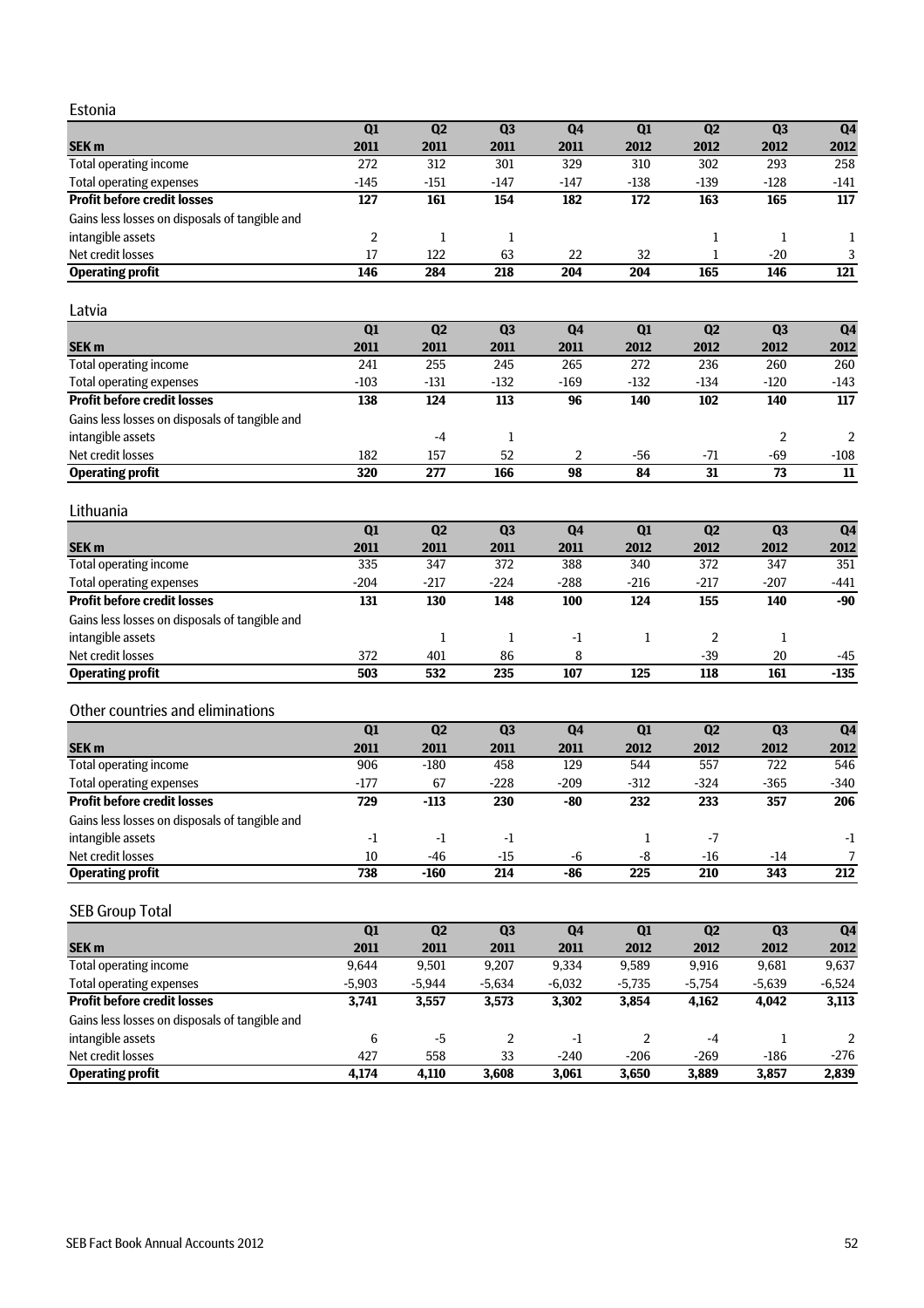# Macro

## Nordic countries



*Source: Reuters EcoWin Source: Reuters EcoWin* 

-40 -20

#### GDP, year-on-year % change exactled the Unemployment, % of labour force





-00 -01 -02 -03 -04 -05 -06 -07 -08 -09 -10 -11 -12



*Source: Reuters EcoWin Source: Reuters EcoWin* 





*Source: OECD and DG-ECFIN Source: OECD*

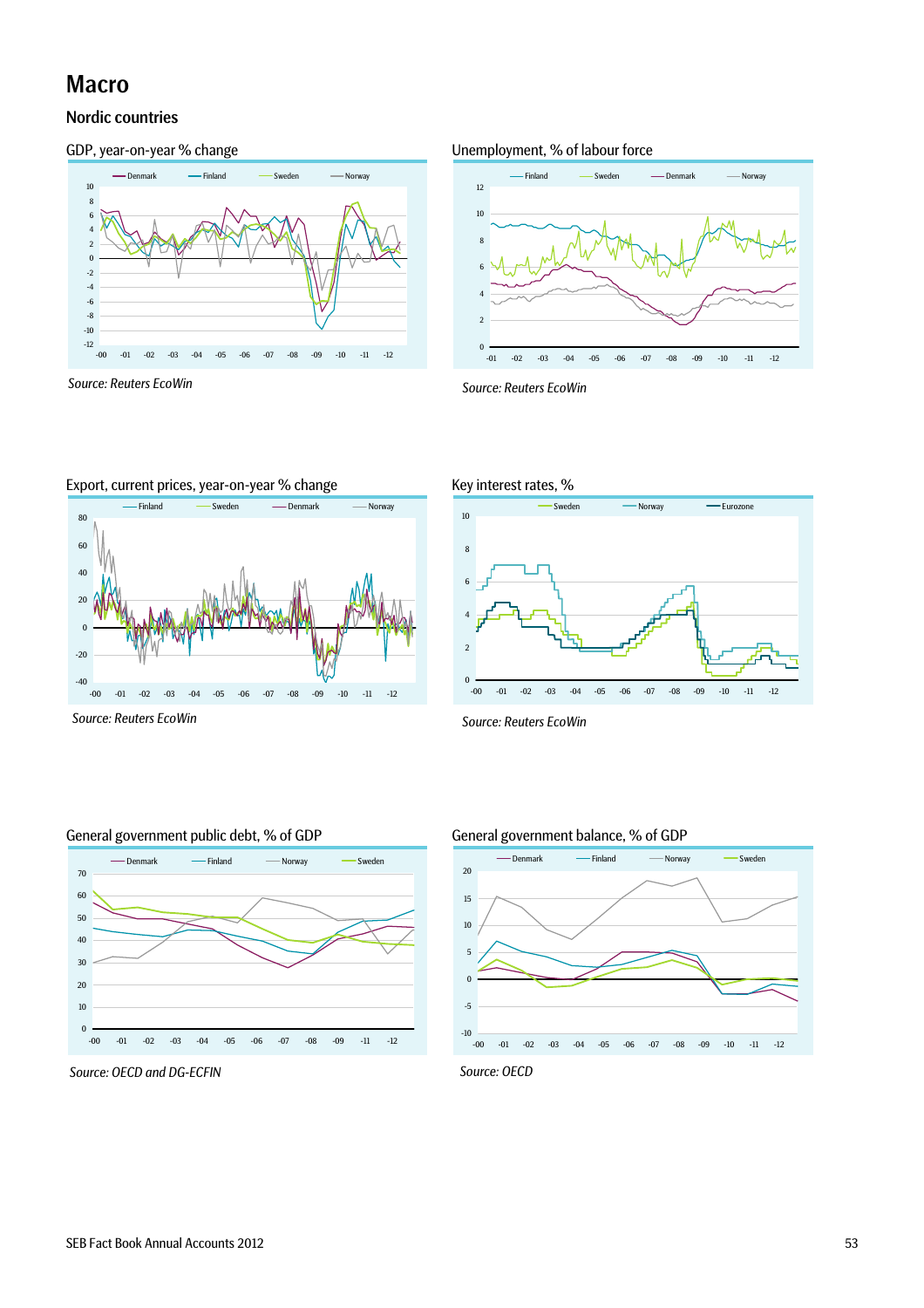#### Baltic countries

#### Baltic GDP, year-on-year % change Unemployment, % of labour force



*Source: Reuters EcoWin Source: Reuters EcoWin* 



#### EUs sentiment indicator, Index (100 = historical average) Inflation, year-on-year % change



*Source: Reuters EcoWin Source: Reuters EcoWin* 

#### General government balance, per cent of GDP General government public debt, per cent of GDP





#### Retail sales, year-on year % change Export, year-on-year % change, current prices







*Source: Reuters EcoWin Source: Reuters EcoWin*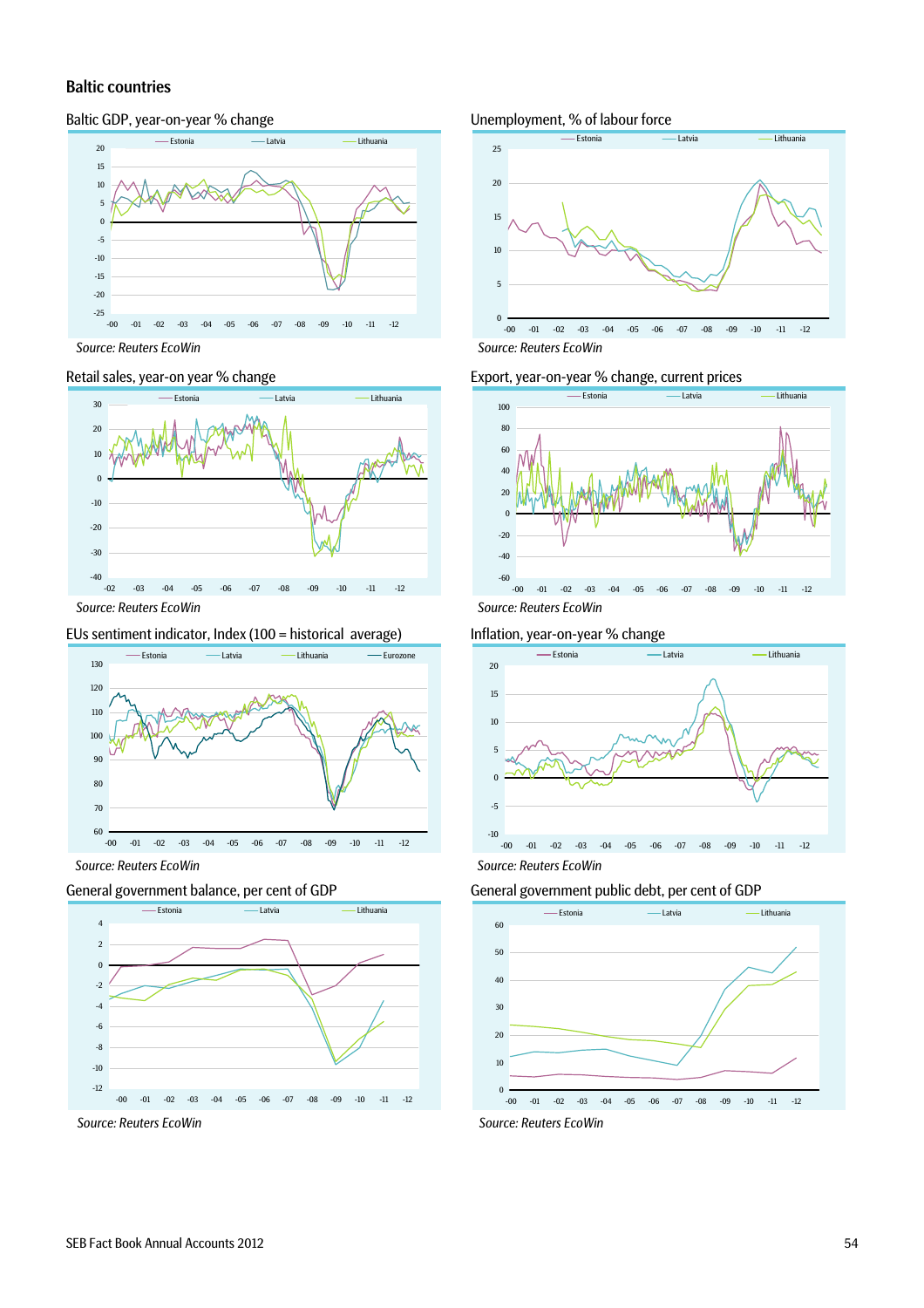#### Swedish housing market



*Source: Reuters EcoWin Source: Reuters EcoWin* 

#### Number of housing starts compared to population, % Mortgage lending rates, %



*Source: Reuters EcoWin Source: Reuters EcoWin* 

#### Household debt, % of disposable income Household savings ratio



*Source: Reuters EcoWin* 

#### Household asset to debt ratio decomposition of the Labour market situation



Sources: Statistics Sweden and the Riksbank Source: Statistics Sweden, SEB

#### House prices **Residential investments** Residential investments







*Source: OECD* 

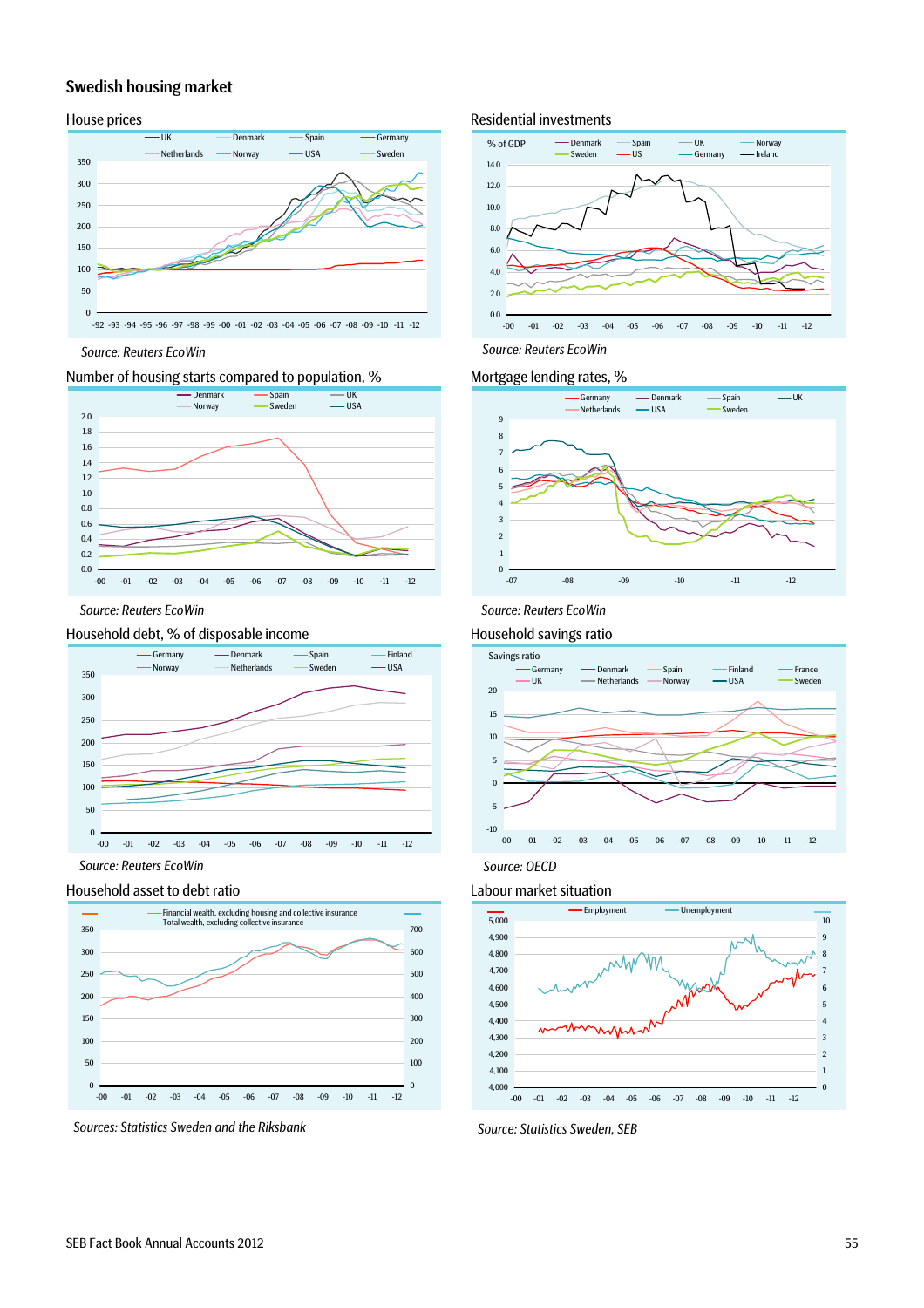# Macro forecasts per country

|               |                  | GDP(%) | Inflation $(%)$ |       |      |       |         |       |
|---------------|------------------|--------|-----------------|-------|------|-------|---------|-------|
|               | 2011             | 2012F  | 2013F           | 2014F | 2011 | 2012F | 2013F   | 2014F |
| <b>Sweden</b> | 3.9              | 0.7    | 1.3             | 2.5   | 3.0  | 0.9   | 0.1     | 1.4   |
| <b>Norway</b> | $1.4\phantom{0}$ | 3.4    | 2.6             | 2.2   | 1.3  | 0.7   | 1.6     | 2.0   |
| Finland*      | 2.7              | 0.2    | 0.8             | 2.0   | 3.3  | 3.2   | 2.3     | 2.1   |
| Denmark*      | 0.8              | 0.5    | 1.4             | 1.7   | 2.8  | 2.4   | 1.6     | 1.6   |
| Germany*      | 3.0              | 0.8    | 0.6             | 1.5   | 2.5  | 2.0   | $1.8\,$ | 1.7   |
| Estonia*      | 8.4              | 3.1    | 3.3             | 4.0   | 5.1  | 4.0   | 4.3     | 3.3   |
| Latvia*       | 5.5              | 5.3    | 3.8             | 4.5   | 4.2  | 2.5   | 2.1     | 3.0   |
| Lithuania*    | 5.9              | 3.5    | 4.0             | 4.0   | 4.1  | 2.5   | 3.0     | 3.0   |
| Euro zone*    | 1.4              | $-0.4$ | $-0.2$          | 0.8   | 2.7  | 2.5   | 1.5     | 1.5   |

*Sources: National statistical agencies, SEB Economic Research Januari 2013*

*\* Harmonised consumer price index*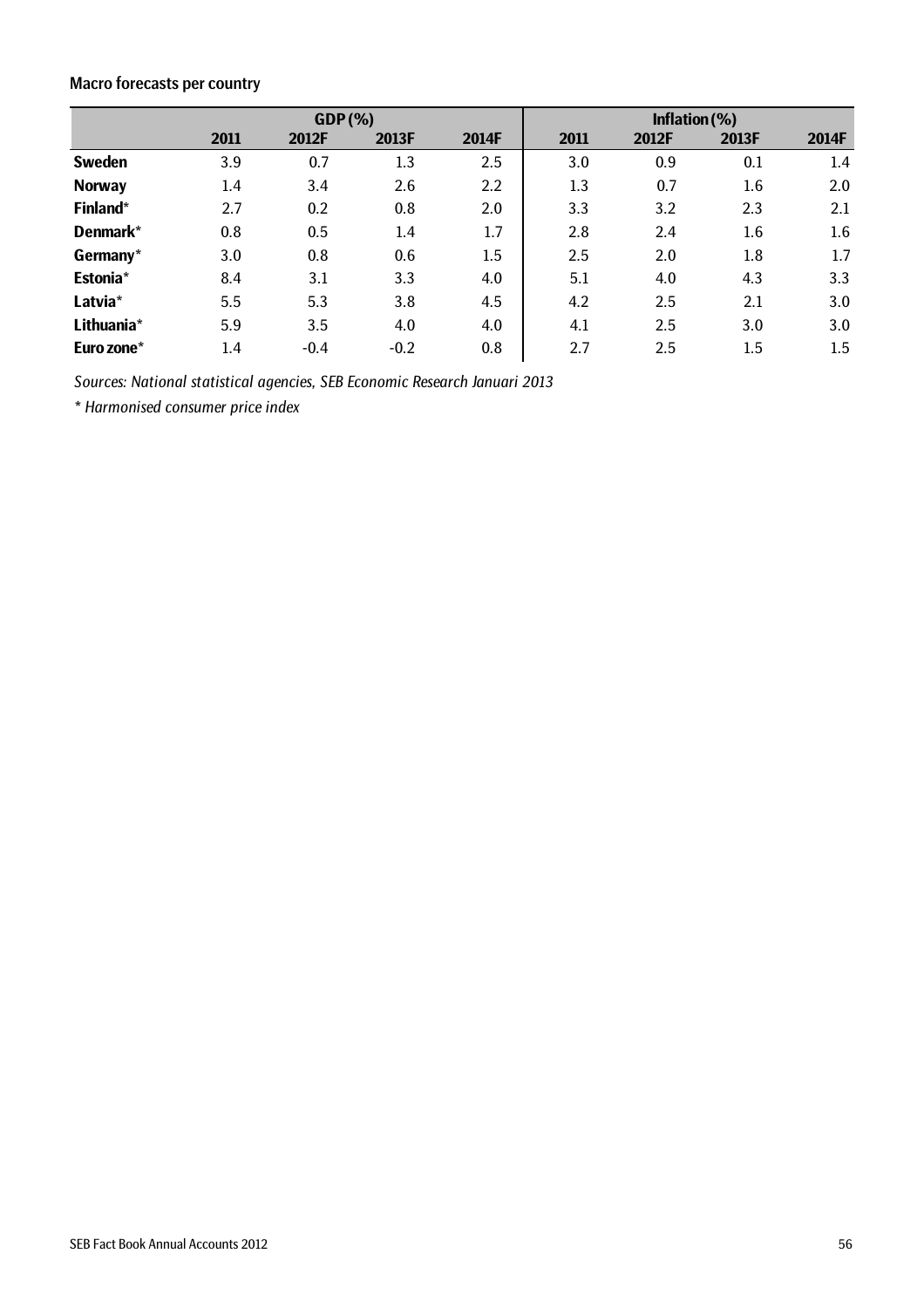

**Ulf Grunnesjö**  Head of Investor Relations Phone: +46 8 763 8501 Mobile: +46 70 763 8501 Email: ulf.grunnesjo@seb.se



**Thomas Bengtson**  Debt Investor Relations and Treasury Officer Phone: +46 8-763 8150 Mobile: +46 70-763 8150 Email: thomas.bengtson@seb.se



**Per Andersson**  Investor Relations Officer Meeting requests and road shows Phone: +46 8 763 8171 Mobile: +46 70 667 7481 Email: per.andersson@seb.se



**Viveka Hirdman– Ryrberg**  Head of Communications Phone: +46 8 763 8577 Mobile: +46 70 550 35 00 Email: viveka.hirdmanryrberg@seb.se



**Anna Helsén**  Group Press Officer Phone: +46 8 763 9947 +46 70 698 48 58 Email: anna.helsen@seb.se

# Financial calendar 2013

| <b>Date</b>     | <b>Event</b>                      |
|-----------------|-----------------------------------|
| 10 Jan - 30 Jan | Silent period                     |
| 31 January      | <b>Annual Accounts 2012</b>       |
| 28 February     | Annual report on www.sebgroup.com |
| 21 March        | Annual general meeting            |
| 23 April        | Interim report Jan-Mar 2013       |
| 15 July         | Interim report Jan-Jun 2013       |
| 24 October      | Interim report Jan-Sep 2013       |
| 5 February 2014 | <b>Annual Accounts 2013</b>       |